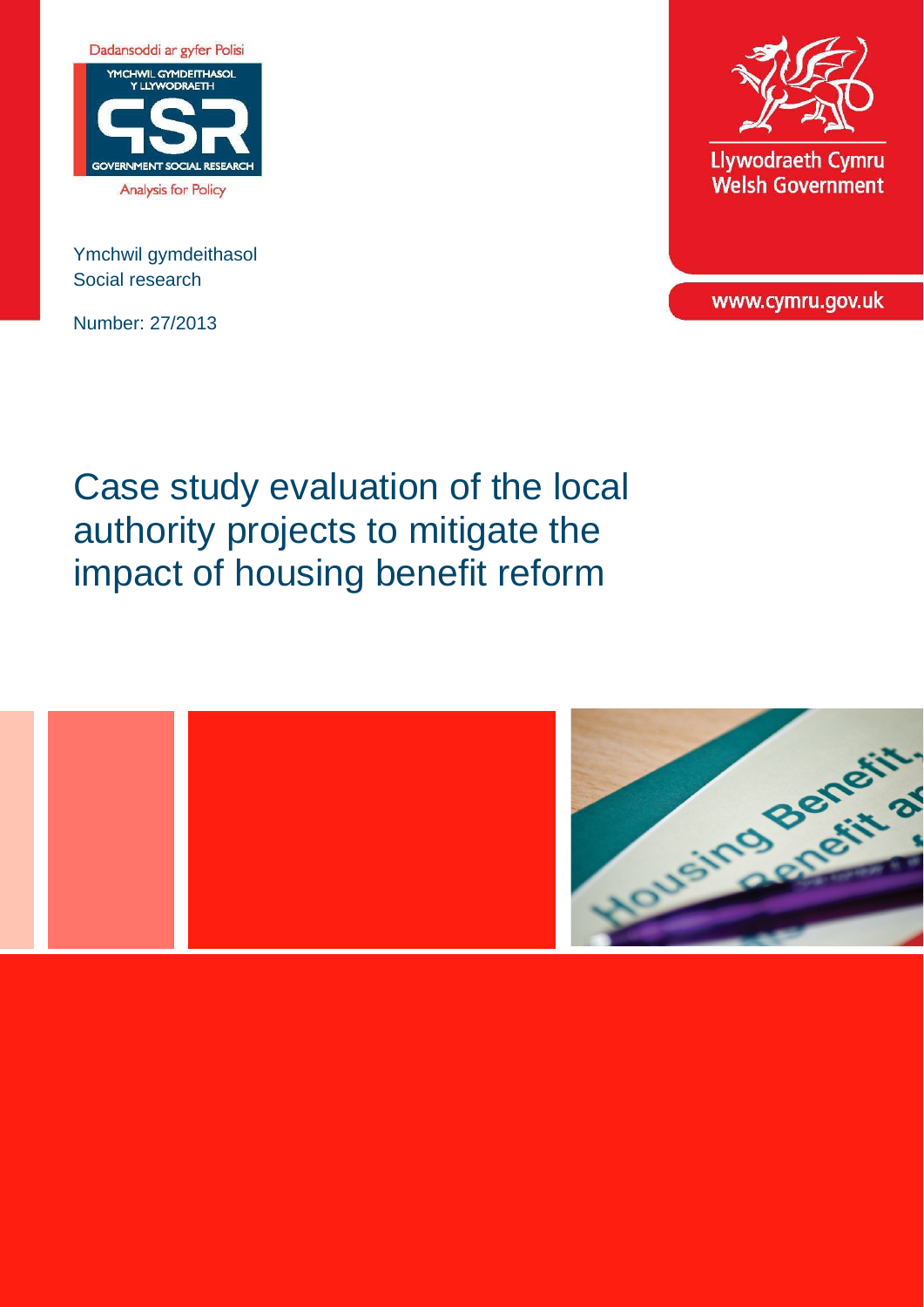# **Case study evaluation of the local authority projects to mitigate the impact of housing benefit reform**

# **Shelter Cymru and Cardiff University**

Views expressed in this report are those of the researchers and not necessarily those of the Welsh Government

For further information please contact: Name: Sara James Department: Knowledge and Analytical Services Welsh Government Rhydycar Merthyr Tydfil CF48 1UZ Tel: 0300 062 8562 Fax: (01685) 728006 Email: sara.james@wales.gsi.gov.uk

Welsh Government Social Research, 2013 ISBN: 978-0-7504-9286-7 © Crown Copyright 2013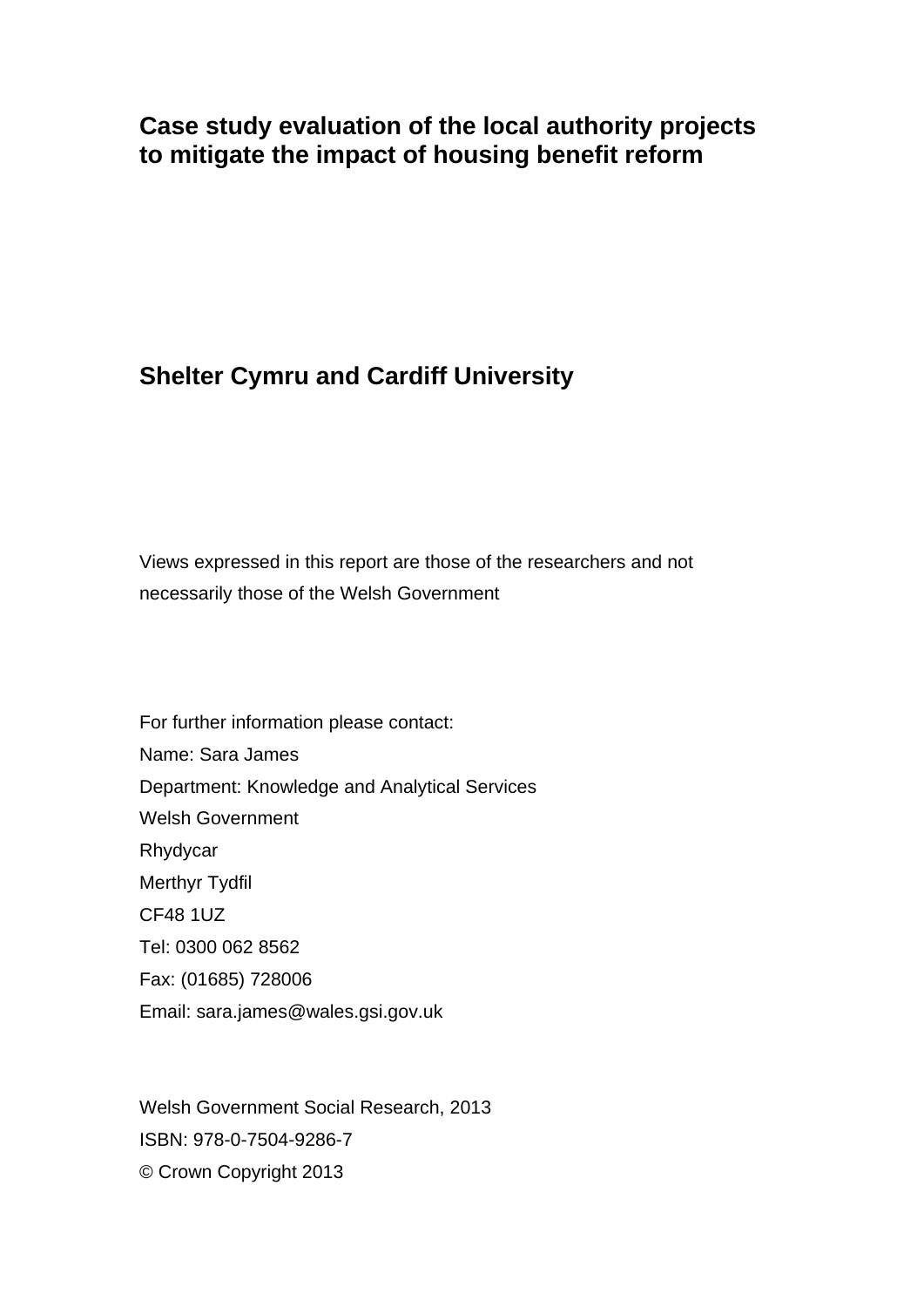# **Table of Contents**

| 2 <sup>1</sup> |                                                           |     |
|----------------|-----------------------------------------------------------|-----|
| 3 <sup>1</sup> |                                                           |     |
| 4              |                                                           |     |
| 5              |                                                           | .30 |
| 6              |                                                           | 86  |
| 7 <sup>1</sup> | Conclusion and key lessons for projects moving forward 94 |     |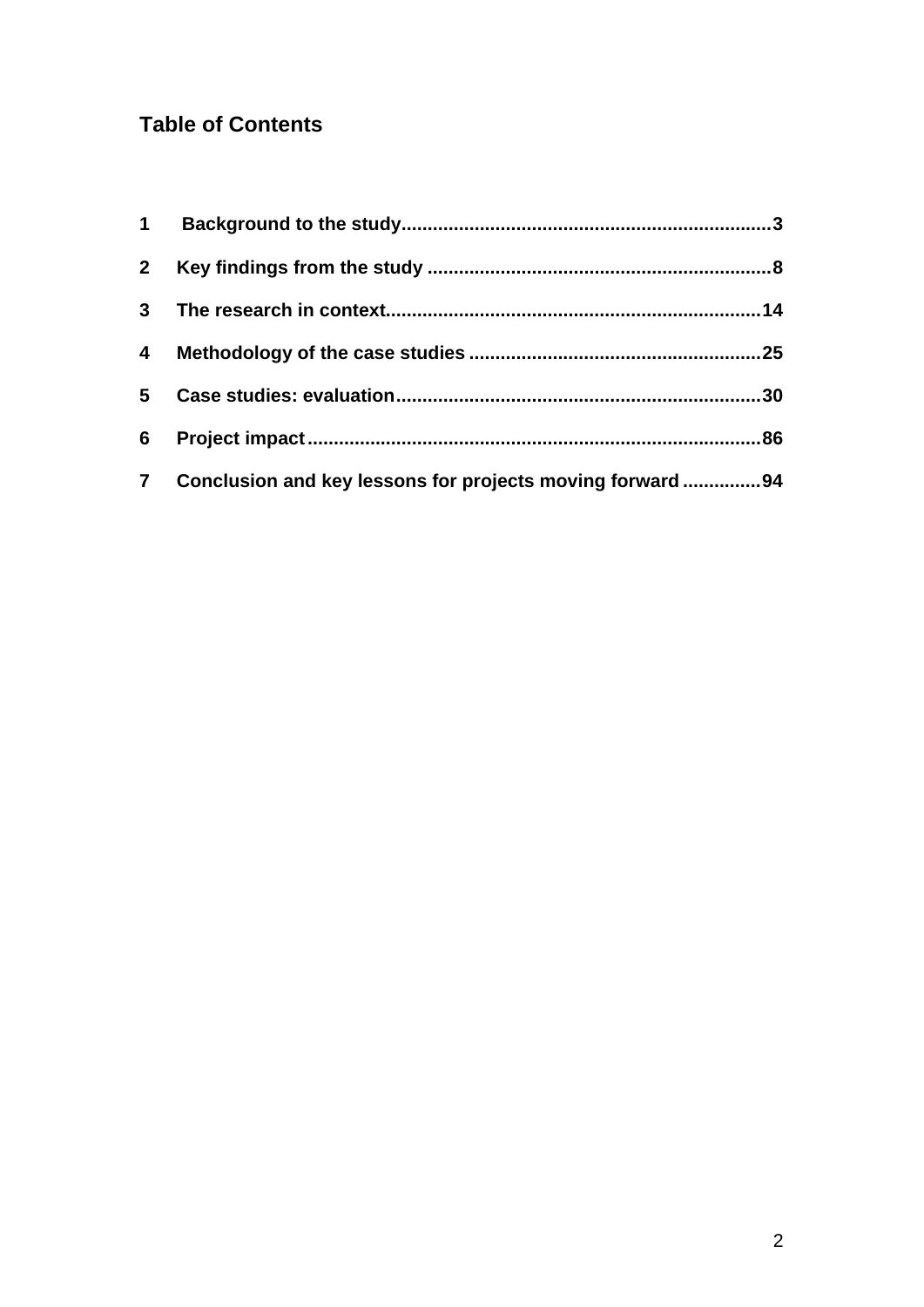## <span id="page-3-0"></span>**1 Background to the study**

#### **Introduction**

 $\overline{a}$ 

- 1.1 The UK Government's package of measures to reform Housing Benefit and local housing allowance have led to widespread fear that the changes will result in many more people falling into arrears and facing the threat of eviction and homelessness.
- 1.2 In order to mitigate the impact of the Housing Benefit changes the Welsh Government provided, over the two years from April 20[1](#page-3-1)1, £1.4 million<sup>1</sup> to local authorities in order to introduce a programme of approved work with landlords and tenants with the aim of preventing homelessness as a result of changes to the Housing Benefit regime.
- 1.3 The conditions of the grant specified that local authority projects should involve the following to prevent homelessness:

(i) identification of and work with vulnerable people to reduce the risk of tenancy breakdown and enable them to access housing;

(ii) work with private landlords to sustain and increase access to affordable homes;

- (iii) work across departmental boundaries;
- (iv) work with external partners and
- (v) adaptation of housing benefit team practices.
- 1.4 The local authority projects are important as, despite the changes, it is crucial that decent homes remain accessible and sustainable for households across Wales. It is also imperative that the impact of the reforms upon the homelessness prevention work of Welsh Government and its partners is kept to a minimum. Thus there is a timely need to evaluate the projects and establish which projects 'work for whom, and when'. This is also an opportunity to share findings and good practice across local authorities in Wales in order to maximise the effectiveness of their local project.

<span id="page-3-1"></span> $1$  On 13<sup>th</sup> March 2013, the Minister for Housing, Regeneration and Heritage at the time announced that a further £750,000 would be provided for local authorities to continue this work between April 2013 and March 2014.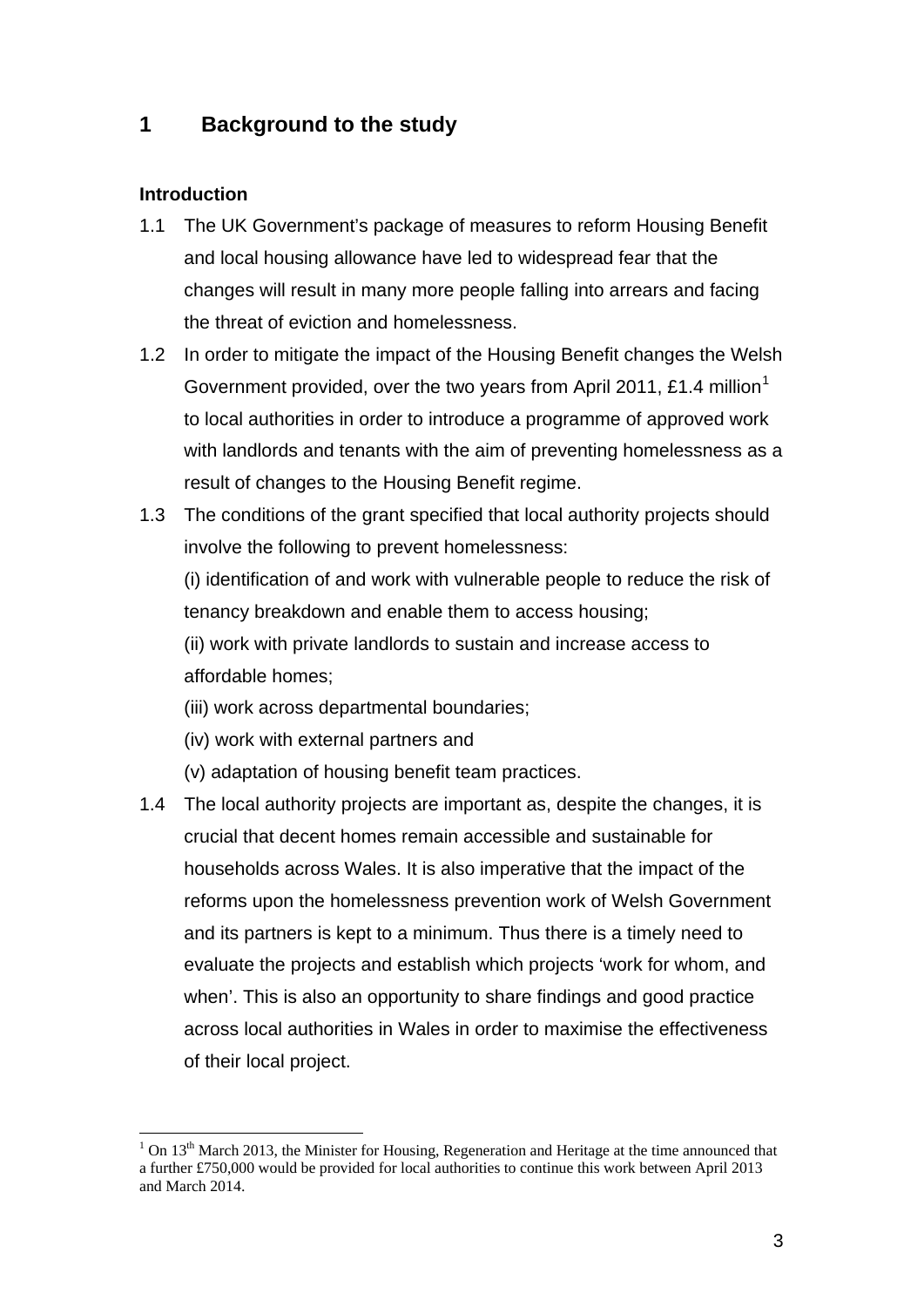- 1.5 Shelter Cymru and Cardiff University were commissioned by Welsh Government to independently evaluate six (out of 20) of the local authority projects to minimise the impact of housing benefit reform.
- 1.6 The study involved both a process and impact evaluation of the following six case study area projects:
	- (i) Carmarthen;
	- (ii) Swansea;
	- (iii) Rhondda Cynon Taf;

(iv) a partnership approach between Denbighshire, Flintshire and Wrexham;

- (v) Caerphilly;
- (vi) Blaenau Gwent.
- 1.7 This case study evaluation supplements additional monitoring work currently undertaken by Welsh Government on all of the local authority projects whereby a small number of standardised quantitative data items and qualitative information are being collected in respect of the six month periods between October 2011 and March 2012, April and September 2012, October 2012 and March 2013.

#### **Aims and objectives**

- 1.8 The principle aim of the current evaluation is to provide the Minister with information about the approach taken in each of the case study areas, and the impact these projects have had with regard to the grant purpose criteria, and the aims and objectives set within each area.
- 1.9 The evaluation consisted of a two-phased methodology:
	- (i) a process evaluation and;
	- (ii) an impact evaluation.
- 1.10 The process evaluation primarily focussed on assessing how well each model of delivery had been working toward the project aims of preventing homelessness as a result of the changes to the housing benefit regime and the ability of each project to assist vulnerable people to sustain their homes. It examined the rationale for each project, its early development, and the implementation of the particular model.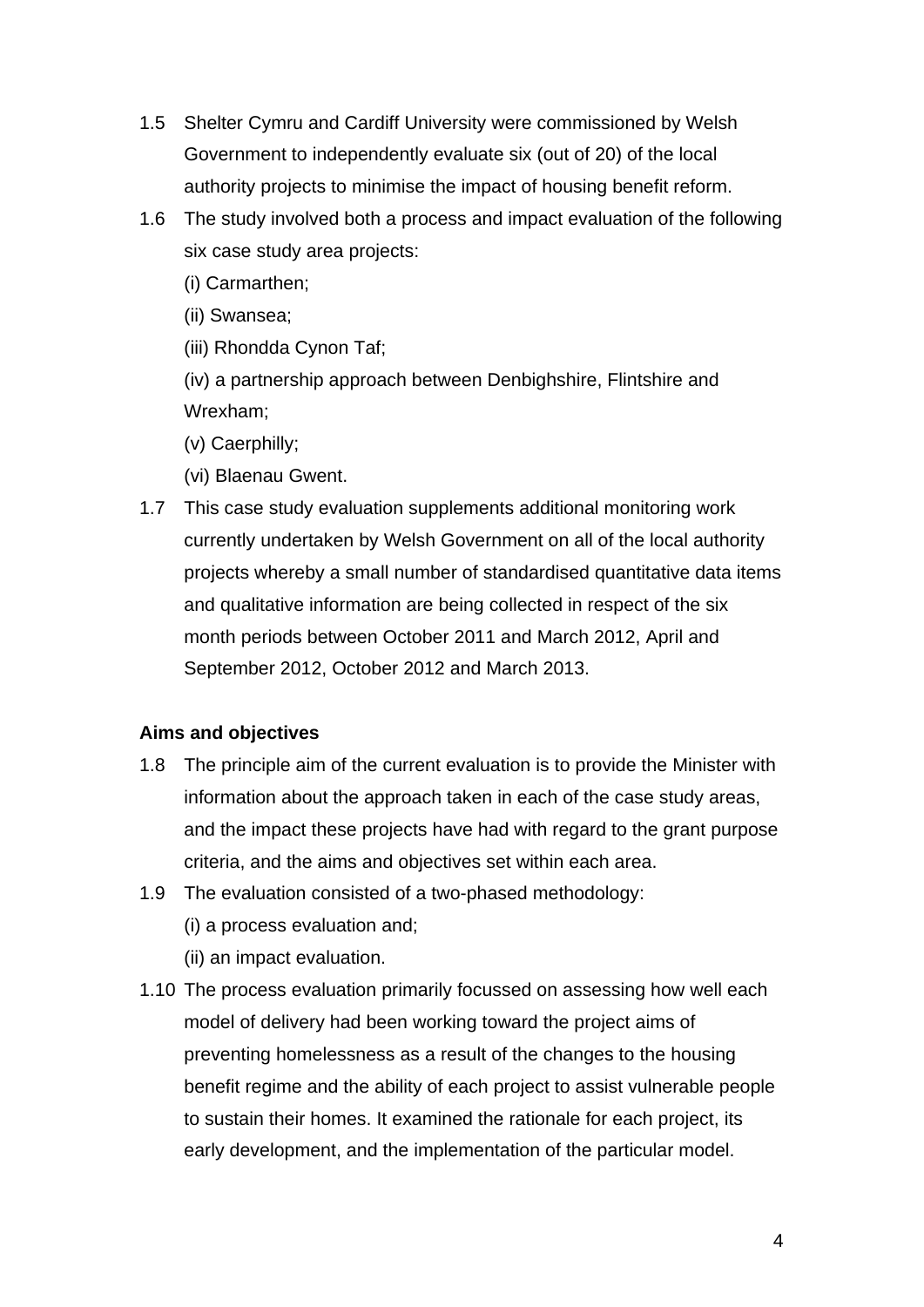1.11 The impact evaluation considered the impact of each project and whether it met its ultimate aims (to date). Some outcomes are expected to take some time to emerge (such as long-term tenancy sustainment, positive impact on homelessness statistics etc.), and it was therefore necessary to examine the sequence of interim processes and impacts that could indicate that the projects are having the desired effect.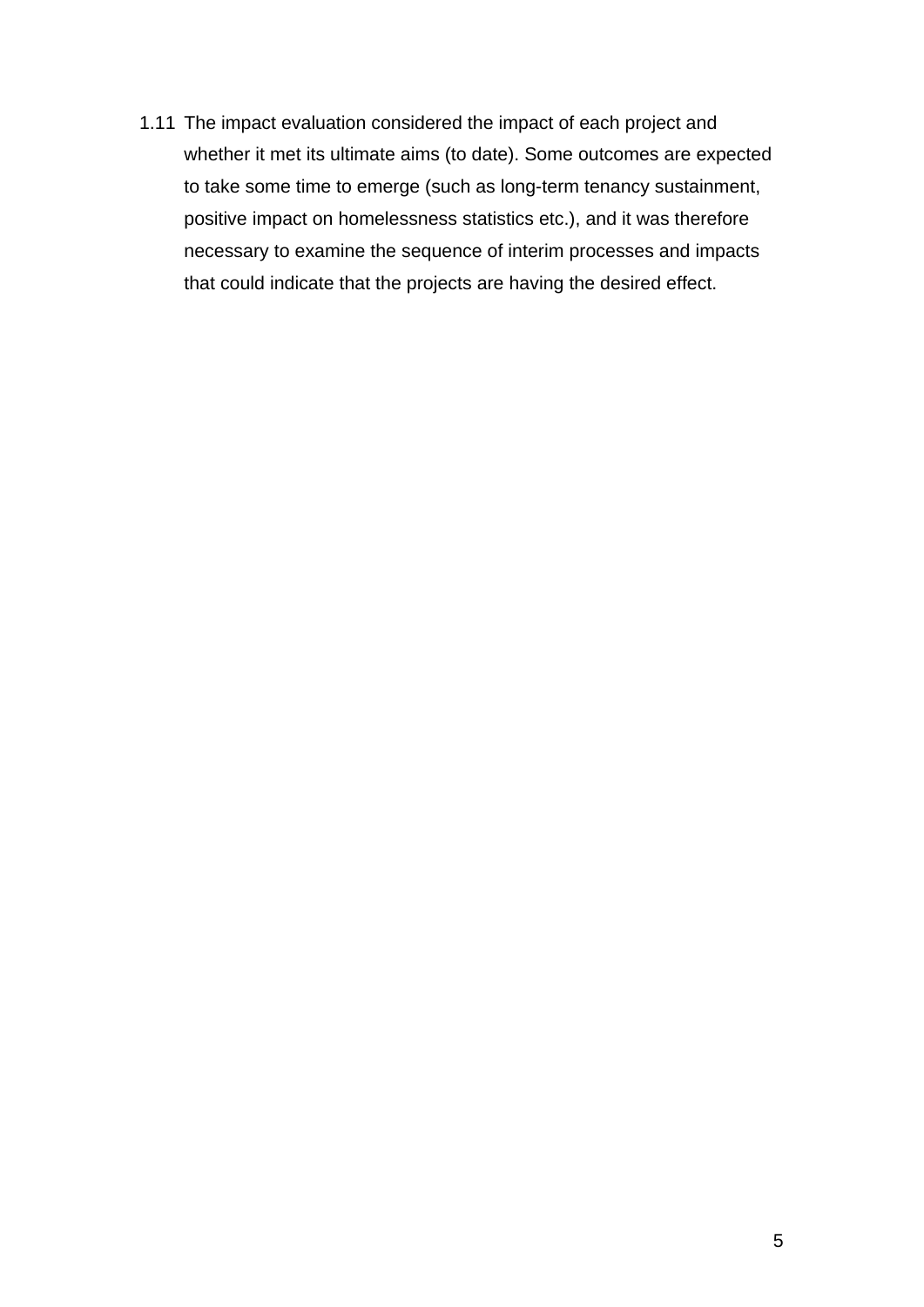#### **Overview of methods**

- 1.12 The Research Team employed both quantitative and qualitative methods.
- 1.13 The qualitative evaluation methodology varied for each of the case study areas. However, all methodologies involved interviews and focus groups with project managers and staff, wider stakeholders and service users. Then, three months following the initial process evaluation consultation, a second wave of interviews and focus groups were held to undertake the impact evaluation.
- 1.14 Peer Research Officers accompanied Research Officers to undertake tenant interviews whereby we employed an assistant researcher who is able to identify with the target population to assist in completion of the interviews. The use of Peer Research Officers increases the level of engagement in the study and also provides employment opportunities for vulnerable young people.
- 1.15 The quantitative approach included analysis of secondary information (statistics, policy documents etc.) from Welsh Government and the Department of Work and Pensions (DWP) individual local authorities, the utilisation of standardised data collected by Welsh Government in relation to all homelessness grant funded local authority projects, information from the individual grant applications from the six case studies and a separate small-scale data collection exercise in relation to these same six case studies.

#### **Structure of the report**

- 1.16 The remaining structure of the report is as follows:
- 1.17 Chapter two details the key findings from the research.
- 1.18 Chapter three sets out the context for the Housing Benefit projects using secondary data sources and already published research studies. This section will include an overview of:
	- (i) Housing and Welfare Benefit reform;
	- (ii) the impacts of reform;
	- (iii) the changing nature of homelessness in Wales and;
	- (iv) the response of Welsh Government to welfare reform.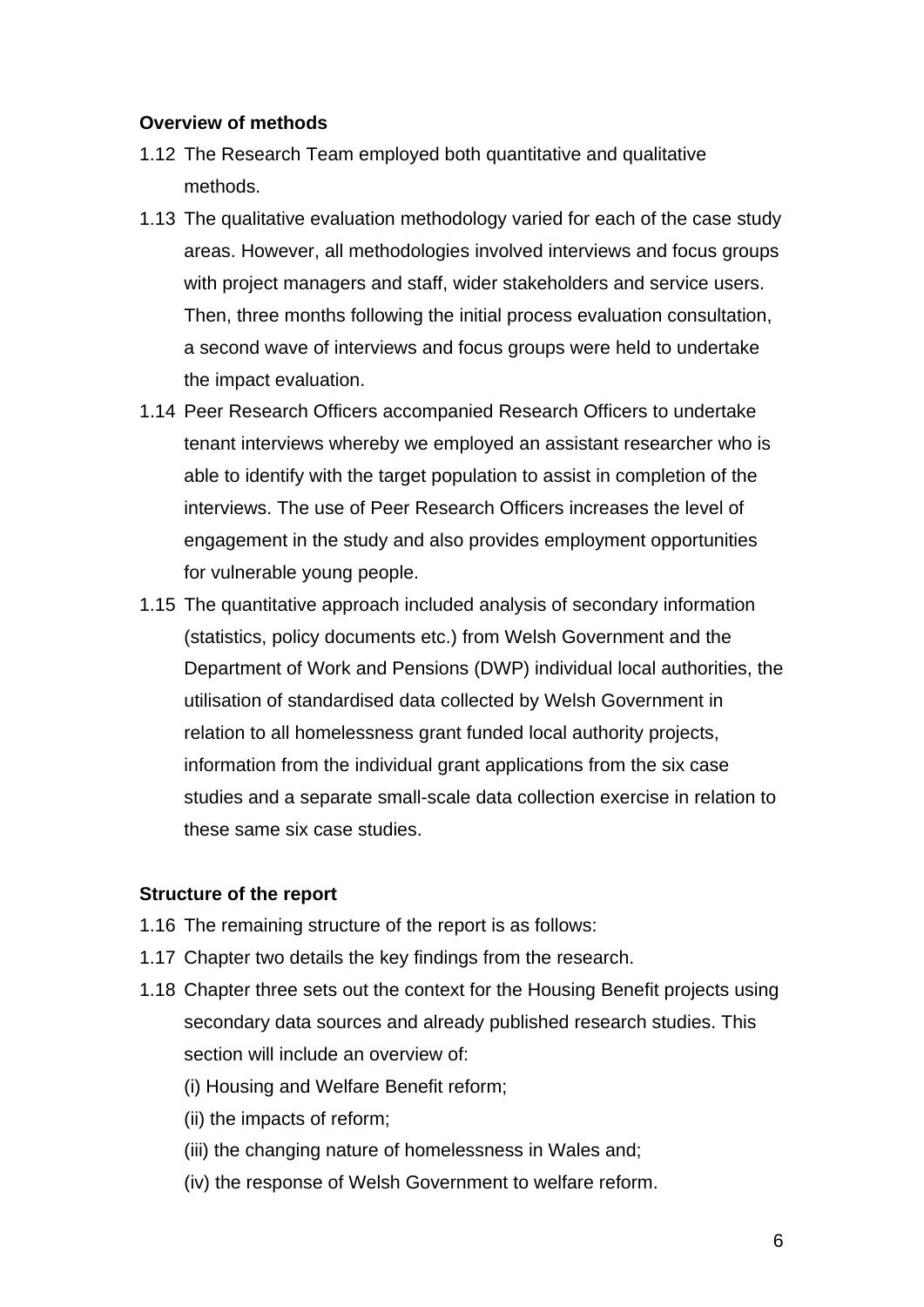- 1.19 Chapter four details the qualitative and quantitative methods used for both the process and impact evaluation.
- 1.20 Chapter five introduces the case study areas and summarises the projects<sup>[2](#page-7-0)</sup>. This chapter also provides the results of the individual process and impact evaluation for each of the six case study areas including implementation of the projects and an evaluation of the impacts.
- 1.21 Chapter six draws out common themes and considerations from across the six case study areas. This chapter compares and contrasts projects and approaches whilst highlighting strengths and weaknesses of different approaches.
- 1.22 Chapter seven offers a conclusion following the detailed analysis of the primary qualitative and quantitative data collected during both the process and impact evaluation.

<span id="page-7-0"></span> 2 .However, a full description of the projects can be found in the Appendix.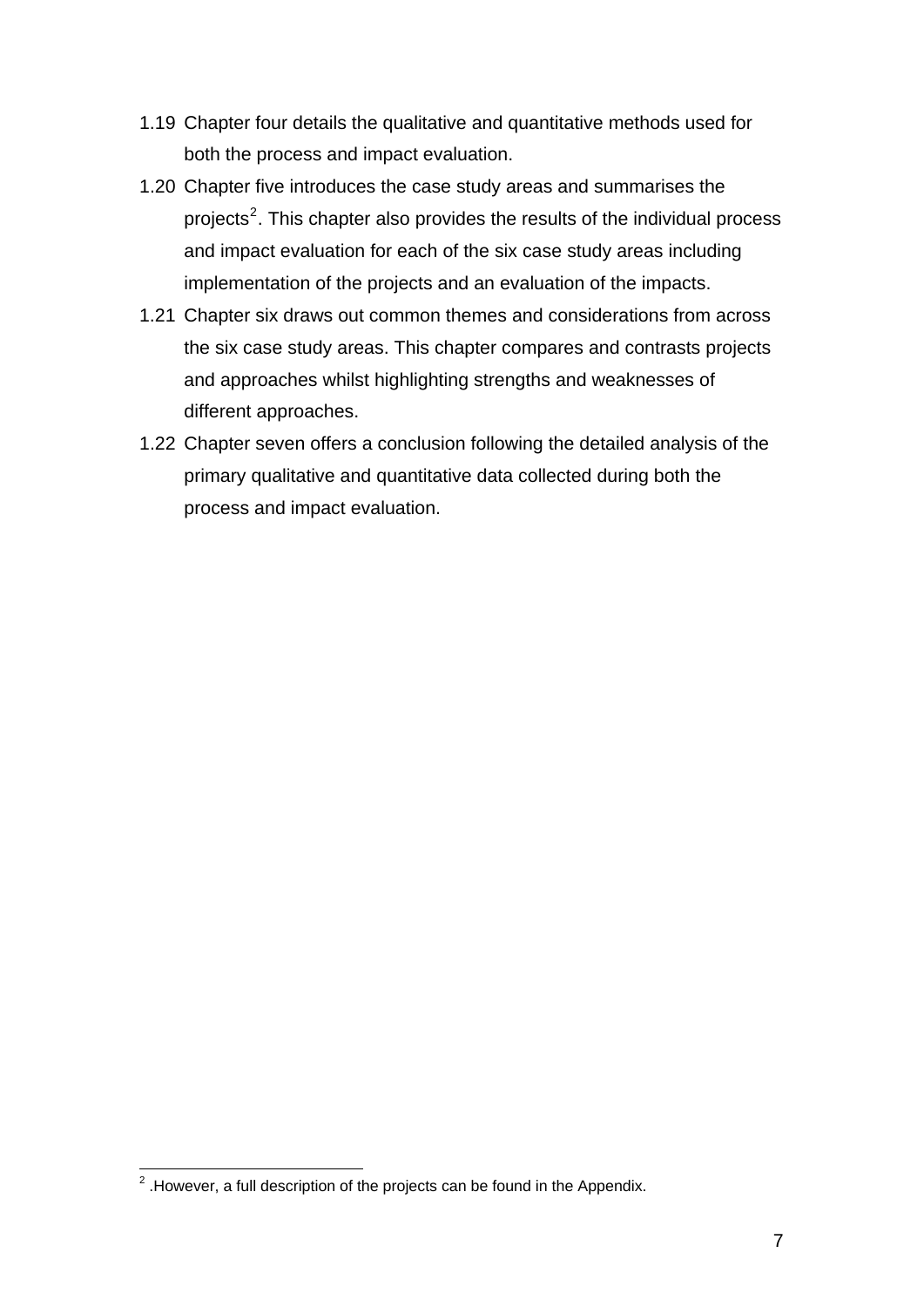## <span id="page-8-0"></span>**2 Key findings from the study**

- 2.1 The project approach adopted by local authorities tends to take either a (i) face-to-face advice and case-hold role;
	- (ii) an information dissemination role or
	- (iii) an empty homes approach.

Nevertheless, most of the projects incorporate elements of two or more of the approaches.

- 2.2 All projects have displayed evidence of evolving over the project period. This is due to project workers refining their methods as well as needing to stay flexible to meet changing external demands.
- 2.3 Each case study project is unique and the evaluation of the individual case study areas reflects that.
- 2.4 **Carmarthenshire**: The project grant has been used to provide financial assistance and loans to landlords in order to bring their empty properties into the rented sector.
- 2.5 The existence of a Social Lettings Agency (SLA) in Carmarthenshire and the use of expert staff meant that the project was set up effectively and a number of quick successes have been witnessed in terms of bringing formerly empty homes back into use.
- 2.6 Stakeholders agree that the project prevents homelessness through making more affordable housing available to tenants affected by the changes to Housing Benefit. Tenants of the project told us that the project had had a great impact on their life, including improving their quality of life.
- 2.7 However, the success of the empty homes project is constrained by local context and local landlord's willingness to rent through a SLA. The project works very well with landlords who do not wish to handle the process themselves. However, the project is less appealing to landlords who are unable/do not want to lower their rents or who wish to manage the process themselves.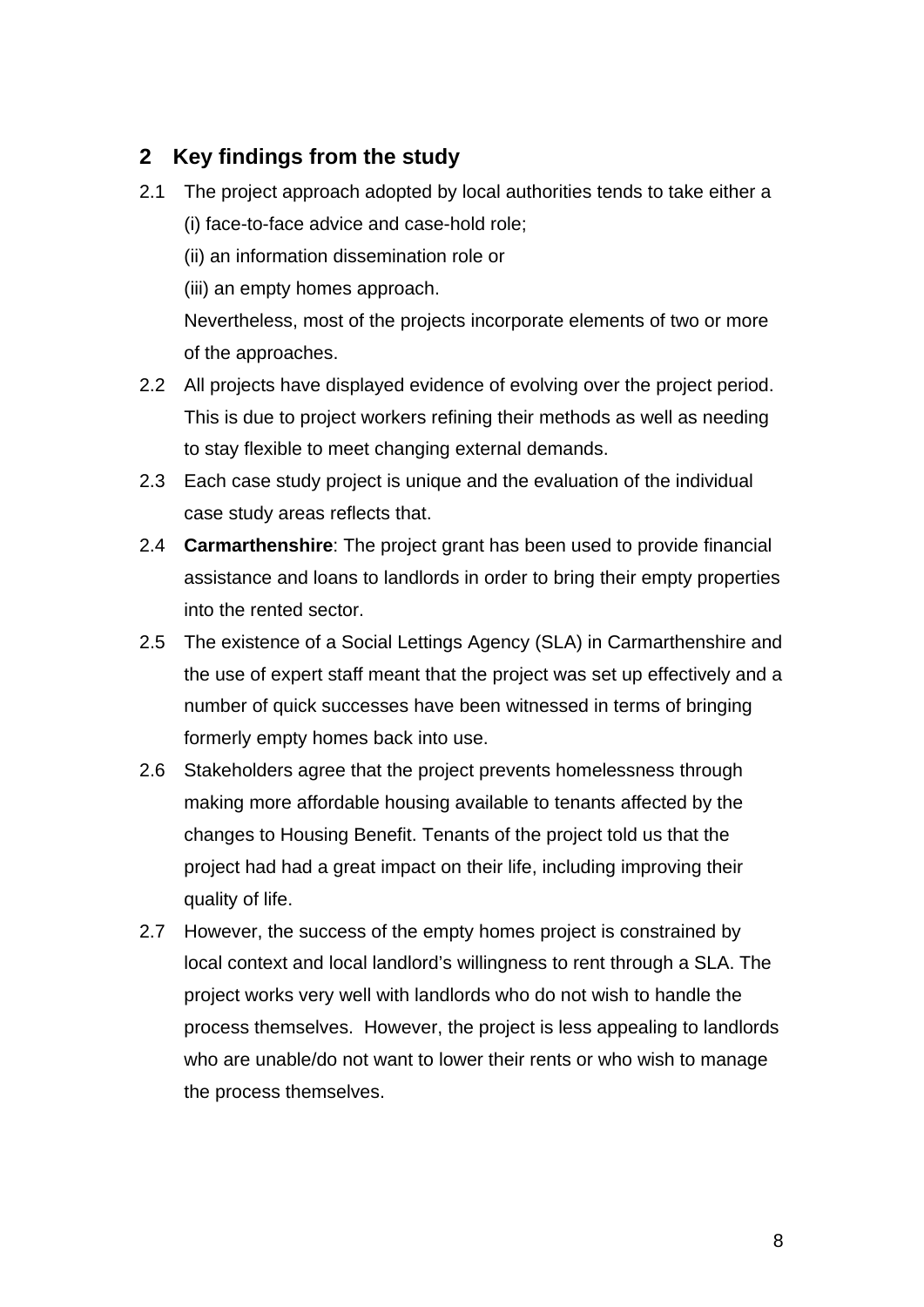- 2.8 **Swansea**: This proactive project is a partnership between Swansea County Council and The Wallich and works with households struggling to maintain private sector tenancies as a result of the welfare reforms.
- 2.9 A significant amount of work was undertaken in advance to ensure that the project ran smoothly once set up and expert staff were recruited for the post.
- 2.10 The face-to-face case work involved in the role was noted by project staff, local authority staff and wider stakeholders as being a key element and strength of the project.
- 2.11 However, there has been a low response rate from tenants and landlords engaging in the project. Nevertheless, where the project worker has seen tenants, there is evidence of homelessness prevention and the service users we spoke to reported being very satisfied with the service they received.
- 2.12 **Rhondda Cynon Taf:** Here, the grant is used to fund a Tenancy Sustainability Officer (TSO) to work with people affected, or due to be affected, by the Welfare Benefit reforms.
- 2.13 Like other case study areas, this is a proactive approach that targets tenants and landlords in advance of the changes. The project employs a proactive face-to-face case-working role.
- 2.14 Although the project worker started late, thanks to effective preparatory work and the eventual recruitment of expert staff, they were able to effectively reach out to the target groups of tenants.
- 2.15 There was agreement amongst the project stakeholders and tenants involved with the project that the post has been successful in preventing homelessness.
- 2.16 Tenant and landlord engagement was noted as a barrier to success as well as a lack of suitable accommodation for tenants affected locally.
- 2.17 **The North Wales partnership**: This partnership between Flintshire, Wrexham and Denbighshire is aimed at working with stakeholders to distribute information about the changes and empowering stakeholders to cascade the information to others including their tenants. The project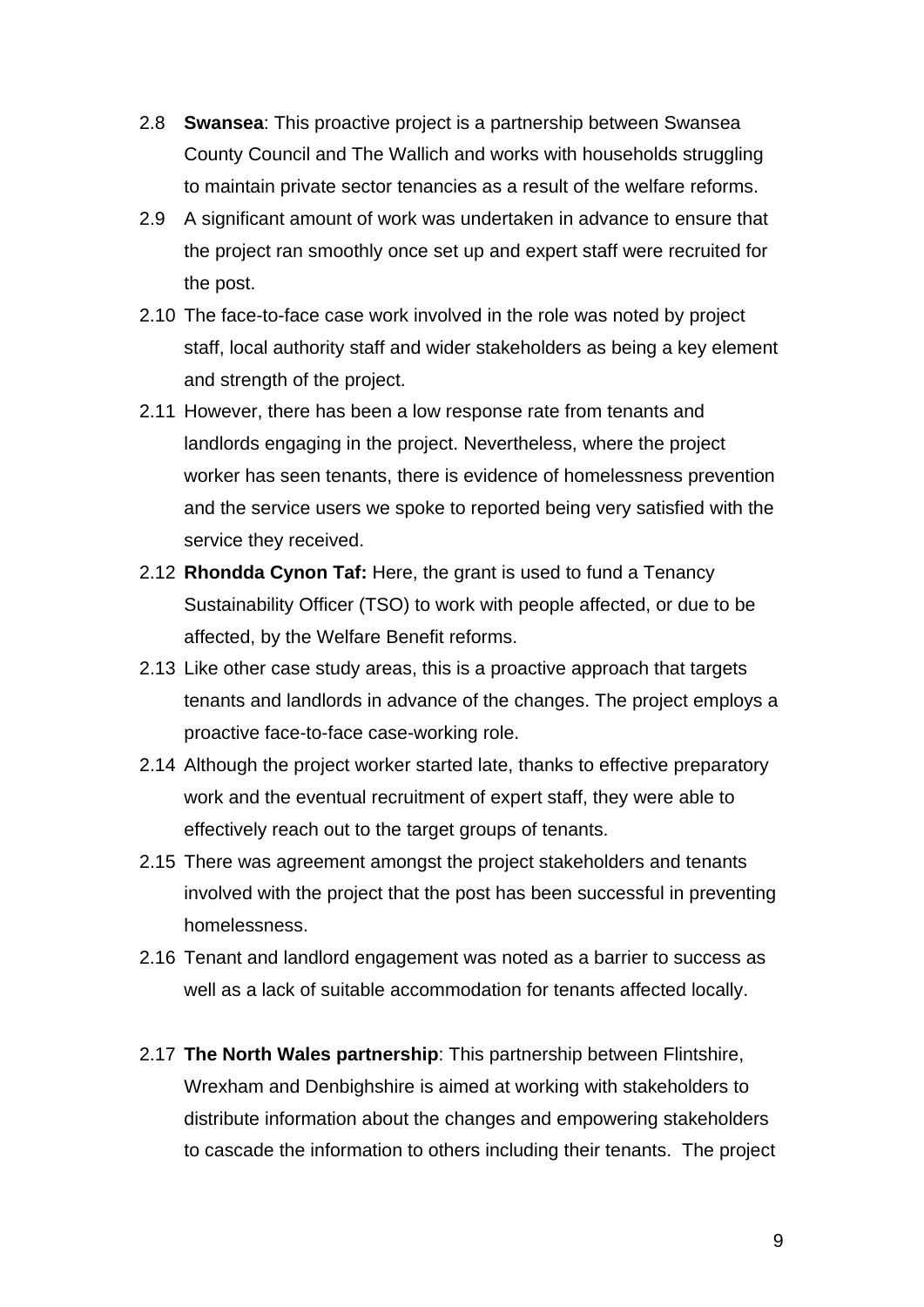is unique in that it is an example of cross boundary/organisational working.

- 2.18 The project manager views the strength of the project in being the empowerment of organisations to deal with their own clients. Stakeholders informed us that the cascading of information works effectively to compliment what else is going on in the area.
- 2.19 Despite the partnership, roles vary slightly between the three local authority areas. However all local authorities recruited expert staff for the roles to increase the efficiency of the project posts.
- 2.20 This proactive project recognises that Housing Benefit changes cannot be viewed in isolation so has ensured that the changes are viewed in conjunction with other welfare reforms.
- 2.21 Stakeholders agree that the projects have contributed to homelessness prevention in the area.
- 2.22 A barrier was identified as lack of tenant and stakeholder (including landlord) engagement, plus a lack of suitable accommodation.
- 2.23 **Caerphilly**: The project is based around the appointment of a Private Rented Sector Access and Advice Coordinator (PRSAAC) and the aim of the role is to prevent homelessness through proactive early identification of 'at risk' households and to work actively with landlords and tenants.
- 2.24 Preparatory groundwork and the recruitment of expert staff meant that the project could run effectively once the project worker post was in place.
- 2.25 Stakeholders feel that the effective element is that rather than just saying what benefits people are entitled to, the project worker can go one step further and actually support the person. Service users stated that the most helpful element was the individual helpfulness and personal support.
- 2.26 A barrier was noted as lack of landlord engagement and lack of suitable accommodation locally.
- 2.27 **Blaenau Gwent**: The grant funding was used to fund a Tenancy Sustainment Officer (TSO). The key role is essentially twofold: firstly to raise awareness of discretionary housing payments and assess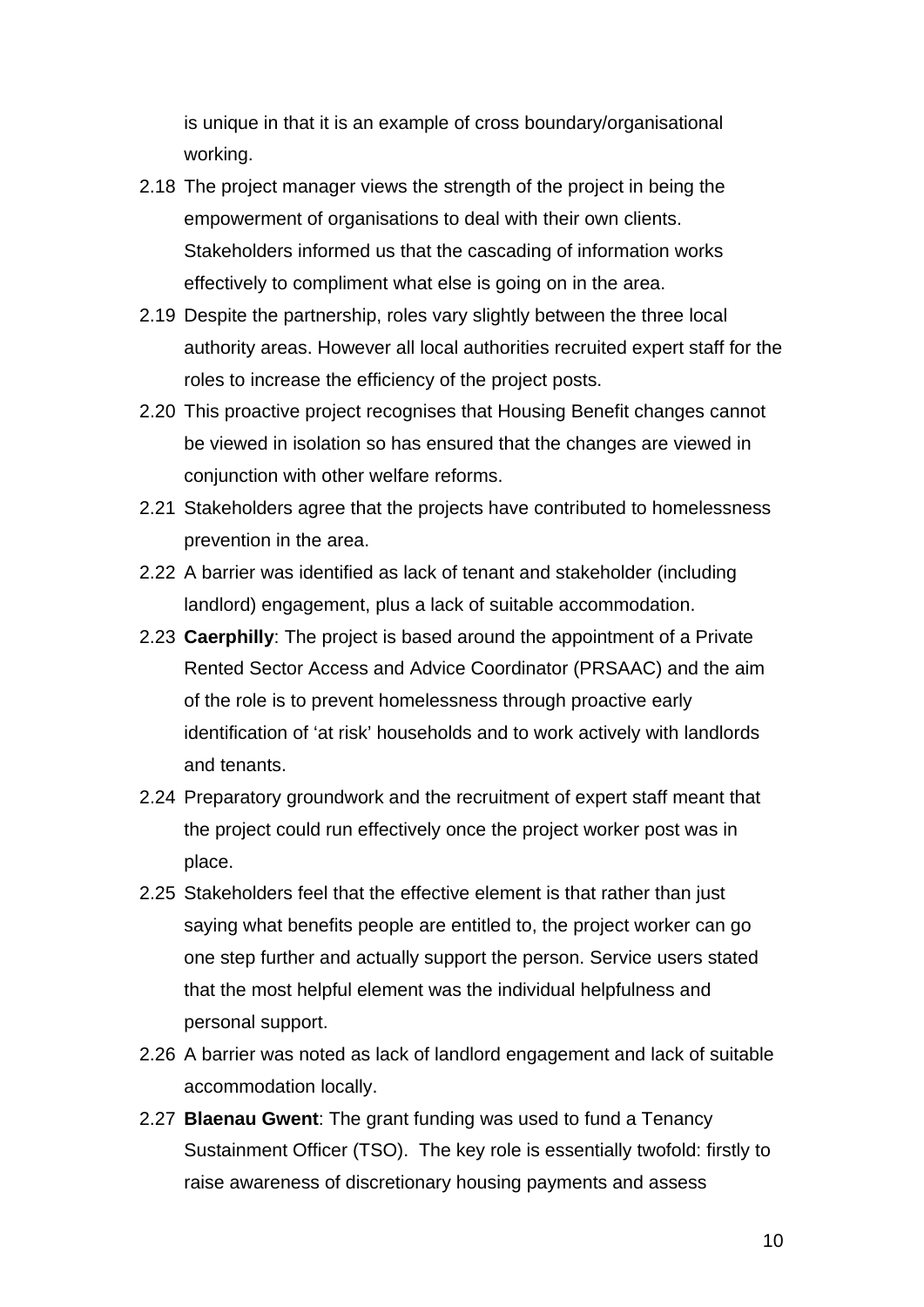applications and secondly to work with private landlords to try to negotiate lower rents where tenants are experiencing financial difficulties (or to seek to help them find alternative accommodation).

- 2.28 A major strength of this proactive approach is that stakeholders felt that the TSO can go 'a step further' and offer support to tenants, above and beyond what workers have been doing in the past (or currently can do due to their own workloads).
- 2.29 Service users spoke highly of the project. They noted that they were very happy with the service they received and they appreciated the 'personal service'.
- 2.30 The registered social landlords (RSLs) we spoke to reported good practice in that the Project Manager always invited them to take part in meetings so they could tackle issues together.
- 2.31 Landlord and tenant engagement were viewed as a barrier to project success.
- 2.32 **In general**: Despite the differences between the projects, there were a number of themes across the case study areas in terms of facilitators and barriers to the project process and impact. Facilitators for a number of projects include:

(i) undertaking preparatory proactive work before the project set up;

(ii) the recruitment of knowledgeable and experienced staff for the project posts;

(iii) adopting partnership approaches to the project;

(iv) inclusion of a face-to-face contact role that some projects can offer tenants.

2.33 Barriers for a number of projects include:

(i) not addressing the full breadth of the changes;

(ii) being more time-intensive work than first envisioned;

(iii) a lack of appropriate accommodation locally and a focus on shortterm solutions;

(iv) a lack of landlord engagement in the projects;

(v) a lack of tenant engagement in the projects;

(vi) a lack of resource to be able to target all tenants impacted by the change;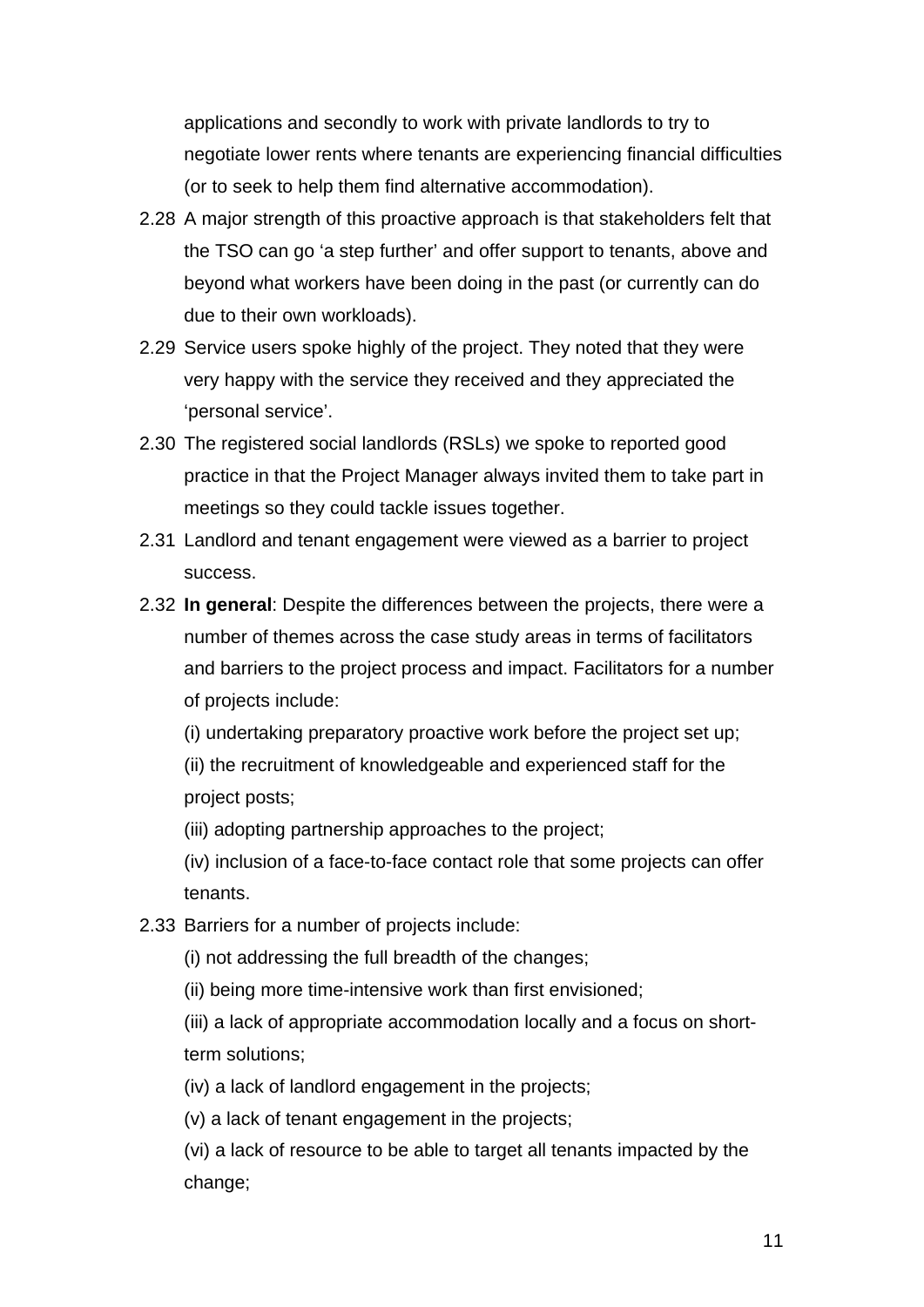(vii) some evidence of a need for better communication of the project and its role to stakeholders to eradicate duplication of roles.

- 2.34 All of the case study areas displayed evidence that the s180 projects are meeting (or at least working towards) their aim of preventing homelessness due to changes in housing benefit. However, a number of projects encountered delays in their implementation and the appointment of key staff and in some cases clear outcomes are only beginning to emerge later in the evaluation period.
- 2.35 The research team have also identified the relative strengths and weaknesses of each approach.
- 2.36 The case study projects displayed a number of similarities in how impact on homelessness prevention is achieved. The key elements of success are:

(i) early proactive work and identification of vulnerable tenants in order for solutions to be sought at the earliest opportunity and/or;

(ii) the increase of affordable housing stock via landlord negotiation to lower rents or by bringing empty homes back into use.

- 2.37 Project success has been achieved via effective joint working both within the local authority, especially with Housing Benefit teams, and also with wider stakeholders including some landlords and tenants.
- 2.38 The most valued aspect of the s180 roles is the ability of the post to go 'one step further' than what the local authority could do given their current workload.
- 2.39 The majority of the evidence suggests that landlords are not likely to lower their rents in line with the Local Housing Allowance (LHA) rate despite the projects, although it is important to note that some landlords have reduced rents both through the project and via direct landlord and tenant negotiation.
- 2.40 The evidence suggests that there is a lack of awareness amongst tenants of the housing benefit changes and how they are likely to be impacted as a result of them.
- 2.41 However, the extent to which we have been able to evaluate outcomes has been limited by the ability to collect and compare robust quantifiable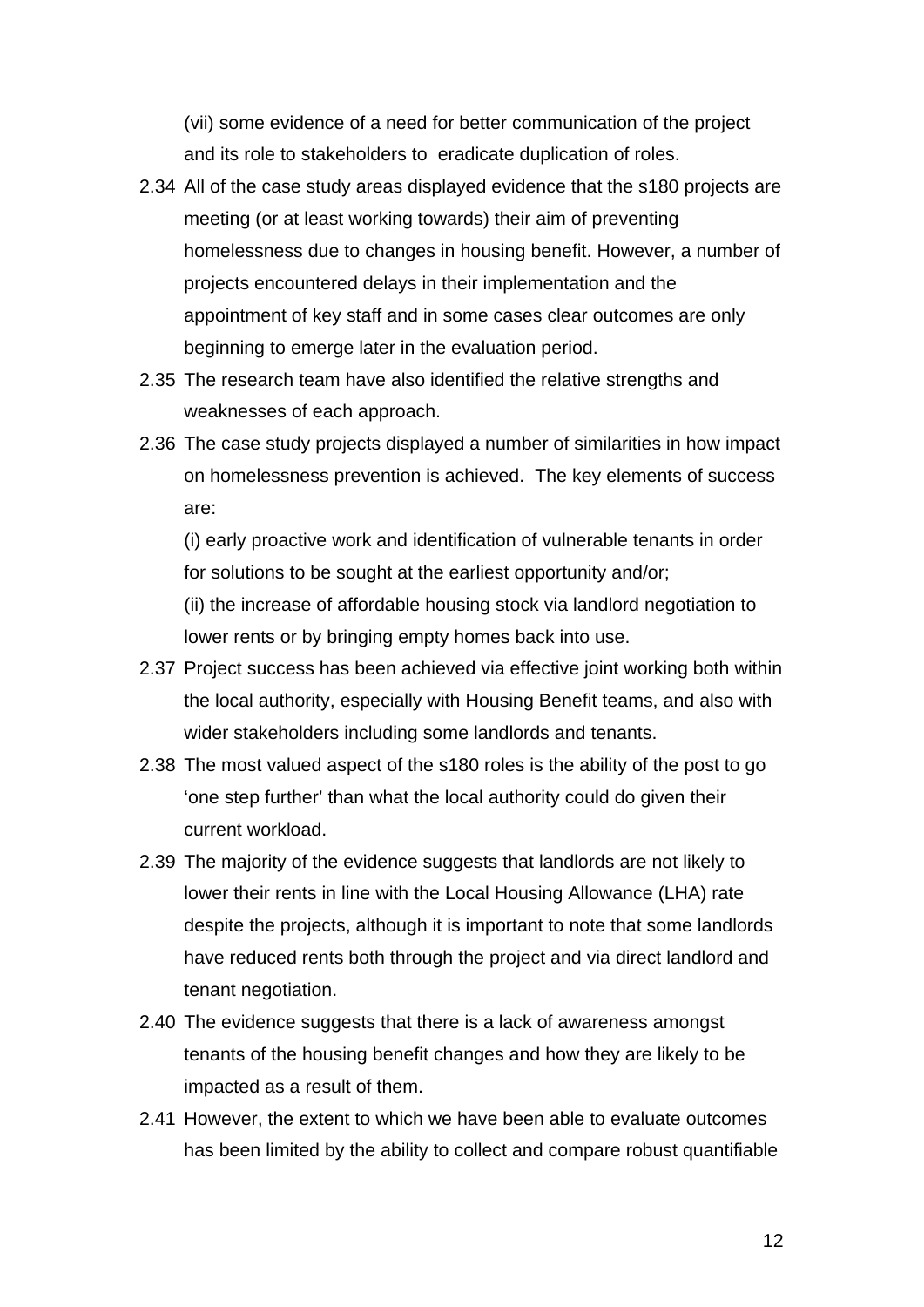data across the different projects, although the Welsh Government's own on-going monitoring exercise has assisted in this respect.

2.42 The continuing success of the projects can be maximised by linking with and complementing other action by local authorities and wider stakeholders to mitigate the impact of Housing Benefit changes. This will eradicate duplication and ensure the best use of limited resources.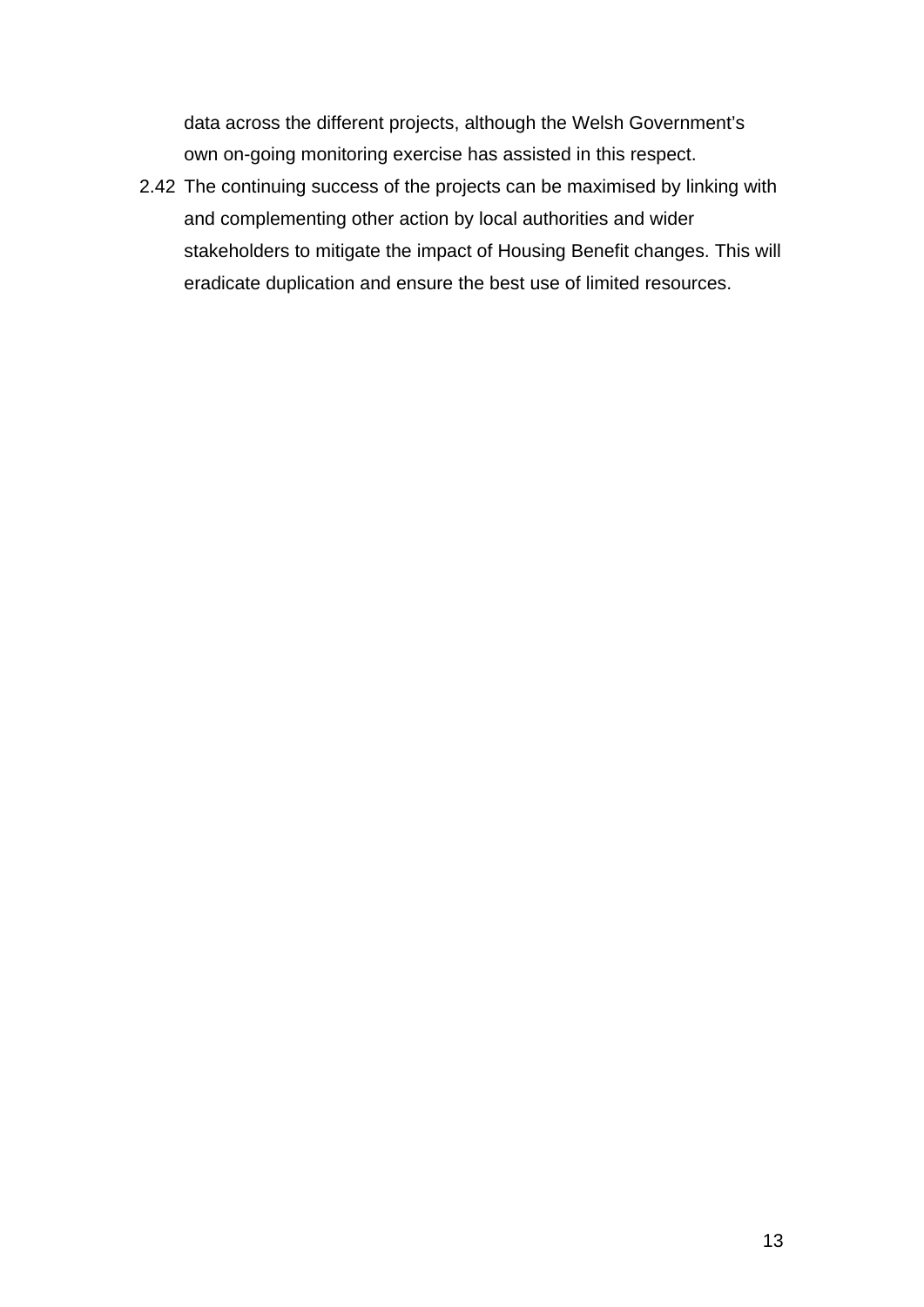### <span id="page-14-0"></span>**3 The research in context**

#### **Introduction**

- 3.1 This chapter sets the context for the research. It begins by outlining some of the key changes which have been made to the Housing Benefit system and highlights other changes which are in the pipeline, including the intention to introduce a new system of Universal Credit to replace the existing system of welfare benefits. It goes on to look at some of the early evidence from other published research as to the impacts of these changes and projected changes.
- 3.2 Evidence is then presented as to recent changes in the nature and extent of statutory homelessness in Wales, before the chapter concludes by briefly considering some of the actions supported at a national level by Welsh Government to measure the impact of these changes to the benefits regime in Wales and how best to try to mitigate their effects at a local level.

#### **Housing and Welfare Benefit Reform**

- 3.3 In April 2011 the UK Government embarked upon a programme of welfare reform with significant implications for housing, landlords (private as well as social) and tenants. A series of changes to the Housing Benefit system were introduced from April 2011, further changes were implemented with effect from January last year and further amendments are due to be introduced from April 2013. In addition, under the Welfare Reform Act 2012, a new simplified benefit system, Universal Credit, will commence in October 2013 and be rolled out over a four year period.
- 3.4 The overarching intention of the welfare reforms is to develop a simplified benefit system, to ensure paid employment rather than benefit dependency is encouraged and to deliver savings to the social security budget. However, the reforms are expected to have negative consequences for residents, landlords and other service providers, to place severe financial pressures on low income and often vulnerable households and increase the demands upon housing, as well as welfare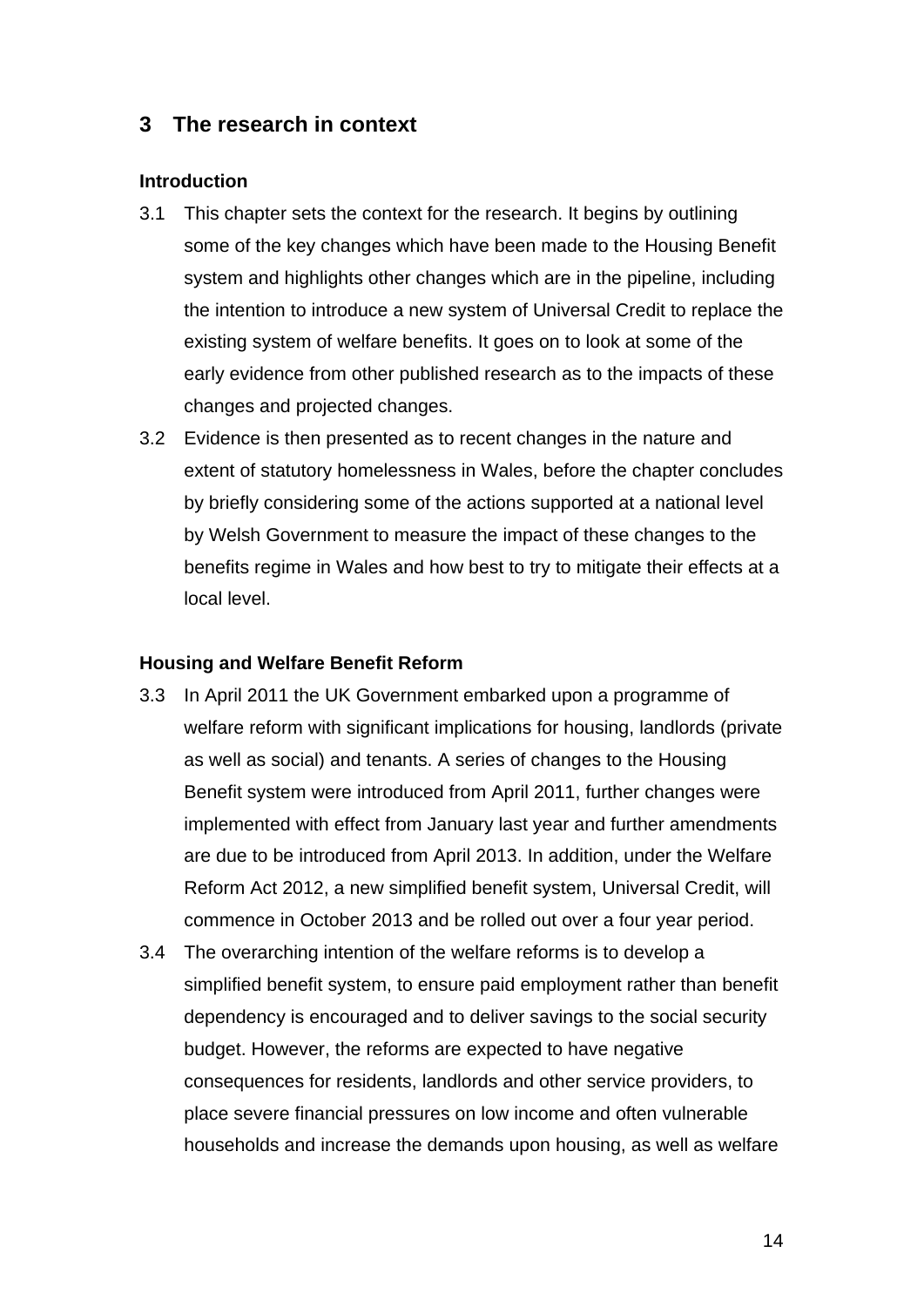advice and support services at a local level, all of which need to respond effectively if more households are not to be faced with homelessness.

3.5 The changes to Housing Benefit which have already been introduced include:

(i) reductions in maximum LHA rates;

(ii) the end of excess payments: from April 2011 the maximum local housing allowance was limited to the level of the rent;

(iii) new caps on local housing allowances, based upon the number of bedrooms;

(iv) the introduction of a new maximum four bedrooms' LHA;

(v) Housing Benefit for single people under the age of 35 restricted to the rate for a single room in a shared house.

3.6 Further changes to the benefits system from April 2013 encompass: (i) linking annual increases in local housing allowance rates to either the Consumer Price Index (CPI) or the rent officer valuation, which ever is lower;

(ii) applying the benefit cap to the combined income from out of work benefits, Child Benefit, Child Tax Credit and Housing Benefit, with the intention that non-working households are no better off on benefits than the average working household;

(iii) the reduction of Housing Benefit for claimants in the social housing sector who are considered to have too many bedrooms for their needs (the so called 'bedroom tax');

(iv) the replacement of Council Tax Benefit by a new localised council tax system;

(v) changes to the Social Fund, with the scrapping of a number of discretionary elements (e.g. Community Care Grants, Crisis Loans); (vi) the replacement of Disability Living Allowance by the introduction of Personal Independence Payments;

(vii) changes to the Tax Credits system.

3.7 In addition, one further planned change is for most claimants (excluding those judged to be vulnerable) to receive payment to cover housing costs direct to them instead of to their landlord, with these payments being made on a monthly basis rather than fortnightly as at present. The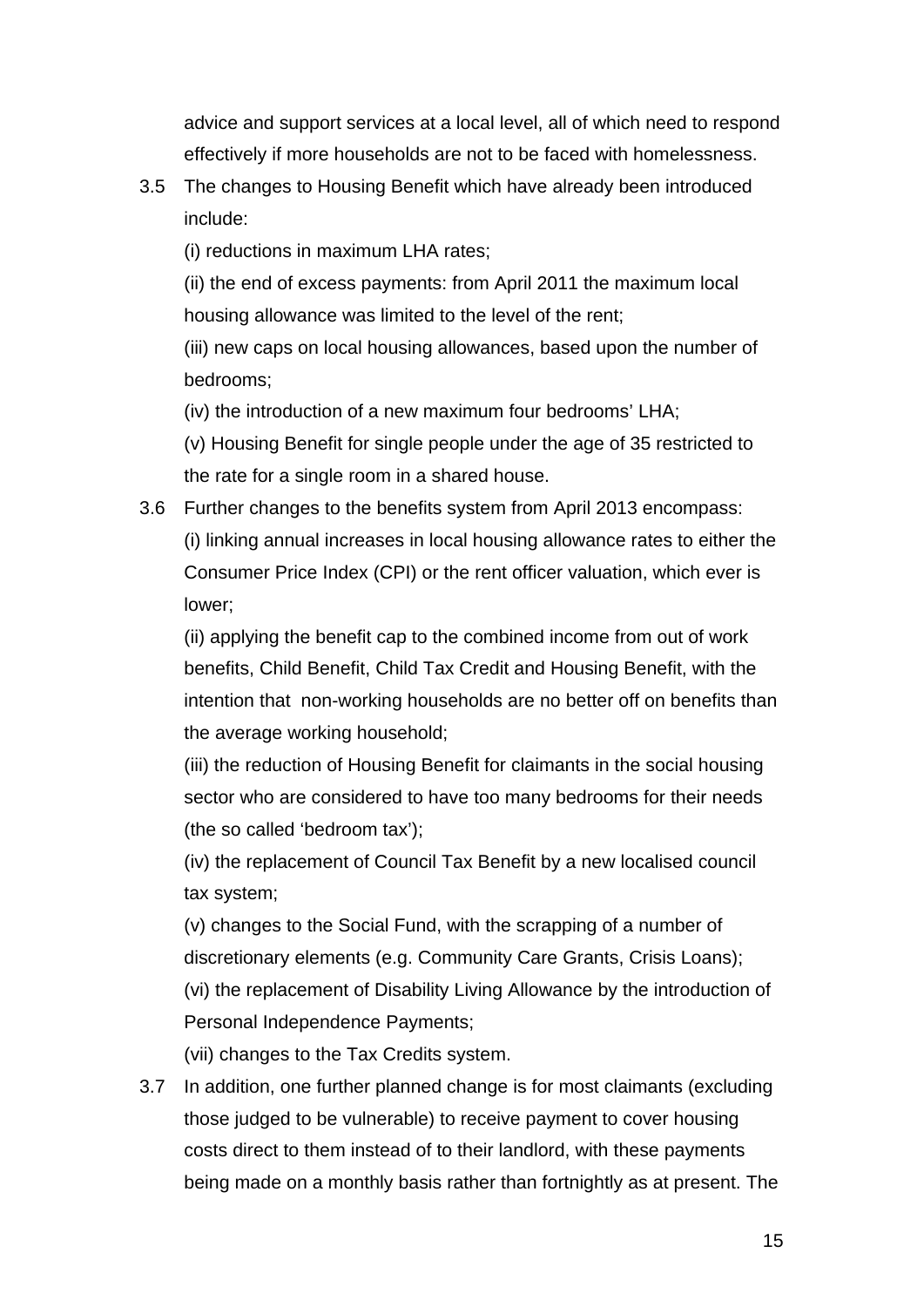direct payment of benefit to tenants has potential impacts not only upon landlords but also for tenants in terms of how they might in future manage their finances. The Department of Work and Pensions (DWP) is currently undertaking demonstration projects in six local authorities to establish how this might best be achieved (DWP, 2012).

3.8 The Universal Credit system will be implemented over a four year period from 1st October 2013, initially with respect to new claims. The migration of those already in receipt of benefits whose circumstances do not change will not commence until April 2014 and is planned to be completed by 2017 when it is estimated that 12-13 million tax credit and benefit claims will have been transformed into around eight million households in receipt of Universal Credit. Under Universal Credit all benefits (except Council Tax Benefit) will be administered by the DWP, including benefits for housing costs. As indicated above, housing costs will in future be paid monthly in arrears to tenants rather than their landlords, unless there are qualifying vulnerability issues in respect of the claimant.

#### **The Impacts of Reform**

3.9 There is little question that reform to housing and welfare benefits has affected and will continue to affect many households. This may be particularly so in Wales, which tends to have a higher dependence on welfare benefits than many other parts of the UK (Welsh Government, 2012a). The Institute for Fiscal Studies (IFS) has argued that the impact of the tax and benefit changes to be implemented by 2014-15 will mean that, on average, households in Wales might expect to see their incomes reduced by 4.1% (or £1,110 per annum), compared to a UK average of around 3.8% (or £1,170 per annum). Of course, these figures will vary across the two countries (IFS, 2011). It has also been argued (Welsh Government, 2012a) that the impacts of welfare and benefit reforms will depend upon the performance of the wider economy and the extent to which households modify their behaviour in response to these changes. However, it might also be added that there are opportunities for the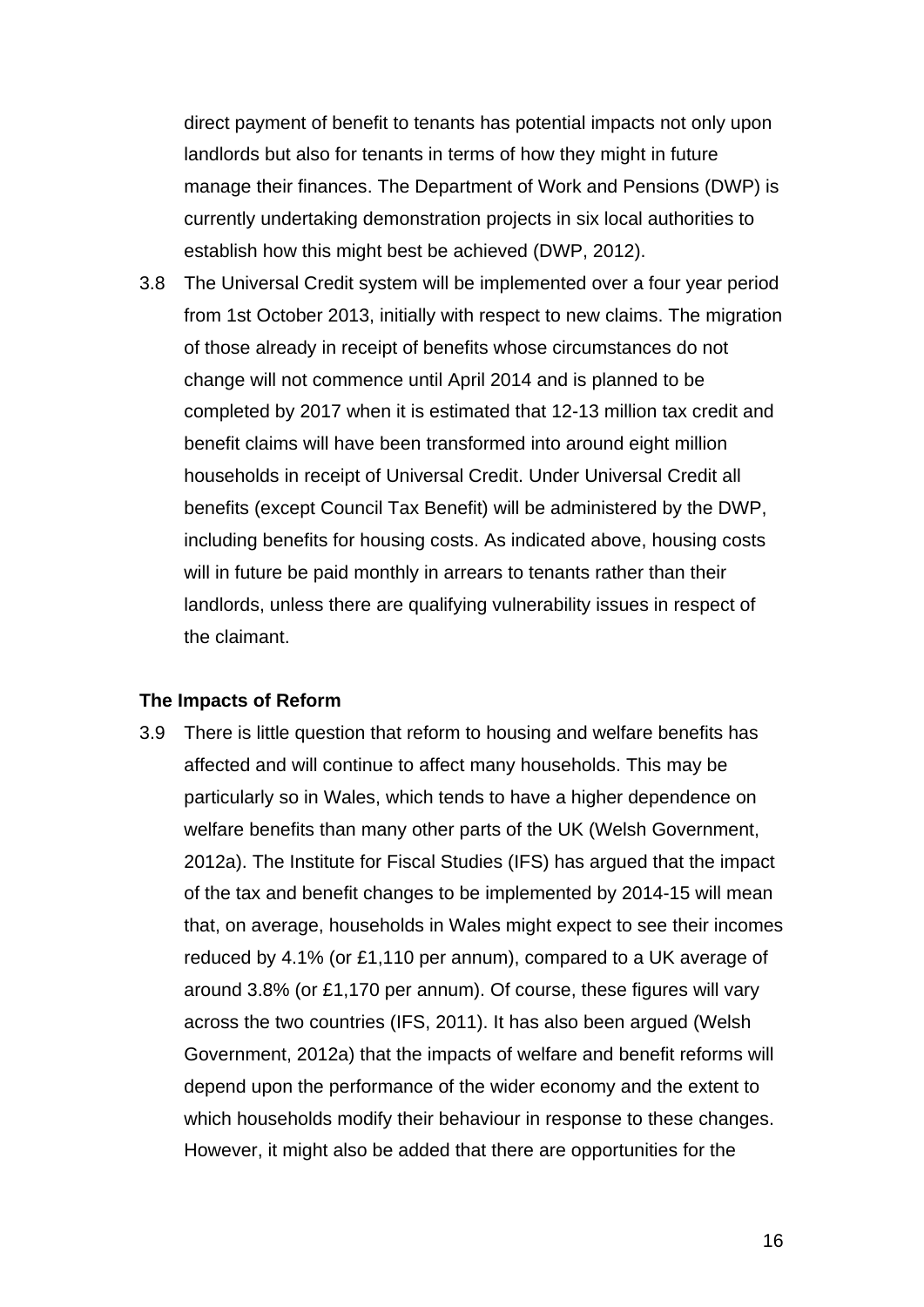devolved administration in Wales, local authorities and other agencies to seek to mitigate the potential impacts of the reforms.

- 3.10 The Housing Benefit changes introduced in 2011 have been estimated to have had an impact on almost all local housing allowance benefit claimants in Wales (more than 48,000), and that on average these people are £9 per week worse off than previously. The 2012 change in Housing Benefit entitlement for single people under the age of 35 in Wales has been estimated to affect around 4,000 people who on average are £24 per week less well off. However, in some localities the loss of benefit is much more significant.
- 3.11 It has been estimated that the introduction of the benefit cap will impact upon around 1,500 households in Wales with an average reduction in benefit of around £70 per week. The introduction of the 'bedroom tax' for social sector tenants of working age in Wales has been estimated to affect around 40,000 households in Wales, who might lose an average of £11 per week (Welsh Tenants, 2012).
- 3.12 The National Audit Office (2012) has acknowledged the role of the DWP in managing the changes to Housing Benefit. Its recent report concluded:
- 3.13 "We see the main 'unplanned' and perhaps 'unplannable' challenges facing the DWP as being those areas where the interaction of local authority funding capacity constraints, social housing stock, rental market conditions and the local economy may produce extreme impacts".
- 3.14 Research from the Social Market Foundation (2012), examining the potential impact of the move to Universal Credit, has indicated that low income households in general are relatively poorly positioned to cope with the challenges of the economic recession, that many of those on the lowest incomes have little or no savings and many have significant unsecured debts, and that the introduction of a new system of benefits risks increasing the vulnerability of many low income households. The Joseph Rowntree Foundation (JRF), whilst showing support for some of the principles underpinning welfare reform, have also highlighted a significant number of risks and the need for appropriate local financial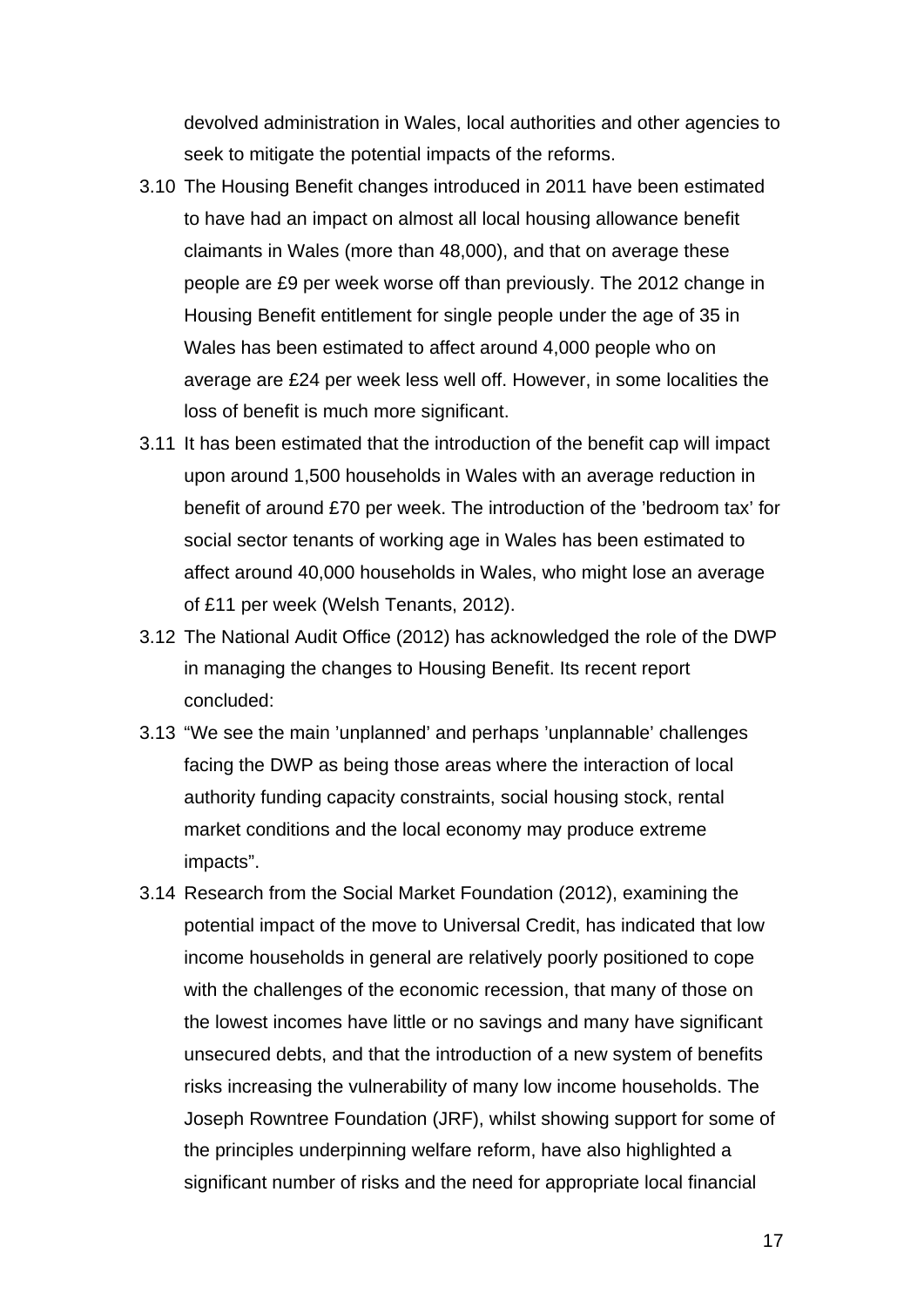advice and support to assist people through the period of transition (JRF, 2012).

- 3.15 The Chartered Institute of Housing (2012), in looking at whether low income working households are likely to be better off under Universal Credit rather than the current system of welfare benefits, have suggested that some 400,000 families across the UK in low paid employment will be worse off under the new arrangements.
- 3.16 The initial outputs from the UK Government's commissioned evaluation of the recent changes to the Local Housing Allowance (LHA) and Housing Benefit arrangements in the private rented sector (Beatty et al, 2012), which includes case studies in Cardiff, Denbighshire and Rhondda Cynon Taf, have shown that new claimants and those living outside of London tended to know less about the changes to LHA rates than others (e.g. existing claimants, those living in London). It has also revealed that Housing Benefit claimants who had recently moved home had done so for personal or family reasons (e.g. birth of a child) or housing reasons (desire for self-contained accommodation) or for reasons of locality, rather than financial reasons. However, the research has also shown that a significant proportion (around two-thirds) of claimants (with a higher proportion amongst new claimants and those outside London) were experiencing shortfalls, as a result of their local housing allowance being lower than their rent, putting pressure on household budgets. Over 40% of claimants reported difficulties in affording their current rent, although 10% were found to be in arrears. In terms of responding to the shortfall between rent and local housing allowance a third of respondents in this study indicated they would look at lower rent properties in the local area and a quarter would seek to negotiate a lower rent with their landlord.
- 3.17 This research is also looking at the impact of changes to local housing allowances on landlord behaviour. Landlords were generally aware of the changes (though less so outside of London). Although it is early research, and landlords' expressed intentions may not be followed by actions, the study has indicated that a significant proportion of landlords may cease or reduce their lettings to those on housing benefit. Around a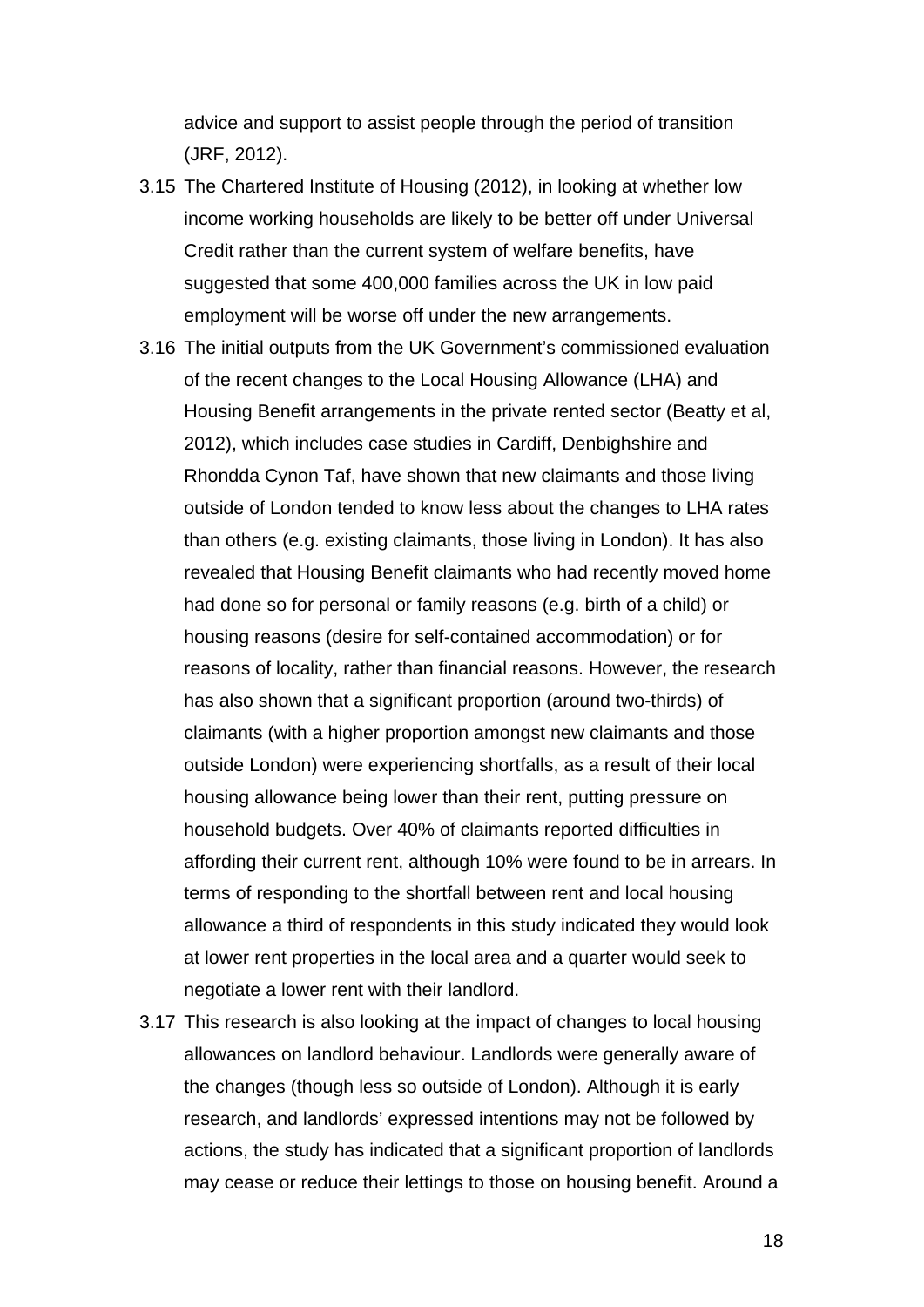third of landlords in the study said they had or would consider reducing rents in exchange for direct payments, and this was particularly the case within less pressurised housing markets. It would seem that the prospect of rent negotiation is likely to be greatest in those areas were demand from other potential tenants is limited.

- 3.18 The Westminster Government has acknowledged that their reforms will cause financial hardship and, in order to help those most seriously affected by the changes have increased the Discretionary Housing Payments (DHP) fund. This is financed on an annual basis by the DWP, with local authorities being able to match the allocation by up to two and a half times. However, given that funds are limited, and the number of claims for such payments is increasing, the normal period of entitlement is limited to 13 weeks. DHPs can be used to cover rent deposits, rent arrears, shortfalls between housing benefit and rent and reductions in LHA. Local authorities will usually consider individual circumstances which may contribute to financial hardship (including the likelihood of a household becoming homeless if a payment is not made). However, once the monies allocated to an individual local authority for the financial year have been spent, no more payments can be made. Notably, these have been significantly increased for next year (2013-14); for example in Rhondda Cynon Taf from little more than £25,000 in 2010-11 to over £450,000 in 2013-14; from under £68,000 in Swansea to over £474,000 over the same period.
- 3.19 In addition to the financial impacts of the benefit reforms there may be wider social, economic and behavioural consequences. There is the potential for increased financial pressures to lead to family and relationship breakdown with increased demands being placed upon health and social services as well as housing provision. As well as impacts on the health and well being of individuals there are the potential impacts upon the local economy (in terms of reduced local spending), on local communities (given the potential for increased crime and anti-social behaviour) and on demands for affordable housing as a result of increases in homelessness.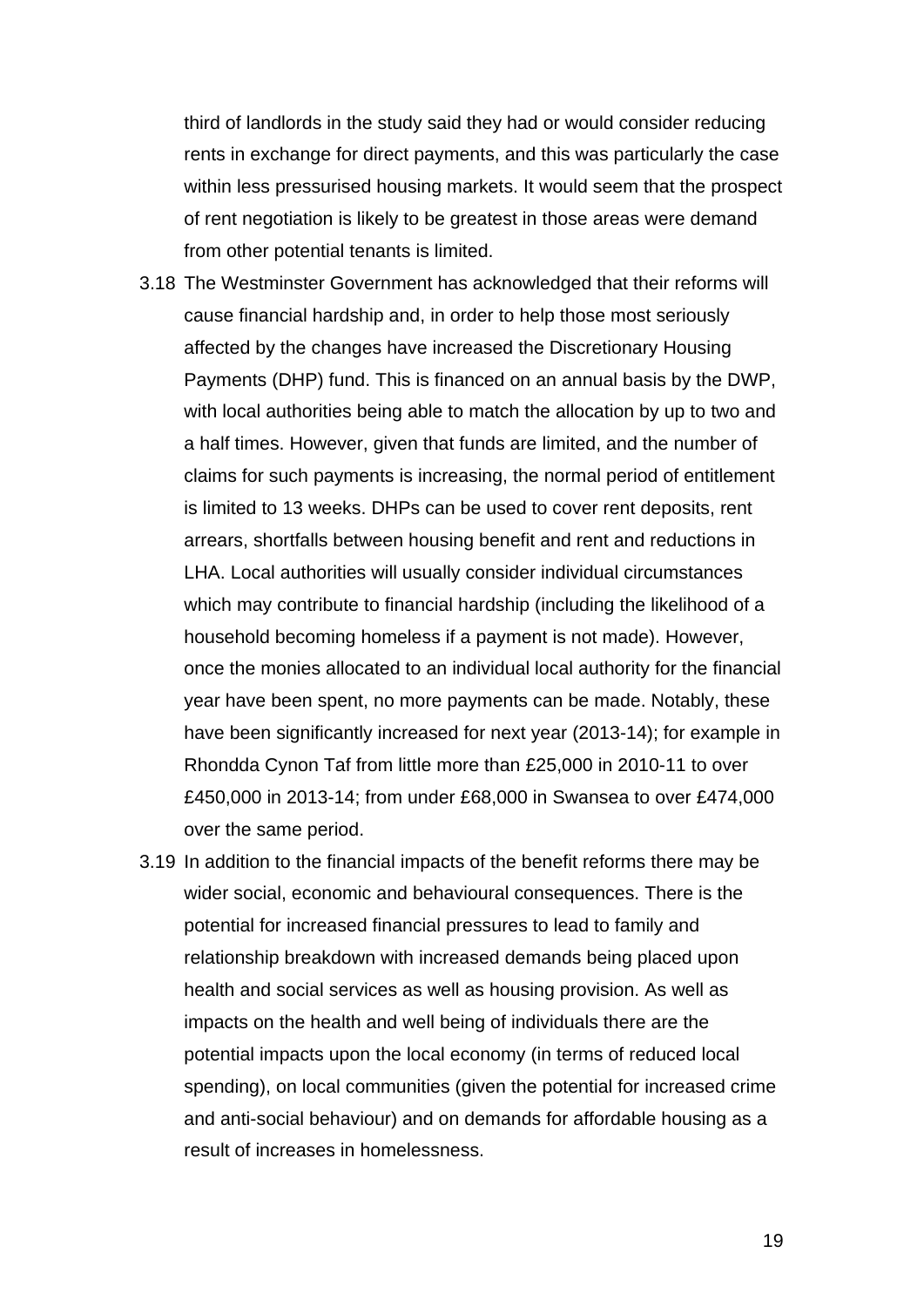#### **The Changing Nature of Homelessness in Wales**

- 3.20 The number of households in Wales accepted as homeless (those found to be eligible for assistance, unintentionally homeless and in priority need) fell from a peak of just under 9,900 in 2004-05 to just below 5,600 in 2009-10, although the number of acceptances has since been rising, reaching a level of nearly 6,300 acceptances in 2010-11 and over 6,500 acceptances in 2011-12. However, the number of recorded acceptances fell by nine per cent in the first quarter of 2012-13 and by 18% in the second quarter, compared with the same periods in 2011-12. A number of local authorities have reported the growth in homelessness prevention work as the reason for the very recent decline in the number of homeless acceptances.
- 3.21 Overall across Wales in 2011-12 local authorities took action under homelessness legislation in respect of 14,985 households, of whom 6,515 (43.5%) were found to be eligible for assistance, unintentionally homeless and in priority need. However, the figures vary across the eight case study authorities.

| <b>Local Authority</b> | <b>Homeless</b><br>applications | <b>Unintentionally</b><br>homeless and | $\frac{0}{0}$ |
|------------------------|---------------------------------|----------------------------------------|---------------|
|                        |                                 | in priority need                       |               |
| Denbighshire           | 175                             | 80                                     | 45.7          |
| Flintshire             | 130                             | 75                                     | 57.7          |
| Wrexham                | 870                             | 465                                    | 53.4          |
| Carmarthenshire        | 1550                            | 695                                    | 44.8          |
| Swansea                | 2665                            | 855                                    | 32.1          |
| Rhondda CynonTaf       | 545                             | 245                                    | 45.0          |
| Caerphilly             | 470                             | 265                                    | 56.4          |
| <b>Blaenau Gwent</b>   | 500                             | 150                                    | 30.0          |

#### **Table 1 Homelessness: Case study local authorities - 2011-12**

Source: Stats Wales local authority level data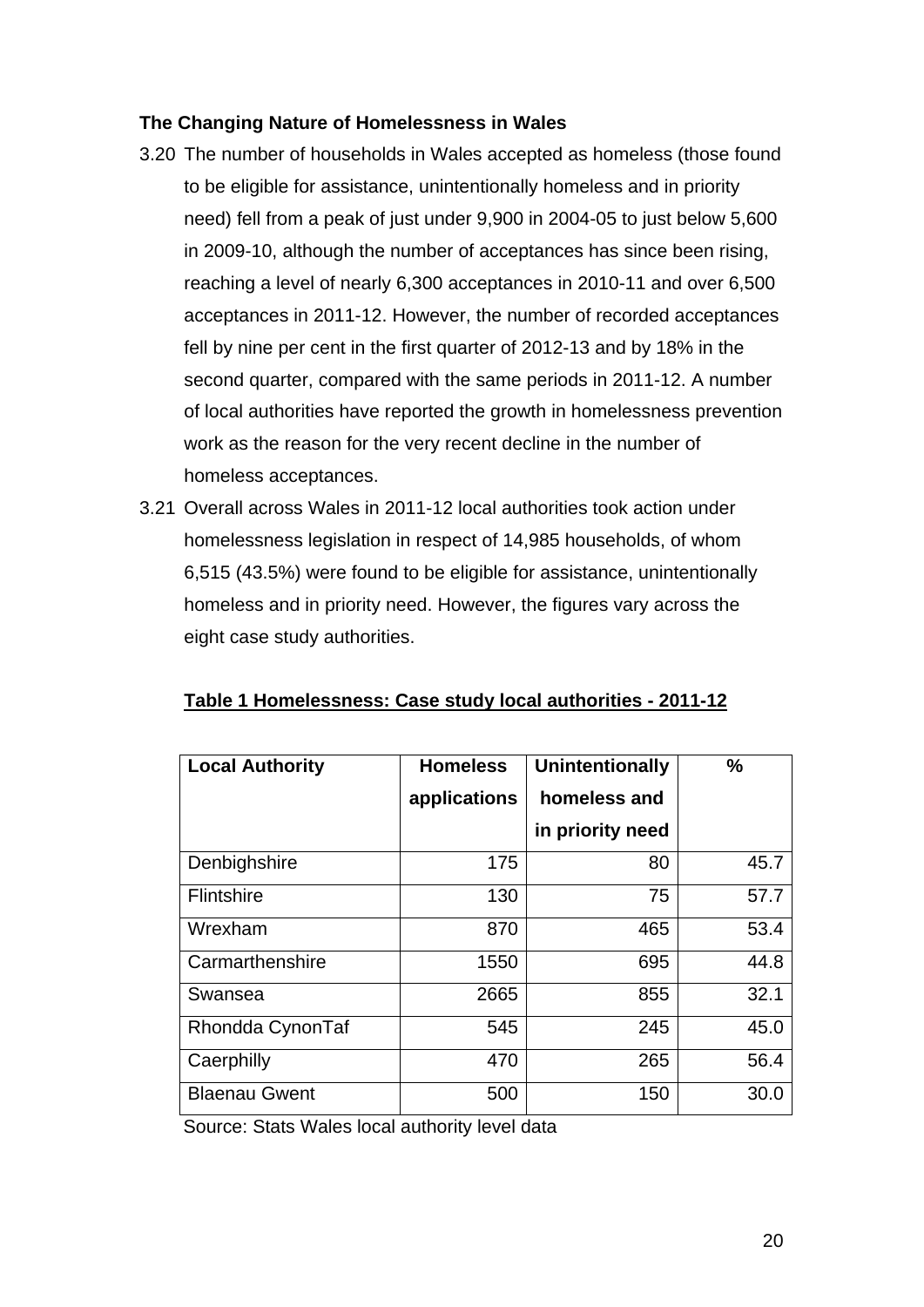- 3.22 During the first six months of 2012-13 homelessness decisions taken by Welsh local authorities totalled 7,730, with 3,015 (39%) households accepted as eligible, unintentionally homeless and in priority need. Once again, the proportion of acceptances varies across the case study authorities, ranging from 27.2% in Swansea and 36.0% in Rhondda Cynon Taf up to 58.15 in Caerphilly and 63.6% in Flintshire.
- 3.23 In our case study authorities the number of households accepted as homeless increased between 2009-10 and 2011-12 in Flintshire, Wrexham, Carmarthenshire, Rhondda Cynon Taf, Caerphilly and Blaenau Gwent. The number has fallen in Denbighshire and Swansea.
- 3.24 Although the number of households accepted as homeless in Wales has generally been increasing since 2009-10, the proportion of homeless households in each of the priority need categories has remained broadly unchanged. Households with dependent children or with a pregnant woman in the household continue to be the most significant category of priority need. However, at an all Wales level whilst the numbers of households accepted as homeless due to actual or threatened domestic violence rose over the last three years, there are indications of a slight fall in 2012-13. In comparison, the number of homeless households in priority need due to either physical or learning disability or mental illness has continued to rise over the recent past.
- 3.25 The main reasons for homelessness in Wales remain parents or other relatives/friends being unable or unwilling to continue to accommodate, relationship breakdown, movement from institutional accommodation or care and the loss of rented or tied accommodation. Evidence from the most recent figures (July - September 2012) suggest 27% of homeless acceptances in Wales were due to households no longer able to stay with parents, relatives or friends, compared with just over 20% as a result of relationship breakdown, and 23% due to a loss of a former tenancy or as a result of mortgage arrears.
- 3.26 In general, the use of temporary accommodation by local authorities in Wales fell between 2005-06 and 2009-10, but has increased since as a consequence of the rise in the number of homeless acceptances. As at 31 March 2012 there were 2,770 homeless households in Wales living in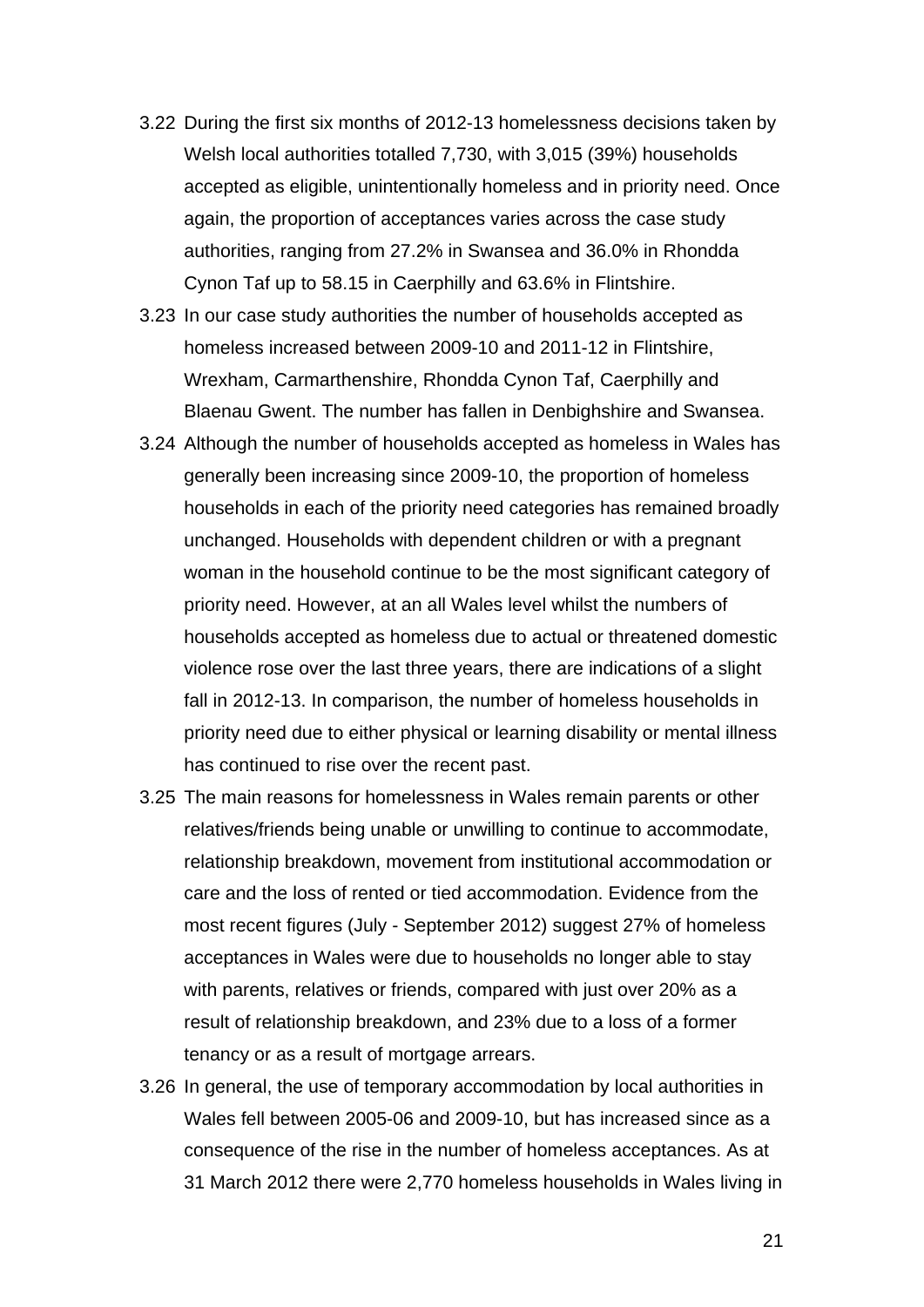different types of temporary accommodation, compared with 2,490 households at the end of 2009-10 and 2,640 households at the end of 2010-11. This represents an increase of more than 10% over two years. However, figures for the first two quarters of 2012-13 are broadly similar to the comparable quarters for 2011-12.

- 3.27 Over the period 2002-03 to 2010-11 the number of homeless households in Wales accommodated in the private sector (including privately owned accommodation leased by local authorities and housing associations), each March 31st grew significantly from 175 households in 2002-03 to 710 households in 2006-07 and to 1065 households in 2011-12. In comparison, other forms of temporary accommodation, though subject to year-on-year fluctuations, have been relatively stable. However, at the end of 2011-12 the number of homeless households accommodated temporarily in the private sector was down slightly on the figure for 31 March 2011, and the figures for the first two quarters of 2012-13 are also slightly down on the equivalent quarters for 2011-12. In comparison, the numbers of homeless households accommodated temporarily either in hostels or refuges increased from 400 at 31 March 2010 to 485 households at 31 March 2012 and the figures for the first two quarters of 2012-13 are also up on the same period for 2011-12 (reaching 540 households at 30 September 2012). The numbers in bed and breakfast accommodation show similar trends, increasing from 235 homeless households at the end of 2009-10 to 310 households at the end of 2011-12.
- 3.28 Once again, the figures for the first two quarters of 2012-13 show slight increases over the previous year's comparable quarters, although at 30 September 2012 only 275 homeless households in Wales were recorded as living in bed and breakfast accommodation (down from 310 households at 31 March 2012). Nevertheless, this accounts for more than 10% of all homeless households in temporary accommodation.
- 3.29 The use of bed and breakfast accommodation for homeless families has generally been in decline since 2005-06. Although there is evidence of a significant proportionate increase in 2011-12, he numbers were still below levels seen in 2004-05 and 2005-06. The first six months of the

22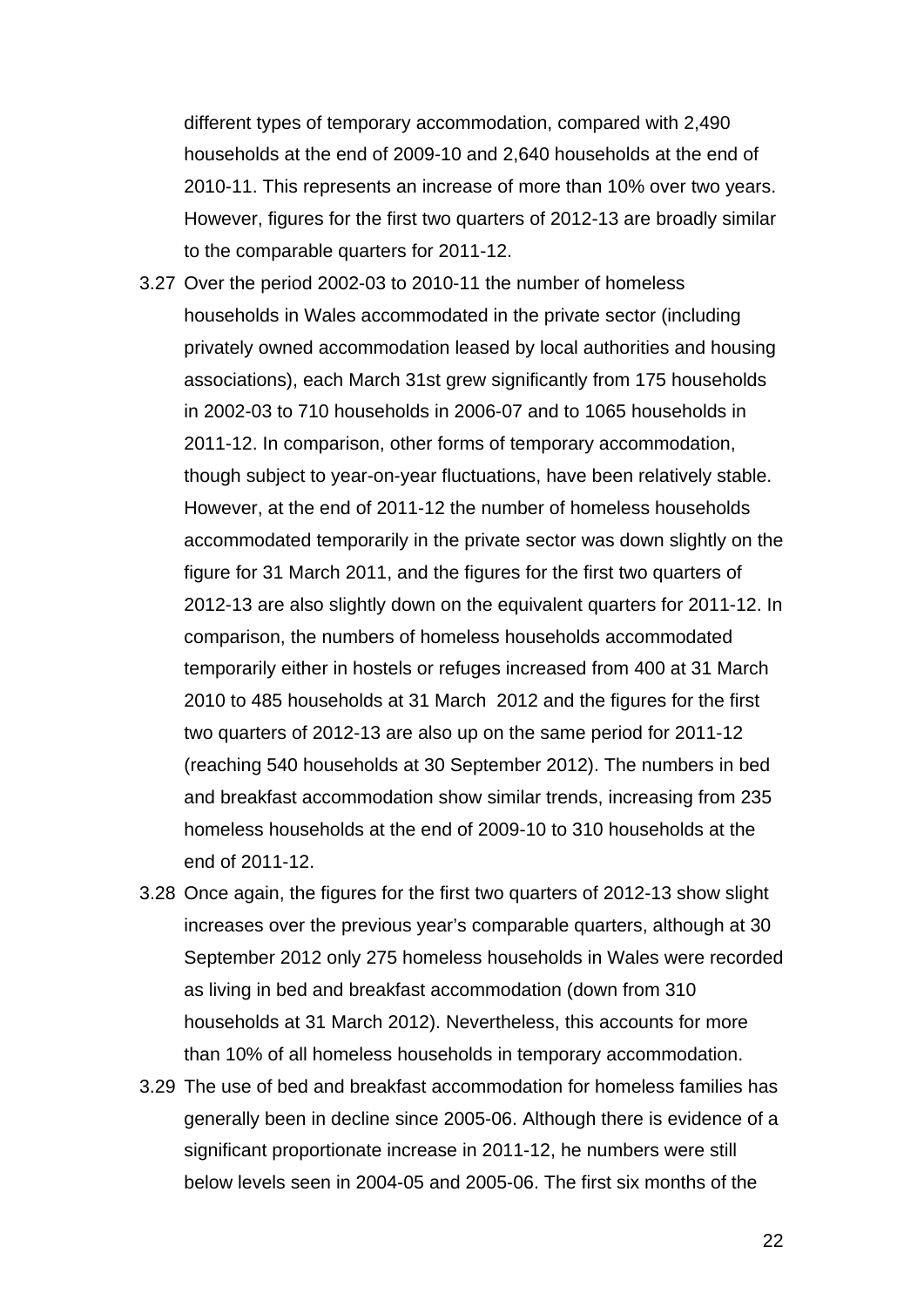current year (2012-13) saw a drop in the number of family households living in bed and breakfast accommodation, with only 15 families with children in this form of temporary accommodation in September 2012 (just five per cent of those homeless households in bed and breakfast accommodation).

- 3.30 At the end of 2011-12 of the 2,770 homeless households living in various forms of temporary accommodation in Wales, 65 had been housed directly in the private rented sector, 630 in private accommodation leased by local authorities, 370 in private accommodation leased by housing associations, 485 in social housing stock, a similar number in hostel or refuge accommodation, 310 in bed and breakfast accommodation and 525 households were 'homeless at home'. During this year our eight case study authorities accounted for 555 homeless households living in temporary accommodation, of which 195 were accommodated in private sector accommodation.
- 3.31 Over recent years more than 60% of households in temporary accommodation at any given time have tended to have been there for less than six months (68% at the end of September 2012). By way of comparison at 30 September 2012 17% of homeless households living in temporary accommodation had been there for more than a year. Of these, more than half were families with children, the majority of whom were living in private sector accommodation.
- 3.32 Since the start of 2008 over 70% of those homeless households who had been living in temporary accommodation for more than 12 months were living in either private or public sector temporary accommodation (as opposed to hostel/refuge accommodation or bed and breakfast establishments).
- 3.33 The most recently available figures (July September 2012) show that almost three quarters (74%) of homeless households leaving temporary accommodation in Wales had been there for less than six months, and only seven per cent had been there for more than 12 months. Over time the majority of those leaving temporary accommodation have been rehoused through the offer of more secure accommodation under the allocation policies of the relevant local authority.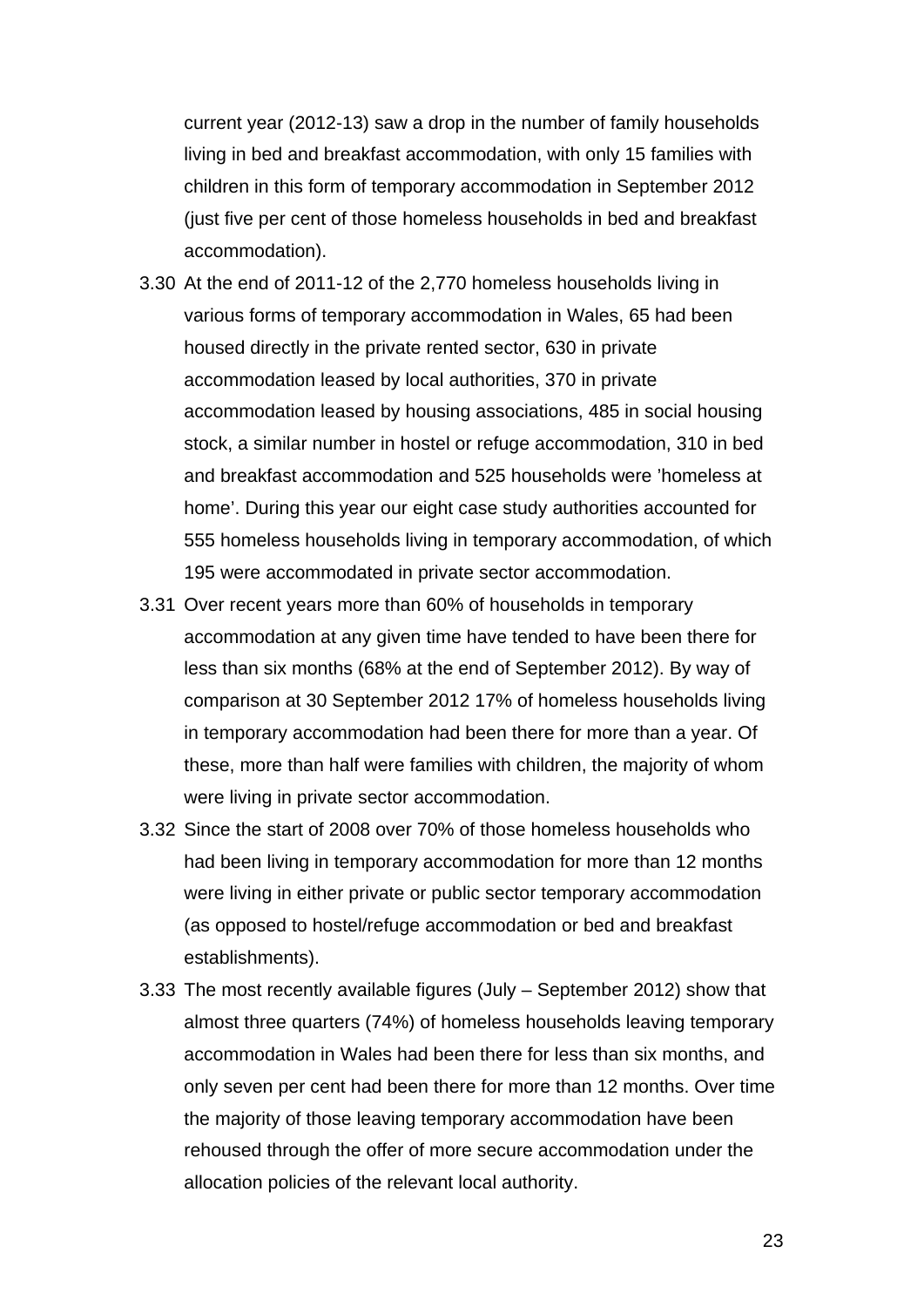#### **The Response of Welsh Government to Welfare Benefit Reform**

- 3.34 The Welsh Government has taken a number of initiatives to assist people in coping with the changes to Housing Benefit and other welfare reforms. It set up a Ministerial Task and Finish Group to assess and monitor the implications of welfare reform and to consider the impacts across a number of policy areas. In addition, a financial contribution has been given to support an on-going DWP research programme seeking to understand and measure the demographic and social impacts of the changes. Denbighshire, Cardiff and Rhondda Cynon Taff councils have been included within this study.
- 3.35 Investment has also been made in raising awareness of the changes, through a campaign being delivered by Citizens Advice, the Welsh Local Government Association (WLGA), Community Housing Cymru (CHC) and Shelter Cymru. In addition, funding has been made available under the homelessness grant programme to support projects designed to assist landlords, tenants and potential service users, in ways which will help to prevent homelessness and sustain tenancies. Within this programme a monitoring system has been put in place to collect a limited amount of standardised quantitative data across all Welsh authorities and secondly (the focus of this report) to undertake a set of six evaluation case studies (examining both process and impact) to look at the different ways a number of local authorities in Wales are developing specific projects designed to mitigate the impacts of the changes in Housing Benefit (and planned welfare reform) and prevent increases in homelessness at the local level.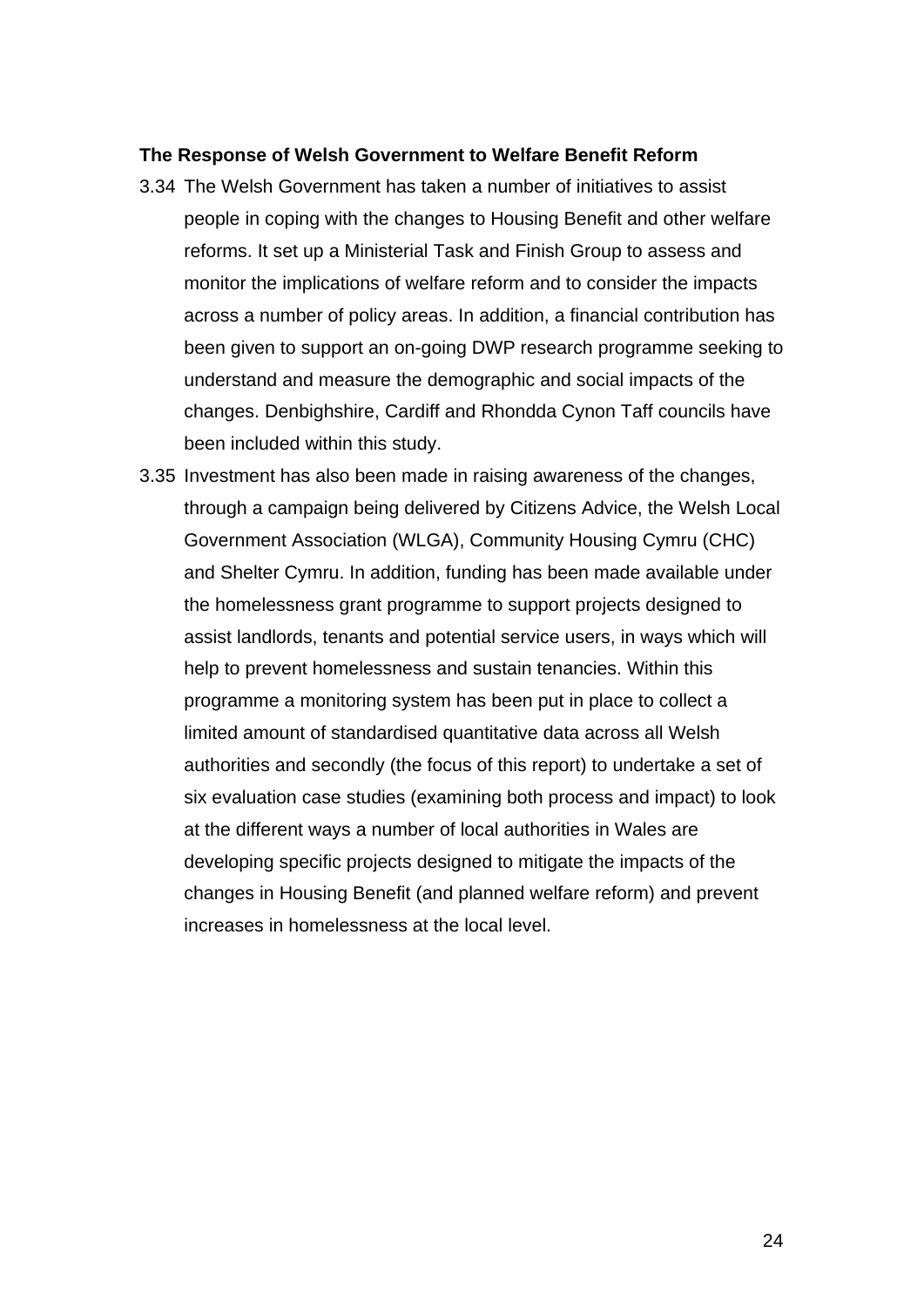## <span id="page-25-0"></span>**4 Methodology of the case studies**

#### **The aims and objectives of the process and impact evaluation**

- 4.1 The process evaluation primarily focussed on assessing how well the model of delivery had worked toward the project aims of preventing homelessness as a result of the changes to the Housing Benefit regime and each project's ability to assist vulnerable people to sustain their homes. It examined the rationale for the projects, the early development of the projects and the implementation of the particular model.
- 4.2 The impact evaluation looked at the impact of the projects and whether it met its ultimate aims (to date). Some outcomes may take some time to emerge (such as long-term tenancy sustainment, positive impact on homelessness statistics etc.), therefore it was necessary to examine the sequence of interim processes and impacts that could indicate that the projects are having the desired impact.

#### **Qualitative Methodology**

- 4.3 The qualitative evaluation methodology varied for each of the case study areas. However, all methodologies involved interviews and focus groups with project managers and staff, wider stakeholders and service users. Then, three months following the initial process evaluation consultation, a second wave of interviews and focus groups were held to undertake the impact evaluation. Who we spoke to during both round one and two of the research process is detailed below.
- 4.4 Carmarthenshire, process evaluation:
	- (i) an interview with the project manager,

(ii) interviews with four local 'accidental' landlords who engaged in the project (one of whom dropped out of the project before completion);

- (iii) an interview with a professional landlord;
- (iv) an interview with Women's Aid;
- (v) interviews with three local tenants who had used the service. Impact evaluation:
- (i) an interview with the project manager;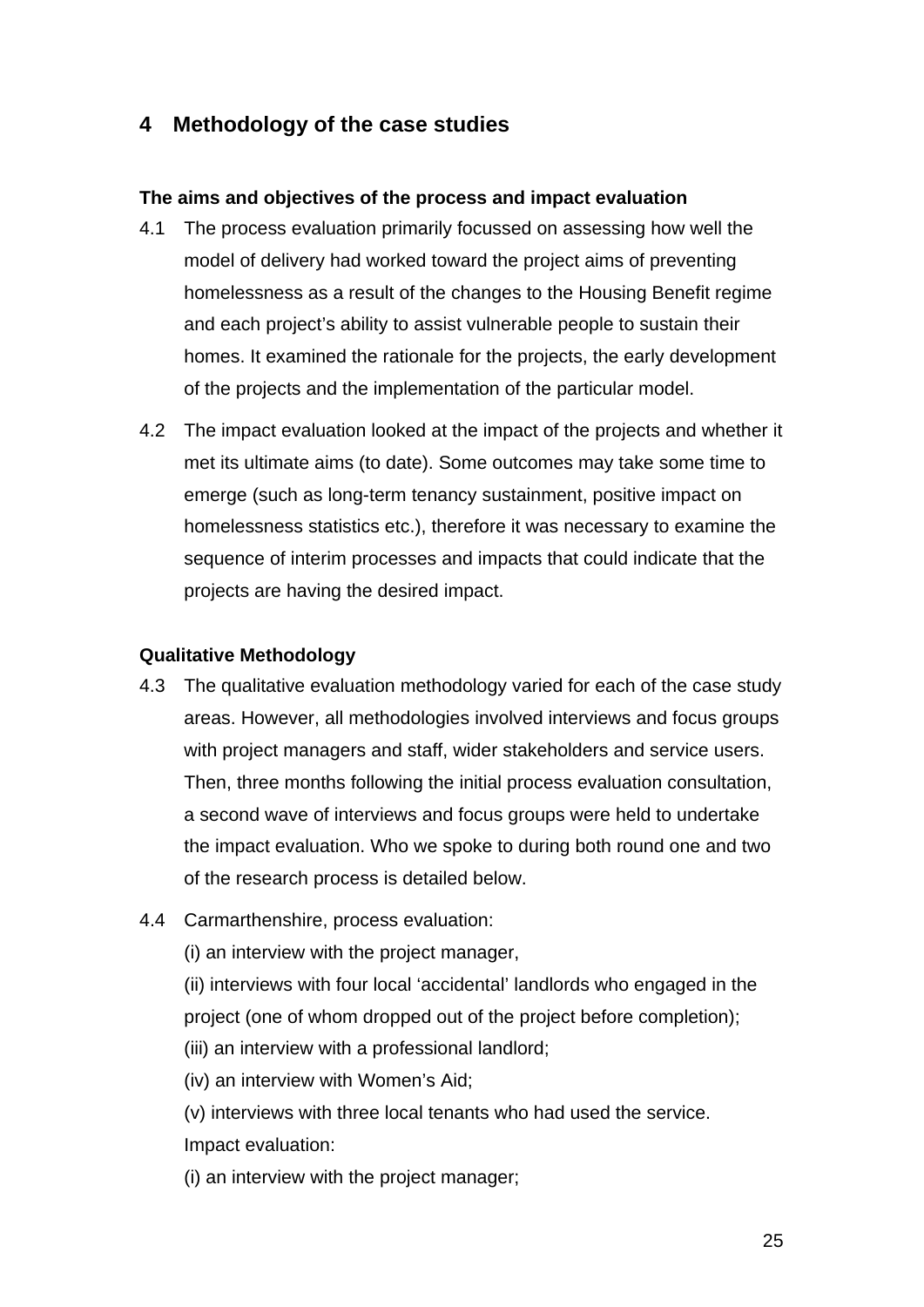- (ii) five interviews with local landlords;
- (iii) interviews with three landlords who have used the project and
- (iv) two tenant interviews.
- 4.5 Swansea, process evaluation:
	- (i) interviews with the two project managers;

(ii) a local authority focus group including the homelessness team leader and the head of Housing Benefit;

- (iii) a focus group with three further local authority staff members;
- (v) interviews with four local letting agents;
- (vi) interviews with two local tenants who had used the project.

Impact evaluation:

- (i) two project manager interviews;
- (ii) a local authority focus group;
- (iii) a stakeholder focus group;
- (iv) a landlord interview and
- (v) two tenant interviews.
- 4.6 Rhondda Cynon Taff, process evaluation:
	- (i) an interview with the project manager;
	- (ii) a focus group with local authority staff including the tenancy
	- sustainability officer, a representative from Supporting People, the head
	- of revenue and benefits and the housing advice centre manager;
	- (iii) a wider stakeholder focus group with eight key personnel including representatives from three separate registered social landlords;

(iv) interviews with two local tenants who had used the service.

Impact evaluation:

- (i) interview with the project manager;
- (ii) a focus group with local authority staff;
- (iii) a focus group with wider stakeholders and
- (iv) two tenant interviews.
- 4.7 Wrexham, Flintshire and Denbighshire, process evaluation:

(i) interviews with the project managers and tenancy sustainment officers in all three local authority areas;

(ii) a local authority focus group with four local authority staff including the performance support manager;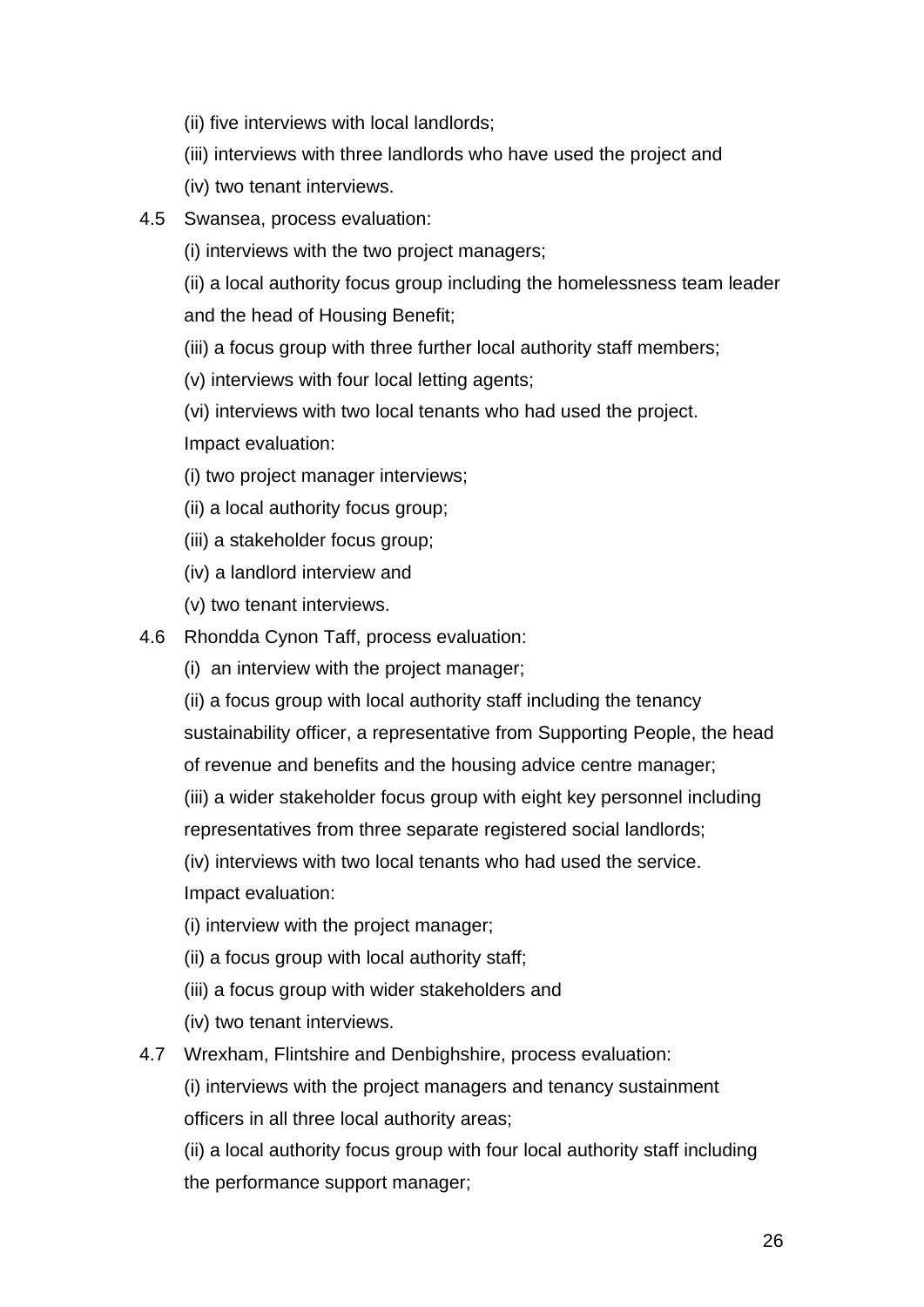(iii) a stakeholder focus group including two RSLs, a representative from the bond scheme, a private landlord and a representative from Home Start;

(iv) an interview with the head of Housing Benefit;

(v) an interview with two tenants who had used the service.

Impact evaluation:

(i) an interview with the area project manager;

(ii) a local authority focus group with project staff and the project steering group;

(iii) a focus group with wider stakeholders and

(iv) interviews with two tenant interviews.

4.8 Caerphilly, process evaluation:

(i) an interview with the project manager and also the Private Rented Sector Access and Advice Coordinator;

(ii) a local authority focus group with an additional three members of staff;

(iii) interviews with two tenants who had used the service.

Impact evaluation:

(i) two focus groups with a mixture of local authority staff, the project manager and project staff and wider stakeholders

(ii) a focus group with local landlords and

(iii) two tenant interviews

## 4.9 Blaenau Gwent, process evaluation:

(i) an interview with the project manager;

(ii) a local authority staff focus group including Tenancy Sustainability Officers, Team Leader Private Sector Housing, Housing Benefit manager, Planning and Monitoring Officer from the Supporting People team, Housing Options Team representative;

(iii) a stakeholder focus group including three Registered Social Landlords , one support provider representative and a private sector landlord;

(iv) three local tenants who had used the project.

Impact evaluation:

(i) an interview with the project manager;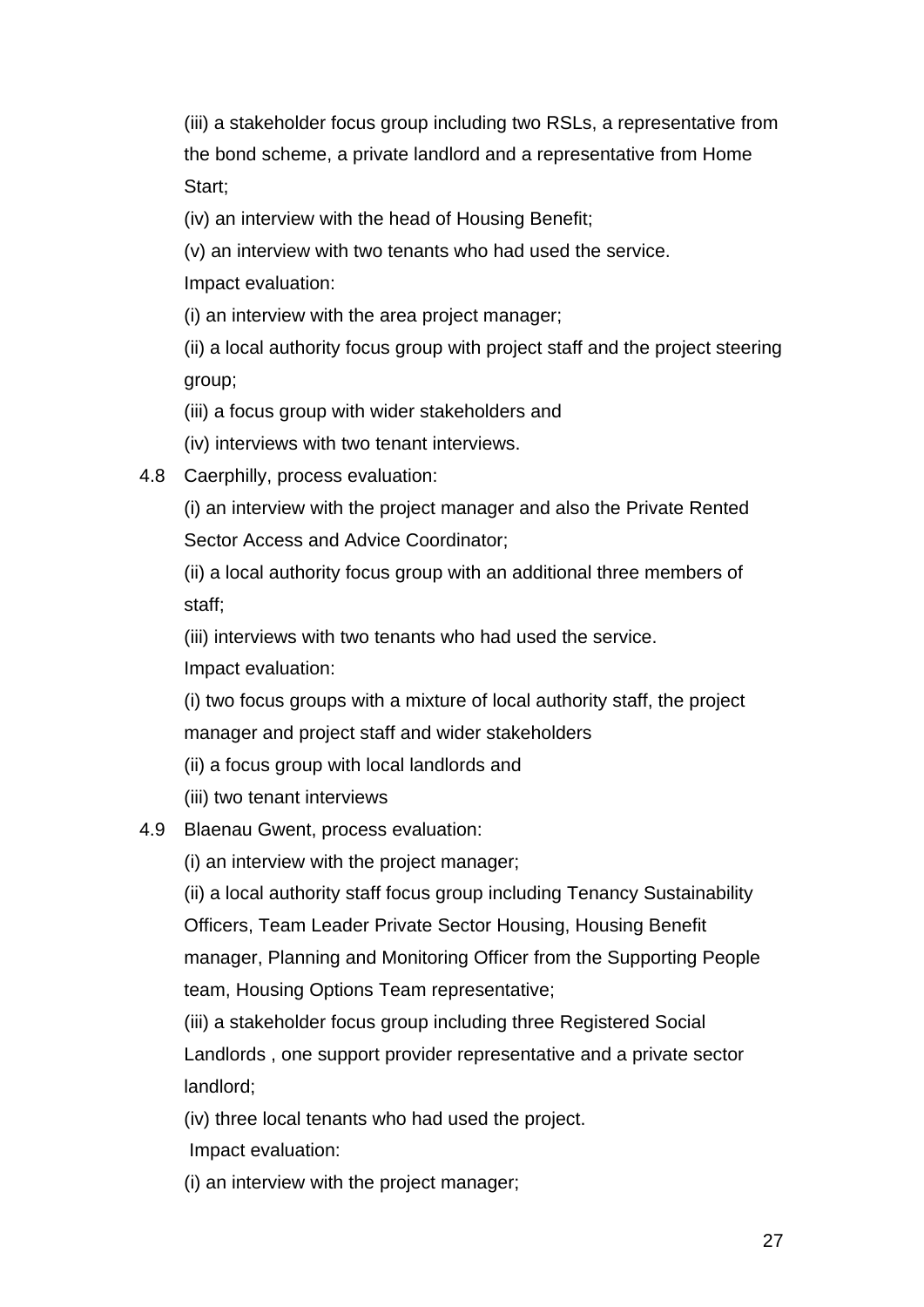- (ii) interviews with two stakeholders;
- (iii) interviews with a local landlord and
- (iv) an interview with two local service users who had used the project.
- 4.10 The Research Team also consulted briefly with the National Landlords Forum in order to gauge some initial views on the Housing Benefit changes and the local authority projects. We also consulted with Women's Aid and the Shelter Cymru Benefit expert to gauge further views on the changes and the projects.
- 4.11 Peer Research Officers accompanied Research Officers to undertake Tenant interviews.

#### **Quantitative Methodology**

- 4.12 The quantitative approach includes analysis of secondary information (statistics, policy documents etc.) from Welsh Government and individual local authorities, the utilisation of standardised data collected by Welsh Government in relation to all homelessness grant funded local authority projects, information from the individual grant applications from the six case studies and a separate small-scale data collection exercise in relation to these same six case studies.
- 4.13 In providing the local context for the individual projects we have drawn upon published statistics on homelessness from the Welsh Government as well as information on tenure change from the Office of National Statistics census data and statistics on housing benefit payments from the DWP. Some of this information has also been used in chapter 3 in setting the context for the research.
- 4.14 The study has also drawn upon quantitative information set out in the original funding applications to examine the objectives of the individual projects, although the researchers recognise that the context has changed in the subsequent period.
- 4.15 The research has also benefitted from the Welsh Government's ongoing monitoring of local authority projects using Homelessness grant funding across Wales designed to minimise the impact of Housing Benefit reform. Data collected in relation to the six case studies (from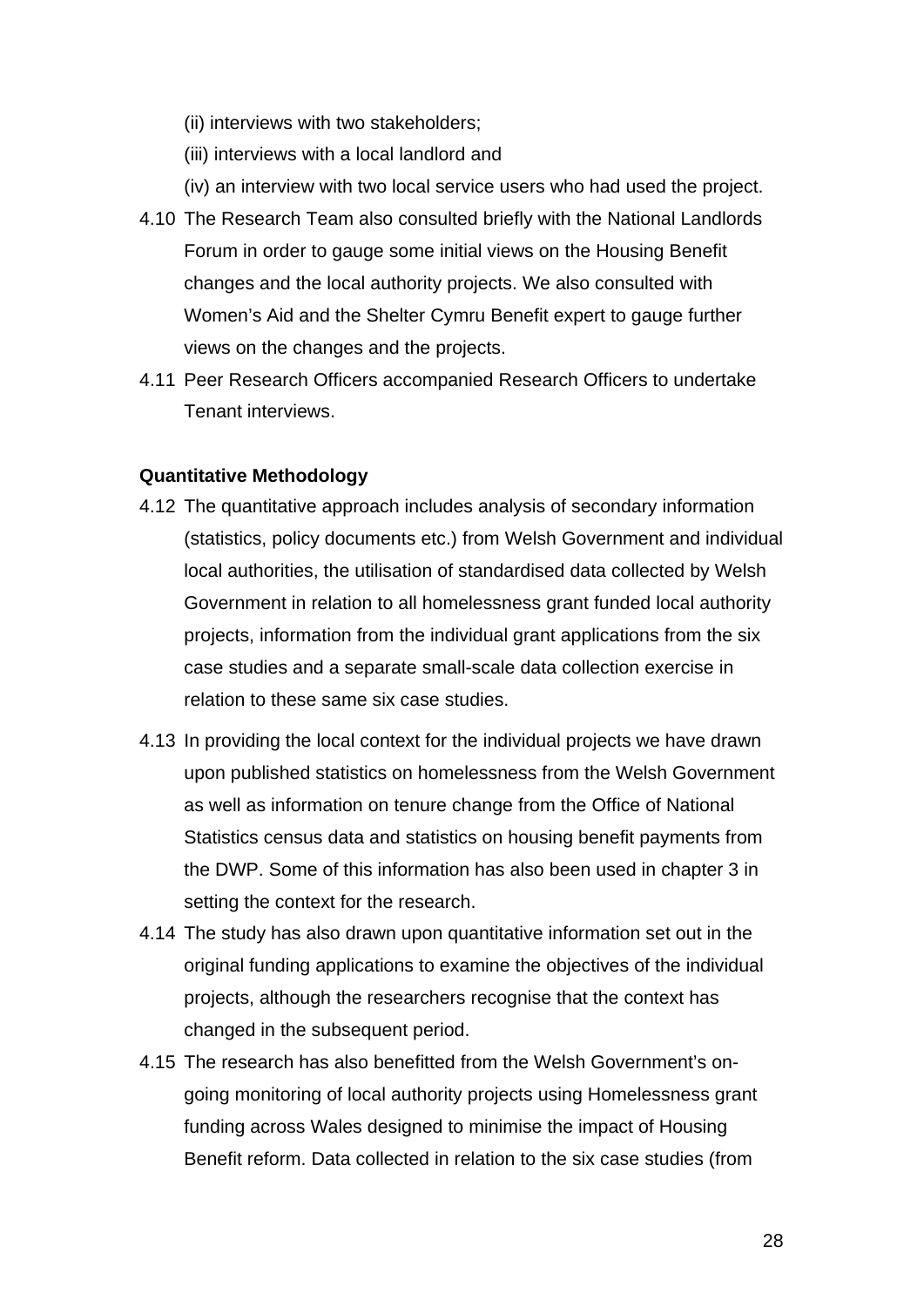eight local authorities) for the period October 2011- March 2012 and again from April 2012 – September 2012 has been used to consider both the changing context within which the projects have operated and their impacts (Welsh Government, 2013).

4.16 Finally, the research has collected a limited amount of additional quantitative information specific to each of the case studies, primarily in relation to anticipated and actual costs and, where possible, the project beneficiaries (households, tenants, landlords etc.). This has been done for 2011-12 and for the period April 2012-December 2012. Seven of the eight local authorities have provided at least some of this information in relation to five out of the six projects. As far as possible we have tried to ensure consistency in the reporting of quantitative data, but on occasion in relation to the individual case studies there are slight variations in the data reported, in part because the monitoring periods for this study and the Welsh Government's monitoring report for all local authority Homelessness grant funded projects designed to mitigate the impact of housing benefit reform (Welsh Government, 2013) are different and also perhaps because the data provided has been submitted at different times by different individuals.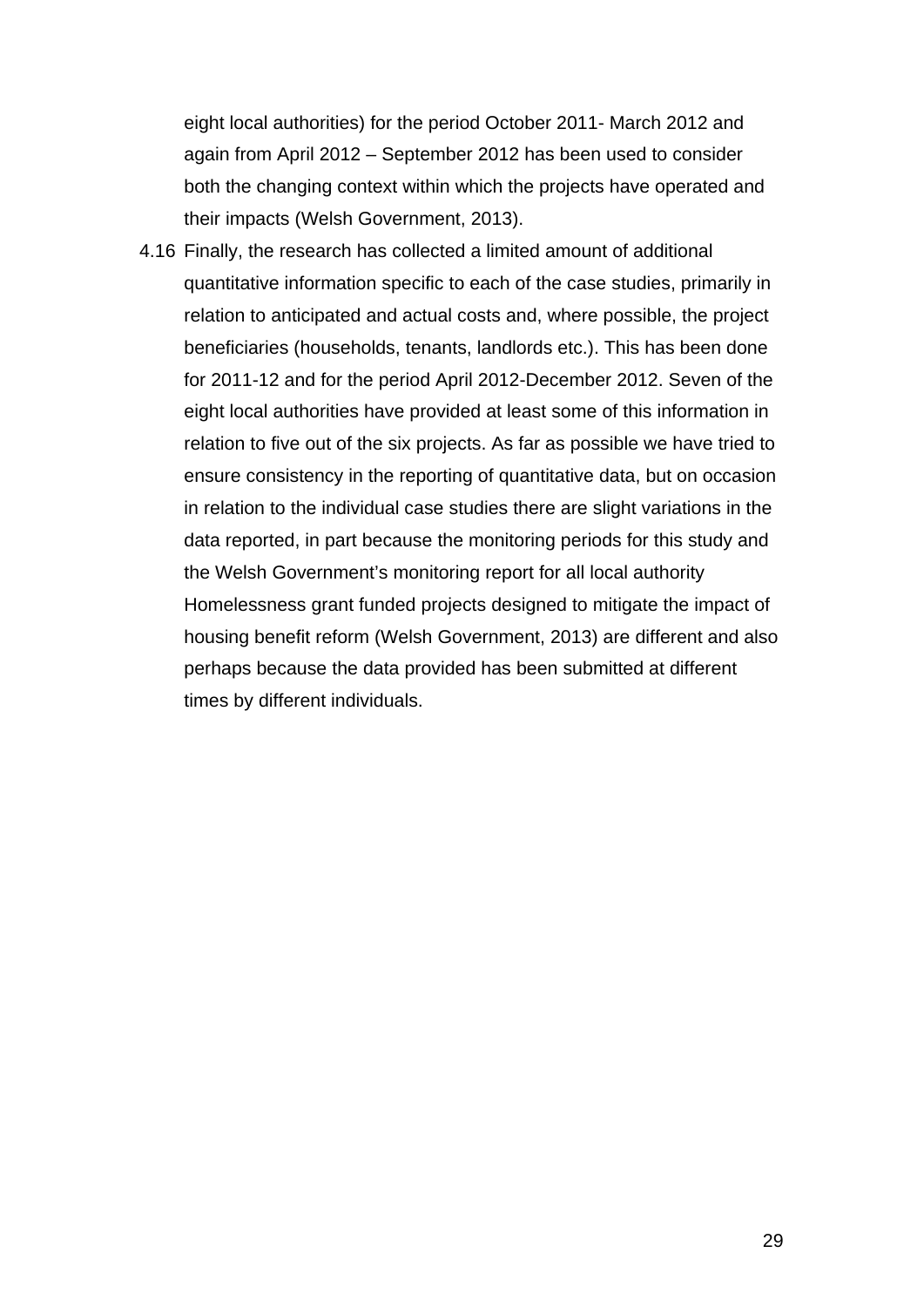## <span id="page-30-0"></span>**5 Case studies: evaluation**

#### **Introduction**

- 5.1 Each case study area in this section of the report contains a brief project description and a consideration of local factors. The section then goes on to summarise the results from the process and impact evaluation for each of the case projects.
- 5.2 Specifically, during the qualitative work we assessed the following areas $^3$  $^3$  :
	- Process obstacles and facilitators that have impacted on the success of the project
	- Identification of, and work with, vulnerable people to reduce the risk of tenancy breakdown and enabling them to access housing whilst sustaining and increasing access to affordable homes
	- Work across departmental boundaries including the adaptation of housing benefit team practices to prevent homelessness
	- Work with and impact upon external partners (including local landlords)
- 5.3 The qualitative information is then supplemented by quantitative considerations of the project performance to ascertain the relative success of the case study projects.

#### **Carmarthenshire**

#### **The project approach (summary)**

- 5.4 The project grant has been used to provide financial assistance and loans to landlords in order to bring their empty properties into the rented sector. This in turn links into the local Social Lettings Agency (SLA) project, as the SLA is the vehicle which enables the local authority to get the properties into the social lettings market.
- 5.5 The broad indicators of housing need and demand (demographic change, household characteristics, patterns of employment and income

<span id="page-30-1"></span>**EXECUTE:**<br><sup>3</sup> We used this standardised format however the focus of the analysis differed slightly from one case study area to another.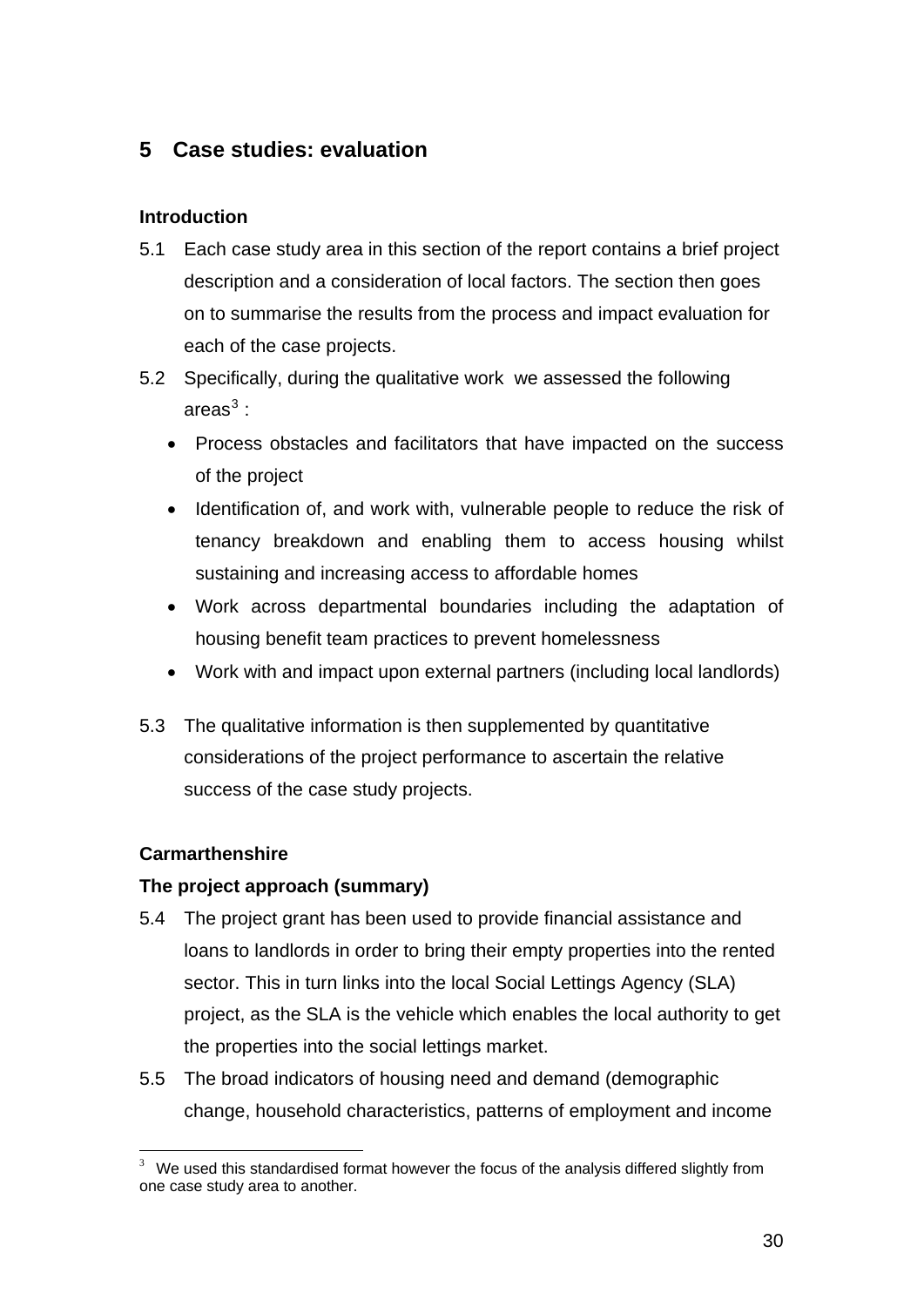and the costs of housing) show the pressures within the Carmarthenshire housing market. The evidence locally is of increasing housing needs over the medium and long term. The Council's most recent housing market assessment (2009-10) showed that renting opportunities in the stock of affordable housing had not been increasing and that the average annual provision of new affordable housing over the last decade had been noticeably less than in the previous time period. Although there is evidence that average house prices have fallen during the recent period of economic recession, entry-level house prices in many parts of the Borough are still unaffordable. The number on the housing register (and in particular the number of family households) has been rising and the most acute indicators of housing stress – homeless households unable to access and sustain affordable housing – have also shown signs of increasing. At the end of 2011-12 85 out of 105 households living in temporary accommodation were living in privately owned housing, leased either by the local authority or a housing association. During the same year the number of applicants on the Carmarthenshire Housing choice register (shared between the local authority and local housing association providers of affordable housing) was almost 7,900 (up from under 6,900 two years previously). With only just over 900 social housing lets in 2011-12, the ratio of applicants to lettings (almost 9:1) was one of the highest in Wales.

5.6 Within this context of increasing demand and reducing supply of affordable social sector homes the private sector is an increasingly important player in the overall Carmarthenshire rented market. According to the 2011 Census some 12% of households are resident in the private rented sector, compared with just 8% in 2001, although these figures are lower than for Wales as a whole. As elsewhere in the UK the growth of buy-to-let housing in the new housing market has contributed to increased supply in this sector. However, much of the investor interest (e.g. in buy-to-let) is in older existing homes (including former council housing), which is now making an increased contribution to the supply of affordable housing in the Borough. There has also been recognition that there is a potential to encourage the re-use of empty privately owned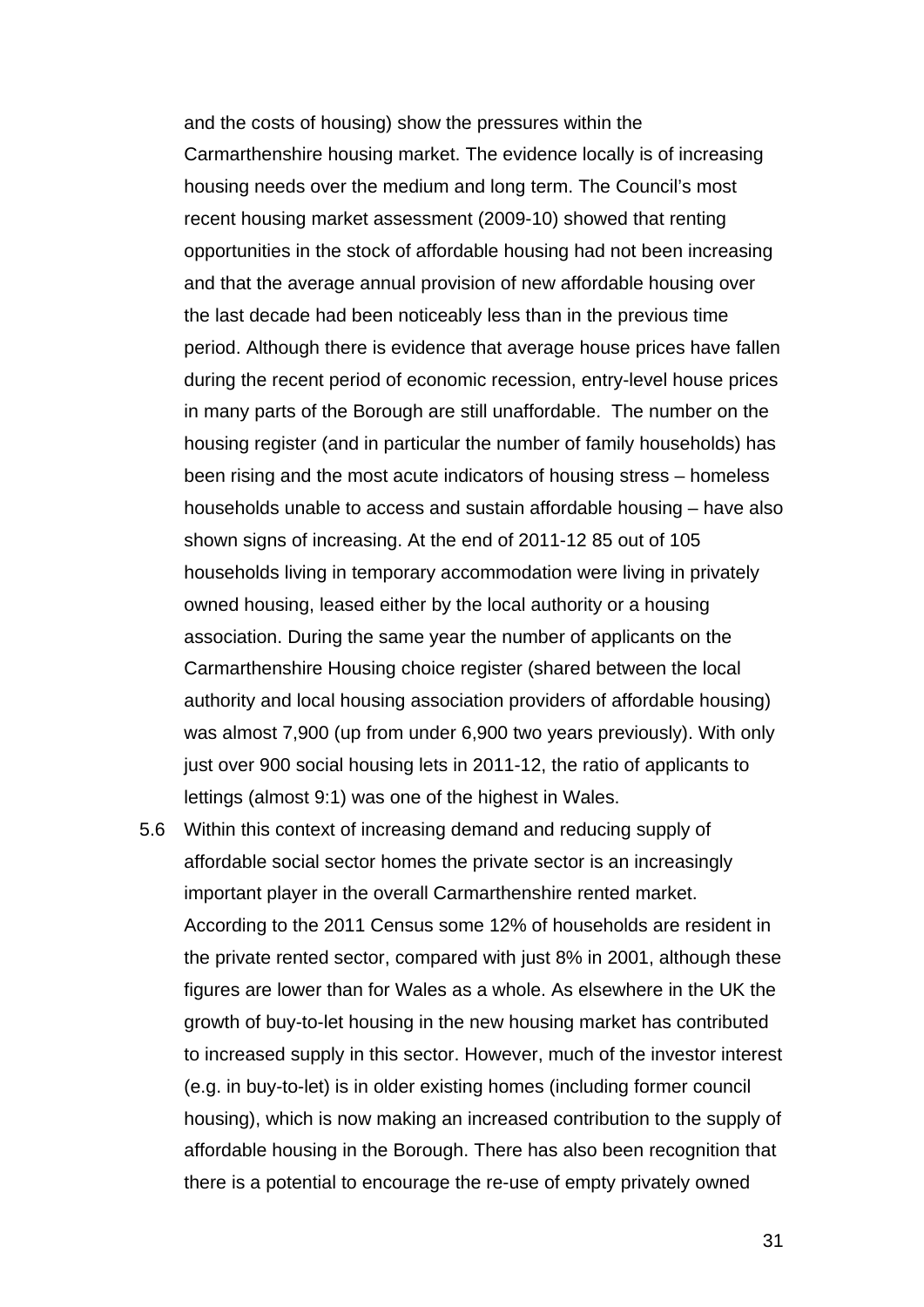housing to contribute to the supply of affordable housing. In April 2009, almost 1800 privately owned properties in Carmarthenshire had been identified from council tax records as having been empty for more than six months. During 2010-11 37 long-term empty private properties were brought back in to use as a result of direct action by the Council. Of these, 12 were afforded grant aid for conversion or renovation, with (as a condition of grant) the local authority securing nomination rights in respect of properties suitable for homeless people.

- 5.7 It has been reported by the Authority that at the end of September 2012 some 3,897 tenants in the private rented sector were in receipt of housing benefit for which LHA was payable. During the financial year 2012-13 the local authority was given a DHP allocation of almost £117,000. In the first half of the year it spent £46,429 worth of this allocation (40%); some 20% less than in the previous monitoring period (Welsh Government, 2013).
- 5.8 As previously noted, the project aims to facilitate an increase in privately rented accommodation affordable for those in receipt of benefits. The project has been funded over two years at an annual cost of £35,000. In 2011-12 the actual running cost of the project was a fraction over £35,000. The bulk of the annual funding has been used to support loans to owners/landlords and other elements of financial support to assist in the process of bringing empty homes back in to use. Over half of the financial support given has been for relatively low cost work (up to £1,000 per property).The balance of the resources has been used to provide an enhanced Housing Portal<sup>[4](#page-32-0)</sup> and to contribute to the cost of publicising the scheme. Just 10% of the financial resources have been devoted to annual running costs to support 10% of the private sector housing development post.
- 5.9 Additional staffing and operational costs in respect of the project have been met from existing resources and no other staff have been associated with the project.

 $\overline{a}$ 

<span id="page-32-0"></span><sup>&</sup>lt;sup>4</sup> The Housing Portal is the Carmarthenshire Housing Options website which provides guidance, options and support for those seeking affordable housing, as well as to landlords and advice workers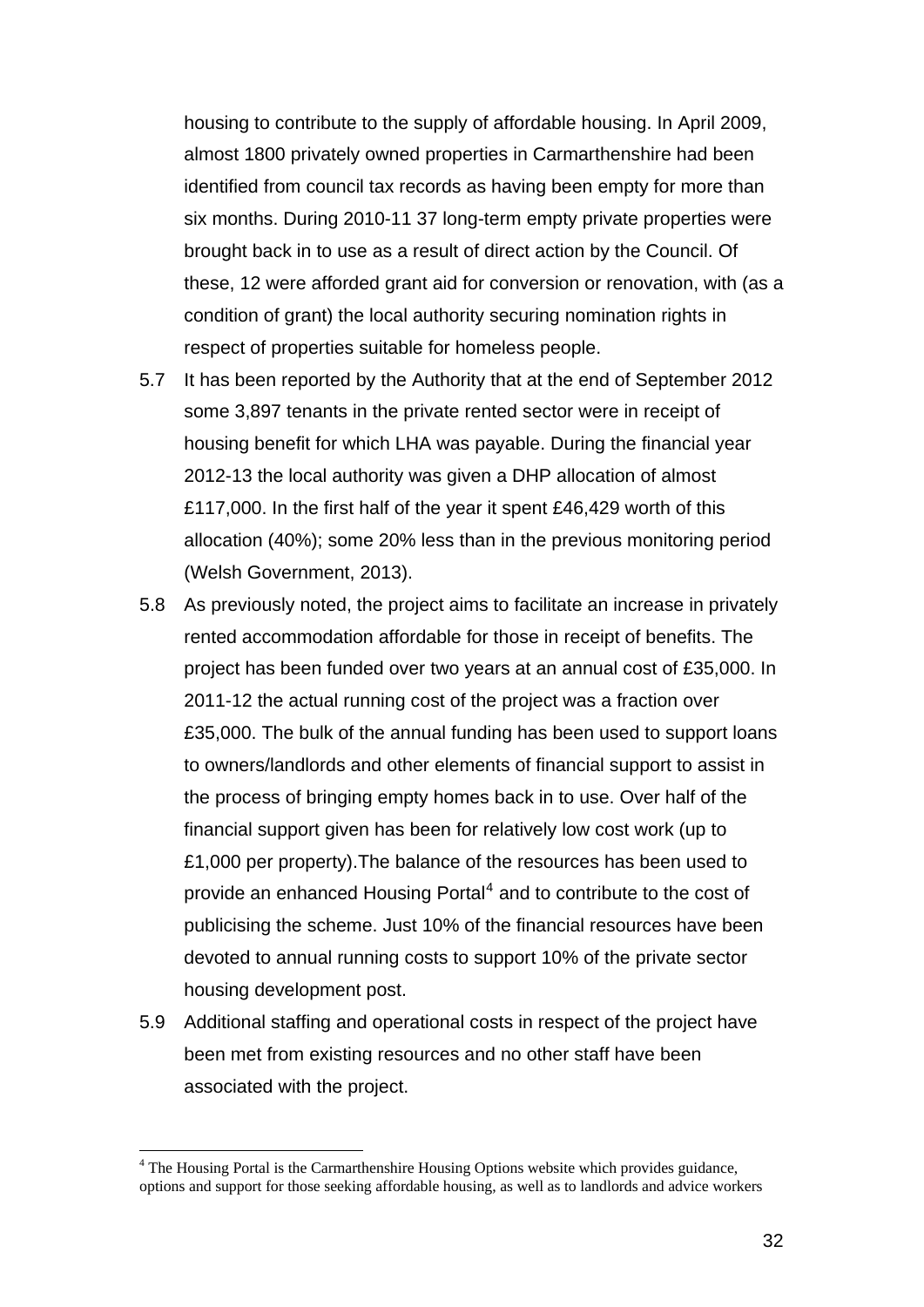## **Process obstacles and facilitators that have impacted on the success of the project**

- 5.10 During the process evaluation, one of the strengths of the project was deemed by project workers to be the variety of the empty home accommodation being brought back into use by the project. As the empty housing stock being identified is of varying sizes, including bungalows, houses and flats and in a range of areas, the project helps to address the needs of a wide range of people who are otherwise in temporary accommodation or at risk of homelessness.
- 5.11 Nevertheless, during the impact evaluation, it was suggested by stakeholders that there is a lack of one bed flats brought back into use through the project, so families are helped considerably more that single people and those that could be deemed as 'high-risk' ( for example exoffenders) or vulnerable single people.
- 5.12 In addition, the project manager told us that it has proved difficult to source properties in the Carmarthen area as the demand for rented properties is higher there (driven partly by the University and Hospital); consequently landlords can achieve higher rents via the commercial market, and would be suffering a more substantial loss in income if they were to switch to the SLA. LHA rates in Carmarthen, combined with a buoyant rental market have meant that landlords there have not found the scheme attractive.
- 5.13 "It has not proved possible to get any properties in Carmarthen into the Project (there are only two SLA properties in the whole of Carmarthen). This is because Carmarthen property prices are much higher, it commands much higher demand for rental property with the Hospital and University, and consequently has higher rents; this means that letting a property at LHA levels is simply not attractive to those landlords." (Project manager).
- 5.14 This sentiment was echoed in discussions with some local landlords that the research team spoke to during the impact evaluation. Three out of five landlords we spoke to at the landlords' forum we attended stated that they would not rent through the SLA.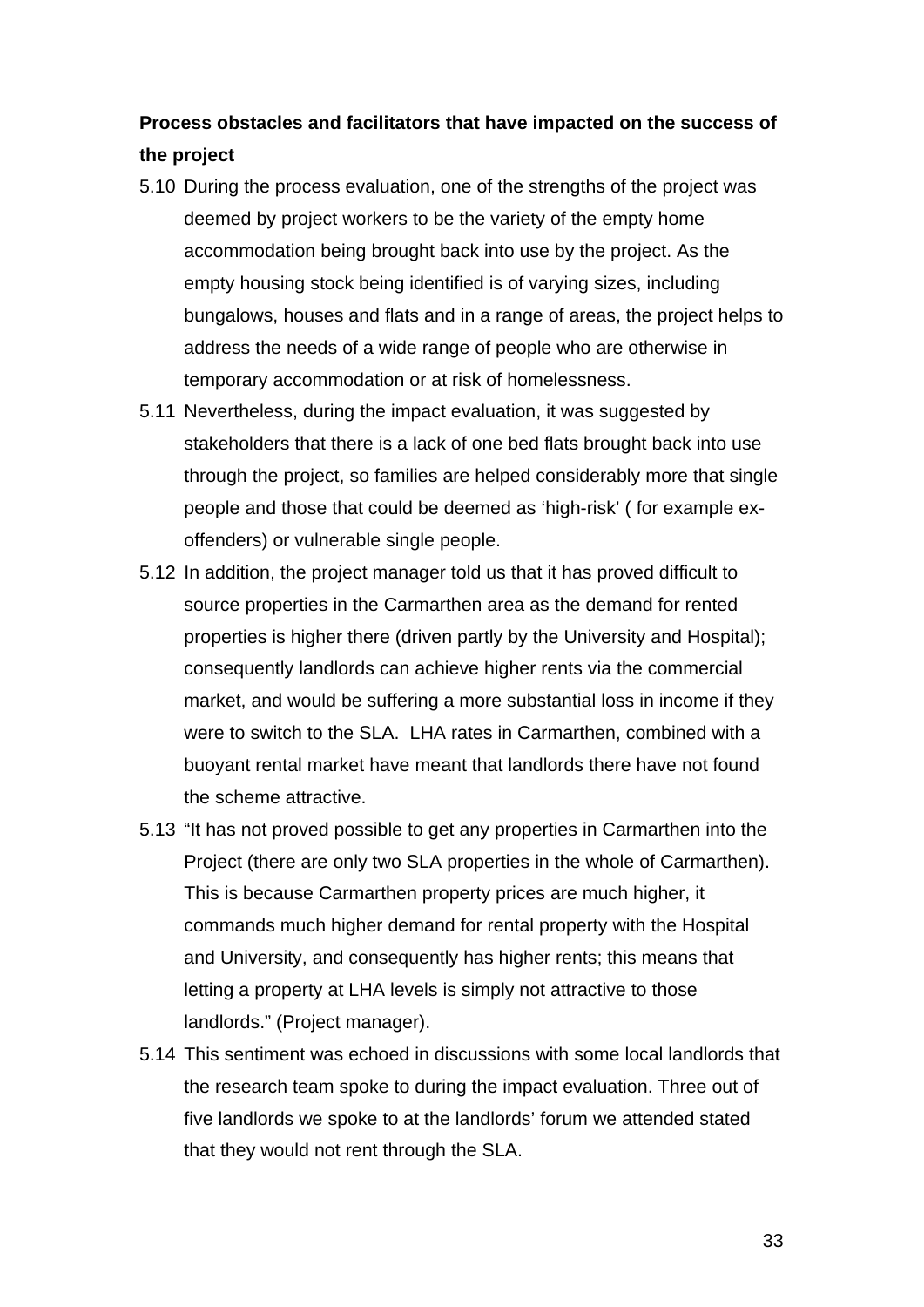- 5.15 They identified a number of barriers to them engaging in the Carmarthenshire project such as
	- (i) the SLA leads to a lack of control over the property and tenants;
	- (ii) the project is not publicised enough so they do not have enough information on it;
	- (iii) low rents and
	- (iv) the project being too bureaucratic.
- 5.16 "The eight per cent management fee combined with low rents is not that attractive"(Carmarthenshire landlord, landlords' forum)
- 5.17 "It would not be economically viable in Carmarthen and we also prefer to manage our own properties." (Carmarthen Town landlord, landlords' forum)
- 5.18 Four of the five landlords we spoke to at the forum stated that they are very concerned about the introduction of Universal Credit and the direct payments to tenants – this is a barrier to landlords becoming involved in an SLA or indeed renting to benefit claimants. Indeed, for those in areas where there is a buoyant rental market, the project would be less likely to see the success witnessed in other parts of Carmarthenshire so far.
- 5.19 "I [would be] concerned if tenants' benefits went straight to them. If that were to happen I would only let to private non-benefit tenants as it would not be worth the trouble or risk. Or I would sell up." (Landlord).
- 5.20 Hence the success of the empty homes project is constrained by local context and the local landlords' willingness to rent through a SLA.
- 5.21 A final potential obstacle is that the current and future success of the project will be directly affected by the number of empty homes available and should this reduce it would have an impact on the project. In addition, if rents in the area were to increase substantially it could mean that landlords would be tempted to leave the SLA and switch to commercial lets. A further reduction in LHA levels would also make the SLA less attractive.
- 5.22 An important facilitator of the project process was the fact that, in Carmarthenshire, workers were able to build the project up very quickly because of the existence of the SLA. This ensured that the set-up of the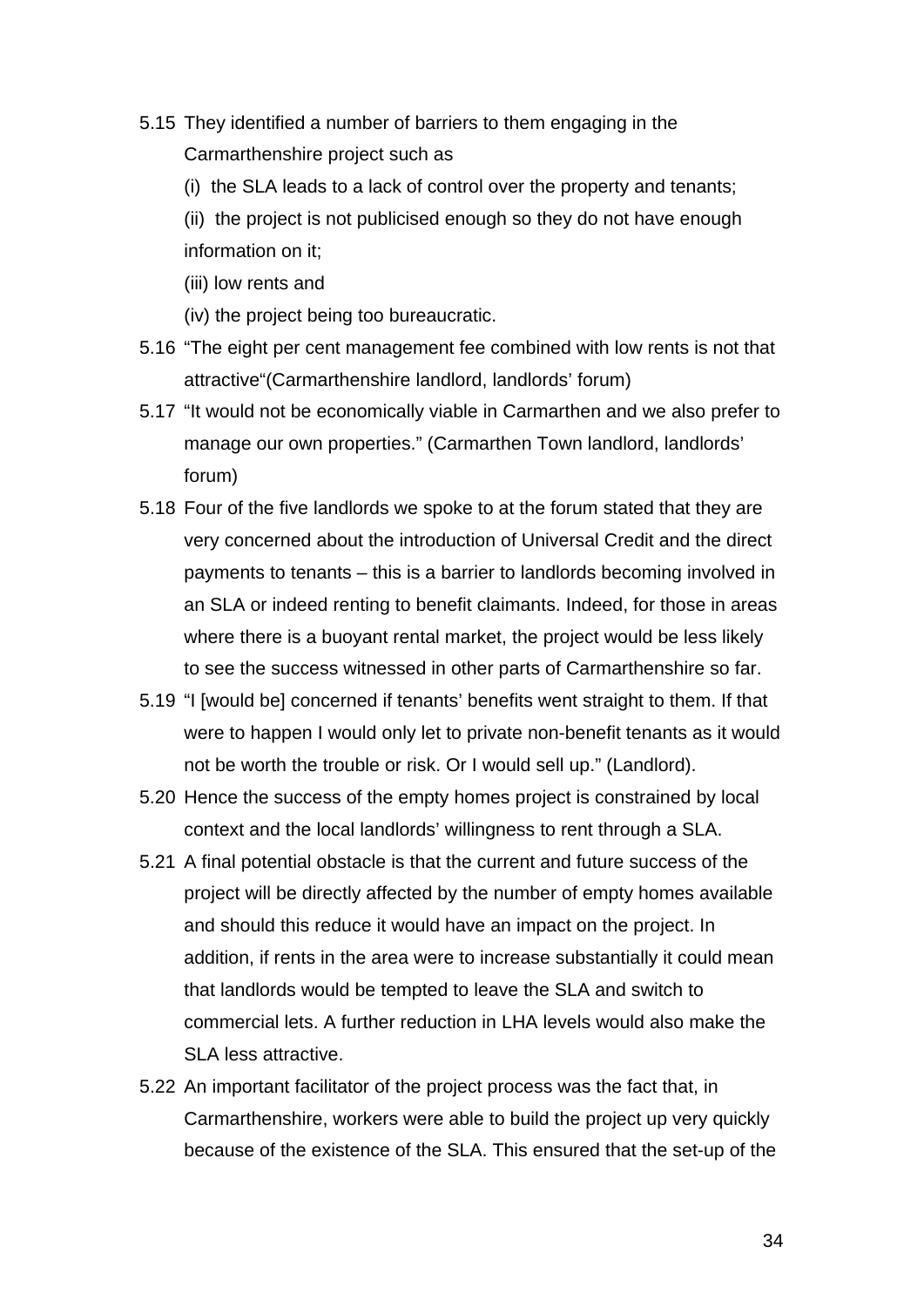project was swift and effective and led to what the project manager described as a few 'quick wins' in bringing properties back into use.

- 5.23 The expertise of the project staff and the efficiency of the process facilitated the process considerably. The project staff report having been successful in negotiating with a number of empty home owners to persuade them to bring their properties up to standard and to place them with the SLA. The project manager also reported being successful in getting the necessary renovations completed as quickly as possible. Once agreement with the owner of the empty property has been reached it has proved possible to get that property on the market within four weeks provided it has only needed low level work. This was verified by a number of empty property home owners we spoke to during the process evaluation, bar one who dropped out of the process. The tenants we spoke to found the process of the project very satisfactory also.
- 5.24 "Yes, very satisfactory. In our opinion nothing more could have been done. The helpfulness of those in the Council was what was most valuable to us. In particular the alterations and moving of the old shower to better suit our needs. Our individual needs were met and all our concerns were resolved. We think we're lucky to have got the place." (Service user)
- 5.25 "We had a phone call from [the project manager] and we then met at the property and met the owner too once or twice. Everything was explained to us and we were given choice. Just the help was more important than anything. It was quite efficient and on the button. [The project manager] was very helpful, he was always back and forth and contacting the offices was no problem either." (Service user)
- 5.26 Other service users are empty home owners who have signed up to the project. During the process evaluation, we spoke to four empty home owners of the subsequent homes brought back into use by the project. One landlord of a previously empty home described the project as 'a lifesaver'.
- 5.27 "I spoke to [the project manager] and they handled the whole process from there; they assessed the property, decided it was not too expensive for their scheme, organised the repairs and then let it out through the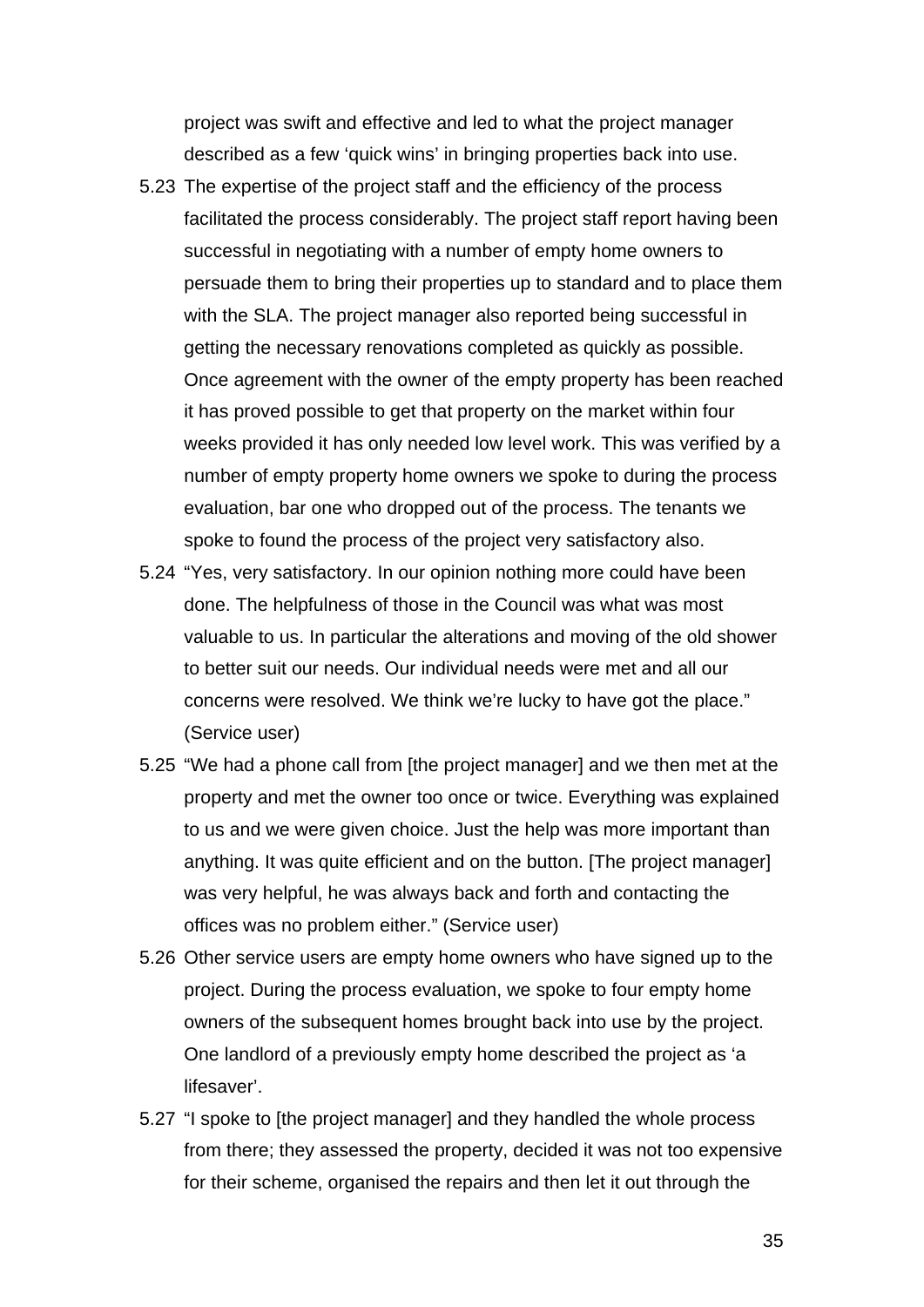SLA. They will also be responsible for the tenants. This is important to me as I live in England and have been let down by tenants in the past." (Landlord)

- 5.28 During the research we spoke to a landlord who had initially engaged in the project then dropped out of the project process:
- 5.29 "They sent people out to do surveys of the work that needed doing and to give quotes. It all seemed to take a long time. Initially I was told that everything could be completed by April but it seemed to drag on. I was given the impression that they would get three quotes, don't know if they did but I was only made aware of one. They wanted to do a lot of additional work to the property that I did not feel was necessary – rendering the outside walls, work on the guttering, changing the rubbers around the PVC windows – and this was adding to the costs and I was worried how long it would take to pay such a large amount back." (Empty home owner who dropped out of the process)
- 5.30 The landlord told us that he felt there was a lack of direct communication with him and he felt he wanted more say in what as happening to his property. Nevertheless, the homeowner did state that he also had personal life issues at the time that also resulted in his decision to withdraw from the process, not simply dissatisfaction with the service received.
- 5.31 A final barrier noted by the project manager was the time it took to deal with each enquiry in to the project. There were some teething problems negotiating with empty property owners, especially those who are very nervous of placing their property on the rental market and this has proved very time consuming, sometimes taking three to four months, and in some cases people have ultimately not been prepared to follow through and commit. Other empty home owners have taken the advice available, followed it and then decided to go for a commercial let. What the project did not anticipate was the lengthy amount of time that would need to be spent reassuring/negotiating with empty home owners, a number of which decided not to continue with the project. Similarly, negotiations with building and other contractors have also proved very time consuming. However, due to an increase in both skills and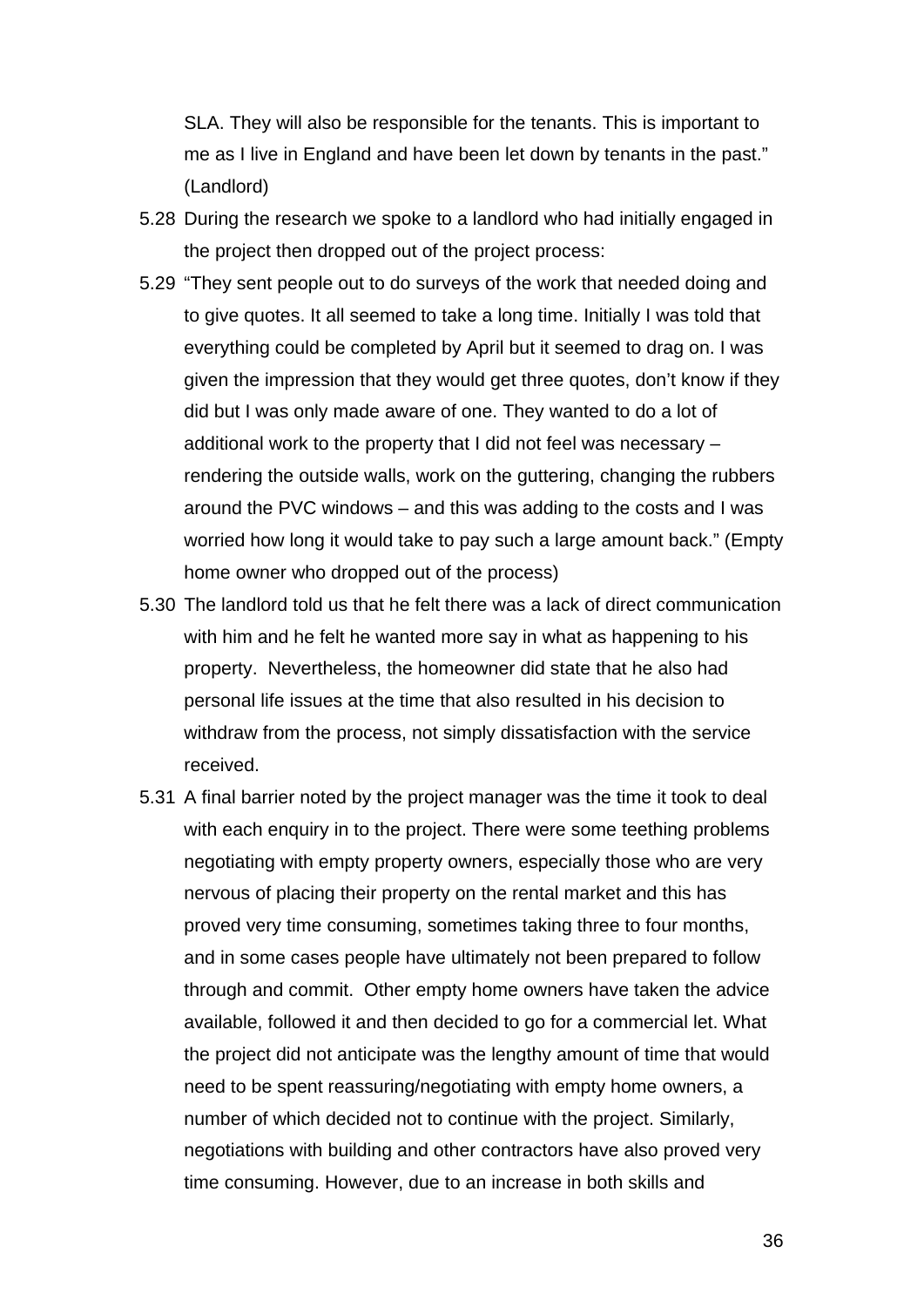confidence, the project workers have been able to refine the procedure over the course for the project to make it more time-efficient.

- 5.32 The project adds value as it approaches tenants' problems holistically: "We try to help tenants through a range of difficulties that they may have – this is not available for those who rent via a high street letting agency." (Project manager)
- 5.33 A facilitator of the process is that as loans are starting to be repaid, the money is being used to pay for additional properties. This makes the project sustainable in the future.

# **Identification of and work with vulnerable people to reduce the risk of tenancy breakdown and enable them to access housing whilst sustaining and increasing access to affordable homes**

- 5.34 The evaluation team accrued evidence that the project was working proactively to identify new and innovative ways to use the grant money to help prevent homelessness amongst those affected by Housing Benefit changes.
- 5.35 "The impact of this [the project] has been to increase the housing stock available to those who are homeless or at threat of homelessness." (Project manager)
- 5.36 The properties brought back into use and rented through the SLA are then let to people who are experiencing or threatened with homelessness and are targeted at people impacted by the changes to Housing Benefit. They do this by ensuring that all of the empty homes brought back into use are rented at, or below, LHA levels. The project also offers contracts of between three and five years, offering tenants a degree of security of tenure.
- 5.37 This proactive approach adopts early identification of potentially vulnerable people who could benefit from the project. Hence the potential to prevent homelessness and unnecessary moves into temporary accommodation.
- 5.38 "It has helped the Housing Options Advisors who are aware when a property is being worked on to be introduced into the stock and so they can identify tenants early on." (Project manager)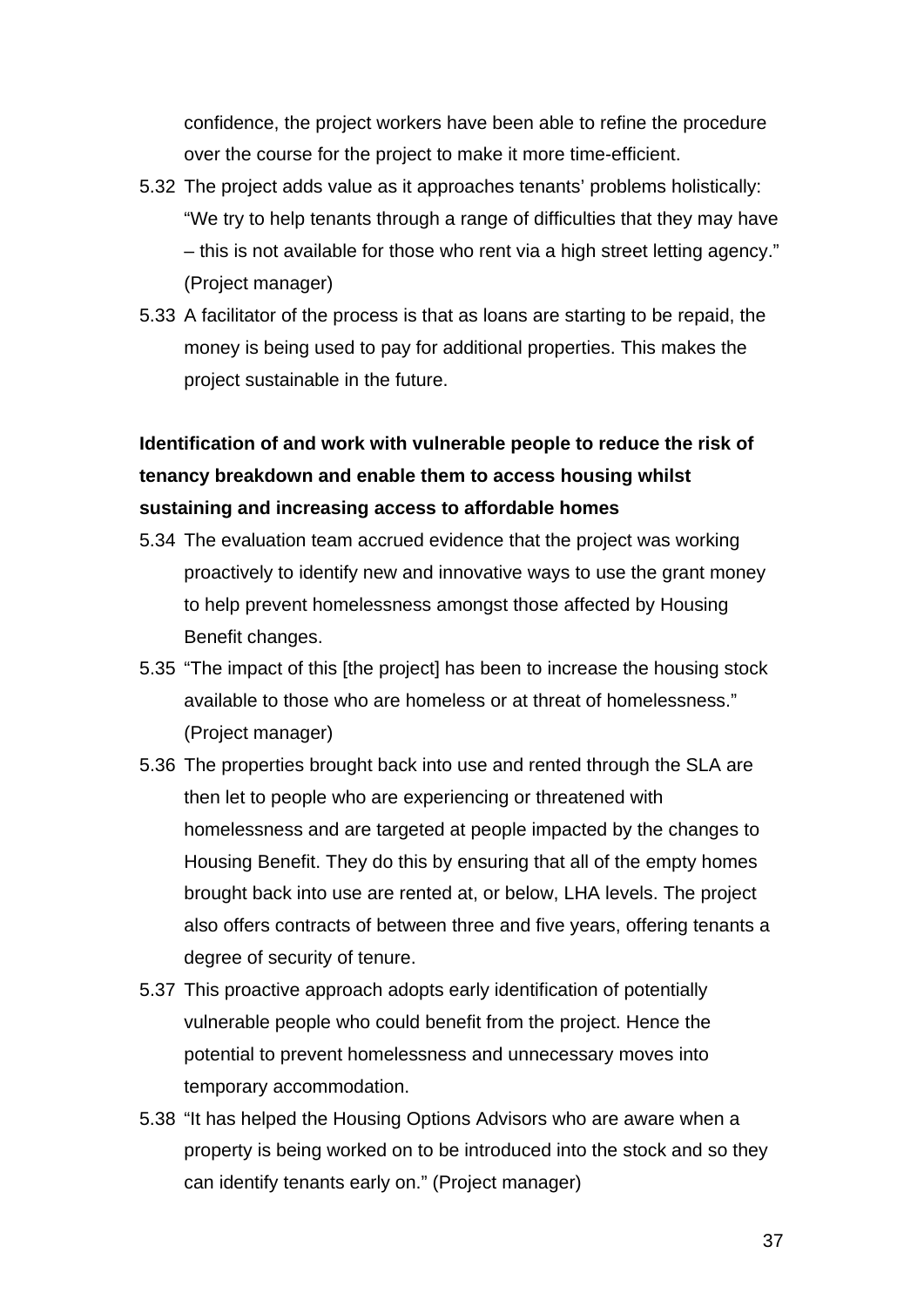- 5.39 Both project staff and landlords we spoke to believe that the project prevents homelessness through making more affordable housing available to tenants affected by the changes to Housing Benefit.
- 5.40 "The project is resulting in an increased pool of affordable, secure, longterm rented accommodation." (Stakeholder)
- 5.41 "In my opinion it has certainly helped prevent homelessness and sustained their tenancy, just by the feedback from my tenants," (Landlord involved in the project)
- 5.42 Due to the increase in affordable homes, the project staff believe that the impact of the project has also increased the speed in access to suitable accommodation.
- 5.43 The project manager noted that, due to the project, more tenants are becoming aware of the SLA and are contacting them directly to enquire about affordable housing. The tenants of the project we spoke to told us that the project had had a great impact on their life, including improving their quality of life.
- 5.44 "It has certainly impacted on the well-being of my [disabled] husband." (Tenant in a formerly empty property brought back into use by the project).
- 5.45 In terms of introducing new properties, the original target was that an additional five properties that had been empty for more than six months would be brought back in to use each year through this project. The target was that three quarters of these properties would be let to those who were homeless or at risk of homelessness.
- 5.46 The indications are that between October 2011 and March 2012, 10 properties were brought back in to use and were being let and managed by the Council's social lettings agency (Welsh Government, 2013). Five of these were let to families (two lone parent families), two to single people and three to couples. During the first nine months of 2012-13 a further 13 properties were brought back in to use, 11 allocated to single parent families and two to other families, once again exceeding the target for the year.
- 5.47 In the year from April 2011-March 2012, 80% of the properties acquired as a result of the project were let to homeless households or those at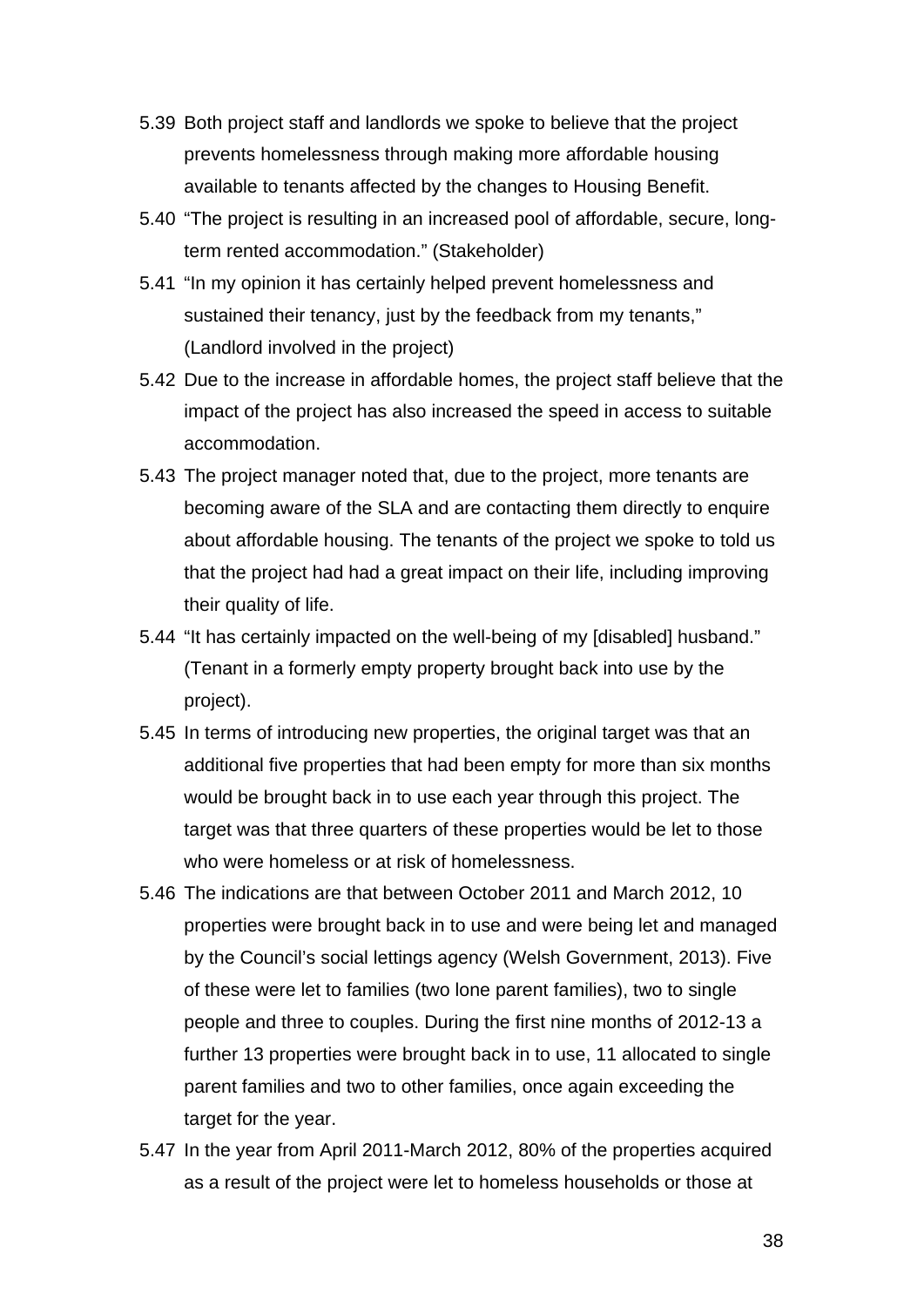risk of homelessness. In the first half of 2012-13 the figure reduced slightly to 60%, but nevertheless over this entire period almost 70% of the properties brought back into use assisted those who were homeless or threatened with homelessness.

- 5.48 The project assisted landlords directly (via the provision of loans) and indirectly (via advice and services). In terms of direct assistance, the project assisted some seven landlords in 2011-12 and a further 11 in the first nine months of 2012-13. In terms of indirect assistance, the project provided advice and services to around 130 landlords and 671 tenants between October 2011 and September 2012 (Welsh Government, 2013).
- 5.49 During 2011-12 some £31,500 was advanced to landlords in terms of repayable loans. During the first nine months of the current financial year (2012-13) a further £18,000 has been loaned to landlords to support the costs of repair and improvement. More than half of the financial support has been given for relatively low cost work of up to £1,000 per property. The position at May 2013 is that some of the earlier loans to landlords (usually made over a period of between one and four years) are being repaid, generating additional income which can be recycled to assist in bringing other properties back in to use.

## **Work across departmental boundaries including the adaptation of housing benefit team practices to prevent homelessness.**

5.50 There was considerable evidence of work across departmental boundaries as part of the project. A joint working group has been set up between the Housing Benefit Service and the Housing Options Team. The Housing Benefits Liaison Group has a draft set of Terms and Conditions and is working together to give specific advice to tenants about benefit changes and to landlords around LHA and rents – this includes the development of leaflets for landlords on the topic. They have bi-monthly meetings and one of the areas they focus upon is monitoring the impact of housing benefit changes and developing actions to help mitigate those changes. They also work in partnership with the Communications Team who do their marketing and are also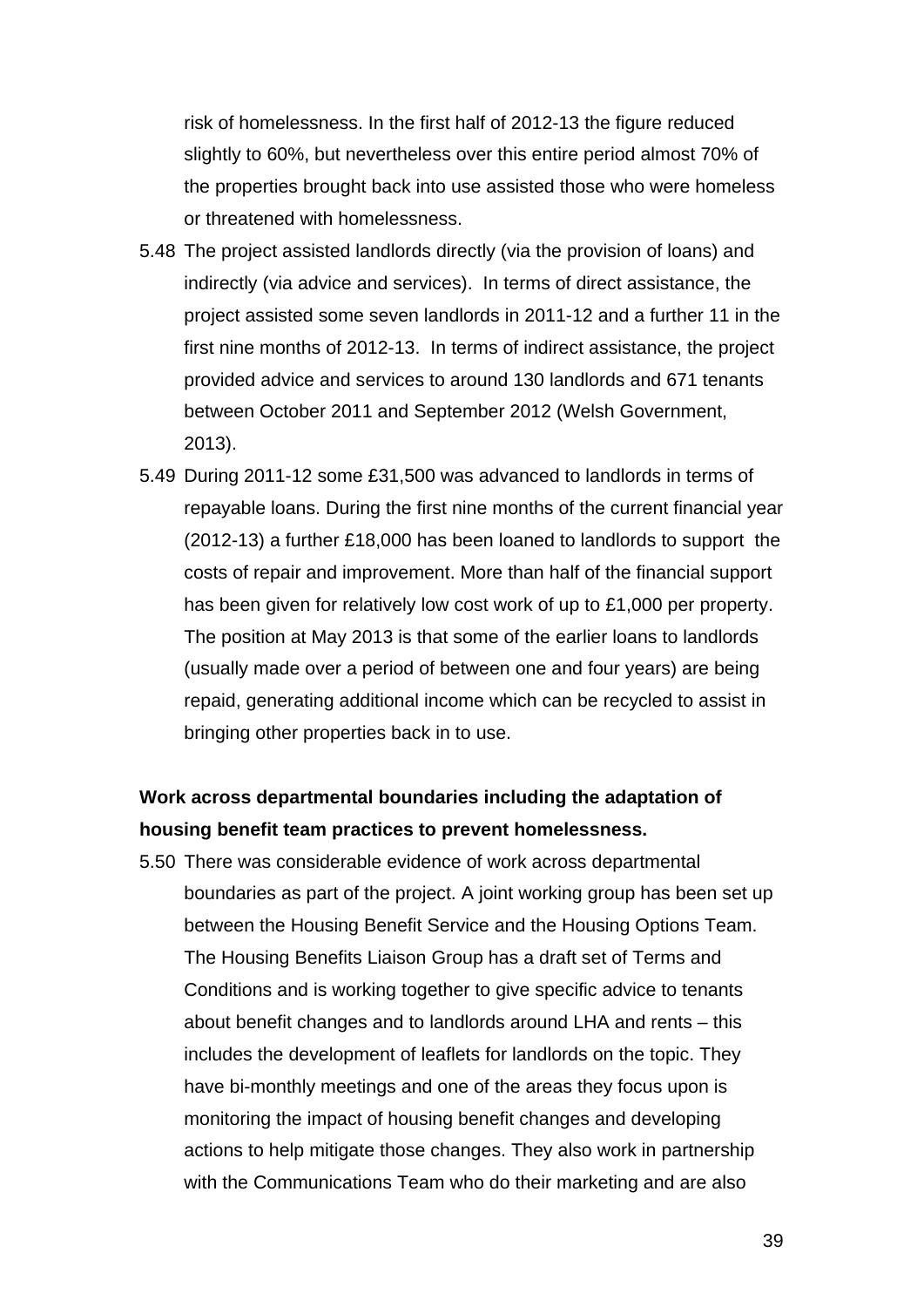working on how to get the message out about Housing Benefit changes. The Communications Team also ensure items are placed in Community News and, where appropriate, local radio. Prospective tenants to the properties brought back into use via the project are referred on by front line council staff, the Housing Options Advisers/Waiting List. Tenants make speculative enquiries but are encouraged to follow normal procedures.

5.51 The project manager noted that the Housing Benefit team are starting to identify which tenants are going to be affected by the changes in order to give prior warning to tenants.

### **Work and impact with external partners (including local landlords)**

5.52 The project appeals mostly to 'accidental landlords', i.e. they became unintentional landlords following the death of a family member or failure to sell their property in the current market when they wished to move away. A major strength of the SLA process was cited by these landlords as the SLAs ability to 'take over' and manage the process from start to finish and deal with all tenant issues. This was most valued by empty home owners who lived some distance, and sometimes in a different country, to their property. The impact of the projects on participating landlords has been:

(i) peace of mind that everything is being catered for;

(ii) satisfaction that their property is no longer empty and is being used for social good.

- 5.53 "You don't make a lot of money from letting these days; you just want peace of mind." (Landlord involved in the project)
- 5.54 "What's important to me is that they [the tenants] are happy, not the money. That's success in my book." (Landlord with the SLA).
- 5.55 Thus the project works very well with landlords who do not wish to handle the process themselves. However, the project is less appealing to landlords who are unable/do not want to lower their rents or who wish to manage the process themselves.
- 5.56 A final point of note with regards to the landlords involved in the project that we spoke to was that there was a low level of awareness of the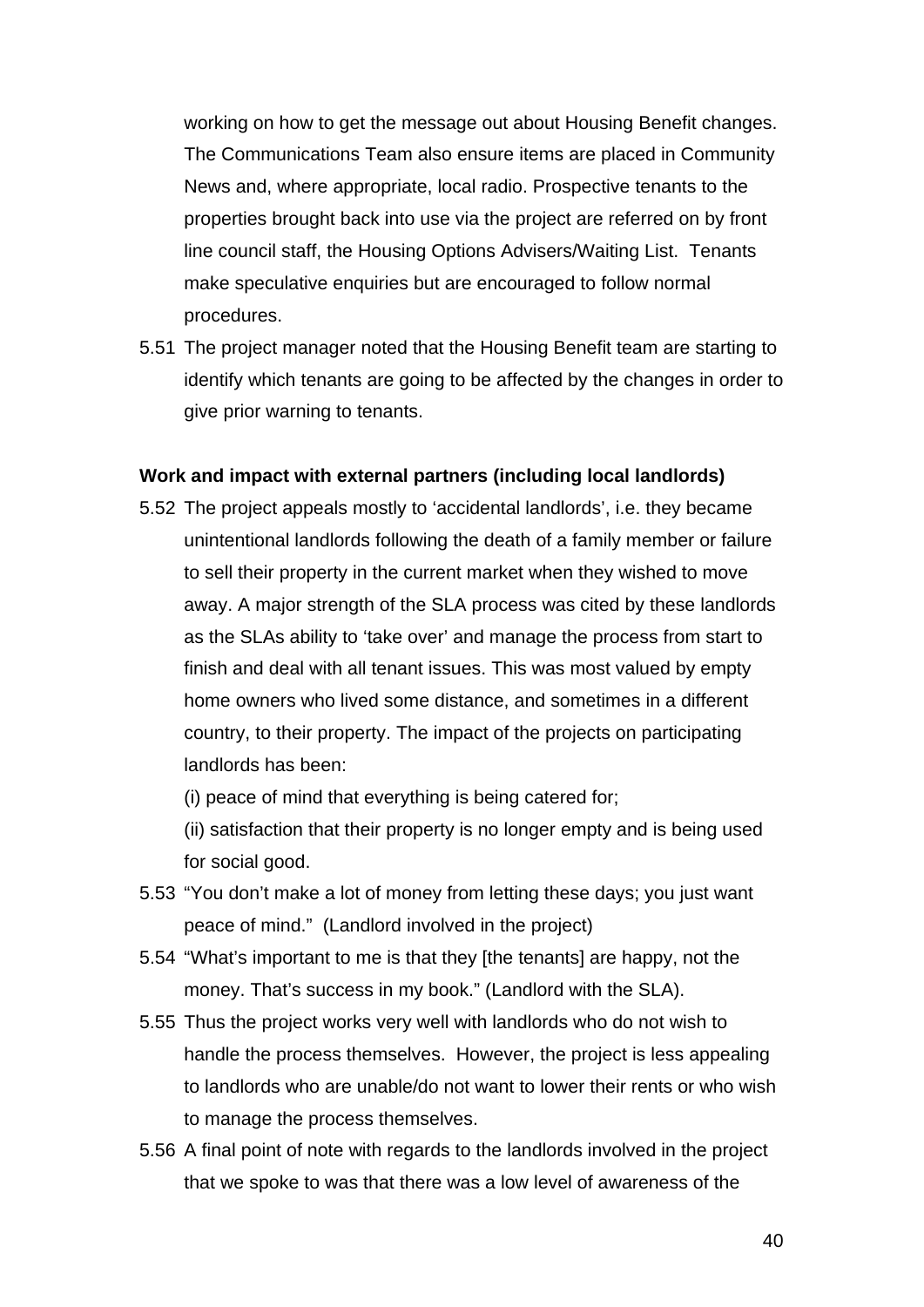changes to Housing Benefit. The majority of landlords involved in the project were unaware of these changes.

- 5.57 The project links in to a wide range of local organisations such as Gwalia, Drug Aid, Women's Aid etc. as well as working locally to promote the use of Credit Unions.
- 5.58 There has also been demand from Women's Aid clients, which they have helped on several occasions. We spoke to someone from Women's Aid about their views on SLAs:
- 5.59 "We've only had positive experiences with the social letting agency, they relay to us basic information that we may need to know about our clients. What we try to achieve is long term lets for our clients and ensure that they stay in the area for as long as possible. They (the SLA workers) are easy to get hold of and we've worked with them for many years now, and in my opinion we have worked together well. Obviously with the lack of housing in the area the need to contact them increases. Overall we have a lot of respect for the job they do." (Women's Aid).

#### **Swansea**

#### **The project approach (summary)**

- 5.60 The project is a partnership between Swansea County Council and The Wallich that works with households struggling to maintain private sector tenancies as a result of the welfare reforms. The post was created to deliver a service which involves managing the process of change for tenants and liaising with landlords.
- 5.61 In terms of housing stock, Swansea is the second largest local authority in Wales (after Cardiff), with an estimated total of just over 106,000 dwellings at the end of March 2011. Traditionally, the private rented sector (PRS) has been a relatively small part of the local system, but as in other parts of Wales it has grown steadily over the last ten years. The 2011 Census indicates that the PRS accommodated 15% of households, compared with just eight per cent in 2001.The Council's last local housing strategy indicated that the sector had a much higher turnover of occupants than other sectors of the housing market (five times greater than in the owner-occupied sector). It was also estimated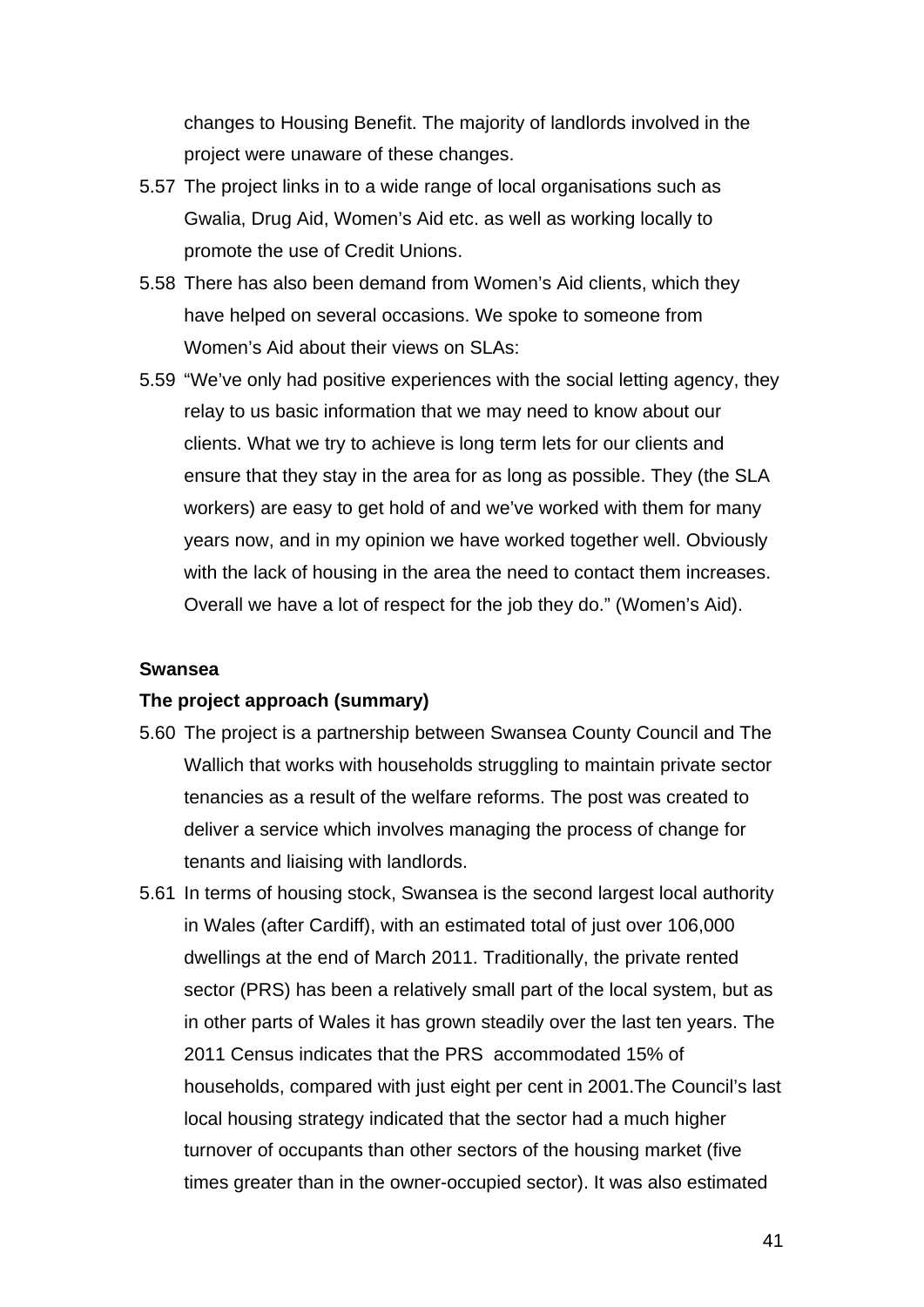that a third of households in the PRS in Swansea were in receipt of Housing Benefit and a further 385 of households in this tenure were paying more for their accommodation than was recommended. There was also a substantial gap between private rental market entry costs and the net costs of owner-occupation in the City, though this may have narrowed in recent years, as average rents in the PRS have increased.

- 5.62 Within the local housing strategy there is a commitment to improving the overall quality of private rented housing and its management. Swansea, like all Welsh local authorities, is a member of Landlord Accreditation Wales, which seeks to ensure that landlords are managing their properties appropriately. The Council has well developed relationships with private landlords in the city through its regular landlord forums. As part of its Homelessness Strategy the prevention of homelessness remains a key priority. There has also been activity to increase housing options for those in housing need by opening up opportunities in the private rented sector, not least through the expansion of the Wallich Clifford private sector bond board (which at the time of the funding application supported approximately 200 tenancies). However, the project funded by the Housing Benefit impact project, as a joint initiative between the City and County of Swansea and the Wallich, has been designed to work with non-Bond Board tenants and landlords as well.
- 5.63 In 2012-13 the local authority was awarded an allocation of £217,609 to support DHP, and within the first six months just over £126,000 was spent. At the end of September 2012, Swansea had some 5,094 private sector tenants in receipt of housing benefit and it has been estimated that almost two-thirds of these were paying rents which exceeded the LHA levels, though this may be a slight overestimate since the authority may not always be advised when a reduced rent is negotiated. Private landlords are in receipt of direct housing benefit payments for just over 1,000 tenancies (actually 1,051 at November 2012).
- 5.64 The original estimated revenue budgets for this project were just over £27,550 in 2011-12 and £37,000 in 2012-13, to support the costs of two workers. An officer was appointed to the post in September 2011.

42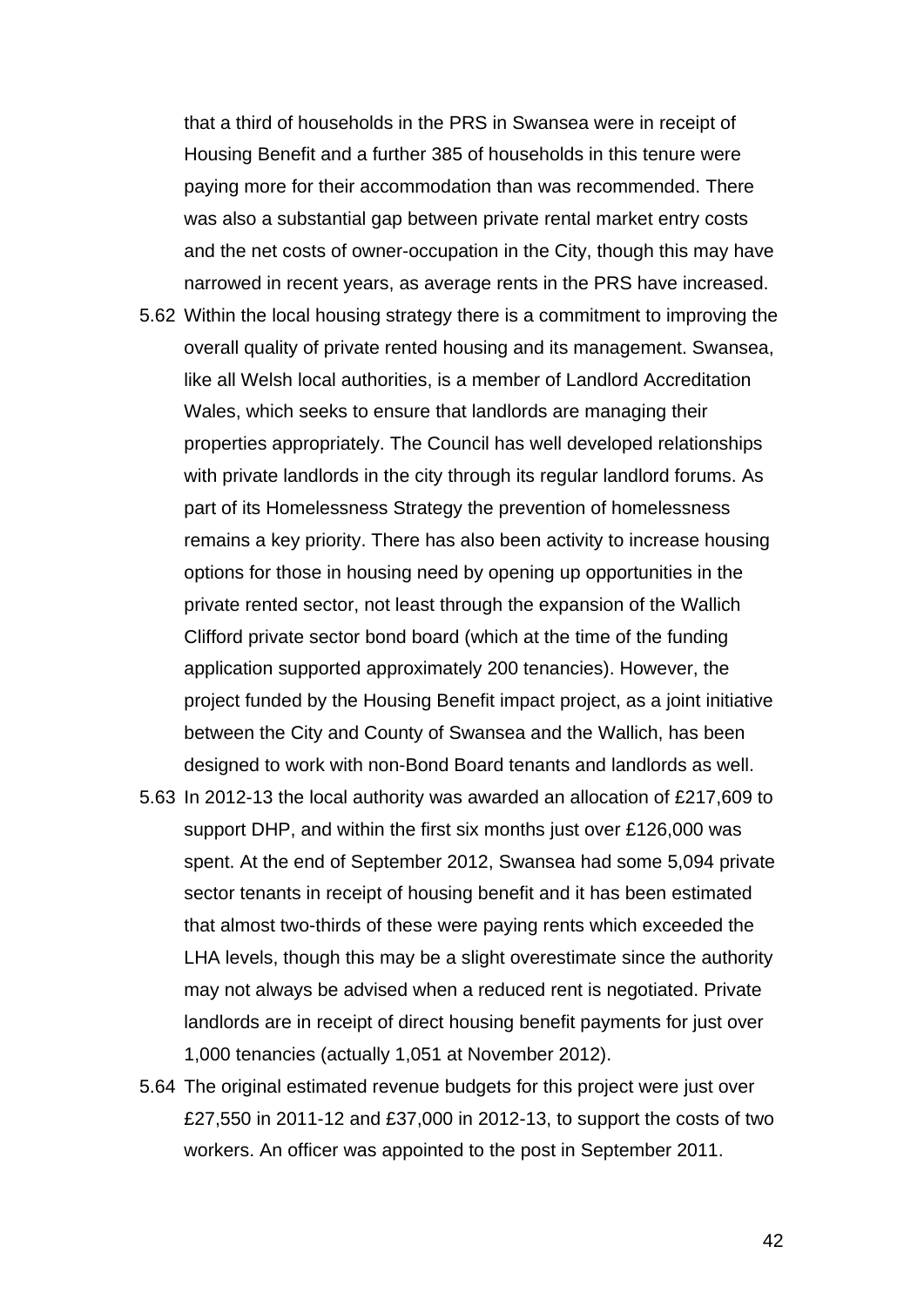# **Process obstacles and facilitators that have impacted on the success of the project**

- 5.65 This case study area is unique in its approach in that the bid for the grant funding proposed a partnership between the local authority and the voluntary sector bringing together a wealth of knowledge and the chance to 'bounce ideas' between team members. The local authority asked the Wallich to apply for the funding directly as they noted that the internal procedures are simpler and more straightforward than going through the local authority and allowed the project post to be filled quickly.
- 5.66 Due to the on-going partnership work in Swansea, all of the initial groundwork was covered in first three months and we were told by workers that the project was able to 'hit the ground running' once clients came through. The project manager told us that the role was well thought through in advance and fully supported in set-up and implementation. The remit of the project has remained very specific and focussed on mitigating the impact of Housing Benefit changes in the PRS.
- 5.67 Stakeholders reported that there has been a lower response rate from service users than expected. This was hypothesised to be for several potential reasons:

(i) the full impact of the housing benefit reforms were not yet hitting tenants;

(ii) the project worker being based within the local authority being offputting for tenants;

(iii) tenants being reluctant for the project worker to liaise with the landlord for fear of reprisals; and

(iv) the fear that some tenants are not reading the housing benefit letters they receive to inform them of the changes and the project.

- 5.68 "Many tenants only wish to bury their heads in the sand regarding the changes." (Project worker)
- 5.69 There has been a low buy-in from local landlords despite the scale of the private rented stock in Swansea rising in the last nine months. In fact the project reports that its biggest obstacle to successful progress is getting landlords to engage with the project. It was reported that the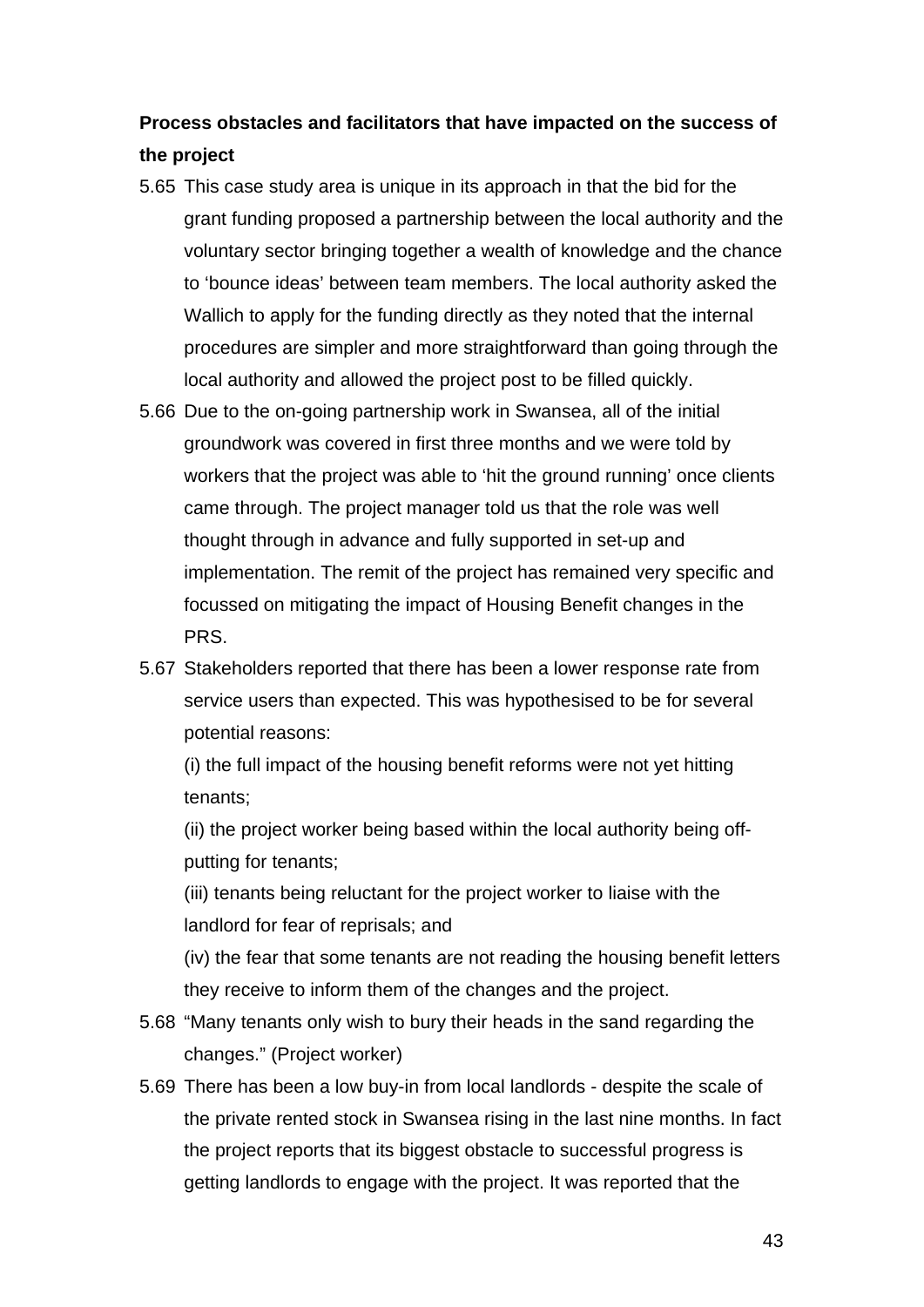planned landlord forums have not been as successful as the project hoped and they have witnessed a low turn-out of landlords at the forums. It was also noted that there has not been a successful landlord forum since the last Tenancy Relations Officer left (the post holder left in 2008 and was not replaced).

- 5.70 The project worker told us that they have offered landlords and agents assistance with DHPs to keep the rent up to date whilst they facilitate a move to cheaper accommodation but many landlords and agents have not responded. It was suggested by stakeholders that the lack of buy-in from the landlords could be due to a number of reasons such as
	- (i) a lack of awareness of benefit changes;

(ii) a lack of awareness of the project and

(iii) competition from other projects that landlords have engaged in - for example, Houseshare;

(iv) It was also hypothesised that landlords are not engaging as they simply cannot afford to 'take a hit' on their income in rent reductions. Stakeholders fear that landlords might simply decide not to rent to those in receipt of housing benefit in the future.

5.71 We spoke to four landlord agencies in the area about why they were not engaging in the project. The reasons given were

(i) they were not aware of the project;

(ii) only a small proportion of their tenants are housing benefit recipients;

(iii) that they have yet to experience rent problems with their existing tenants or

(iv) that they are negotiating directly with tenants.

- 5.72 The face-to-face case work involved in the role was noted by project staff, local authority staff and wider stakeholders as being a key element and strength of the project:
- 5.73 "The case work face-to-face has been crucial. There is a lot of generic information out there, and there are plenty of people who can get the help from different sources. The people we have seen almost without exception appreciated that we conduct the interviews and take the time to visit." (Project staff)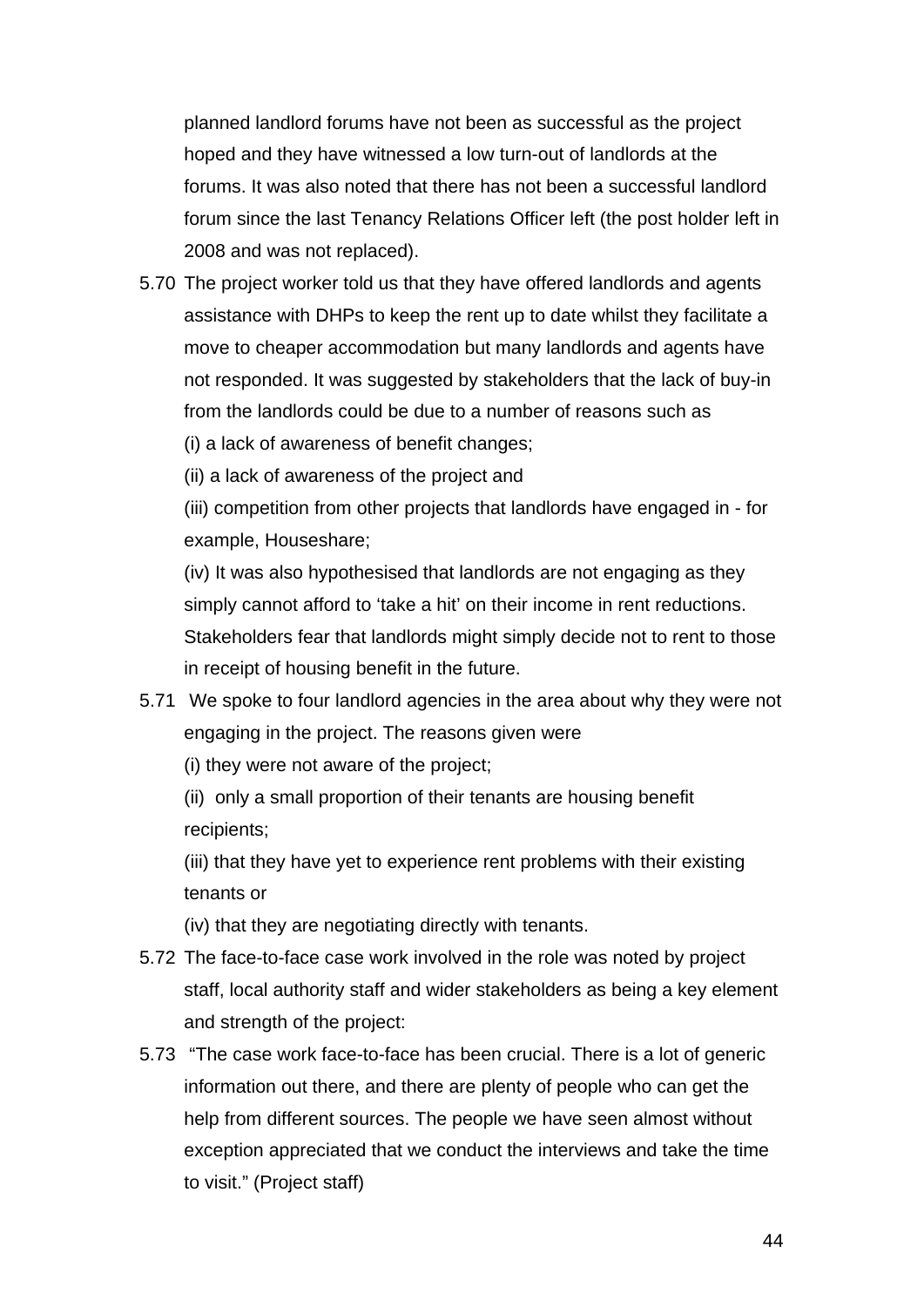- 5.74 "In terms of spreading the word of welfare reform, a face-to-face service is probably the most productive way to inform people of the changes." (Key stakeholder)
- 5.75 "I think face-to face is the best approach […] I am not one for the large scale model, I think things can get lost in the system easier." (Local Landlord)

# **Identification of, and work with, vulnerable people to reduce the risk of tenancy breakdown and enable them to access housing whilst sustaining and increasing access to affordable homes**

- 5.76 It was reported that the project has not had the expected throughput of tenants impacted by the housing benefit changes to date.
- 5.77 The project manager hypothesises that uptake of the project has been quite low so far due to the transitional protection that tenants have enjoyed, also followed by a number of successful applications for DHP in line with the additional funds made available to the local authority. Project workers also believe that tenants have also been managing on their current income in the very short term, but will fall into greater difficulties as time moves on and even further cuts are implemented. Therefore, they believe the bulk of tenants are yet to approach their service for help.
- 5.78 Nevertheless, project workers reported that the post has prevented homelessness amongst those tenants the project has helped by ensuring that their tenancies are sustainable.
- 5.79 "I think we've managed to avoid homelessness in many instances and provided much in the way of sustainable tenancies." (Project manager)
- 5.80 "The main impact has been to give at least a section of those people affected by the cuts a long-term sustainable tenancy." (Project staff)
- 5.81 "It's allowed me to retain my current accommodation." (Service user)
- 5.82 The service users we spoke to during both the process and impact evaluation reported being very satisfied with the service they received.
- 5.83 "I valued it all, the whole process. It was like getting blood out of a stone trying to contact my landlord. So now I feel much more at ease." (Service user)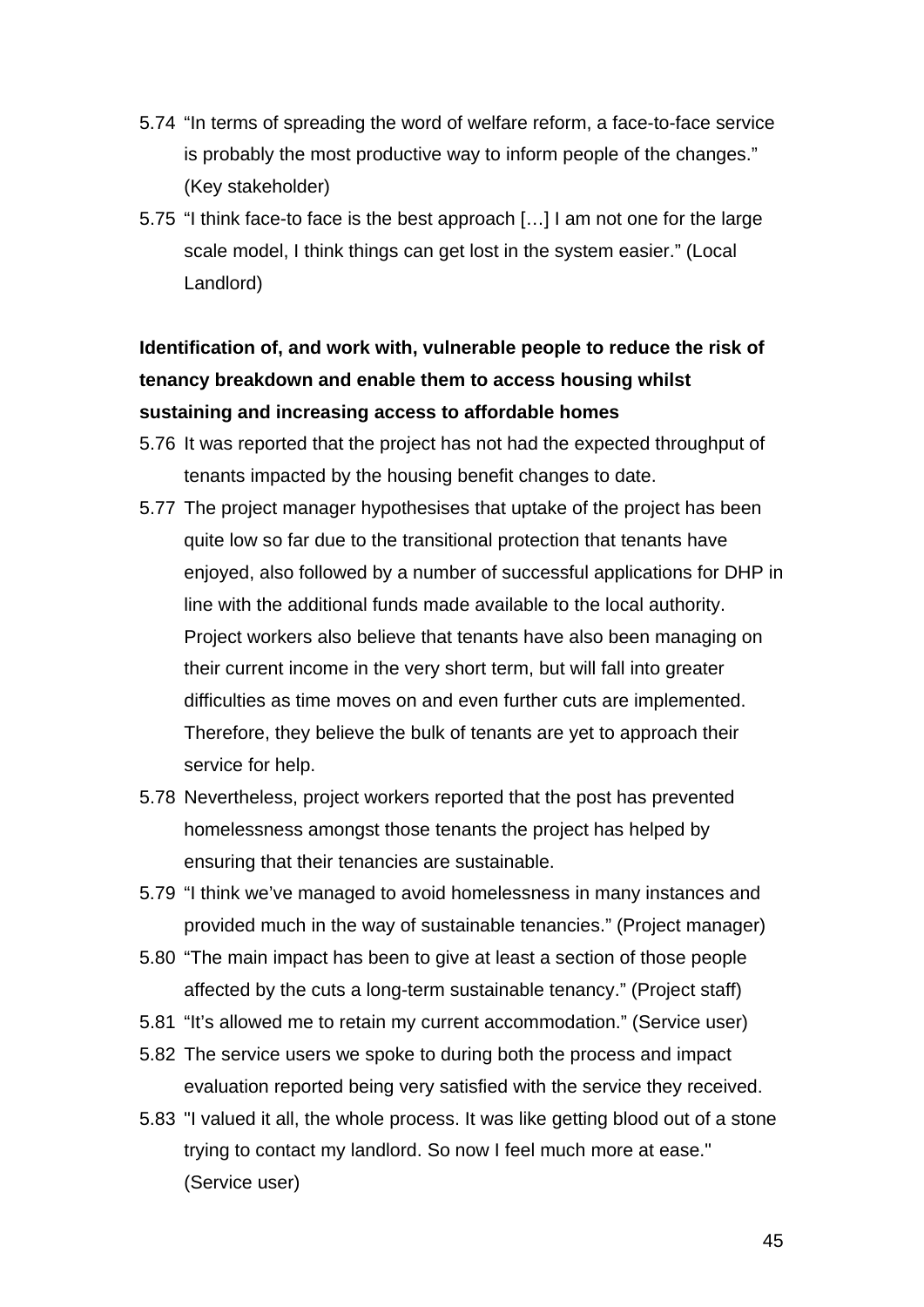- 5.84 One service user's mental health worker told us that the most valuable aspect of the project was the organising of DHP for her client in order for her to remain somewhat financially stable until moving accommodation.
- 5.85 There was agreement between the project staff, wider stakeholders and the landlord we spoke to that the project was assisting with speed of access into affordable homes.
- 5.86 "If landlords don't agree to reduce their rents and the tenant's most affordable accommodation is shared accommodation then House Share Wales provides an easier route to finding landlords/properties." (Key stakeholder)
- 5.87 The focus group held with local authority staff indicated that the project has seen some success with negotiating lower rent with landlords. However, they also feel that tenants are successfully negotiating lower rents themselves. In addition, it was reported by project staff that tenants appear to not want to move but to look for solutions to remain in their existing property as opposed to going into shared accommodation.
- 5.88 "There has been a greater willingness for people in tenancies to try to find people to share with them." (Project worker).
- 5.89 The project had an annual target of assisting 150 tenants each year. Over the year it was anticipated that a number of these tenants (a target of a third) would be provided with a service beyond just advice. The Welsh Government monitoring return shows that in the year to September 2012 this target was exceeded, with almost three quarters of those referred and accepted by the project provided with additional services (Welsh Government, 2013). The intention of the project is that as many tenants as possible are able to remain in their homes after benefit payments have been reduced.
- 5.90 In the six month period October 2011-March 2012, according to the Welsh Government's monitoring return, 59 tenants were referred and accepted. Eight tenants did not have to leave their homes as a result of benefit changes and a further six were found alternative accommodation in the private sector. In the following period (April – September 2012) 40 additional tenants were referred and accepted, 33 tenants were enabled to remain in their homes and 11 further tenants were found alternative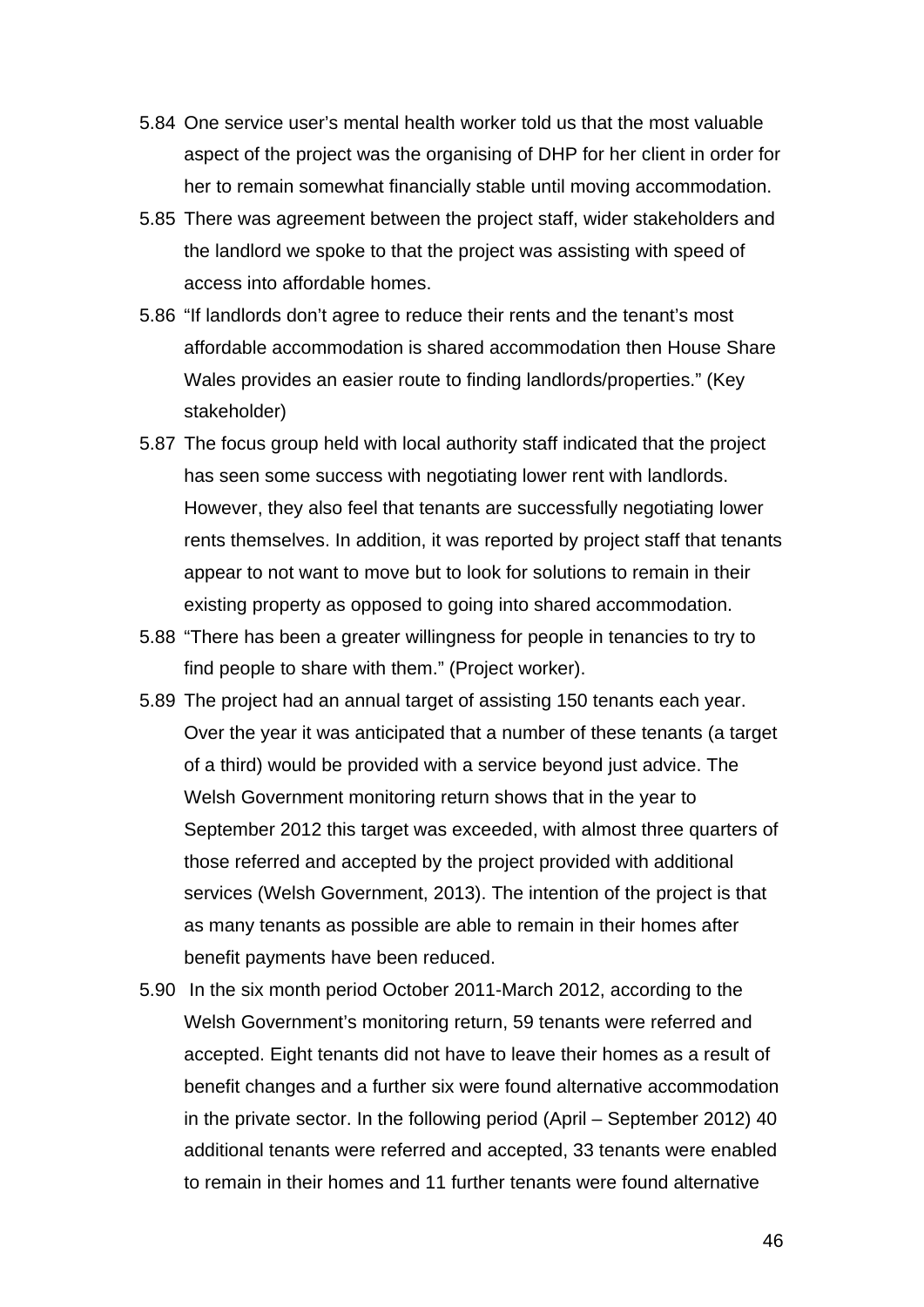accommodation in the private sector. Whilst the number of tenants assisted is relatively low, and below targets, the Authority believes the availability of transitional protection is assisting many tenants in the private rented sector, allowing them to maintain their tenancies (Welsh Government, 2013).

- 5.91 At the end of 2011-12 more than two fifths (42%) of housing benefit recipients in the private rented sector in Swansea were in receipt of transitional protection. Some 63% were paying rents which exceeded the local housing allowance levels. According to the monitoring return to the Welsh Government during the first six months of the project's operation (October 2011- March 2012) it was able to provide support and advice to 34 tenants and 12 landlords, three of whom reduced their rents to the new local housing allowance levels. In the first six months of 2012-13 the Authority spent 63% of their DHP allocation and provided 37 landlords and 7 tenants with advice and support during this period (Welsh Government, 2013).
- 5.92 Evidence from the Welsh Government monitoring return showed that in the period October 2011 – March 2012 a total of 8 households in the private rented sector in Swansea became homeless due to rent arrears (and that arrears were a contributory factor in 34 investigations of homelessness). In the following period homelessness statistics showed that 14 households were found to be homeless in Swansea due to rent arrears in a private tenancy (Welsh Government, 2013). Although these early figures, in terms of support for tenants and landlords, and the sustainment of tenancies, fall short of the overall targets, it is anticipated that demands on the project will grow, particularly as further changes in benefit entitlement begin to have a wider impact.

## **Work across departmental boundaries including the adaptation of housing benefit team practices to prevent homelessness.**

5.93 Local authority staff reported good partnership working at senior and front-line level within the housing department. Local authority workers told us that there is a culture of openness and commitment that has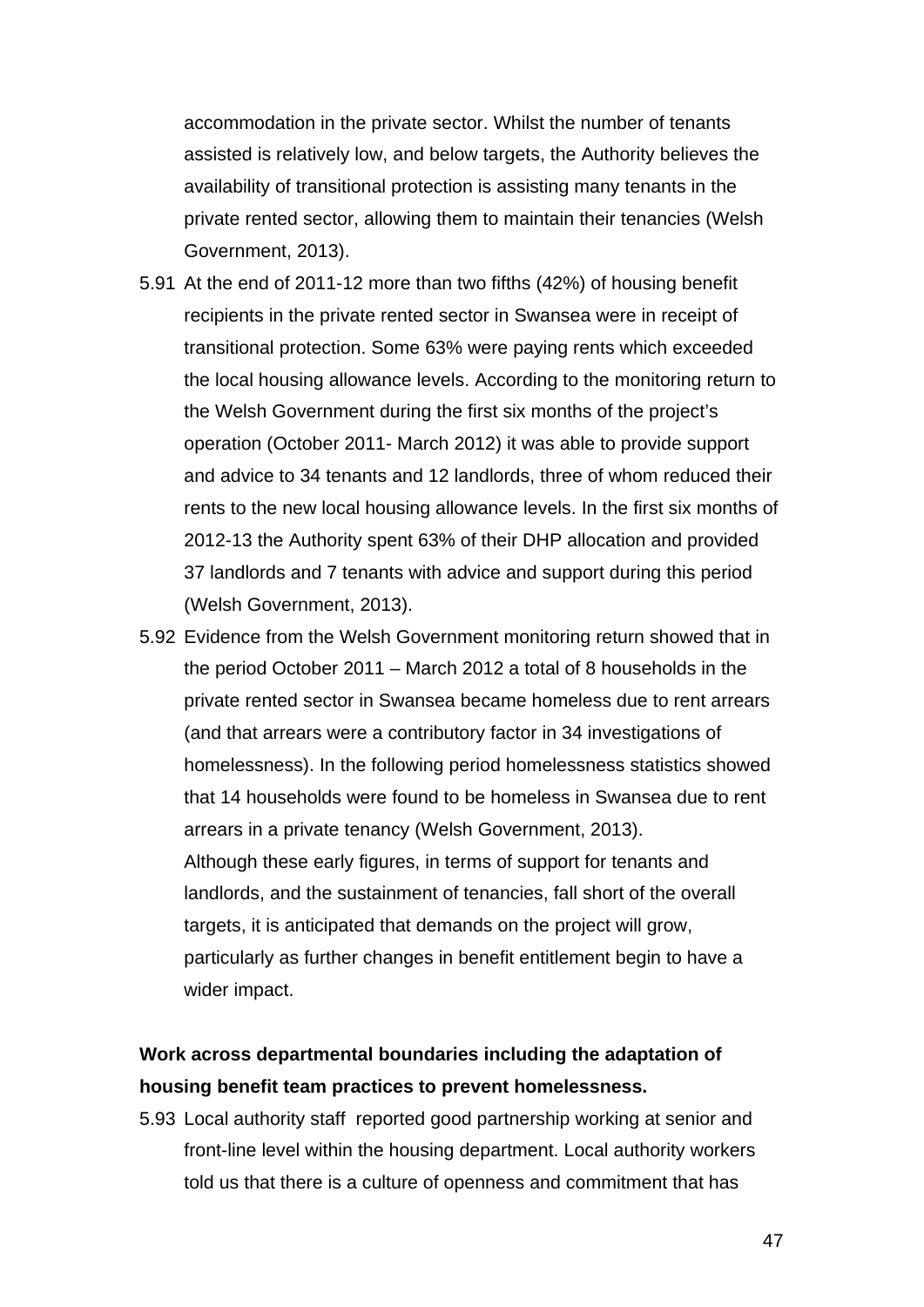been fostered over a number of years and is complimented by the new post.

5.94 Stakeholders we spoke to reported that the most valuable aspect of the project to them is the direct link with team members who are responsible for awarding DHPs resulting in a more streamlined process. It was noted that the project has helped to simplify the DHP process.

### **Work and impact with external partners (including local landlords)**

- 5.95 The project managers told us that communicating with landlords is critical to the success of the project. The project holds focussed events for landlords both for the project and to raise awareness of the housing benefit changes.
- 5.96 However, as noted, engagement with landlords has been a barrier to the success of the project. The project manager noted that more landlords have been engaged in rent negotiation recently but it's difficult to determine if that's a direct result of the project or not. They believe that the project has in some cases contributed to landlords reducing their rents ( this is backed up somewhat by the quantitative findings – see paragraphs 5.92 – 5.98 above).
- 5.97 We also spoke to the landlord forum who stated that they actively promote the Wales Co-operatives Local Housing Allowance scheme<sup>[5](#page-48-0)</sup> "…as this truly does help both tenant and landlord equally." (Landlord Forum).
- 5.98 Despite the vast majority of research participants we spoke to stating that they found the project excellent, one landlord we spoke to stated that they would like more communication from the project:
- 5.99 "Overall the project has been good and had some good successes, but it certainly needs some improvements on the communication side of things." (Private landlord)
- 5.100 There was evidence of considerable joint working with eternal partners to help mitigate the impact of Housing Benefit changes. With universal credit changes set to take effect they are establishing a customer

 $\overline{a}$ 

<span id="page-48-0"></span><sup>&</sup>lt;sup>5</sup> For more information, please see<http://www.walescooperative.org/thfitoolkit>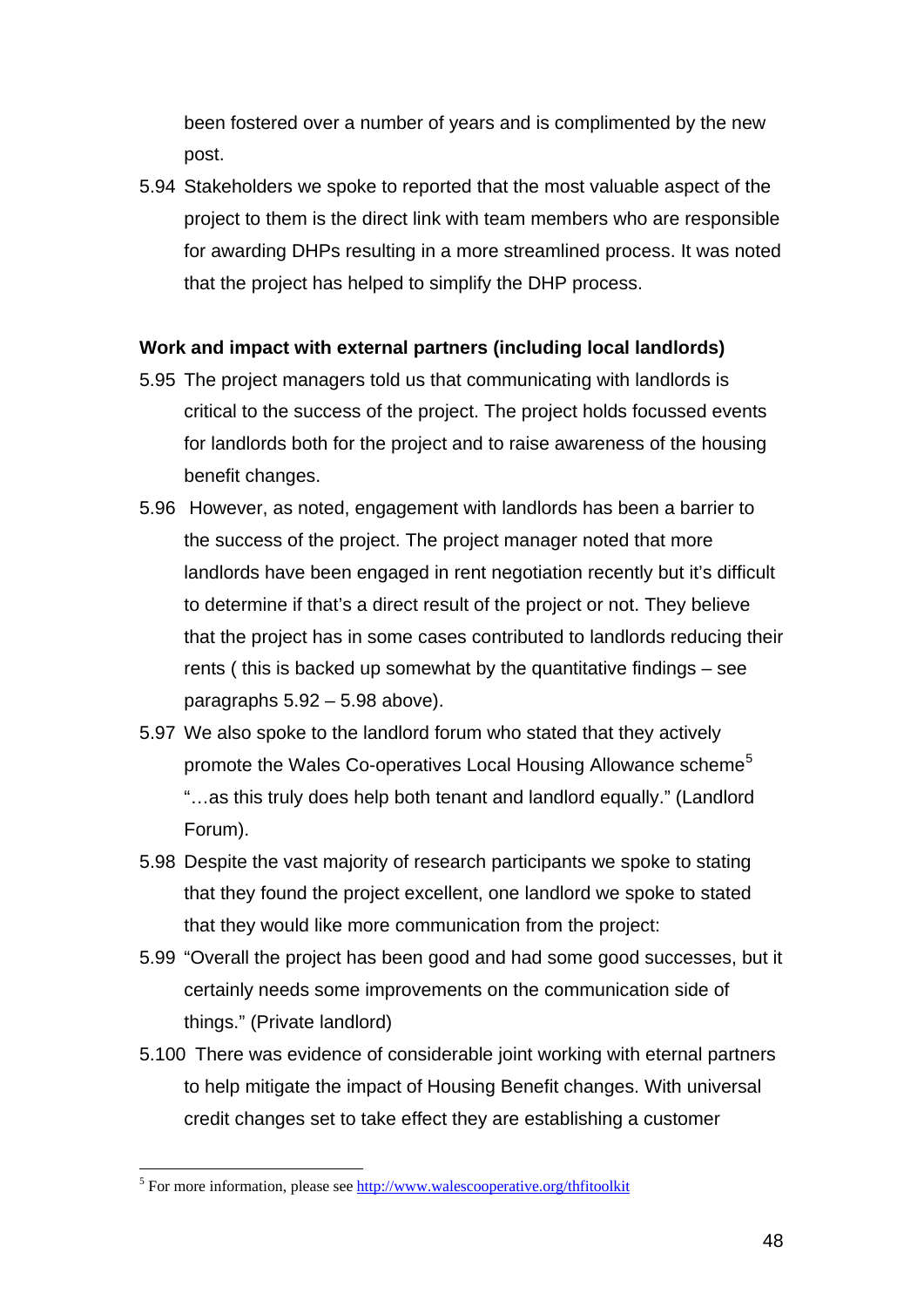working group with the DWP. They are also working hard to get Credit Unions involved locally.

5.101 Information on the benefit changes and the project are sent out to clients by a number of different teams within the local authority such as: Housing Benefit; Environmental Health; and the Social Inclusion Unit. All stakeholders were visited by the project worker in the initial months of the project to make them aware of its existence.

### **Rhondda Cynon Taf**

### **The project approach (summary)**

- 5.102 Here, the grant was used to fund a Tenancy Sustainability Officer (TSO) to work with people affected, or due to be affected, by the welfare benefit reforms.
- 5.103 RCT is the third largest local authority in wales in terms of its dwelling stock which, at the end of March 2011, was estimated at more than 103,000, of which almost 15,300 were rented from housing associations (the Council transferred its own housing to a newly created Registered Social Landlord, RCT Homes, in 2009). The 2011 census showed 14% of households living in the social rented sector (down from 15% in 2001) and a further 14% living in the private rented sector (up from seven per cent in 2001).
- 5.104 The project meets a number of the key objectives of the Authority's Homelessness Plan including the key challenge to 'ensure that everyone can receive the help they need to avoid becoming homeless and ensure that the amount of distress, deprivation and disadvantage that can be caused is kept to an absolute minimum, by the provision of easily accessible readily available responsive services'. At the heart of the project is the objective of preventing homelessness wherever possible, reducing repeat homelessness and assisting people to remain in their current homes. It is also designed to reduce the numbers of households in various forms of temporary accommodation. At the end of September 2012, RCT had the lowest rate of homeless households in temporary accommodation at 4.9 per 10,000 households.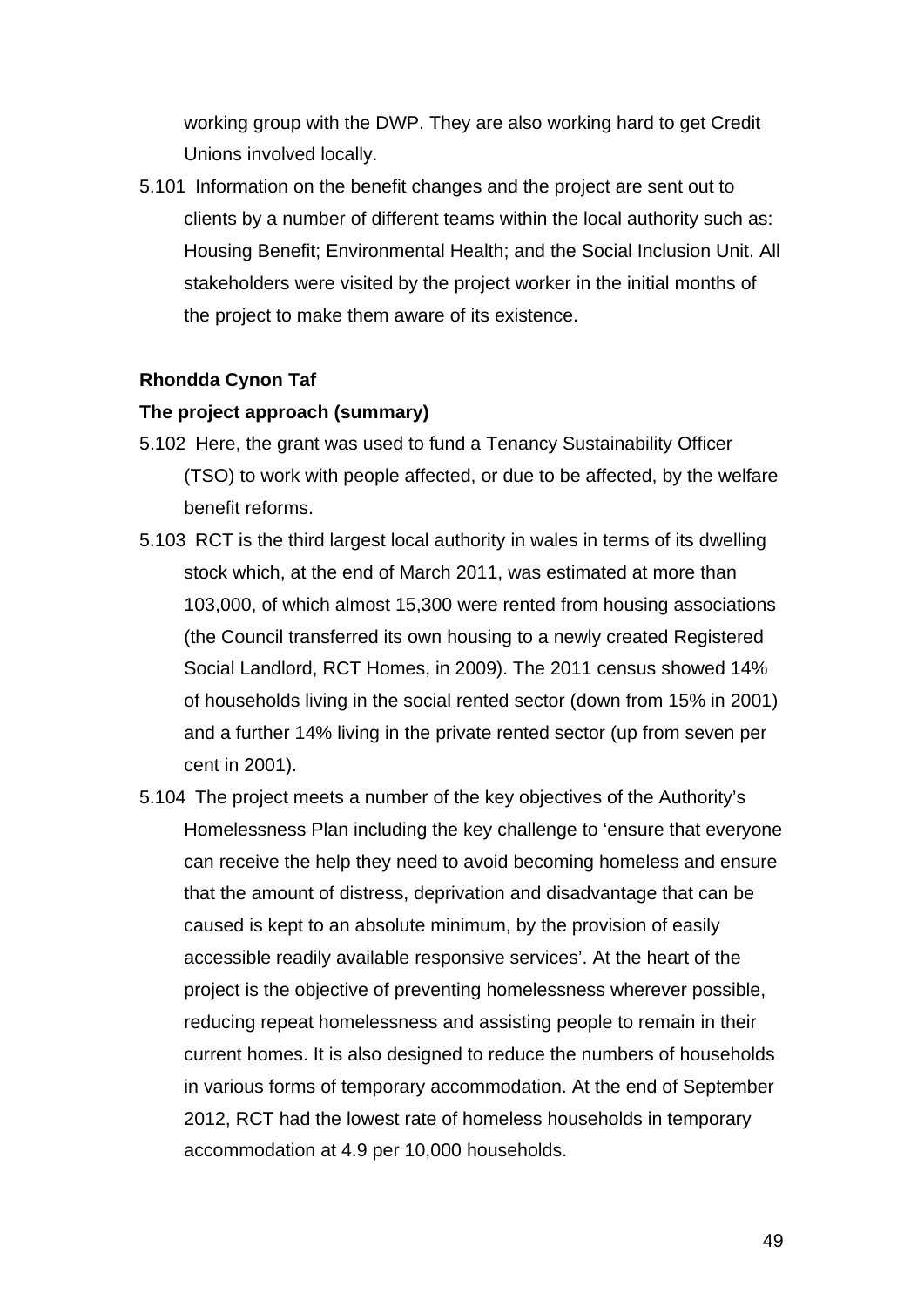- 5.105 At the end of September 2012 there were an estimated 6,366 tenancies in the PRS where Housing Benefit was payable, and it was estimated that 17% of these tenants were paying weekly rents in excess of the LHA. Private landlords were in receipt of direct Housing Benefit payments for around 1660 tenancies at this point.
- 5.106 During the financial year 2012-13 RCT were allocated just over £170,000 to support DHP by the DWP. During the first six months of the financial year the authority spent just over £50,000 of this allocation (29%). This represented a fall from the previous monitoring period when some 40% of DHP allocation had been spent (Welsh Government, 2013).
- 5.107 As noted, this project was set up to fund an advice worker to liaise between the Council's Housing Benefit Department and the Housing Advice Centre. The main role of the adviser is to assist clients affected by benefit changes (both new applicants and those already in receipt of housing benefit but coming out of the transitional arrangements) in both the private and social rented sectors across the borough. The project is also designed to support landlords and help minimise the effects of the changes.
- 5.108 The original timescale for the project was 1 August 2011 to 31 March 2013. The original budget for the project was £39,594 for 2011/12 and £37,594 for 2012/13. Unfortunately, no project co-ordinator was in post until 31 May 2012. The actual cost of the project for 2012-13 is estimated to be £30,797 and almost £30,800 had been spent during the first nine months of the financial year. Almost the entire cost of the project (98%) is devoted to salary.

## **Process obstacles and facilitators that have impacted on the success of the project**

5.109 A strength of the project has been that, despite the project starting later than planned, the time before the TSO was in place was used to identify those people who would be most affected by change in the area (i.e. the under 35s at the time of the project start).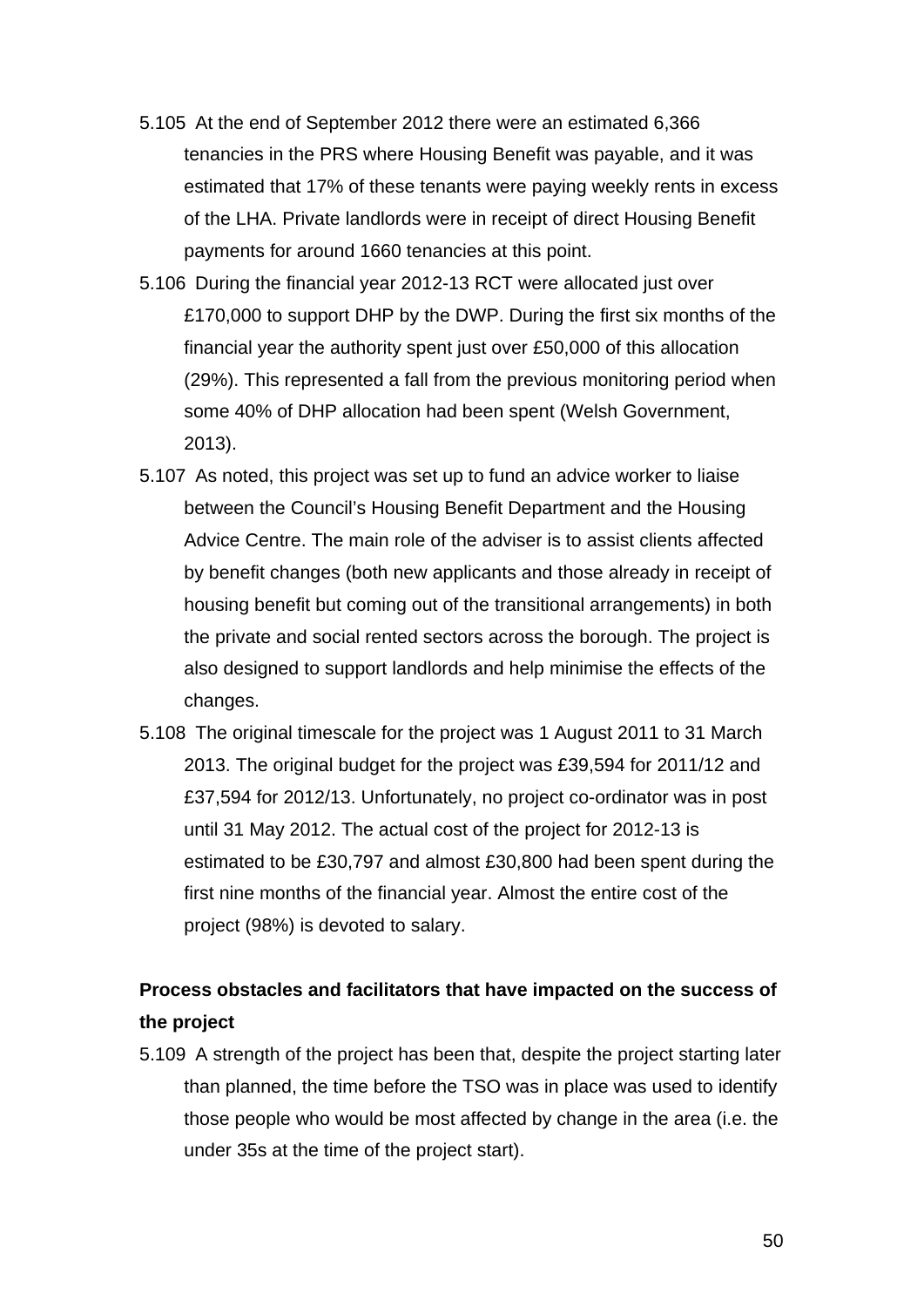- 5.110 "I know we didn't start 'til late but to be honest we have picked up on all the people that have been affected so far so I don't know what we would have done a year in advance." (Project worker)
- 5.111 The project team worked with the Housing Benefit team in advance of the TSO position to 'lay the foundations' for the project work. Therefore, when the TSO came into role there was already an effective system set up, allowing them to effectively 'hit the ground running'.
- 5.112 The project team also felt by recruiting a person with a homelessness/housing advice background, no additional training was required as the TSO had the necessary skills needed to get up and running straight away, thus saving time. Other local authority staff described how they really value the TSO as someone to whom they can have a direct link and can make referrals when they identify a client who could benefit from the project's help. It was also noted that a dedicated, project worker could efficiently address the fast-paced changes coming in.
- 5.113 Another strength of the project approach is the proactive practice of going out and visiting clients, which was perceived by stakeholders to be more effective than explaining the changes and project via a leaflet or flyer. A service user in RCT helped by the TSO was also very impressed with the process and the service they received. They told us that the TSO's 'personal touch' was the most valued aspect of the whole process. This 'personal touch' was also corroborated by wider stakeholders such as housing benefit. The project manager stated that the key success of the role is the extra resource .
- 5.114 "I think it is just having the resources to make direct contact with applicants themselves. We wouldn't have had that ability without the role." ( Project manager)
- 5.115 "For me it's the face to face work, as we have an issue with people ignoring the advice sent to them through various mediums. Knocking doors and speaking directly to people means that they have to address the issues. It gives them the opportunity to ask questions and get answers straight away rather than sitting and stewing with worries." (Wider stakeholder)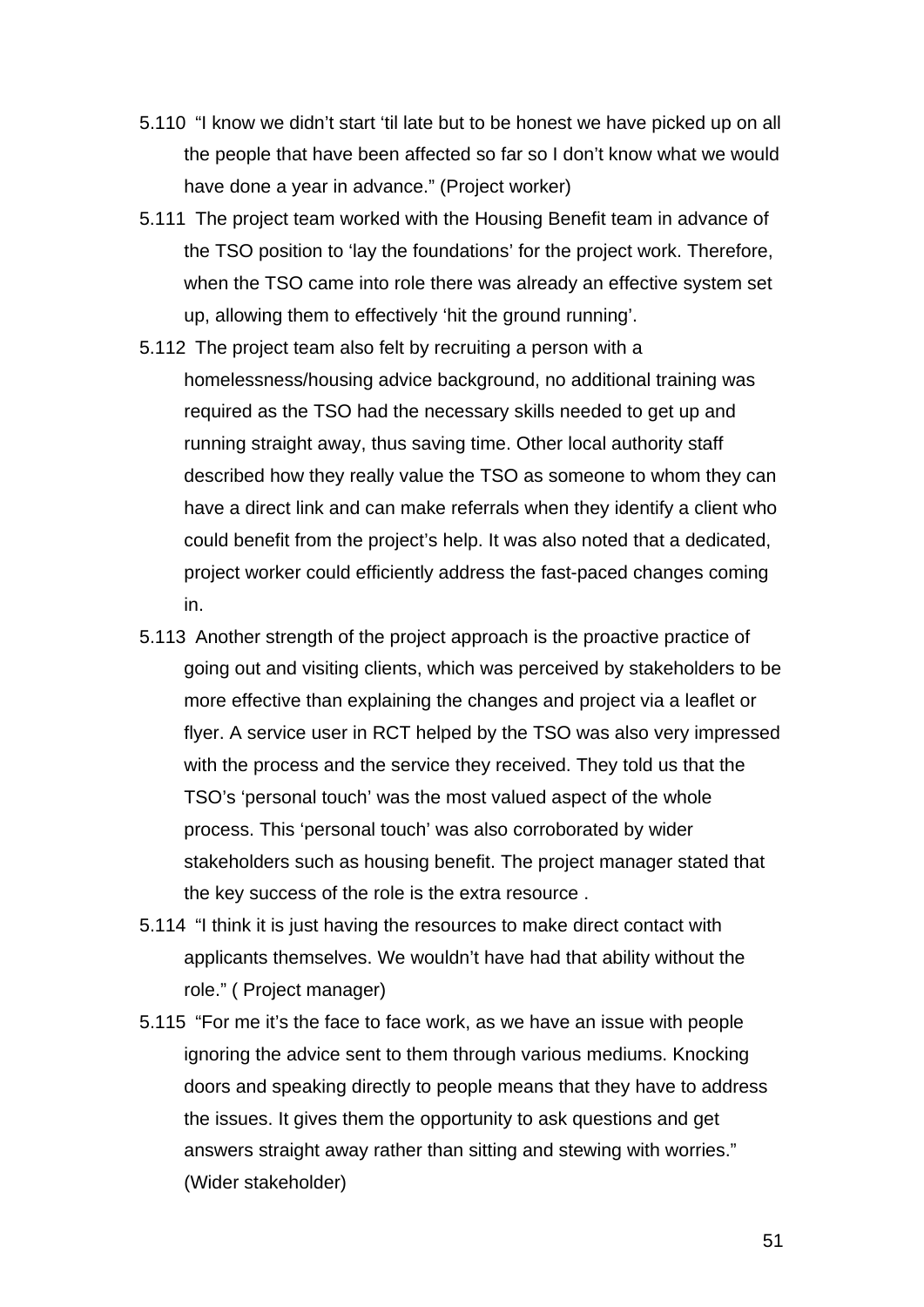- 5.116 One obstacle to the process was identified as difficulties of engaging tenants with the project. Engaging with tenants has been described by project workers as 'time-consuming' and more labour intensive than anticipated. The project team feel that clients are 'burying their head in the sand' and have yet to feel the full impact of the cuts.
- 5.117 It was noted that there is a lack of successful engagement with local landlords. The TSO has tried to engage through the landlord forum and also through letters and personal visits – all with limited response and success.
- 5.118 A major barrier to the success of the project is the lack of available suitable housing into which tenants affected by the changes may move. There is a need for more single person accommodation in the borough.
- 5.119 "The problem with RCT is that our private rented sector is massively under-developed in terms of a reasonable and suitable housing option. [...] At this point in time it is a problem so in reality there are not many options for them. We are giving them some very unpalatable choices, telling someone to go and live in a bedsit miles away from where they are established. It is hard to swallow and these are the only places they can go to." (Stakeholder).
- 5.120 "I think there are barriers like lack of affordable housing. You know it doesn't matter how many times we work with an under 35s if we can't get them in because that resource is unavailable [...] there are barriers that are down to the circumstance rather than the project." (Project manager)
- 5.121 This lack of resource puts financial pressure on the limited DHP pot and means sustainable housing is harder to obtain in the area.
- 5.122 "The problem is in other LAs they can use the DHP and find an alternative solution in the time frame it allows. In ours we have to revisit it a second time as there are very few options for where people go to next. It is a massive challenge." (Stakeholder)
- 5.123 "The DHP is a limited pot of money and giving it to them for three months is all well and good but the whole idea of the welfare reform is that people have to change. You can't keep getting DHP because it goes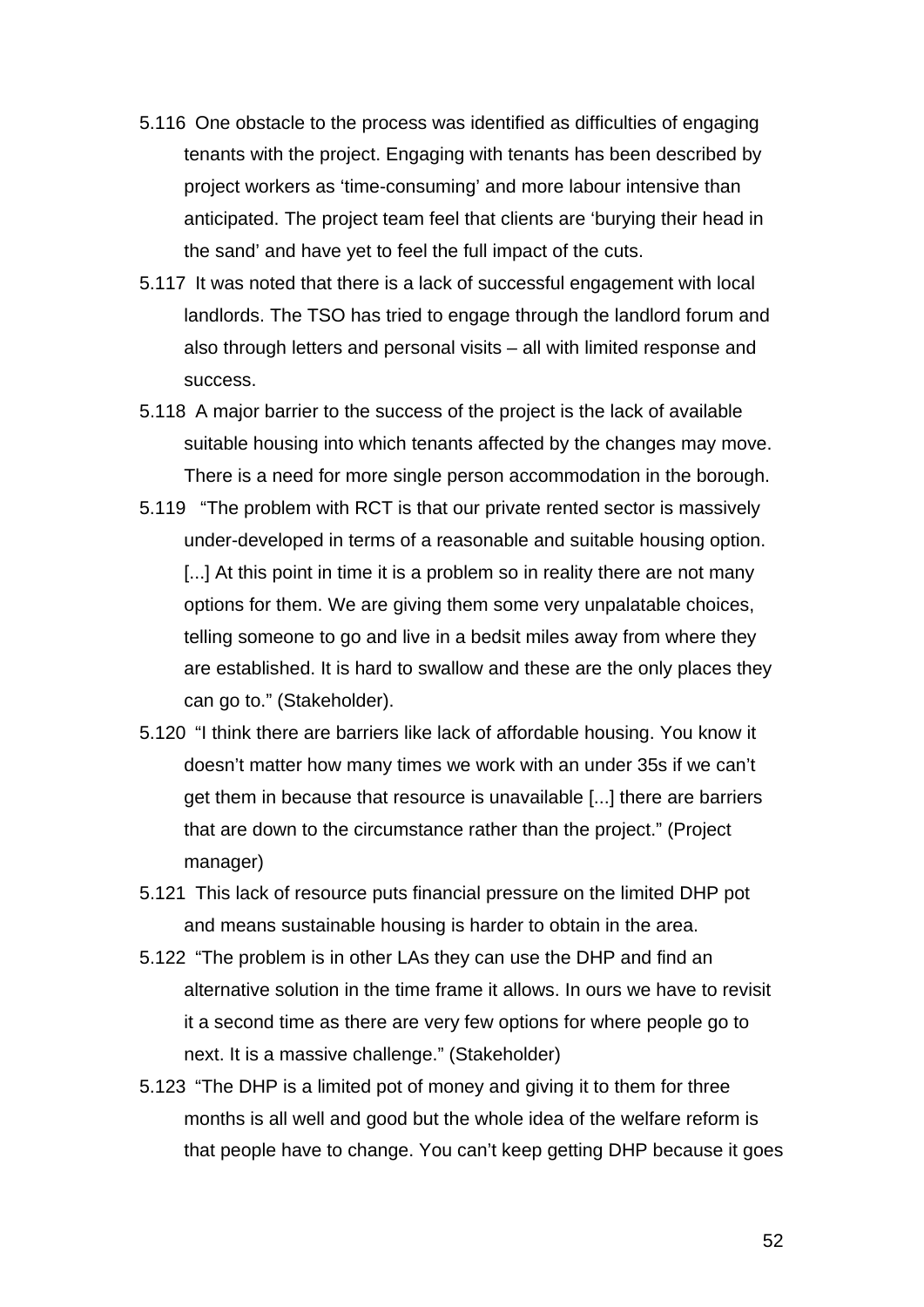against what we are doing. The long term use of it is not right, its a stop gap not permanent solution." (Stakeholder)

- 5.124 There are fears that as numbers of people affected by Housing Benefit reform grows, the project resource will not be sufficient to impact on all of the people affected by the change.
- 5.125 "I am not sure how our role can accommodate that much face to face work. I suppose we need to review how we are working and how we are linking in with other agencies." (Project Worker)
- 5.126 "You can't get more than knocking doors but that resource cannot continue with the more and more people needing to be helped. Coordination is the key here." (Stakeholder).

# **Identification of, and work with, vulnerable people to reduce the risk of tenancy breakdown and enable them to access housing whilst sustaining and increasing access to affordable homes**

- 5.127 Like other case study areas, this is a proactive approach that approaches tenants and landlords in advance of the changes. There was widespread agreement amongst the project stakeholders and tenants involved with the project that the post has been successful in preventing homelessness.
- 5.128 "From a Housing Benefit point of view we can write to tenants 10 times but they ignore the letters so with [the project worker] being able to visit these people at least we know they understand the changes. If they need help and they are vulnerable then [the project worker] will help them with DHP etc. Without that we would not have had the resource and these people would just have had the letters. In the end they would be homeless." (Housing Benefit)
- 5.129 "To be honest with you I am in a place where my children are staying with me on the weekend. If I was thrown out because I couldn't keep up with the rent I would never had been able to see my children. It is part of the agreement that they stay over you see. It [the project] has had a real good impact really." (Service user helped by the project)
- 5.130 It is thought that the project can lead to the sustainability of tenancies by creating a good working relationship between staff and tenants.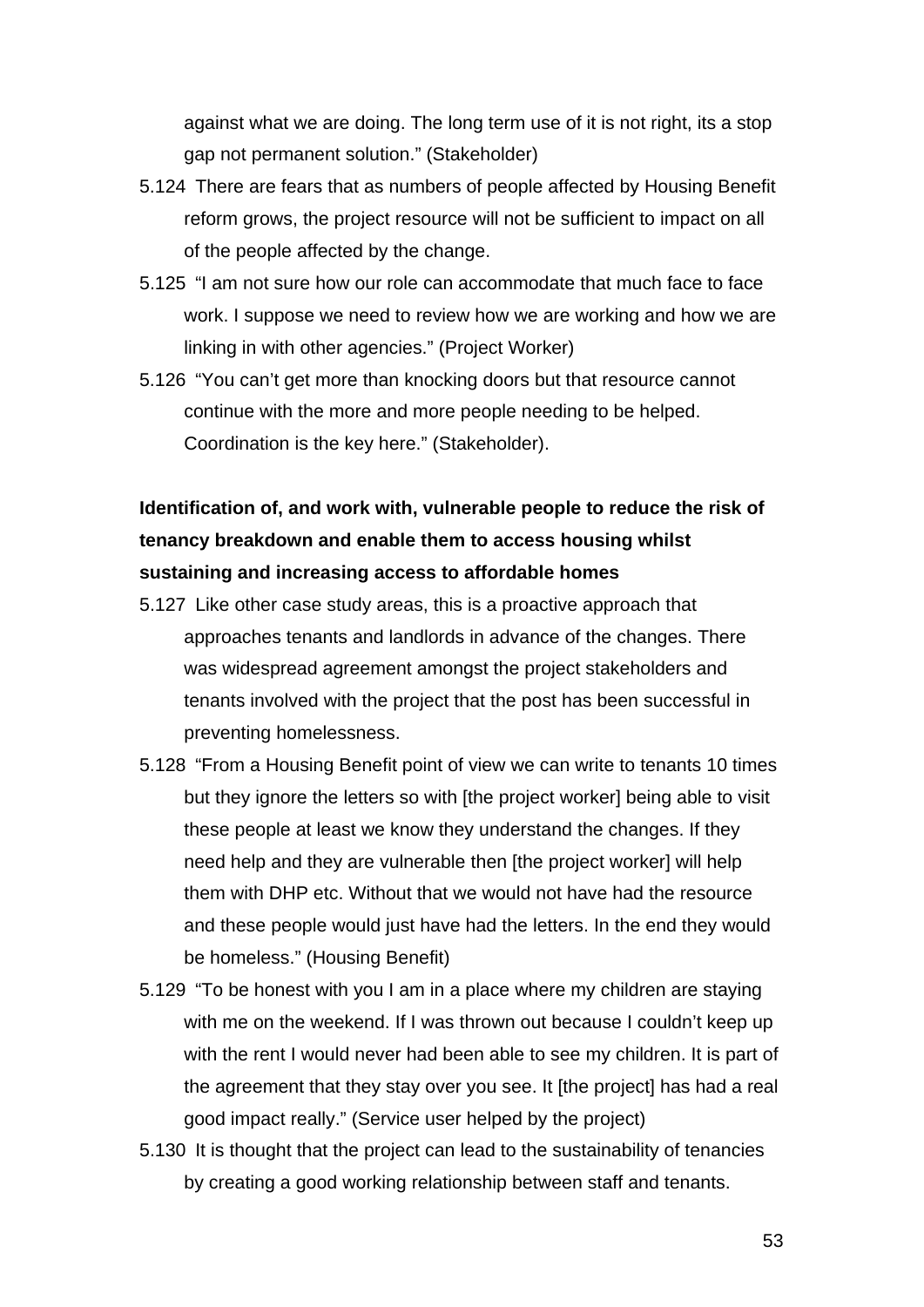- 5.131 "It makes something longer term for these people because of the personal contact they have made and they will be more likely to come back as last time they were given personal assistance. If it happened again it won't be the head in the sand mentality, it will be 'I had a good experience last time' and they will come and ask again." (Housing solutions)
- 5.132 However, due to the lack of suitable resources available to everyone that the project wants to target, the project is viewed as having an impact on improving the speed of advice rather than necessarily providing new accommodation per se.
- 5.133 When asked was there any way the project could be improved, one tenant answered:
- 5.134 "…there is not much you can do is there, the government are doing this and we are left feeling it…" (Service user)
- 5.135 The project worker believes that the work has had an impact on tenant behaviour:
- 5.136 " If you look at some of the outcomes for under 35s then some have done house share, others have moved their partner in, some have found work and some have found alternative accommodation. It is hard to say ultimately but I would like to think that us going there and explaining the impact has reinforced that message and hence someone did something about that." (Project Worker)
- 5.137 Nevertheless one outcome witnessed locally is that some tenants are moving in with partners so that they are no longer affected by the Shared Accommodation Rate. Local stakeholders question whether this is really the best option for tenants and whether people are being forced into housing situations that they would not have otherwise chosen.
- 5.138 "I could have either moved my partner in or rented out the rooms that were spare in my place. I didn't want to have strangers living with me so I moved my partner in." (Service user)
- 5.139 Some stakeholders we spoke to believe that it is due to the widespread impact of the project that there is no marked increase in homelessness in the area.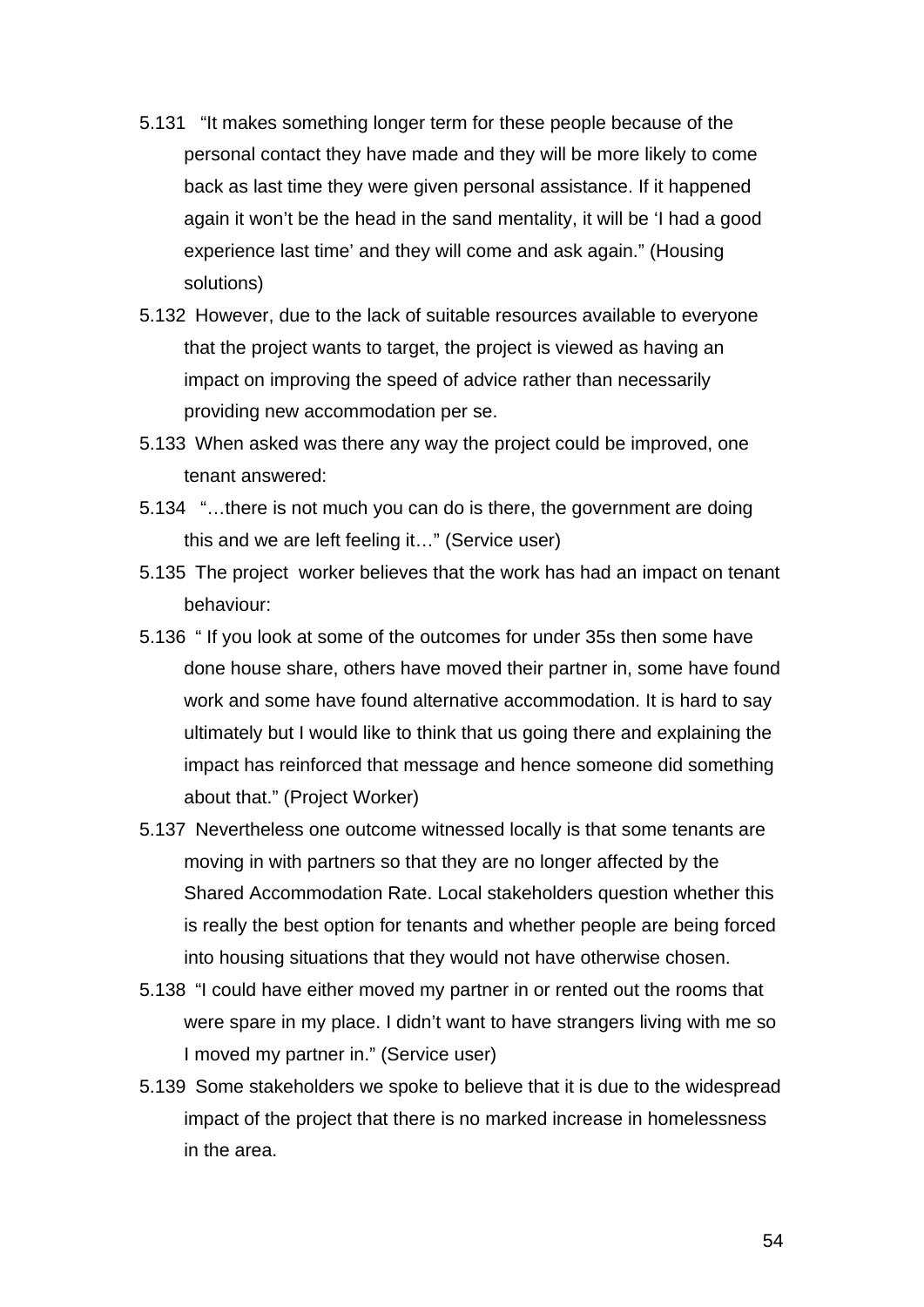- 5.140 "The true test is how the market reacts to the changes. The fact that we are not seeing an increase in homelessness suggests that landlords are adapting their business models or adjusting their rents to take into account the changes." (Stakeholder)
- 5.141 However, other stakeholders in the area believe that the failure to see an increase in homelessness yet it is simply because the impact of the benefit changes have not yet hit. They stated that everyone they have made contact with they are supporting through DHPs at the moment – the concern about the real impact will be felt if long-term solutions for these tenants are not found.
- 5.142 In the period 1 April 30 September 2012 the project reported assisting 211 tenants, 78 in the period before the project officer was appointed and 133 after the appointment was made. Over the April - September 2012 period advice and support was also provided to 38 landlords (Welsh Government, 2013). The local authority's return in respect of this evaluation reported assisting 200 households in the period April – December 2012 (over 70% single people) and provided assistance to 50 landlords.

## **Work across departmental boundaries including the adaptation of Housing Benefit team practices to prevent homelessness.**

- 5.143 The project manager noted very close working between the project and the Housing Benefit team which has improved since the post has been in place.
- 5.144 There is a steering group within the local authority to set up an action plan for mitigating the impact of welfare reform. This involves representatives from the Housing Benefit team, housing strategy, public health teams and their One For All centres (which sets out to ascertain who will be affected by the reform and to work with those individuals) meeting to discuss strategy and take partnership working forward.
- 5.145 The project workers are currently conducting briefings with many local authority front line workers and other local authority staff to instruct them about not only the project but welfare changes as a whole, which they hope will improve communication between the agencies.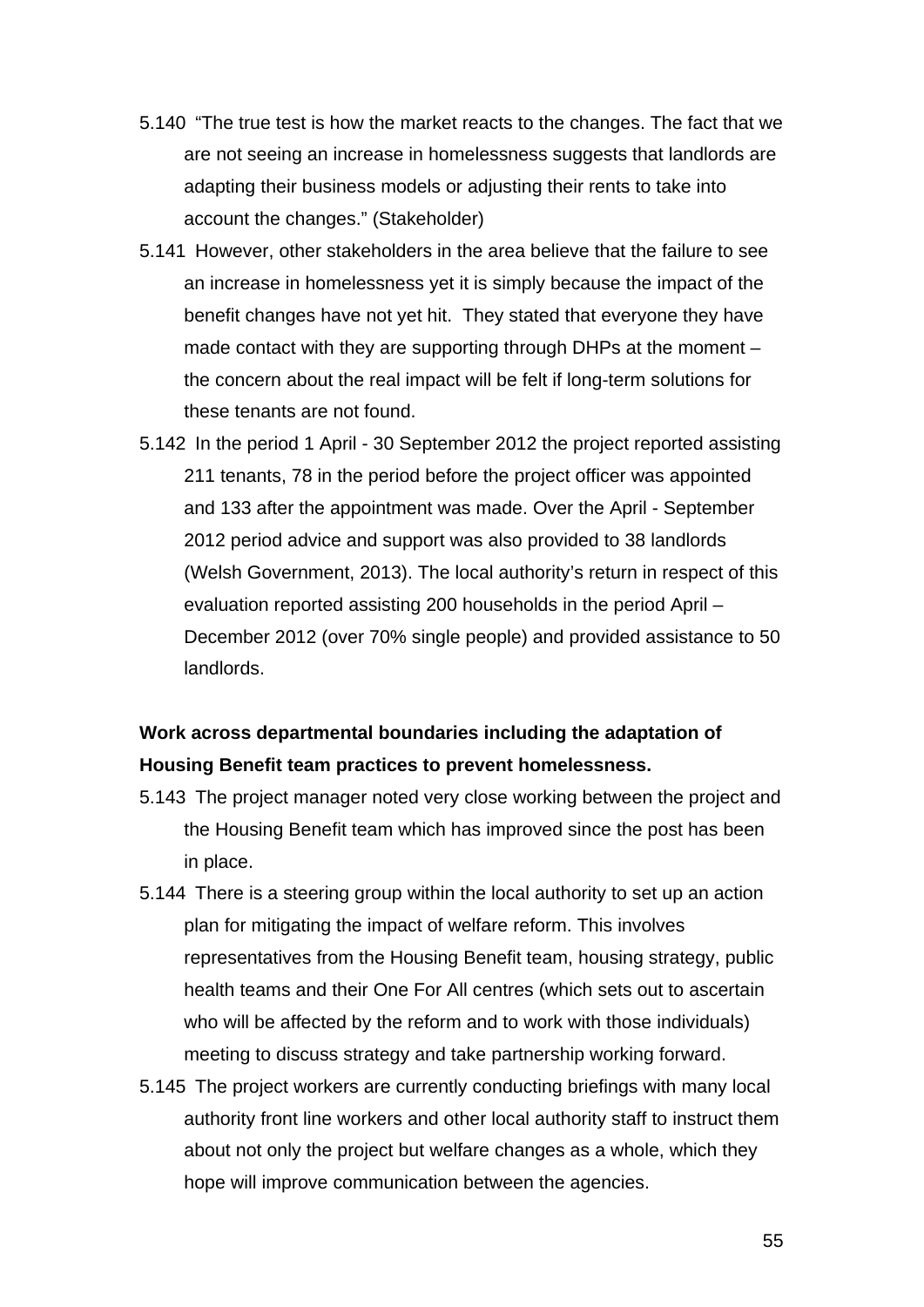- 5.146 The project is thought to have eased the pressure on the homelessness team:
- 5.147 "It's an additional resource to target households that are being affected by the welfare reform. Without it, it would have had to be brought in under the remit of the exiting homelessness team, which is already overstretched." (Stakeholder)
- 5.148 The project workers are aware that the local authority Housing Officers are also being proactive in their approach to benefit changes; therefore, they are ensuring the TSO does not duplicate the work of the housing officers – rather they work together in partnership to provide advice and support.

### **Work and impact with external partners (including local landlords)**

- 5.149 The project workers told the Research Team how they have been writing articles about the changes and targeting landlords in their newsletter and also on the landlord website. The TSO is also attending the landlord forum to try to engage with landlords locally. However, as noted earlier, engaging with landlords has been a barrier to the success of the project.
- 5.150 There is also a fear locally that landlords will not drop their rents in line with LHA rates. Some landlords have told the project worker they will not reduce rents but find different tenants who are not in receipt of LHA.
- 5.151 "Landlords are very reluctant at the moment to lower their rents. They have their own obligations to meet." (Project manager)
- 5.152 "The landlords that I have spoken to have basically said they will not be reducing their rent to the £45 limit, and I don't blame them. The thing is that they are still mortgaged. It is easier if not as it is income but these have to pay their mortgage and there are always others who will pay." (Stakeholder)
- 5.153 Nevertheless, another local stakeholder stated they did believe that some landlords were reducing their rents to the 30th percentile so that they can receive direct payments. They also say that there is evidence of rent negotiation locally.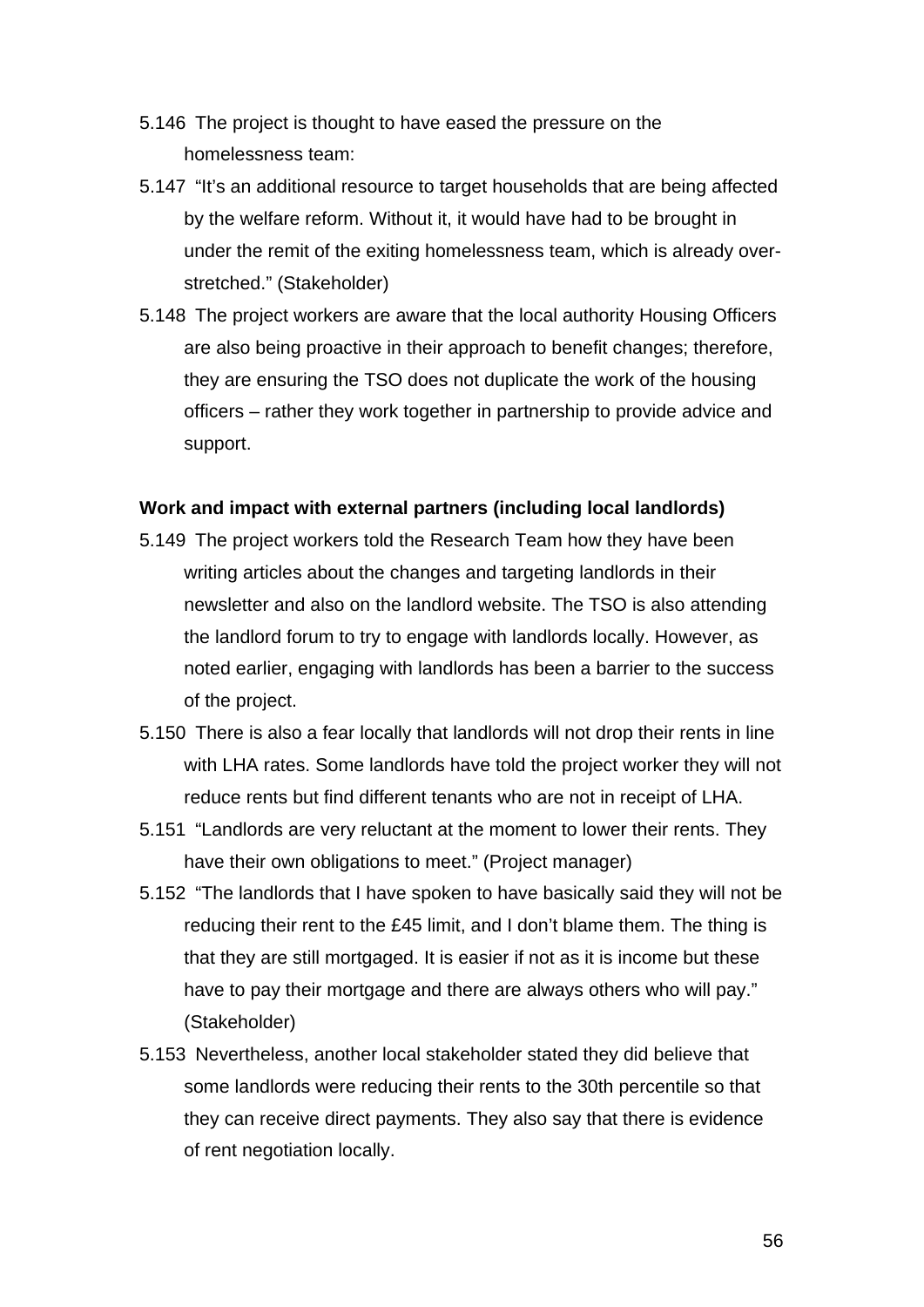- 5.154 The local authority stated that they are working with their registered social landlord partners to identify vulnerable client groups. Nevertheless, we spoke to several local housing association stakeholders in the process evaluation who were unaware of the post and project and have since requested that they join the strategic group and requested for more information sharing and joint working between the organisations. However the project manager told us that the project has been discussed at director level and expressed concern that it has not been publicised to managers and front line housing officers. The next stage will be to invite all key partners including housing associations to be part of the Steering Group.
- 5.155 In our wider stakeholder focus group during the impact evaluation with representatives from local housing associations, stakeholders felt that there was a lack of communication between the project and them.
- 5.156 "The idea was we were going to use this role to coordinate with and get figures together and shared out but it didn't work that way." (RSL stakeholder)
- 5.157 Thus local RSLs have set up their own projects which are clearly leading to duplication of efforts within the local authority area.
- 5.158 "We set up our own project and are still doing it." (RSL stakeholder)
- 5.159 "Effectively I was there when the grant application was put together we knew that one person was not going to be enough for the door knocking, and also be a roving saviour for us all. Instead it was going to be a conduit of good practice amongst all the RSLs in the area, be a sort of oracle of some of the changes that are there, and to chair sessions so I know what the other RSLs are doing. […]. It was meant to help pool resources instead of being a door knock thing. […]. It's too late now; we are doing our own thing. We have all blown our marketing budget instead of working together to get generic information out there." (RSL stakeholder).
- 5.160 There was, however, evidence that the project and local authority are working with external partners to help mitigate the impact of housing benefit changes.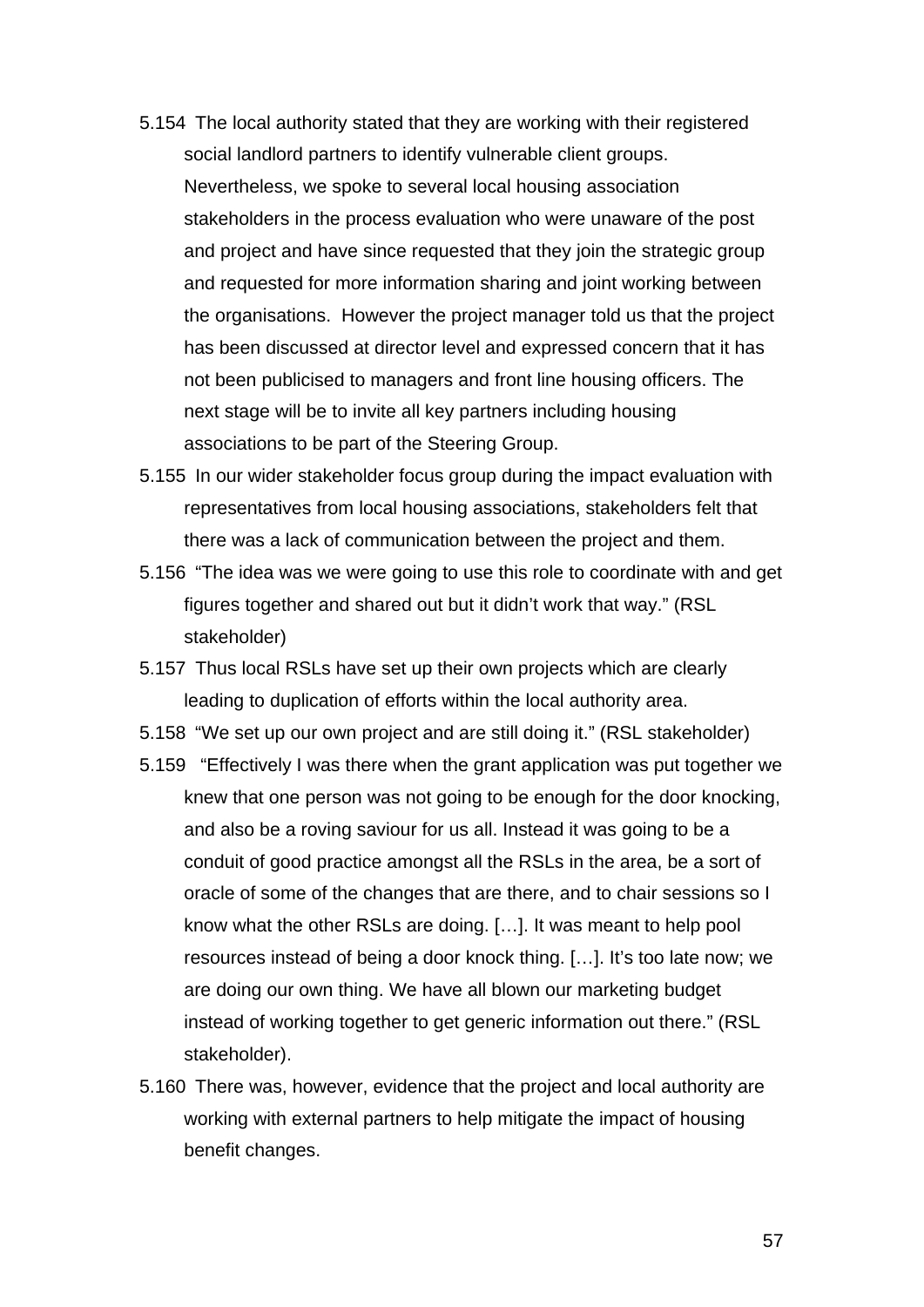- 5.161 "It is about using the resources we have to target these people in the best way. We meet on a quarterly basis: The project manager and TSO, Supporting People, Welfare Rights, Customer Services, Public Health and Protection, Housing strategy, and we look at the impact on those service areas to see how well our plans and strategies are working." (Stakeholder)
- 5.162 "We set up some quite stringent joint working protocols between Housing Benefit [team], us and homelessness. Wider than that we have the landlord forum and out in RSLs, supporting people etc." (Homelessness Team)
- 5.163 "One of my tasks is to work with the DWP, their team and their resources, as we cannot link in with the 3,000 people that are going to be affected by the bedroom tax. So for me the role will be how can we work in partnership?" (Project manager)
- 5.164 The projects are also making people aware of Credit Unions but are not promoting them per se. There were mixed thoughts from stakeholders on the use of credit unions.
- 5.165 "From a Housing Benefit [team] point of view we have to be careful promoting it as there are charges involved in it. Some of our landlords are using it currently but there are a number of charges on them as people could come back to us and say 'you never told us about the £5 charge' etc. or that they had to pay a pound every time they used a card. For that reason we can't push it." (Housing Benefit).

### **The North Wales partnership**

### **The project approach (summary)**

5.166 Denbighshire, Flintshire and Wrexham is a sufficiently self-contained functional sub regional housing market based upon the number of people living and working in the locality. In addition, there are strong special and economic relationships between Flintshire and Wrexham and English local authorities over the border, in particular Chester and Ellesmere Port. At the same time, each of the Welsh local authorities has their own housing sub markets.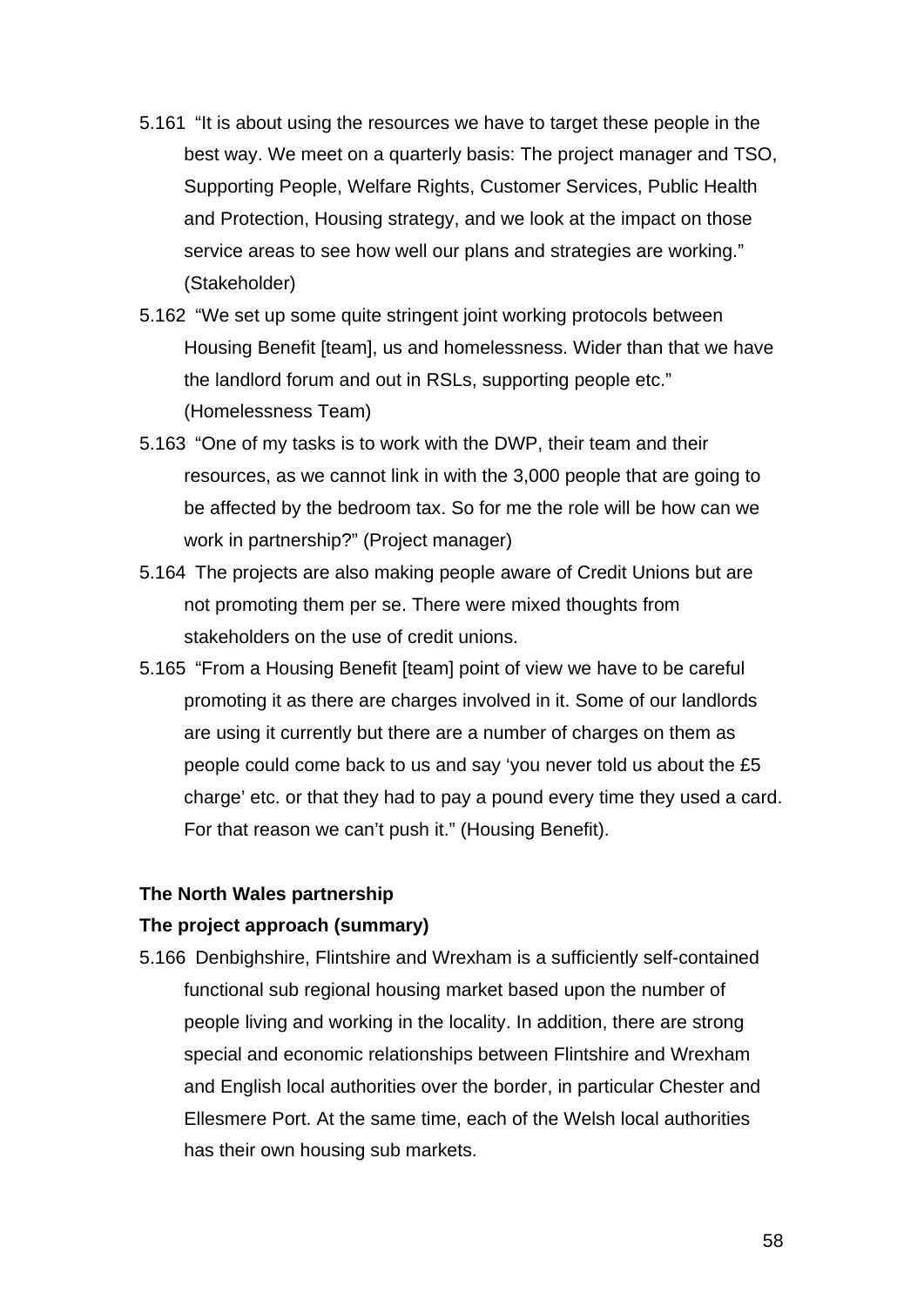- 5.167 Dwelling stock estimates at March 2011 suggest a total housing stock of just over 166,000 properties; around 26% in Denbighshire, 35% in Wrexham and almost 39% in Flintshire. The most recent Census of Population showed that in 2011, 16% of households in Denbighshire were living in the private rented sector (compared with 12% in 2001), and the rate of growth in this sector was even higher in the other two authorities, where in 2011 some 11% of households in Flintshire were resident in this sector (six per cent in 2001) and 12% of households in Wrexham (seven per cent in 2001). Overall, 12% of households across the three authorities were living in private rented accommodation in 2011.
- 5.168 Evidence from published DWP data (April 2011) indicate significant differences between the three authorities in terms of both the numbers of housing benefit claimants and the proportions of these accommodated in the private rented sector. At the end of September 2012, 21.8% of private rented sector tenants in receipt of housing benefit in Denbighshire were paying rents in excess of local housing allowance. In Flintshire there were fewer private sector tenancies underpinned by housing benefit, but a much higher proportion (77.4%) were paying rents in excess of local housing allowance. However, it has been noted that this figure is difficult to estimate, as many tenants do not report a fall in their rent to the local housing allowance since this will not impact upon their claim for housing benefit.
- 5.169 The North Wales partnership project is aimed at working with stakeholders and distributing information about the changes and empowering stakeholders to cascade the information to others including their tenants. This project did not envisage that the team members would be active case holders; face-to-face work was always to be delivered by housing options, support workers etc.
- 5.170 The project team's job is to coordinate the activities, monitor uptake, respond to demands for information and support the extended team to have the skills and resources to meet the overall outcomes.
- 5.171 Despite the partnership, roles do vary slightly between the three local authority areas. More details of this are in the project descriptions in the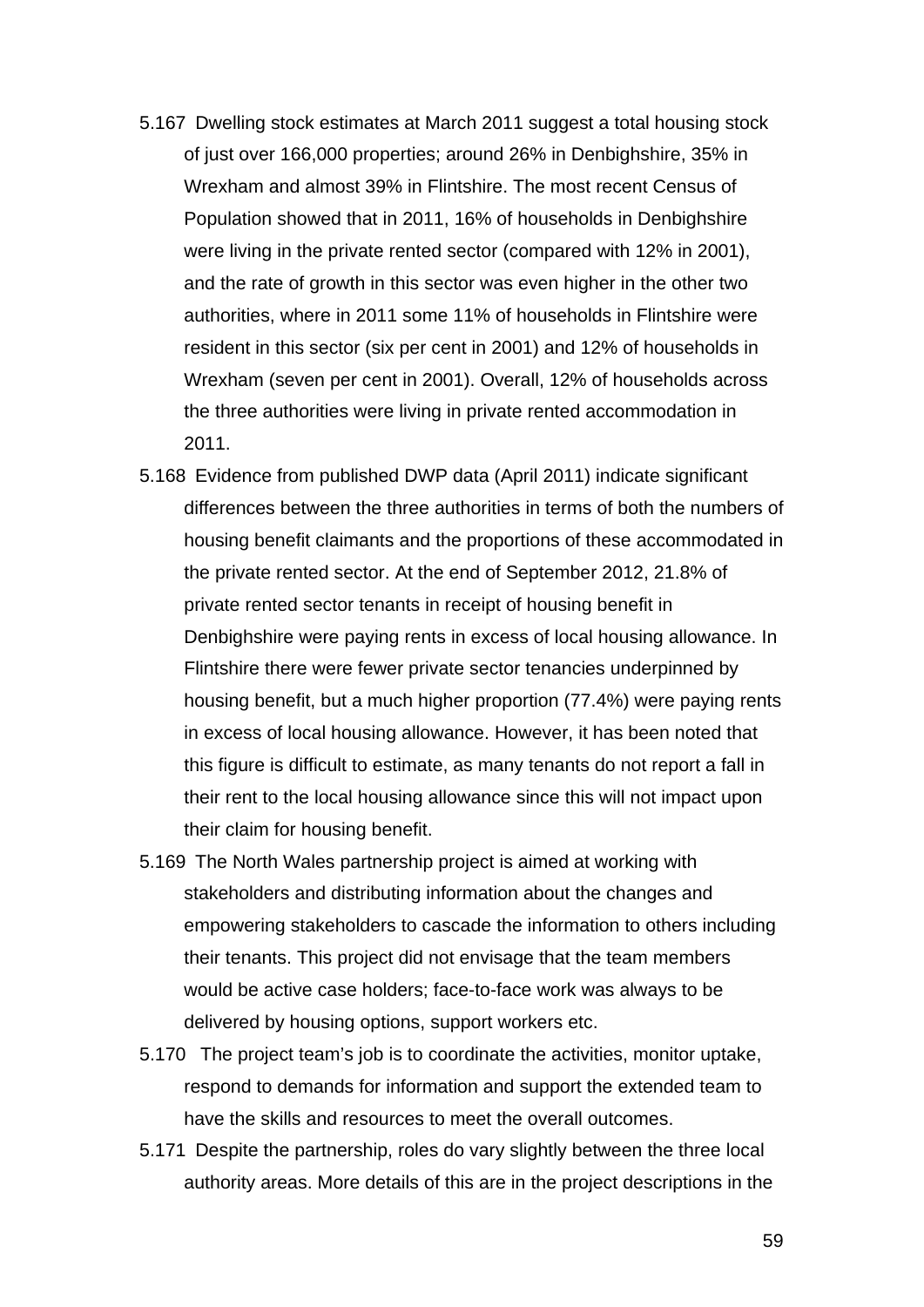appendix, however, the North Wales approach is primarily one of a coordination of information rather than a case-holding role (although there is some element of case holding in one of the local authorities, please see Appendix for more details).

- 5.172 The project is an example of cross boundary/organisational working. It fits within the context of another project, a single access route to housing (SARTH) which is being developed and involves the same three local authorities, plus Conwy County Borough Council, and five housing associations operating in the sub region. This is aiming to provide a single access route to a range of affordable housing opportunities.
- 5.173 In 2012-13 the DWP allocated almost £103,000 to Denbighshire, over £114,000 to Flintshire and just over £57,500 to Wrexham to support DHPs. During the first half of the financial year the three authorities spent respectively almost £42,000 (40.8%), just over £47,000 (41.2%) and more than £15,500 (27.0%) from these allocated sums.
- 5.174 The funding for this collaborative venture (£105,000 over the period from June 2011 to March 2013) was to fund three housing co-ordinator posts, one in each of the three local authorities (Denbighshire, Flintshire and Wrexham). In Denbighshire the co-ordinator was appointed in September 2011, in Flintshire an officer was appointed in February 2012 and in Wrexham the co-ordinator joined at the end of May 2012. In 2011-12 the cost of the project was £43,568 in Denbighshire, of which 62.5% was given over to salary costs, In Flintshire only £6,666 was spent (77% devoted to salaries) and no expenditure was reported in Wrexham (since the co-ordinator was not in post during the financial year. During the first nine months of 2012-13 a further £25,524 was spent in supporting the project In Denbighshire (90% on salaries), with an expectation of costs for 2012-13 being £38,000. In Flintshire expenditure totalled £30,000 in the period April-December 2012 (90% given over to salaries), with an anticipated cost for the project of £35,000 for 2012-13. In Wrexham the anticipated cost of the project in 2012-13 is £31,000, with just over two thirds of this having been spent in the first nine months of the financial year. Both Flintshire and Wrexham indicated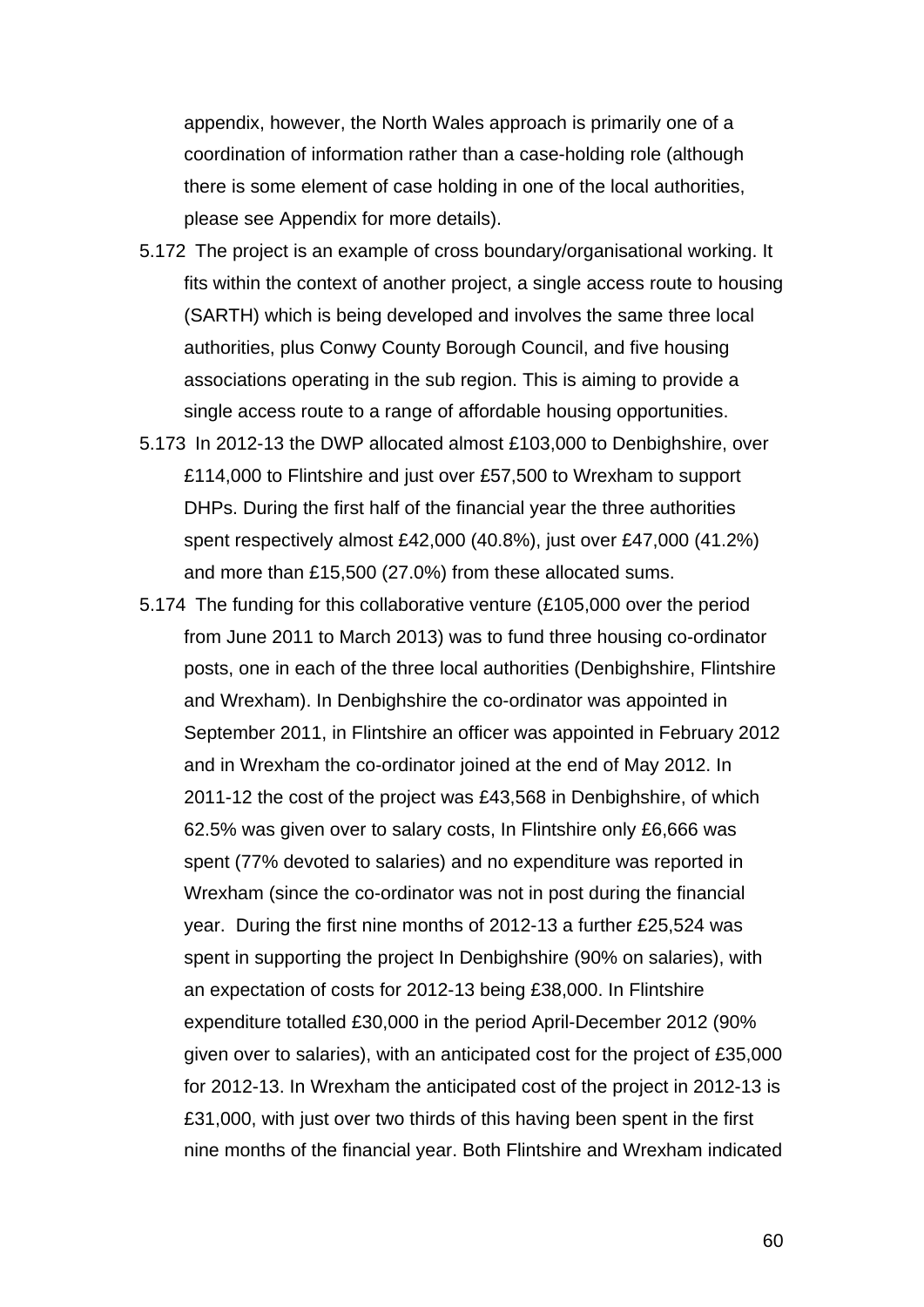that there were small contributions (around 10%) made to the running costs of the project incurred by the two authorities.

## **Process obstacles and facilitators that have impacted on the success of the project**

- 5.175 A facilitator has been the partnership working across the three local authority areas. There are structural differences in the authorities so a 'one size fits all' approach was not appropriate, nevertheless, they are sharing a lot of work and good practice between the partnership areas. They are also a source of support to each other.
- 5.176 The local authorities have employed people for the project who can 'hit the ground running' – all of the staff employed for the role (Housing Benefit and Housing Options Liaison Officers: HBHOLOs) worked in Housing, Housing Benefit and or Tenancy Support previously so have established links and know the processes in their local authorities, this had led to increased efficiencies in the process.
- 5.177 The partnership recognises the need to be adaptable to reach the larger number of people they want to target. Part of the approach of getting the changes and the project known has involved visiting schools. This has been reported by project workers as being successful. The team adopt how they approach people to fit the client group. For example, under 35s were previously written to twice by the Housing Benefit team with little success but the HBHOLOs found texting gets a better response so use this approach with this population. Simple things like dressing 'down' when you visit service users so as to be approachable and not too intimidating make a difference to how the workers are received. In addition, the project tailors presentations to the audience in order to increase engagement. For example, when undertaking presentations to Supporting People providers and Women's Aid they had more information about the Housing Benefit cap as this was more applicable to the audience at the time. The ability to tailor the mode of delivery to the audience is a real strength of the approach.
- 5.178 A barrier to the project success was that the project staff reported a sense of 'apathy' from tenants and some agency support workers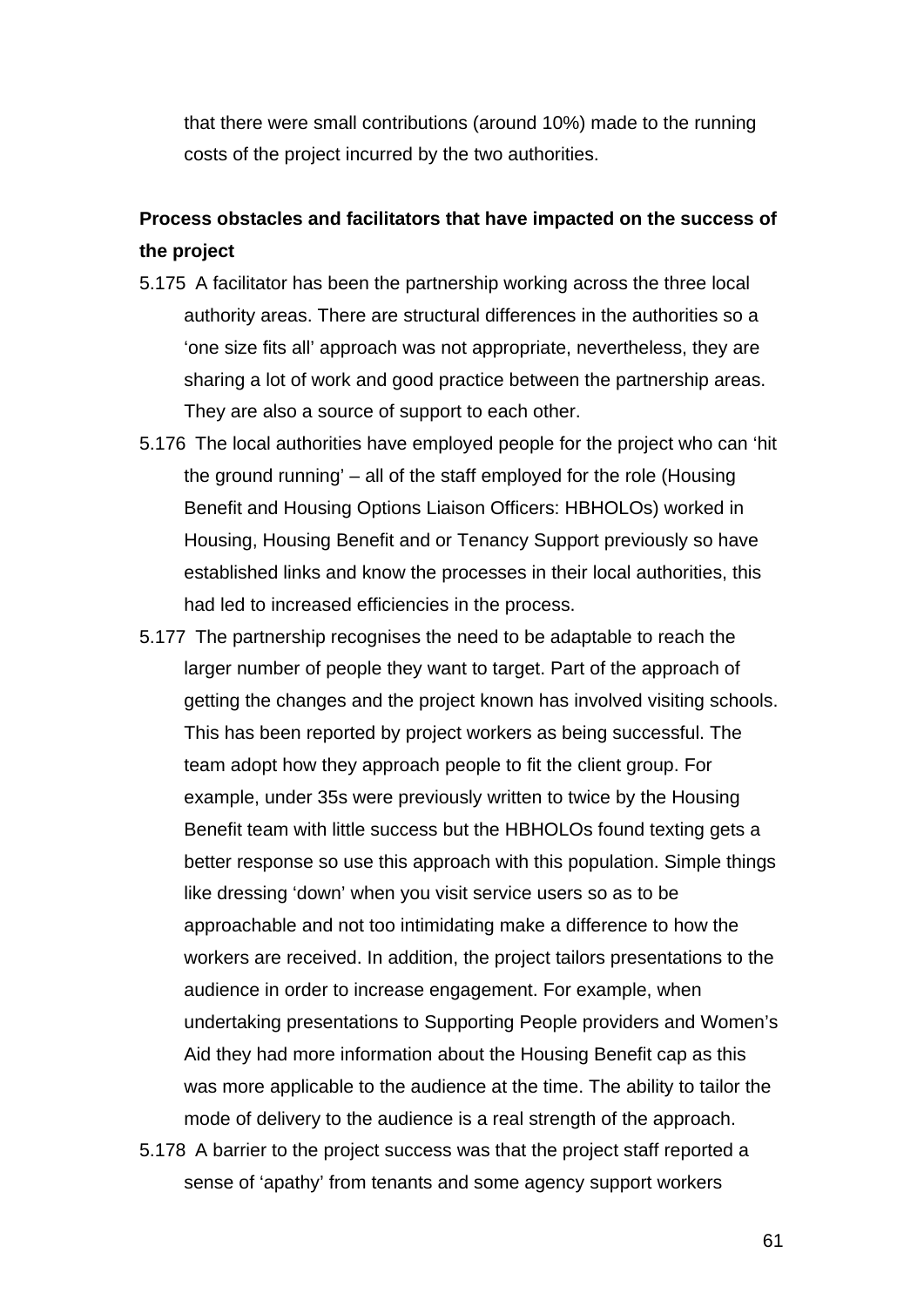around the fact that housing benefit changes are being implemented. Project workers report that tenants have not been getting in touch themselves, rather they are getting in touch two months after the change hits them. Workers report that tenants at Tenant Conferences seem to have taken it on board and are shocked by the changes but the most vulnerable tenants do not go to the conferences.

- 5.179 One of the obstacles has been that each of the three local authorities has been at different stages of the project process and some corporate priorities over-ride the partnership model. Nevertheless, there has been a robust defence of this, and the team are working on a matrix of performance standards which will drive the approach.
- 5.180 The HBHOLOs told us that they are exploring further ways to target hard to reach groups. However, they note that there is a challenge in contacting so many people impacted by the change. In addition, budget restrictions make reaching larger groups through activities such as advertising and open days difficult.
- 5.181 Another major barrier is that project workers have found it difficult to engage with landlords. They told us that landlords have told them that they are not interested in the Housing Benefit changes if they do not have tenants in receipt of benefits. The project worker reported that the housing market is flat locally and landlords can pick and chose their tenants. They stated that there are a lot of absentee landlords in one local authority with many of the landlords living in the south of England and using heavy-handed rent managers. The project workers told us that these are the landlords renting to Housing Benefit recipients and so they are not interested in negotiating or coming to forums to discuss the changes.
- 5.182 A project strength is that they have looked at the impending changes holistically. They understood from the start that the issue was wider than just Housing Benefit:
- 5.183 "Especially the Disability Allowance (DLA) budget being cut by 20% when it transfers to Personal Independence Payments (PIP). The numbers affected by the benefit cap will increase as people lose DLA but by then the project will be finished and so there will be no one for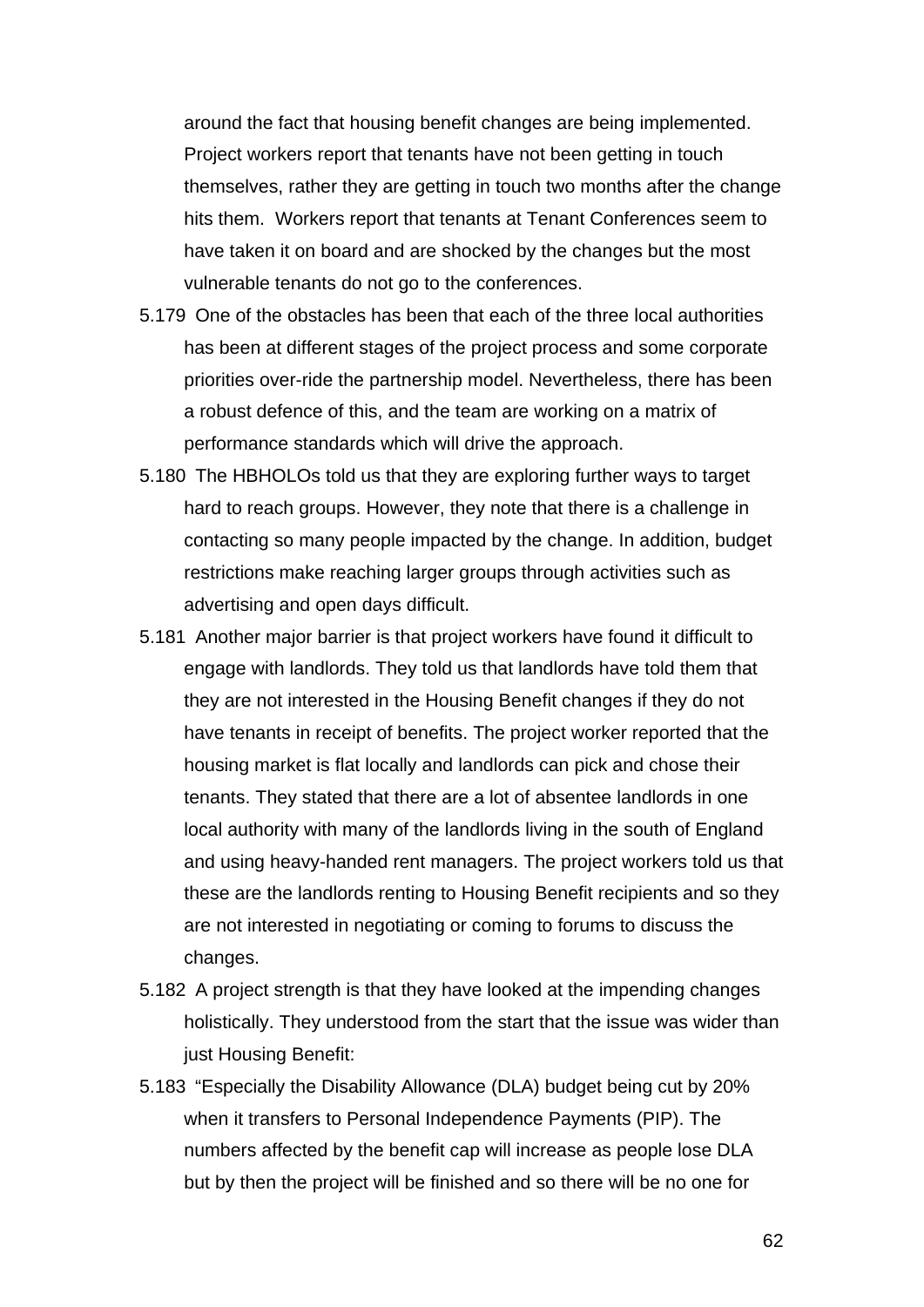them to go to for information. We realised there would be this impact with other Welfare Reform changes and so took this on board from the start." (Project worker)

- 5.184 "Decided early on it couldn't just be a Housing Benefit project couldn't look at it isolation without Universal Credit and PIP so always knew it was a big job. It had to encompass everything. (Project worker)
- 5.185 The lack of accommodation available for those affected by the changes was viewed as another barrier to the project's success. There is a need for more single-person accommodation in the partnership areas.
- 5.186 "Available accommodation for prevention work has significantly fallen though and landlords can afford to be more choosy. People cannot afford the accommodation that is available. So there is less accommodation out there for vulnerable people." (Stakeholder)
- 5.187 A barrier to the project success was that it lacked direction initially, resulting in the role not being proactively disseminated to all departments of the local authority – especially in Wrexham where the s180 staff member started later and some internal departments had started to carry out similar work of their own already, leading to duplication and some confusion of roles. In addition to this, the project workers are now without management direction.
- 5.188 A further barrier to the project success that was identified was that the three s180 staff members did not have experience in the area of designing information leaflets (layout / graphic design etc.) therefore they had to 'start from scratch' in finding out what information needed to be included in dissemination material which they reported lost them time at the start of the project. Project workers feel strongly that it left a lot of ambiguity and inconsistencies in the information being disseminated to people and also meant replication of work across Wales. The project workers felt this information template should have been done centrally by Welsh Government to be adapted to each local authority's purposes and would have saved a lot of time and money for the project staff.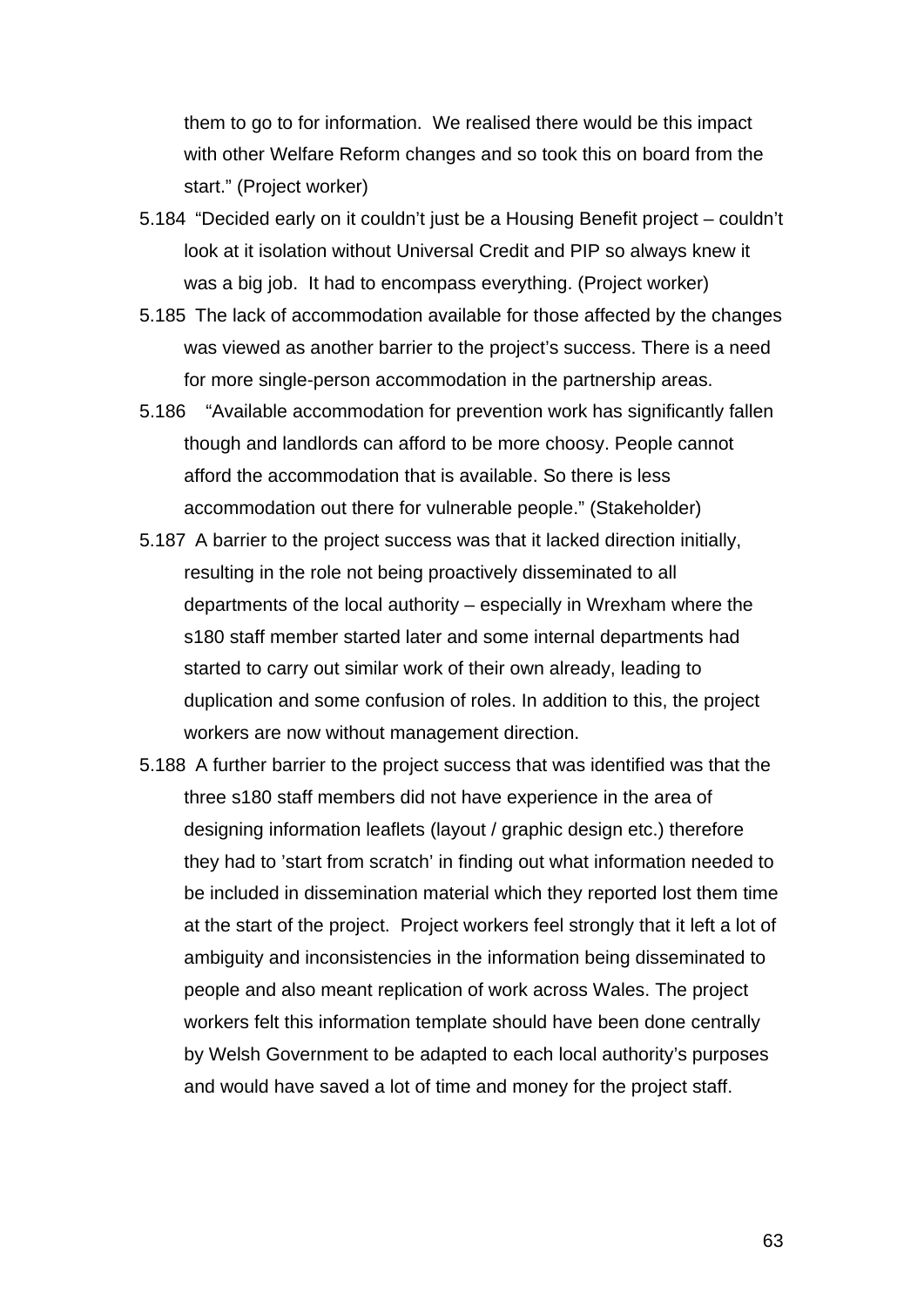**Identification of, and work with, vulnerable people to reduce the risk of tenancy breakdown and enable them to access housing whilst sustaining and increasing access to affordable homes** 

- 5.189 Again, this case study area demonstrates a proactive approach with workers targeting tenants before they find themselves homeless. The project manager views the strength of the project in being the empowerment of organisations to deal with their own clients:
- 5.190 "Communicating the information regarding changes and giving that knowledge to the Housing Officers, RSLs etc. so they can contact their effected tenants / clients directly (face to face) where possible." (Project manager).
- 5.191 The main impact of the project was reported by the project manager as the ability of the project to raise the awareness of the changes amongst local authorities, registered social landlords, wider stakeholders and the public regarding the changes and the potential impacts.
- 5.192 Stakeholders told us that the cascading of information works effectively to complement what else is going on in the area.
- 5.193 "A co-ordinator role, especially as there is only one person. No point in that person repeating the jobs that we already do. We have those links with the coal face, so what we need is someone up there trickling the information down. As long as the people out there doing the face to face service know where to get more information and the quality of the training has to be good." (Stakeholder)
- 5.194 Service users who had been assisted by the HBHOLO (in Flintshire where there is some case-holding capacity) were very pleased and described the worker as very helpful, explaining in detail the consequences of going into arrears. The service users had been worried about the Housing Benefit changes and the HBHOLO had helped to put their minds at rest. One service user reported that the HBHOLO took into consideration their individual housing preferences and helped the tenant with budgeting. Service users most valued advice on changes in Housing Benefit and being warned in advance so that they could receive help with putting together budget.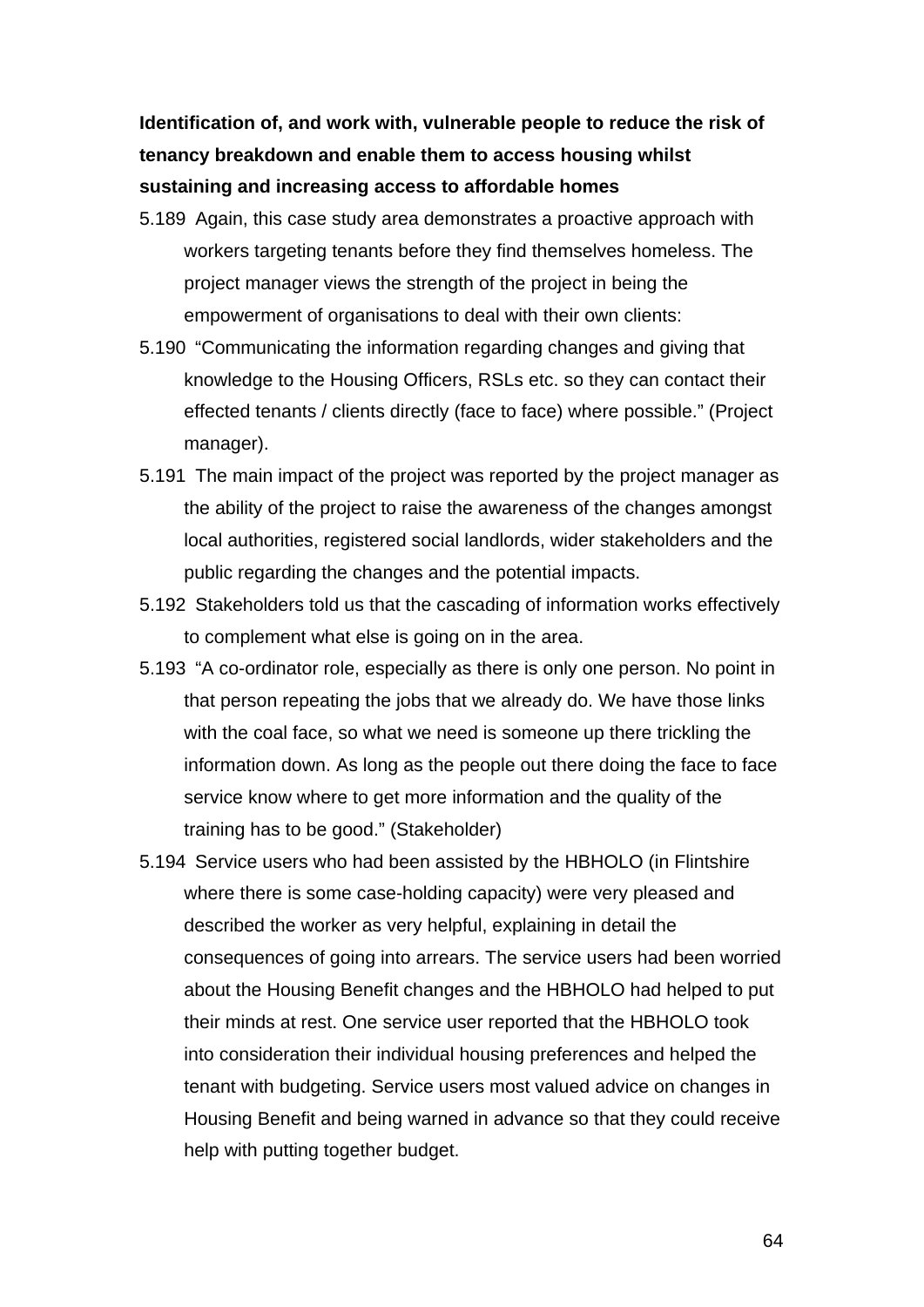- 5.195 "I feel like I am taking a calm pill when dealing with [the project worker]. She helped with my previous landlord, and gave me the number for the housing crisis centre. She got everyone working together for me." (Flintshire service user).
- 5.196 "I would have been made homeless" (Flintshire service user).
- 5.197 Stakeholders reported that it is too soon to robustly evaluate whether the project has had an impact on sustainable homeless prevention "So far, where they can help individuals, then yes. But really it is too soon to say as yet. The offers Allocations make to new tenants are changing so they will not face the problem of under-occupying, and tenancies should be more sustainable because the Homeless officers / Allocation Officers have this knowledge now." (Stakeholder)
- 5.198 As noted earlier, there is a barrier to the success of the project in terms of tenant engagement reported by project workers and wider stakeholders.
- 5.199 "People are not telling us the true extent of their debt when we go to see them, but the amount of debt they have elsewhere will become much more apparent when they have to start paying £10 towards the rent. There is not enough support out there for general budgeting. Financial Inclusion has not been placed high enough on the agenda." (Stakeholder)
- 5.200 "Unless it affects you now you don't want to know. And a lot of people are still in the dark about it so unless that money has been cut from their weekly / monthly money they aren't going to plan for it. Plod along with daily life and suddenly the change will hit and they won't be expecting it." (Stakeholder)
- 5.201 "We recently had a lady offered a three bed property just herself and two young boys - and were trying to explain there may be repercussions down the line with bedroom tax – but she wasn't interested, she was leaving refuge, she was happy. She said she will deal with that when she comes to it but its going to be a big shock." (Stakeholder)
- 5.202 There are some limited reports locally of tenant behaviour as a result of the Housing Benefit changes and the project. For example, single people in two bed houses (mainly those with access to their children at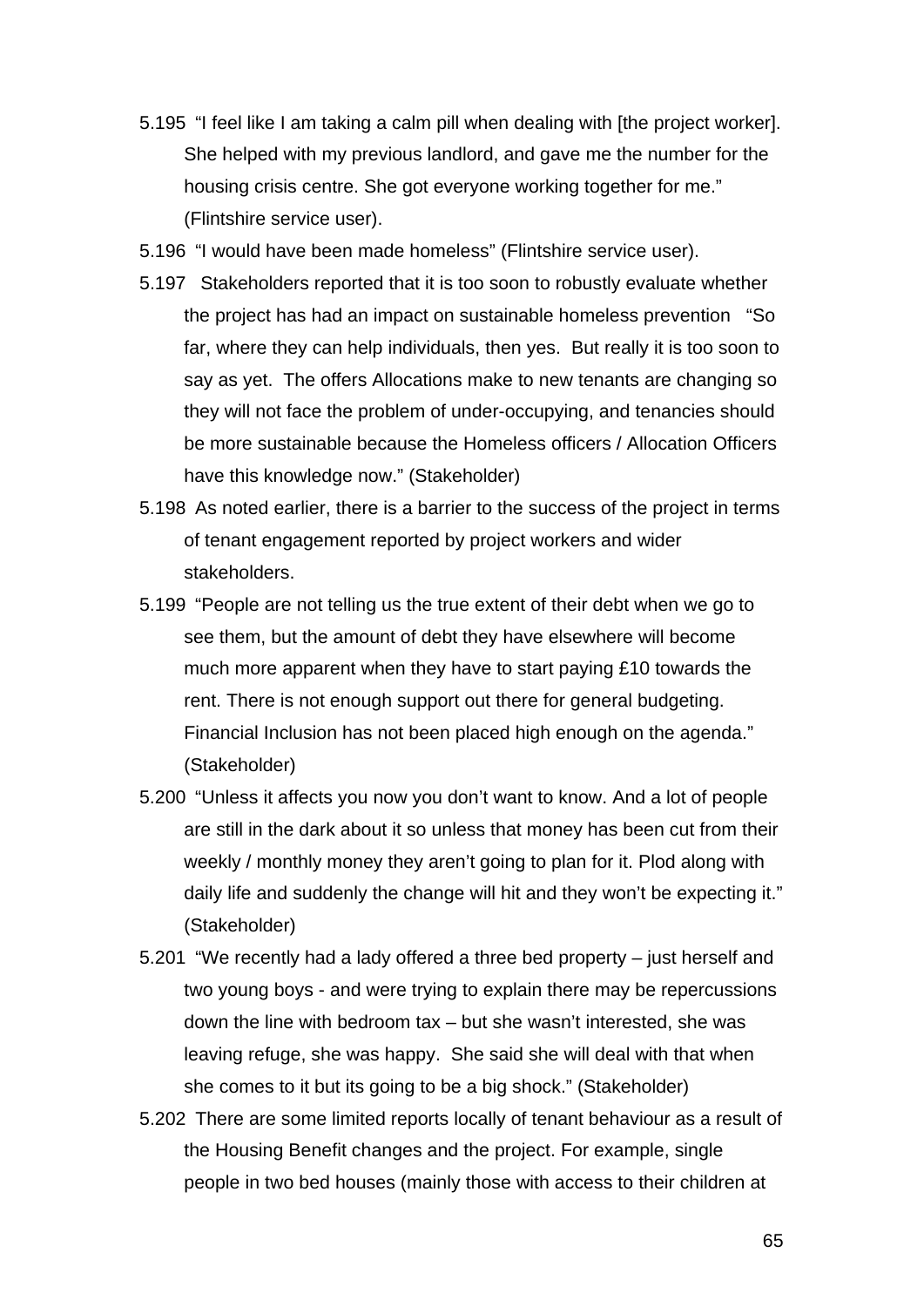weekends etc.) have asked to downsize as they can't afford the top up in housing benefit, nevertheless, there is a shortage of one bed properties for them to move to.

- 5.203 Stakeholders reported that tenants in three bed houses don't want to move and have said they will try and stay and pay the top up. They generally have children and so have more money coming in. Workers reported that the most vulnerable will lose out as there is no appropriate accommodation for them to move in to.
- 5.204 Stakeholders told of the expense of moving tenants under-occupying social housing into the private rented sector, pointing out that it is often less expensive to pay the under-occupancy than pay at private rented rates.
- 5.205 "I set up a tenancy the other day with two Keyring members (a couple) and they were offered a two bed flat and that was their one offer. That was the only accommodation available but that will still be more affordable even with the 14% under occupancy charge than going private. " (Stakeholder)
- 5.206 Some stakeholders in our focus group believe that welfare advice will no longer be the only issue; money management and budgeting advice will be just as important. They stated that giving people the right advice at the first point of contact is vital and making sure they are signposted to the right support/advice at this point is where homelessness prevention can be effective.
- 5.207 Data for this period showed that at 31 March 2012 more than a third (36%) of housing benefit recipients in the private rented sector in Denbighshire were in receipt of transitional protection, whilst 80% were being charged rents which were in excess of the LHA rates. The comparable figures for Flintshire were slightly lower, with 30% of Housing Benefit recipients in the PRS receiving transitional protection and 59% paying rents in excess of LHA rates. Denbighshire spent more than two-fifths (41%) of its DHP allowance for 2011-12 during this period. In Flintshire the comparable figure was similar. No data was provided by Wrexham for the first monitoring period (October 2011- March 2012). In the second monitoring period the Authority reported that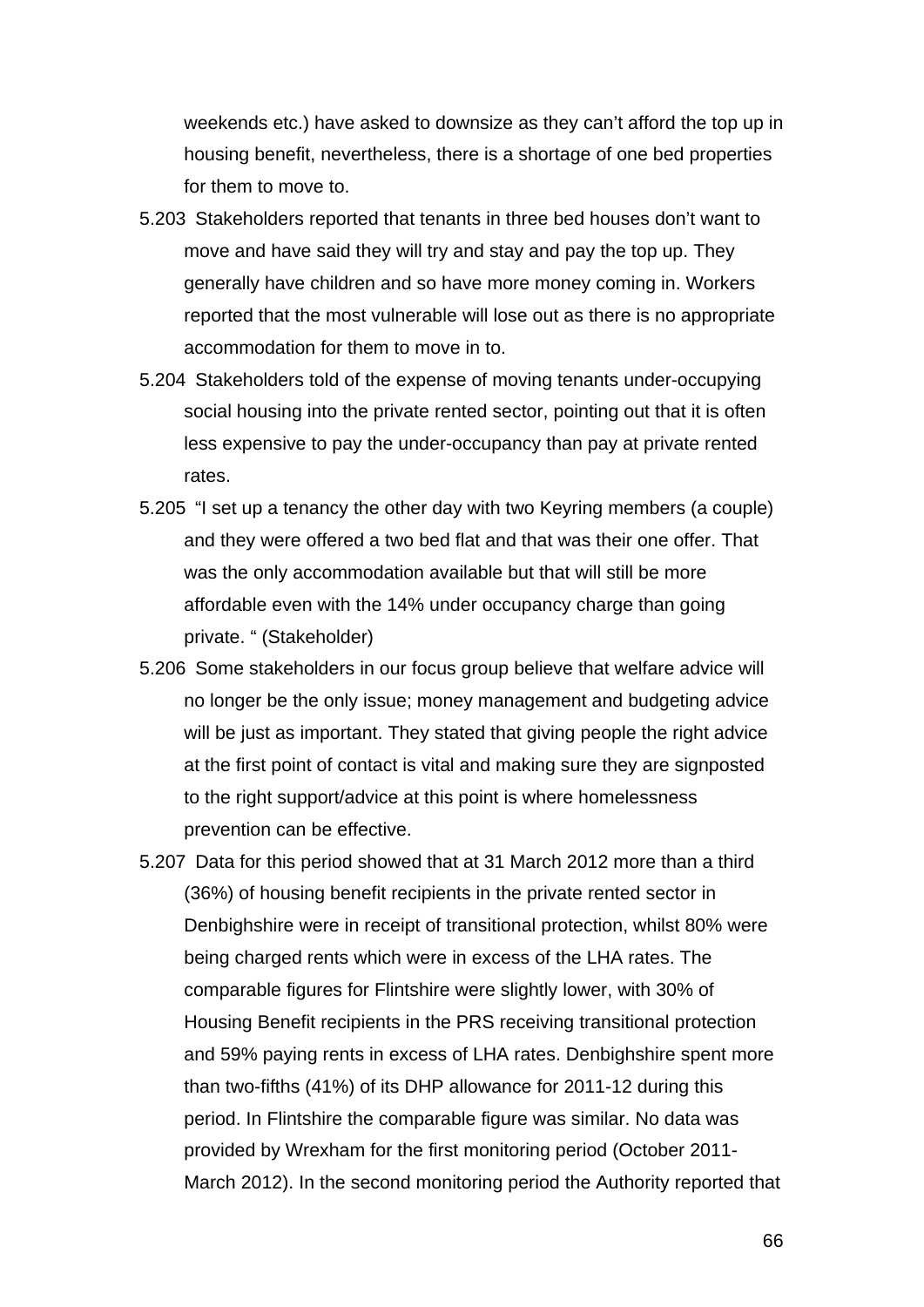just 5% of housing benefit recipients in private renting were in receipt of transitional protection (Welsh Government, 2013) .

- 5.208 In 2011-12 Denbighshire reported that the project directly assisted 132 homeless or potentially homeless households. In the first nine months of 2012-13 this figure rose to 640 households, including helping a small number of households to sustain their existing tenancies. During the six months from October 2011 to March 2012 Denbighshire provided 40 tenants and four landlords with support and advice through this project (Welsh Government, 2013). Flintshire reported significantly smaller numbers of households assisted through the project in 2011-12 (only 10), although of course the project did not begin in Flintshire until February 2012. However, they also reported the project helping 13 accredited landlords/agents in 2011-12. During the first nine months of 2012-13 Flintshire reported that the project benefitted 176 homeless or potential homeless households and helped sustain 21 households in their existing tenancies. No comparable figures are available for Wrexham for 2012-13.
- 5.209 From October 2011 to March 2012 75 tenants in Flintshire were identified as at risk of homelessness as a result of housing benefit reform, of whom 84% were given advice and support with a view to preventing homelessness (Welsh Government, 2013). Twenty-four landlords were also provided with support and advice by Flintshire during this period. In the subsequent six month period (April - September 2012) Denbighshire reported assisting eight tenants and 19 landlords, Flintshire provided support and/or advice to 63 tenants and 37 landlords and Wrexham to 400 tenants and 85 landlords (Welsh Government, 2013).
- 5.210 In the period 1st October 2011-31st March 2012 Denbighshire reported that the project enabled training and awareness to be increased for support workers, for more effective support to be given to vulnerable clients and for a protocol to be established which has allowed discretionary housing payments for those under 35 to be fast tracked.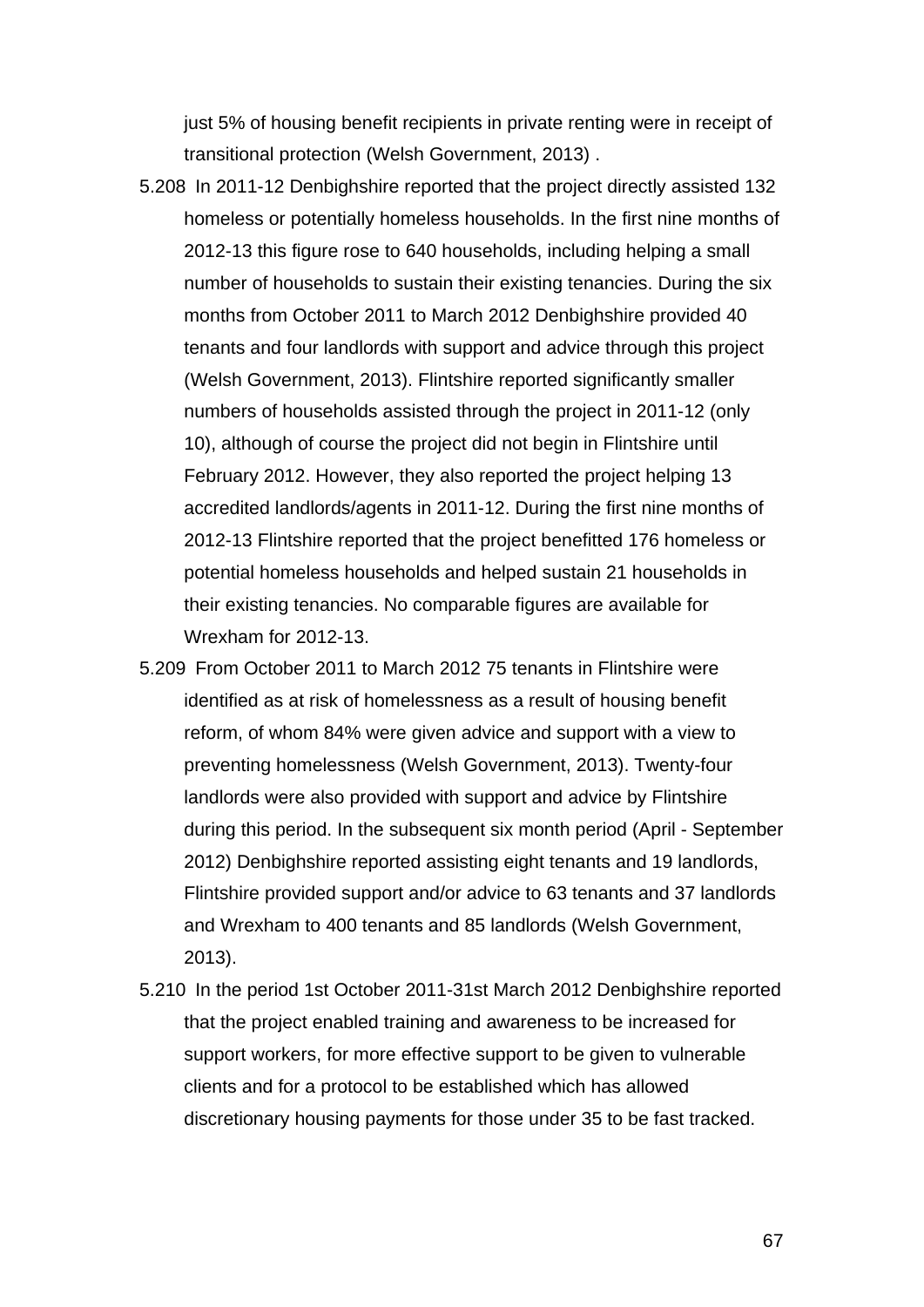## **Work across departmental boundaries including the adaptation of housing benefit team practices to prevent homelessness.**

- 5.211 Flintshire local authority Housing Benefit team identify and signpost affected tenants both internally (for example, to the project) and externally for further assistance to prevent homelessness.
- 5.212 The partnership hold quarterly s180 meetings to share good practice across the whole of the North Wales area and the partnership team are in contact on a more frequent basis.
- 5.213 Within one local authority, the HBHOLO has found some difficulty making the links to work with homelessness, housing options and other staff in the local authority. This is because all of the other local authority staff have their own jobs and the HBHOLO does not wish to 'stand on anyone's toes'. At present there is a need for all of the departments to link up more effectively to establish what is being done and how the HBHOLO can complement, not duplicate, what is being done.
- 5.214 There is reported better communication between Housing Benefit staff and the local authority staff in some of the partnership areas as a result of the post. In one of the areas we were told by project staff that they now receive referrals from Housing Benefit of tenants deemed vulnerable to homelessness due to the Housing Benefit changes.
- 5.215 "In the past I found Housing Benefit quite obstructive [...] now they come back and say tell us what you need." (Project worker)
- 5.216 The impact of the project is purported to have been felt by other workers in the local authority.
- 5.217 "Other teams in the LA have been impacted like the Estate Officers who are going out to visit tenants now." (Project worker)
- 5.218 "The work done to date has stopped some people needing to see the Homeless Team / Officers and so taken some pressure off them so it is possible to see the impact of the work." (Stakeholder)

#### **Work and impact with external partners (including local landlords)**

5.219 The project actively engages with landlords (and view landlords as customers also). They are also preparing a toolkit of services for landlords to create vacancies whereby people on Housing Benefit can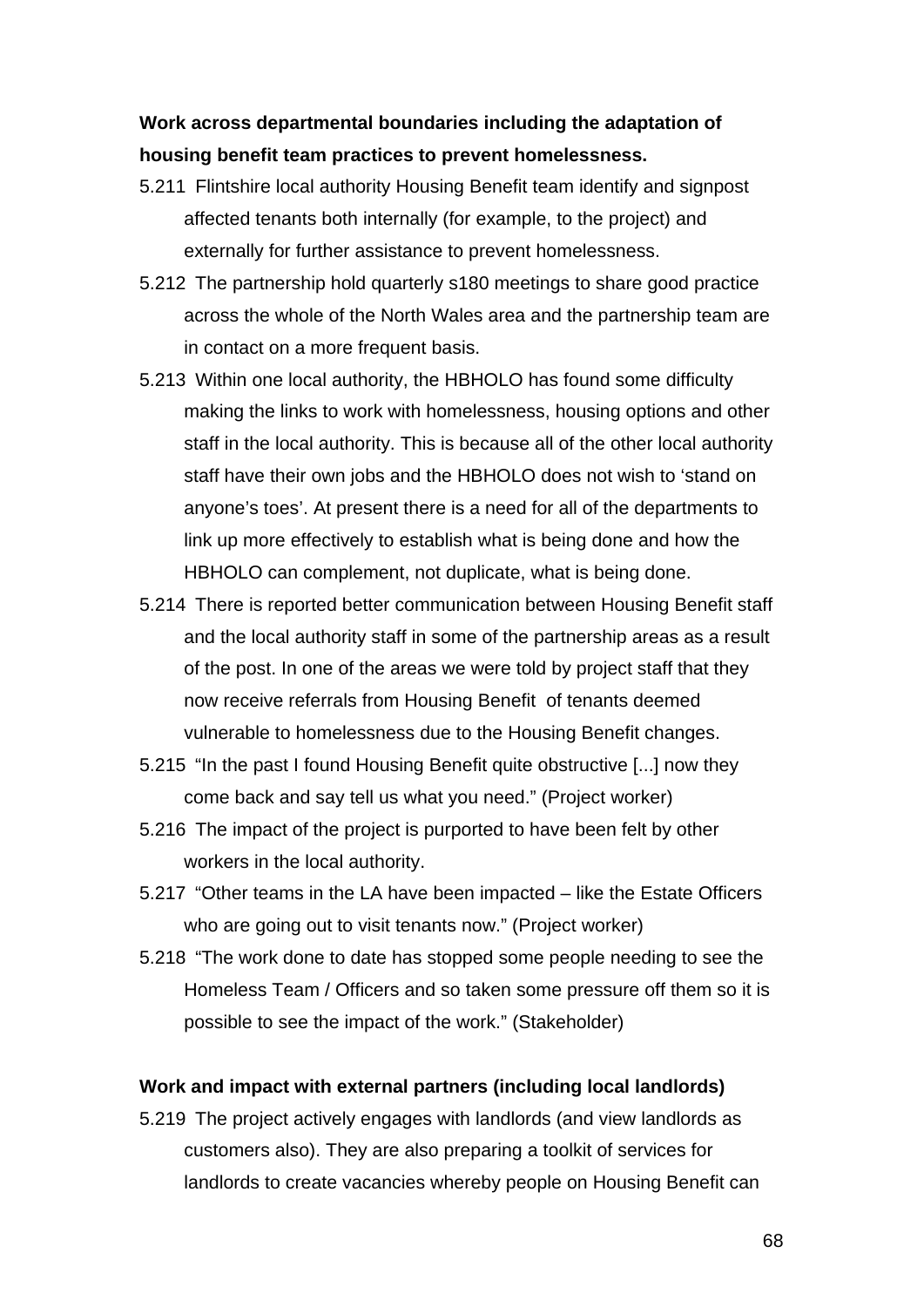remain in or access PRS accommodation as a realistic, affordable option. They work with local landlords and their representative body to agree principles for letting at affordable rates. They have targeted landlords within each county and cross-boundary. Some of the areas have reasonable links already with landlords due to the Bond Scheme links that have been established for a while.

- 5.220 However, as mentioned above, the project noted the engagement of some landlords as a barrier to the success of the project. Stakeholders are reporting not seeing many landlords lowering their rents locally.
- 5.221 "S180 staff in all three LA areas have presentations at landlord forums. The changes shocked the landlords and they understood the implications but they have not changed their behaviour. At the end of the day they just want to ensure they receive their rent and have stable tenants RSLs are more responsive." (Project worker)
- 5.222 "We have worked with landlords and attended forums and generated interest in what's going on – landlords wanted the knowledge but they are a business at the end of the day and have not changed their practices. (Project worker)
- 5.223 Some landlords have also stated that if they decrease their rents then the  $30<sup>th</sup>$  percentile figure in the area will fall too and it's not going to help.
- 5.224 "To have a thriving PRS we will have to look at how we engage with the PRS to guide them through Welfare Reform, giving them the confidence that their tenants will be supported by financial capability, budget management, setting up accounts with credit unions, that there are resources such as tenancy support to help them but it is time consuming. We need the resources to do that – it's not something you can leave to private landlords. It is going to be intensive. They will need a lot of handholding to help them and inform them. We know it has worked with one or two landlords but we need to expand on that." (Stakeholder)
- 5.225 The project reported that they tried to use some money to grant 10 National Landlord Association memberships to landlords who rented out at LHA rates as an incentive but not one landlord signed up for it.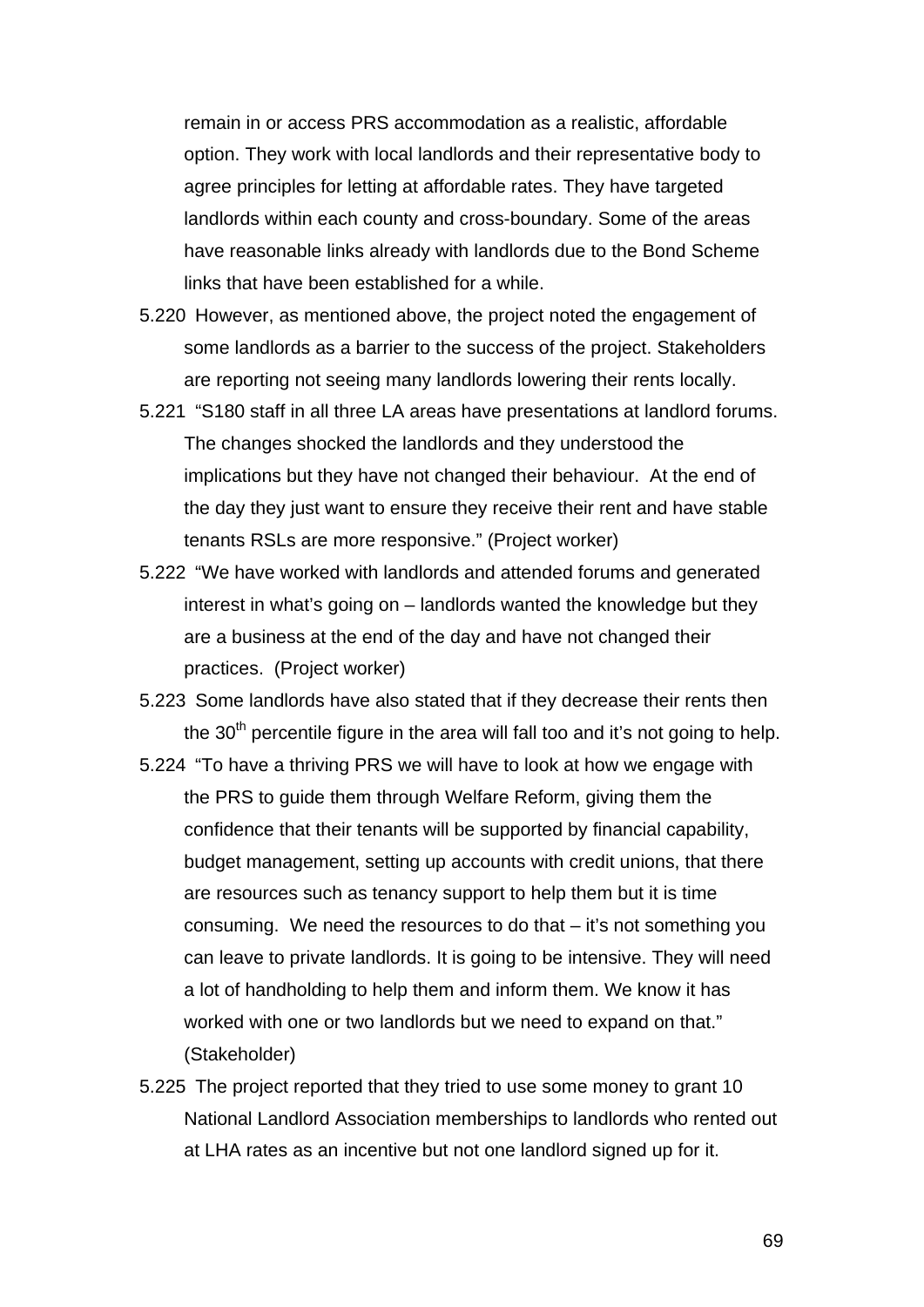- 5.226 Like other case study areas, landlords in the area are reported to have concerns regarding direct payments when renting to benefit claimants.
- 5.227 The stakeholders noted that the external factors are generally out of their control and that the economic climate in North Wales means that landlords prefer tenants who do not require access to housing benefit. Thus the local authority team need to ensure that their landlord package is robust enough to still encourage landlords to rent at LHA rates to people who claim Housing Benefit.
- 5.228 It was reported that there is some evidence that there has been duplication in some services both internally and external to the local authority - mainly in information dissemination and advice. This was thought to have arisen for a number of reasons including:

(i) one partner was only recruited 10 months after the project started, so there was another service set up in that local authority to bridge the gap and

(ii) two of the partners' HBHOLO appointments were delayed due to local authority corporate procedures, meaning that one HBHOLO was in place before the other two.

- 5.229 Nevertheless, the external stakeholders we spoke to were extremely happy with the project:
- 5.230 "[The project worker] has been supporting me in with benefit advice so that we know how changes will affect eligibility for the NEST scheme." (Stakeholder)
- 5.231 "It's great to have a direct link to go to for advice." (Stakeholder)
- 5.232 In the focus group we held with external stakeholders, 100% of attendants agreed that the project has impacted on their tenants in terms of helping to prevent homelessness. They also agreed the innovative way in which the project disseminates the information is highly effective.
- 5.233 "My colleagues within the service benefited immensely from her [the project worker] coming in and doing that work with them, I think the methodology she used worked well – she made it quite fun, she did a quiz - because the topic is heavy but she bought a fun element to it. She did it justice and I can't praise her more because I was worried what the teams might think of it as it's not their every day issues but they took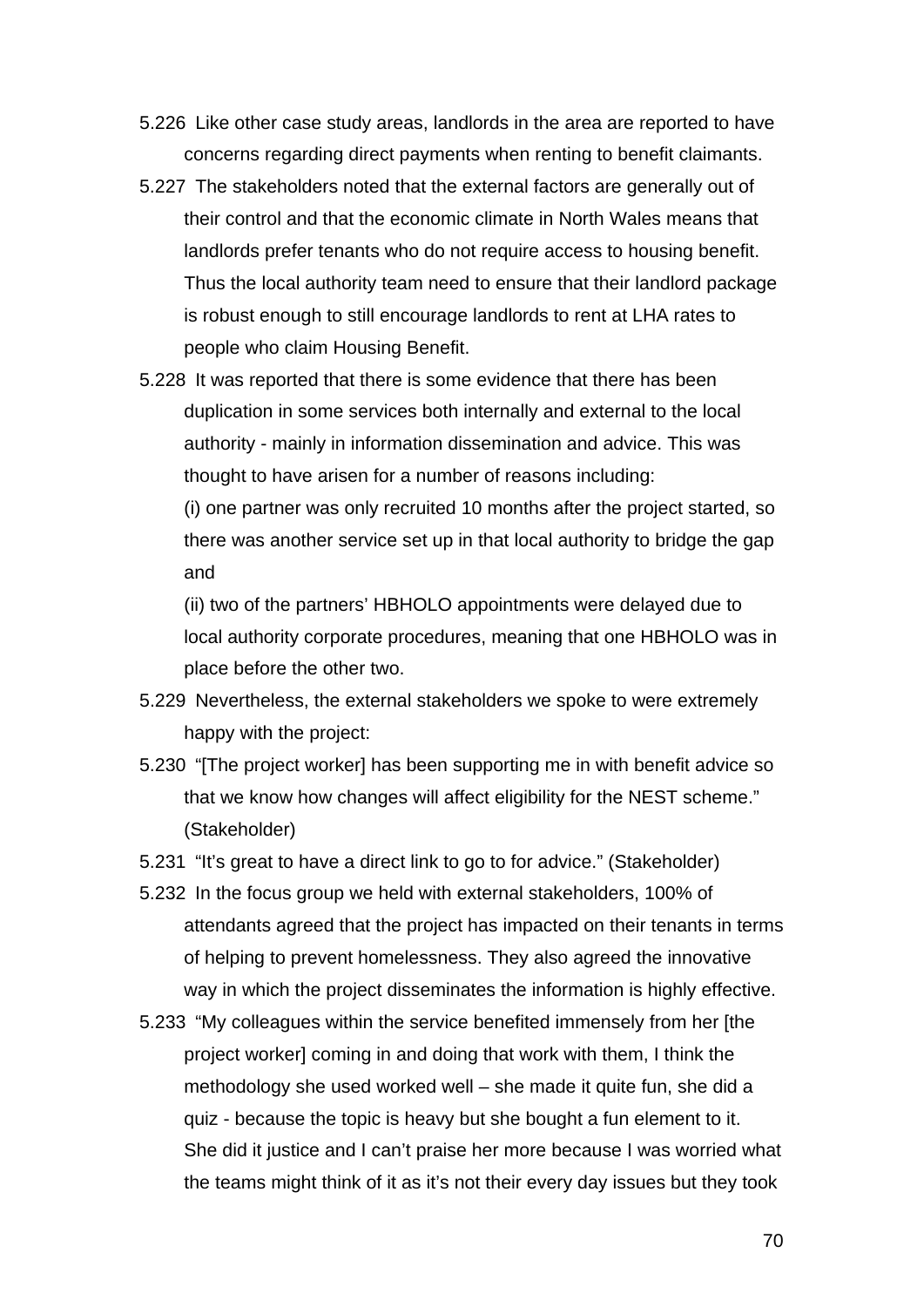a lot from it and they remembered it rather than a normal training event. She's very approachable – practitioners went away feeling comfortable that if they had any further queries they could just pick up the phone. Her approach has worked really well." (Stakeholders)

5.234 In terms of reaching tenants, the project has held a number of open days but has not found these to be the best way to reach people and they were not getting the numbers of people they wanted. They have attended tenant conferences so they are taking the opportunity to meet their own council tenants and doing presentations there as well. They have been assisting the Tenants' Federation build their own website and getting the information about the changes out to tenants. They spread the word of the project via internal and external agency staff, in conjunction with other agencies via roadshows and event based activities. The partnership has also used other agencies to deliver the message too, so information about the changes is widely understood and services better accessed.

### **Caerphilly**

#### **The project approach (summary)**

- 5.235 The project is based around the appointment of a Private Rented Sector Access and Advice Coordinator (PRSAAC). Although some of the work was already in progress when the project started, the PRSAAC works with private landlords to explore opportunities for tenancies within the private rented sector and assists and supports tenants impacted by the housing benefit changes.
- 5.236 The post was for a period of two years from 1 April 2011 to 31 March 2013. The estimated annual cost of running the project was just over £22,000 in 2011-12 and almost £29,000 in 2012-13. However, a project co-ordinator was not appointed until August 2011. The actual cost of the project in 2011-12 was £16,210, with almost 83% of the costs devoted to salaries. The Welsh Government grant met almost 93% of the costs with the local authority covering the remainder. In 2012-13, the anticipated cost of running the project is £28,937 and by 31 December 2012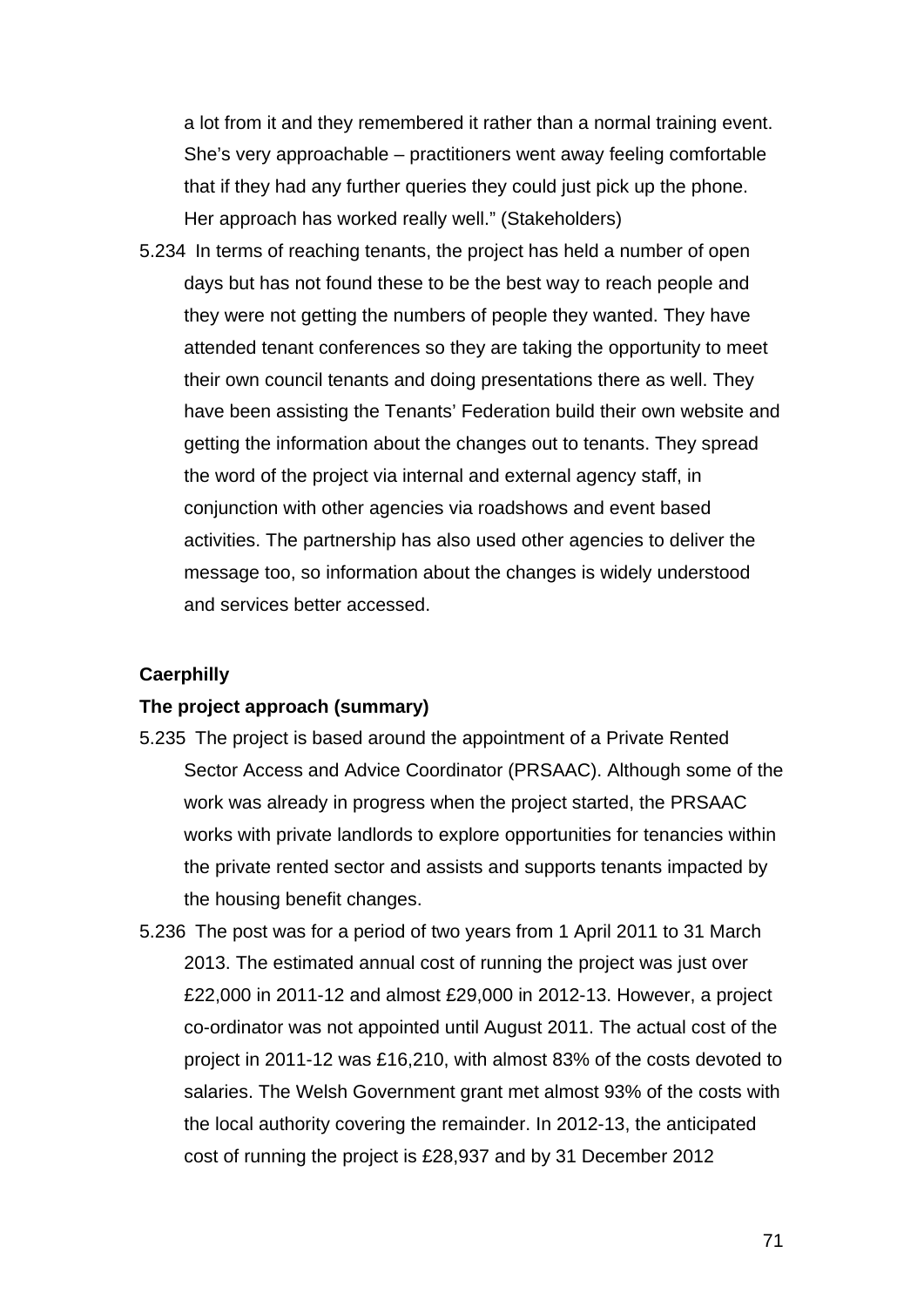expenditure represented just over 74% of the anticipated annual cost. In the first nine months of 2012-13 salaries accounted for just over 89% of the running costs of the project. In 2012-13 it is expected that Welsh Government grant will meet almost 79% of project costs, with the remainder being supported by the local authority.

- 5.237 Caerphilly County Borough Council had a housing stock of almost 76,000 dwellings at the end of March 2011.At the time of the last Census some 11% of households were resident within the PRS in the borough (though this is compared with just five per cent in 2001) .
- 5.238 The availability of accommodation for single people locally is in very short supply and the welfare benefit changes are likely to have the greatest impact upon single people.
- 5.239 In April 2011, according to DWP figures, there were just over 15,000 housing benefit recipients in the borough, just over a quarter (25.5%) in the PRS. At the end of September 2012 the local authority reported that some 3,388 tenants in the PRS were in receipt of Housing Benefit. In almost two-thirds of cases (63%) the rent payable by these tenants exceeded the local housing allowance. At this time some 17% of private tenants in the Borough on housing benefit were in receipt of transitional protection. In addition, private landlords were in receipt of direct housing benefit payments in respect of some 655 tenancies (19.3%). The local authority has an allocation of £66,516 from the DWP for 2012-13 to support DHPs, and had spent just over £28,711 (43%) during the first six months of the financial year (Welsh Government, 2013).
- 5.240 The local authority has already established excellent partnerships with the PRS and social lettings and leasing arrangements have been developed with housing association partners. The Caerphilly Private Sector Landlord Forum is also active in developing relationships with local landlords and letting agents. As part of its private sector renewal strategy, the authority has been actively involved in bringing back in to beneficial use long term empty privately owned dwellings. In 2010-11, 37 such properties were brought back in to use, and nomination rights secured so that properties could be let to homeless households.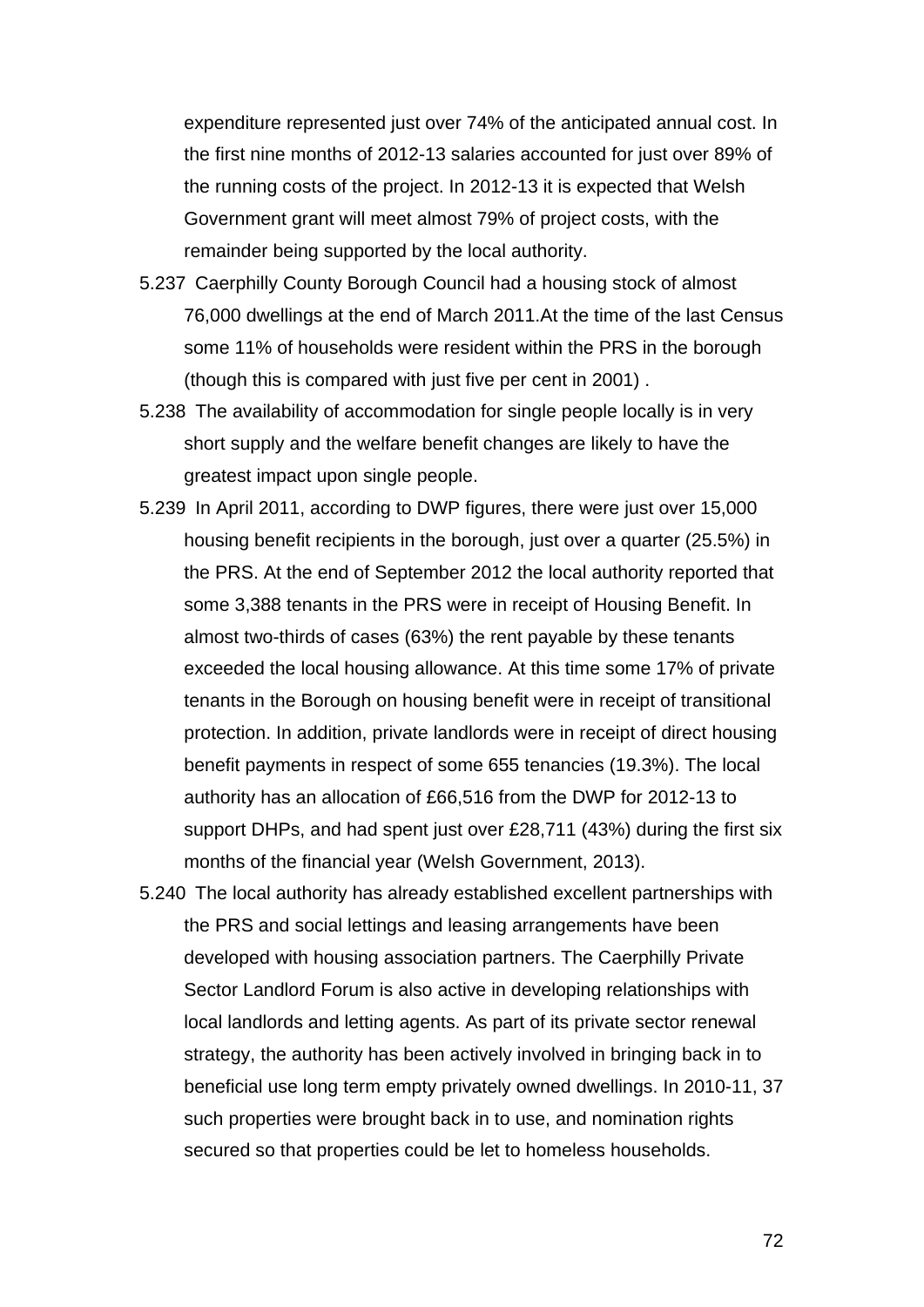# **Process obstacles and facilitators that have impacted on the success of the project**

- 5.241 There has been concern at the lack of engagement from some landlords. A number of stakeholders believe that many local landlords will not be able to, or willing, to drop their rents accordingly.
- 5.242 "Of course, we can't control the market; landlords are there to make a profit." (Stakeholder)
- 5.243 The local authority has cited that a low level of DHP is a barrier to assisting tenants impacted by the welfare reform
- 5.244 "For example, Cardiff can afford to give DHP for a year so that gives their support workers a lot more time to find a housing solution for them and there are more housing solutions in Cardiff anyway."<sup>[6](#page-73-0)</sup> (Stakeholder)
- 5.245 Further long-term solutions need to be sought in the local authority given the short-term nature of DHPs and the lack of single person accommodation.
- 5.246 "The problem is you're not offering people a long term solution. What you're saying to people is that you can help them for that short period of time but after that we're not sure if we can do anything for you. So I think they're appreciative of the fact that at least we're trying but I think in the long term there is that affordability issue so we're looking at those other options like house sharing and so on." (Stakeholder)
- 5.247 Like other areas, the sheer number of people requiring support was seen as a barrier to the successful impact of the project
- 5.248 A final barrier is that the project started late compared to the other local authority areas. However, the project manager does not believe this has gone on to have a detrimental impact on the success of the project.

**Identification of, and work with, vulnerable people to reduce the risk of tenancy breakdown and enable them to access housing whilst sustaining and increasing access to affordable homes** 

<span id="page-73-0"></span> 6 Nevertheless, the DHP pot has been substantially increased this year.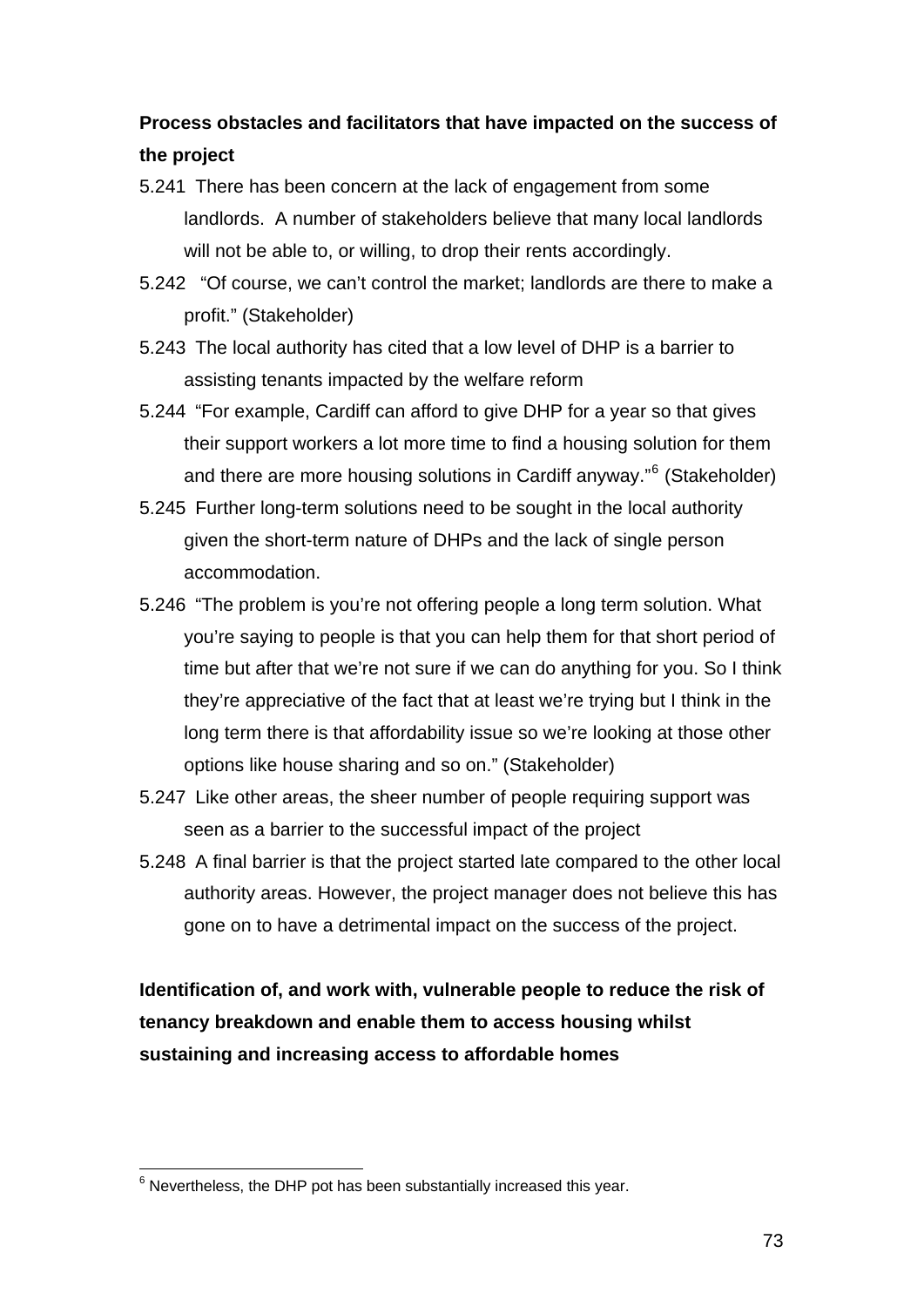- 5.249 The housing benefit changes and the resulting project has led to a more pro-active approach to engaging with tenants to ensure that they are maximising their benefits and fully exploring their options.
- 5.250 The project aims to prevent homelessness through a pro-active approach of early identification of at risk households and going one step further to work actively with landlords and tenants.
- 5.251 "Before we perhaps never thought along those lines it was sort of wait your time until this property becomes available but the affordability issue has driven change." (Stakeholder)
- 5.252 "We're better at prevention rather than waiting until they're homeless." (Project manager)
- 5.253 "From a macro point of view yes [the project worker] is improving the quality of landlords and facilitating getting properties on the market so definitely improves homelessness in my opinion." (Landlord)
- 5.254 One service user we spoke to described the PRSAAC as 'fantastic from the beginning'. They stated that the most helpful element was the individual helpfulness and personal support. The service user spoke of how the PRSAAC personally came to their house a couple of days before they had to move and assisted with form filling and reassuring the service user.
- 5.255 "People like [the PRSAAC] stop you worrying." (Service user)
- 5.256 Another service user described the process as very helpful. They described how the process and service was explained fully and clearly to them. They reported that the most helpful element of the was that they didn't have to struggle with the issue on their own and they had the PRSAAC to assist them with for filling etc.
- 5.257 Stakeholders spoke of the need to manage expectations of tenants. We were told that Caerphilly does not have enough single person accommodation to meet the demand and that there are fears that there is not a culture of accommodation sharing amongst tenants in Caerphilly.
- 5.258 "That sort of HMO, university type mentality in Caerphilly this notion of living collectively for example, house sharing, isn't as well developed here as it is for example in Cardiff." (Stakeholder).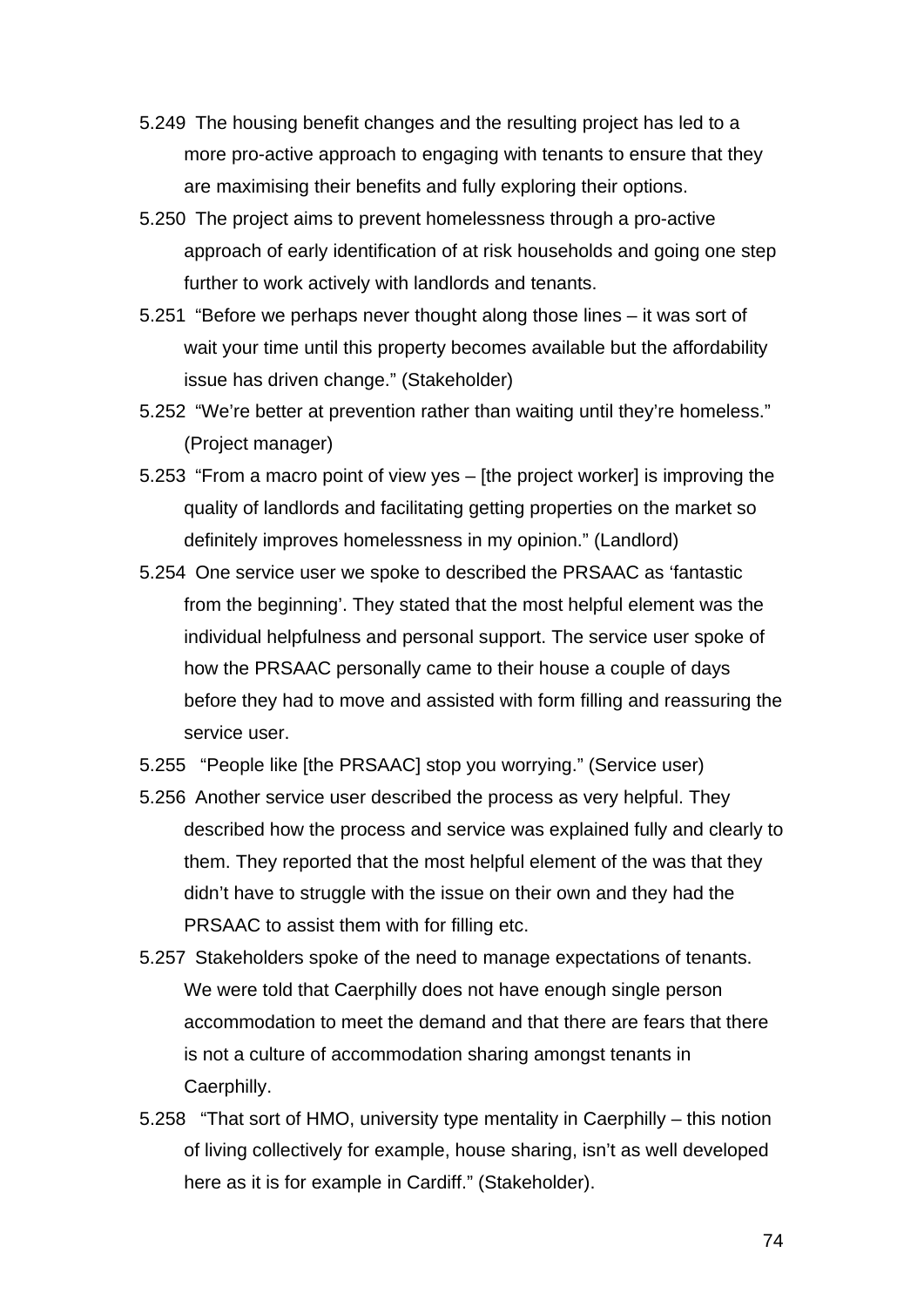- 5.259 Thus there is a mismatch between what people want (single person accommodation) and what they have to offer. Due to the lack of shared accommodation the authority are to look at encouraging landlords to start renting out rooms or splitting two bed houses, for example.
- 5.260 The first target of the project was to work with others to produce a directory of information and resources for homelessness prevention in order to better advise and signpost service users. This was completed in October 2012.
- 5.261 The second objective was to increase the number of direct housing allowance payments to landlords in the PRS via the existing credit union partnership. In the period October 2011- March 2012, 14 new landlords used the Smart Money Credit Union direct payments to landlords facilities. During the first nine months of 2012-13 an additional six joined this scheme. Links were also established between the Credit Union and claims for DHP, thus helping with financial management for tenants in the private rented sector (Welsh Government, 2013).
- 5.262 The third objective has been to promote spending on DHP. By 31 March 2012, Caerphilly had revised the DHP and financial capability forms and information about the availability of payments to landlords in the private rented sector and users of the Bond Scheme. Evidence for the period October 2011 – March 2012 indicates that at the end of this period, two fifths of Housing Benefit recipients in the PRS were in receipt of transitional protection and just over a third (35%) were paying rents in excess of LHA rates. During the second monitoring period (April-September 2012) the proportion of housing benefit recipients in the private rented sector in receipt of transitional protection had fallen to 17%, and a higher proportion were paying rents in excess of the LHA rate. In the first period Caerphilly spent 52% of their DHP allocation for the year and in the second monitoring period the spend was 43% (Welsh Government, 2013). In October 2011 – March 2012 the Authority reported in its monitoring return that the project had assisted 99 tenants and 64 landlords. In period 2 (April – September 2012) the project provided advice and support to 98 tenants and 56 landlords (Welsh Government, 2013).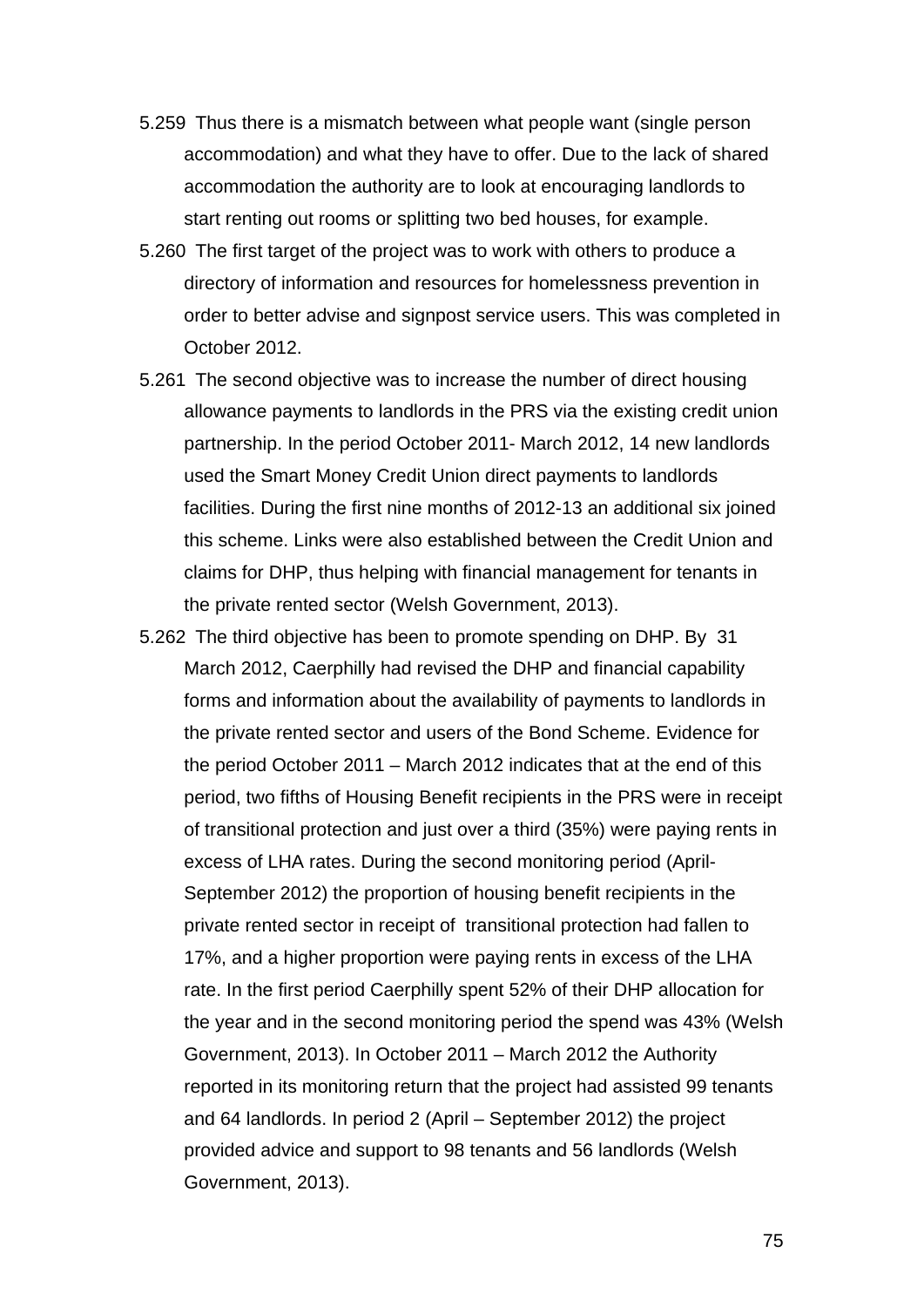- 5.263 The fourth objective of the project was to promote the Landlords Accreditation Scheme and by 31 March 2012, 48 new landlords had been identified and contacted about accreditation and invited to meetings with landlords. By the 30 September 2012 this number had grown by 56 to 104. (Welsh Government, 2013).
- 5.264 The fifth objective of the project has been to promote shared housing options. By 31 March 2012 the local authority had undertaken a research exercise amongst landlords and prepared a brochure highlighting house sharing opportunities.
- 5.265 The final objective of the project has been to produce advice and guidance for tenants affected by welfare reform. By September 2012 information had been published providing guidance in relation to the welfare reform changes being introduced under the Welfare reform Act 2012 and separate guidance in relation to the changes to Housing Benefit for social housing tenants as a result of under occupation.
- 5.266 In 2011-12 the project assisted 99 homeless or potentially homeless households (in the main single persons) and helped to sustain 55 tenancies. During the first nine months of 2012-13 it assisted 149 households, either through discretionary housing payments or other funding applications and helped to sustain a total of 40 tenancies (three quarters of which were single person households), primarily through discretionary housing payment awards.
- 5.267 The project was also able to identify and assist 48 private landlords operating in the borough in 2011-12 and a further 147 in the first nine months of 2012-13.

## **Work across departmental boundaries including the adaptation of housing benefit team practices to prevent homelessness.**

- 5.268 The local authority approach to mitigating the impact of Housing Benefit changes has become a lot more proactive and joint working has increased with the set up of the project.
- 5.269 "What the TSO has allowed is better communication/information sharing between our team and Housing Benefit because of the single point of contact." (Stakeholder)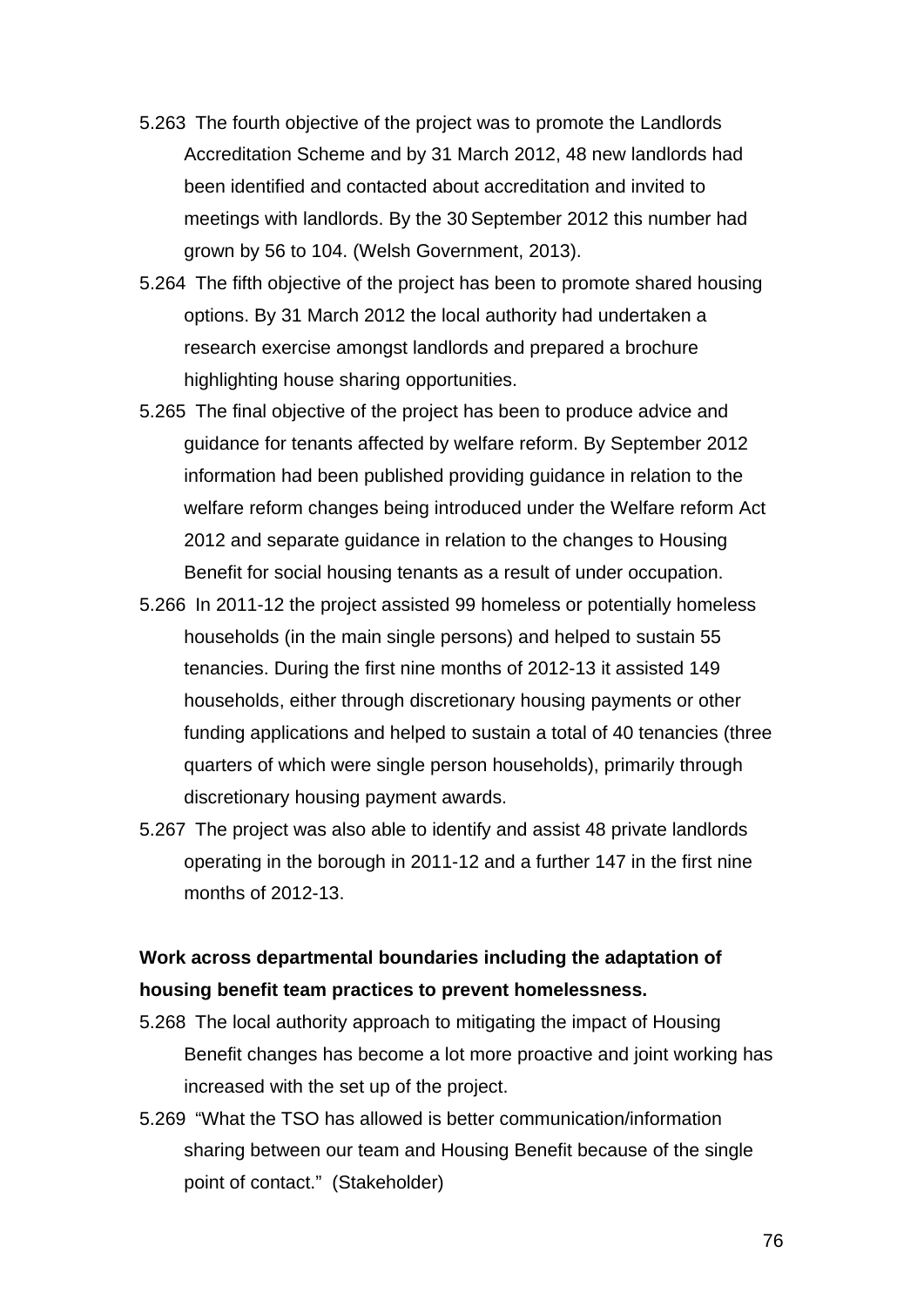- 5.270 What has worked well so far includes the development of a very good working relationship between the project worker and the benefits department, meaning that DHP applications are more effective and the process runs far more smoothly. This also includes a more inclusive role of Supporting People working together with the local authority in order to link in support workers to assist in issues such as maximising benefits, decreasing debt, looking at what people's housing options are.
- 5.271 The local authority have set up a Welfare Reform Agenda Group incorporating benefit change and project information – but it was noted that this has only just been set up and the delay has resulted in information being distributed more slowly as an authority than planned. Nevertheless, this is now up and running now so information should be reaching those that need it.
- 5.272 The project is reported to have had a positive impact on other areas such as Housing Benefit (including improved DHP processes and spend) and Housing Options.
- 5.273 "The biggest impact has been coordination of services together, better communication, linking services, cooperation of teams to work together." (Project manager)
- 5.274 "Prior to project there wasn't much structure; there is a much better structure now." (Housing Benefits)
- 5.275 "We're finally spending the budget, which we never even got close to spending in the past." (Housing Benefits)
- 5.276 "[The project worker] has been successful at stopping an awful lot of cases from coming through to us." (Housing Options)

### **Work and impact with external partners (including local landlords)**

5.277 A landlords' forum has been set up and has been running since 2007, and there has been some success at engaging with landlords to resolve issues that arise. Despite the cited barrier of engaging with landlords in the area, there has been a degree of success via the project and improved landlord relationships reported.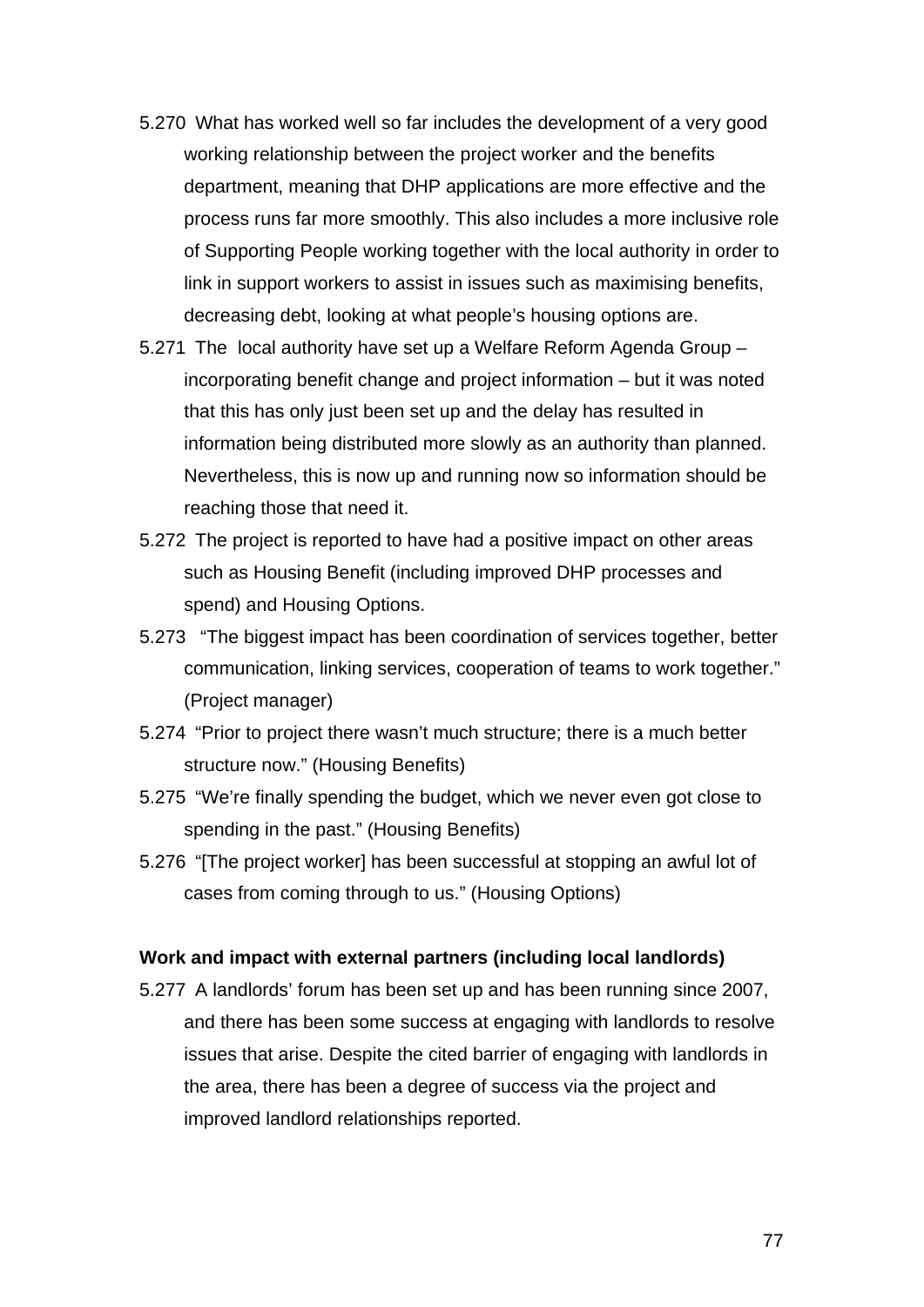- 5.278 "In terms of the project, it has allowed us to take on more risky people and help house them with help of the local authority [project worker]." (Landlord)
- 5.279 "Private landlord relationships have improved a lot and they are developing all the time." (Housing Options)
- 5.280 "The PRSAAC has promoted the scheme with every landlord on our database and introduced the future requirement for accreditation to new landlords as well as coordinating two training sessions for local landlords. Since the PRSAAC has started in the role, they have increased the number of local accredited landlords by 119." (Project worker)
- 5.281 "The other help is if I have a query about anything, [the project worker] is there. In the past, as far as I was concerned, I was alone." (Landlord).
- 5.282 "[The project worker] has facilitated relationships between landlords and council." (Landlord)
- 5.283 Nevertheless, further work is required in this area. The fear locally is that LHA levels are already too low to be attractive to landlords and this might pose a problem for getting further landlords to sign up. Without landlords signing up there will continue to be a shortage of suitable accommodation.
- 5.284 "The challenge is to target landlords that aren't taking responsibility and not coming to forums and not being educated." (Landlord focus group)
- 5.285 "The truth of the matter is there are some bad people out there who perhaps don't deserve our help, why should we help them – as landlords we need some security too so perhaps there is a barrier there." (Landlord)
- 5.286 The project workers told us that a previous barrier has been issues with Smart Money Credit Union in regard to direct payment to landlords. However, these have been resolved through the landlord forum. Nevertheless, they still report some issues with landlord take up regarding the Credit Union.
- 5.287 "They seem to be pushing it [credit unions] quite a lot in landlord forums but landlords aren't really interested as we don't have the need to use them." (Landlord)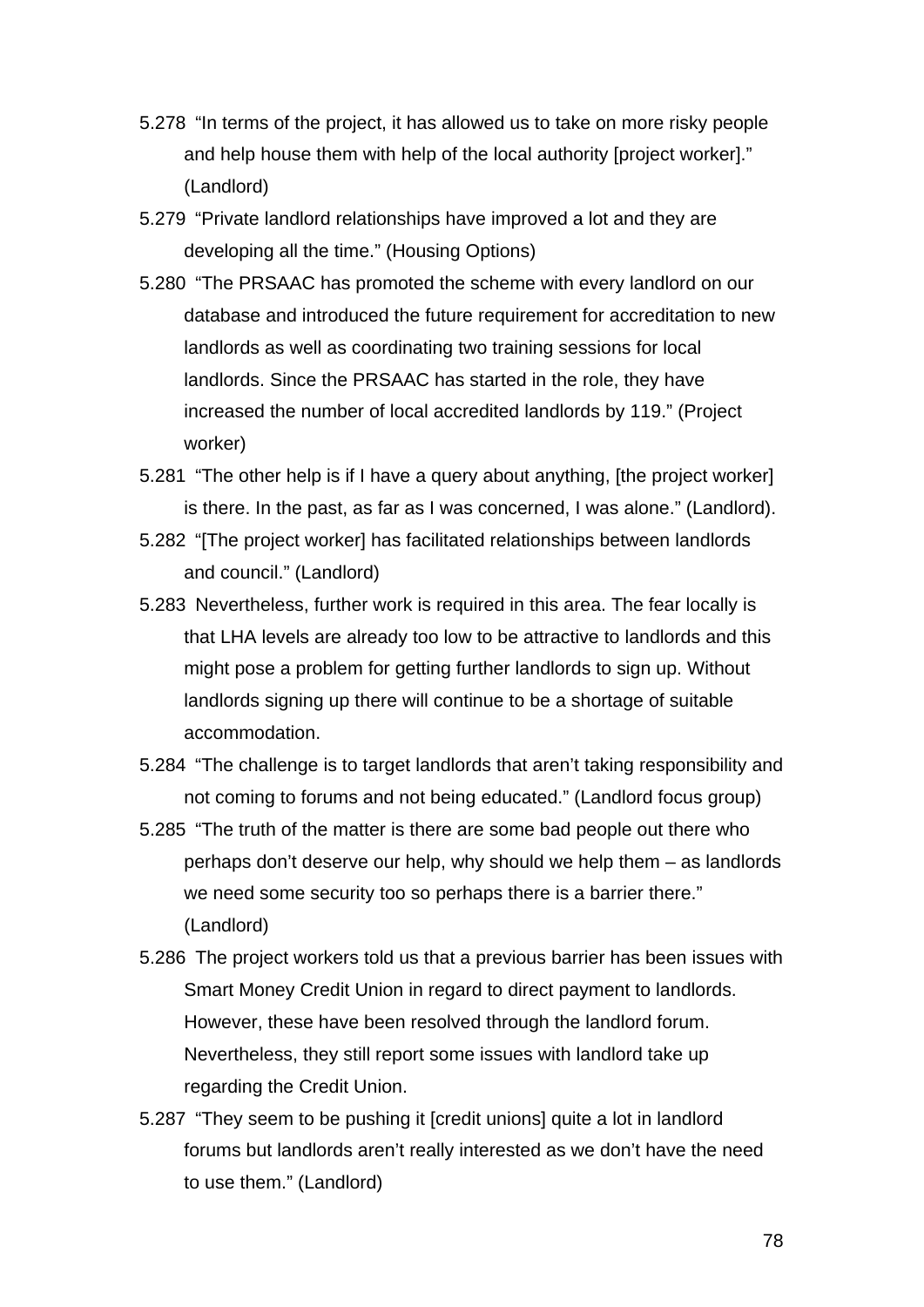- 5.288 One fear is that the more the local authority works with the private rented sector, the more problems it may lead to for those impacted by welfare benefits.
- 5.289 The main benefit of the project in terms of impact on other organisations has been that the PRSAAC has been able to coordinate across departments and organisations. The role also means that other departments and organisations have someone to refer cases to – this has been seen as invaluable by stakeholders. A stakeholder told us that rather than just saying what benefits people are entitled to, the project can go one step further and actually support the person.

### **Blaenau Gwent**

#### **The project approach (summary)**

- 5.290 The grant funding was used to fund a Tenancy Sustainment Officer (TSO). The TSO primarily targets tenants who are housing benefit and council tax benefit claimants; however referrals are made to the TSO from external bodies for customers who are not in receipt of HB/CTB also.
- 5.291 The project was intended to run from April 2011 to March 2013 at a total cost to the Welsh Government of just over £30,000. The Tenancy Sustainability Officer was appointed in July 2011. The actual cost of the project was £23,315 in 2011-12 (of which 75% was devoted to salary costs) In 2012-13 the anticipated cost of the project is £36,536, of which just over £21,000 had been spent by the end of March 2012 (58% on salaries).
- 5.292 The key role is essentially twofold: to raise awareness of DHPs and assess applications and to work with private landlords to try and negotiate lower rents where tenants are experiencing financial difficulties (or to seek to help them find alternative accommodation).
- 5.293 At the time of the 2011 Census, 24% of households in Blaenau Gwent were living in social rented accommodation (down from 29% in 2011), though still significantly above the average for Wales (16% in 2011). A further 13% were resident in the private rented sector, up from seven per cent in 2001.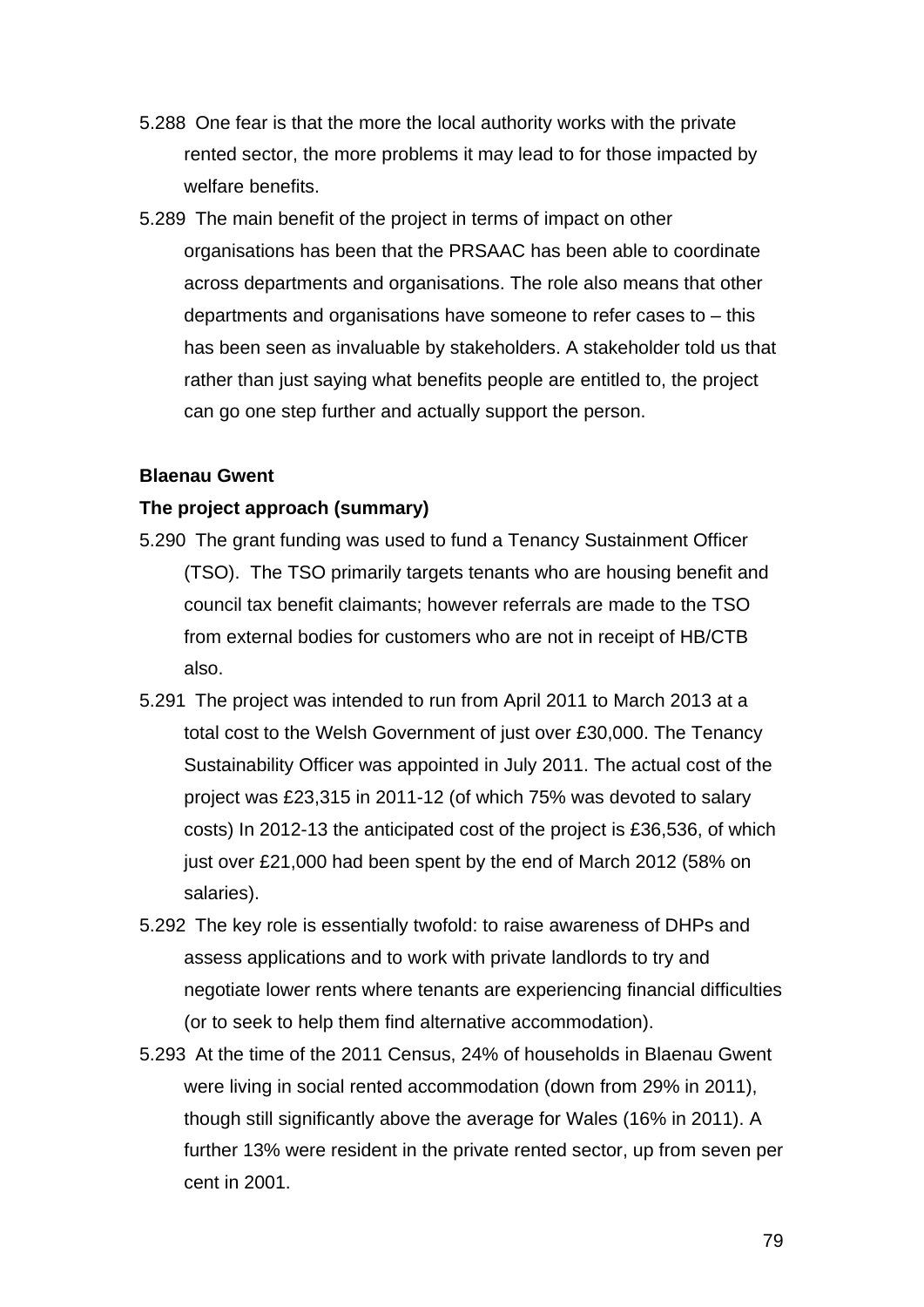5.294 At the end of September 2012 there were a reported 1,621 tenants in the private rented sector in the borough in receipt of Housing Benefit, of whom 86.7% were paying weekly rents in excess of the LHA. Information from the Welsh Government's monitoring return showed that 25% of housing benefit recipients in the sector were in receipt of transitional protection in the period October 2011-March 2012, but that this figure fell to just 3% in the subsequent 6 month period (Welsh Government, 2013).

# **Process obstacles and facilitators that have impacted on the success of the project**

- 5.295 Despite a degree of engagement from landlords, one of the biggest process obstacles cited was getting landlords to engage. Of the successful landlord meetings that have taken place, it is reported that it is the same 'good' landlords than turn up each time. It is reported that RSLs are more likely to attend these meetings than private landlords. There is a feeling that some private landlords do not fully understand the extent of the changes and how they might be affected. It is thought that once the changes are implemented they will be in touch with the local authority.
- 5.296 Another obstacle noted was a change of personnel (the TSO) at the start of the project but this was resolved fairly quickly.
- 5.297 A further obstacle voiced was a fear that the changes are going to hit the very vulnerable in society and these people were cited as sometimes being the most chaotic and difficult to engage with. As such, the project work can be very time consuming, especially if the client has multiple issues. Some stakeholders feel that this may be too much for one person and when the full impact of the cuts hit then more resources may be needed.
- 5.298 There is also some reluctance amongst tenants to work with the project or their landlords as they are fearful of reprisals.
- 5.299 Again there are fears that the project isn't going to be big enough to help everyone affected. The Project Manager stated that they were shocked to see the amount of people affected by under-occupancy.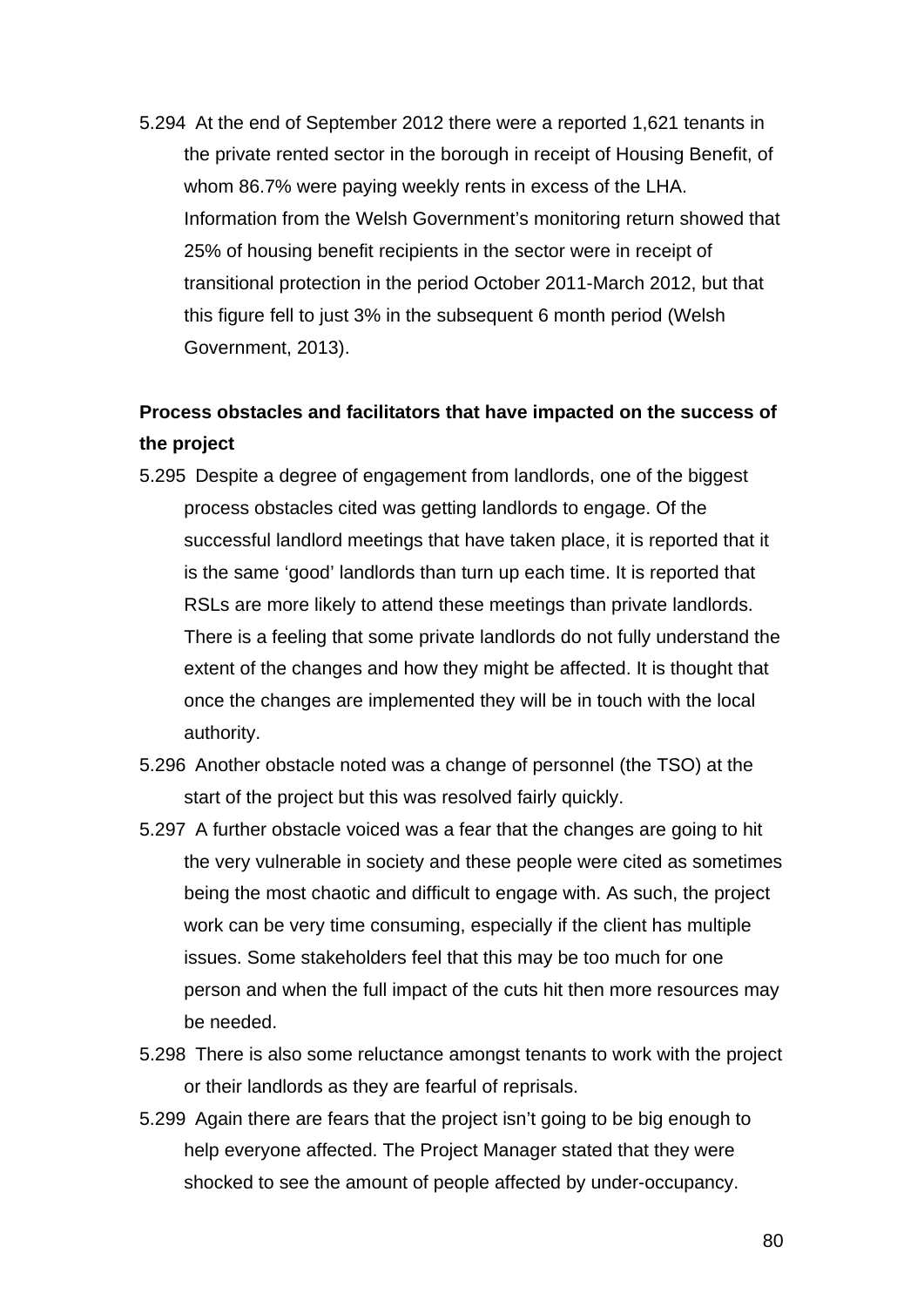**Identification of, and work with, vulnerable people to reduce the risk of tenancy breakdown and enable them to access housing whilst sustaining and increasing access to affordable homes** 

- 5.300 A major strength of the approach was that stakeholders felt that the TSO can go 'a step further' and offer support to tenants, above and beyond what workers have been doing in the past (or currently can do due to their own workloads).
- 5.301 "For me being proactive is always better than being reactive. It makes sense to knock doors, especially when people are hard to get hold of; I mean how many people actually read, in depth, leaflets that are posted to them from us or the council. And if they did it is likely they will bury their heads in the sand." (Stakeholder)
- 5.302 A note of good practice with regard to DHPs was that the TSO will also contact tenants halfway through their entitlement to assist/advise them on budgeting and to prevent eviction due to poor financial planning.
- 5.303 One service user told us they really appreciated the help they received from the TSO. The service user contacted the local authority following a rise in her rent. The TSO helped the client to apply for a short-term DHP to make up the shortfall. The service user told us that she had been concerned about benefit changes but the TSO had made her feel better. She told us that everything had been fully explained to her by the TSO.
- 5.304 We spoke to two other service users, a couple, who had been assisted by the TSO. The service users told that they were very happy with the service they received and they appreciated the 'personal service' and felt the TSO understood their personal needs.
- 5.305 "We have prevented homelessness rather than fire fighting when they become homeless." (Project manager)
- 5.306 Other stakeholders also noted the speed in which the project worker worked in order to meet with identified clients.
- 5.307 "The face to face. The individuality of the service is important. People like to have a name – he's not known as the TSO [...], I suppose if he left tomorrow we might have a problem!" (Stakeholder)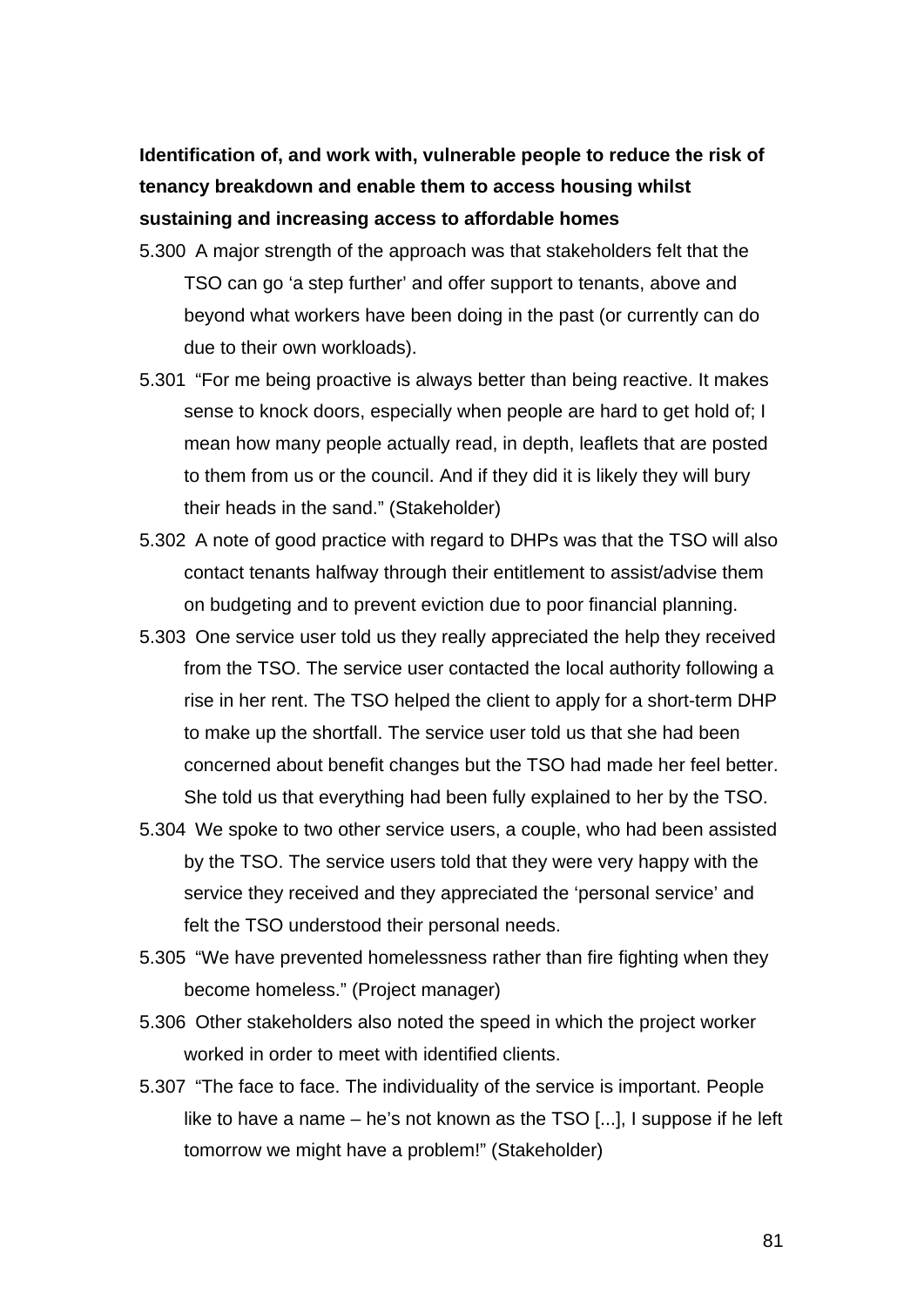- 5.308 "It has probably helped to turn things around quicker. Homeless performance indicators have reduced- this can be attributed to (the TSO) and the project." (Project manager)
- 5.309 In 2011-12 the authority received 148 DHP applications of which just over 56% were approved. During the first nine months of 2012-13 some 125 applications for DHPs were received, of which just over 75% were granted. Information for the period 1 October 2011 to 31 March 2012 indicates that 25% of housing benefit recipients in the PRS in the borough in this period were in receipt of transitional protection whilst over half (51%) were paying rents which exceeded the local housing allowance levels.
- 5.310 The local authority spent almost all of their DHP allocation for 2011-12 during the period October 2011 - March 2012. Its allocation from the DWP for 2012-13 was almost £50,000 and within the first six months of the current financial year it had spent more than £29,000 worth of this allocation. Directly through this project the council has been able to assist 10 landlords and 73 tenants with advice and support during the period October 2011 - March 2012 and a further 21 landlords and 139 tenants during the first six months of 2012-13. It has also been reported that the work of the Tenancy Sustainability Officer in relation to DHP has resulted in improved efficiencies, with applications being assessed at a significantly faster rate. Some 82 claims were decided in the period October 2011 - March 2012 and on average took 12 days or less for a decision, compared with periods of typically 16 -17 days prior to October 2011 (Welsh Government, 2013).

## **Work across departmental boundaries including the adaptation of housing benefit team practices to prevent homelessness**

- 5.311 Housing Benefit told us that they inform the TSO when a new claim has been set up if they believe that there could be issues such as the need to take a homelessness application, additional support issues around engagement etc.
- 5.312 "Can only speak from personal perspective and, yes, I do. I've always had a good relationship with the council but more so now as they come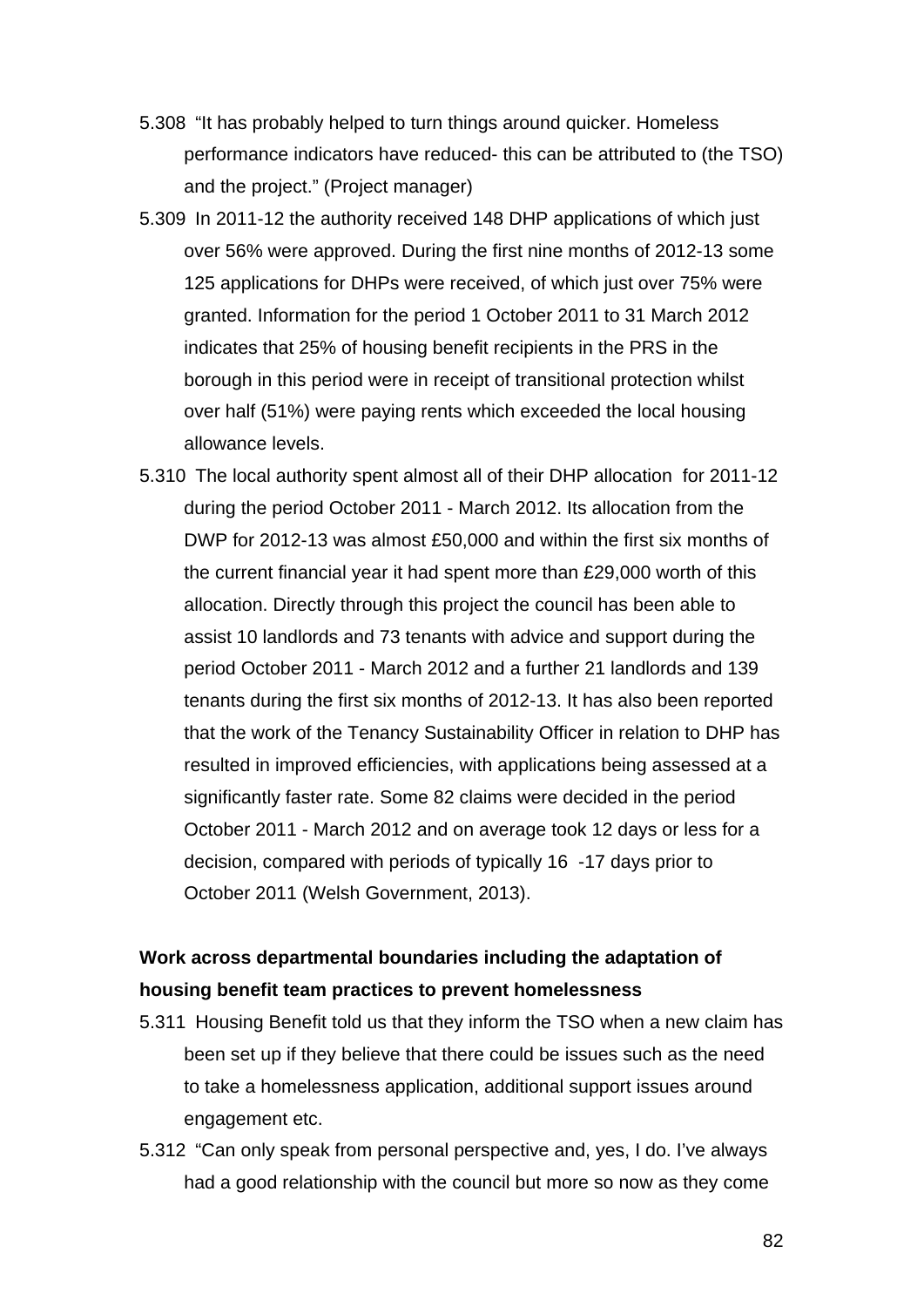out to meet tenants and I get to know them better. Also got to know HB people – that was also an unexpected outcome. We're all working towards the same agenda." (External stakeholder)

#### **Work and impact with external partners (including local landlords)**

- 5.313 Relationships with RSLs are reported as very good and working groups have been set up which they are all linked in to in order to share information and to keep up-to-date with benefit changes and the project. The local authority has liaison meetings with the RSLs and the RSLs feel this is good to keep the project fresh in their mind. By linking in to each other's strategic meetings it has reportedly saved the local authority time as it has resulted in fewer meetings being needed. However, they do also keep email and telephone lines open for on-going communication when needed.
- 5.314 Relationships with RSLs are reported as very good and working groups have been set up which they are all linked in to in order to information share and to keep up-to-date with benefit changes and the project. The local authority has liaison meetings with the RSLs and the RSLs feel this is good to keep the project fresh in their mind. By linking in to each other's strategic meetings it has reportedly saved the local authority time as it has resulted in fewer meetings being needed. However, they do also keep email and telephone lines open for on-going communication when needed.
- 5.315 Amongst the RSLs there was reported good practice in that the Project Manger always invited them to take part in meetings so they can tackle issues together.
- 5.316 "I guess it is working together. If we know the people who are going to be affected and we pool our resources, educate people and get bank accounts up and running, inform people about direct payments etc., just having that link is helpful." (RSL Stakeholder)
- 5.317 There was a strong sense of joint working and information sharing between the local authority, RSLs and other stakeholders.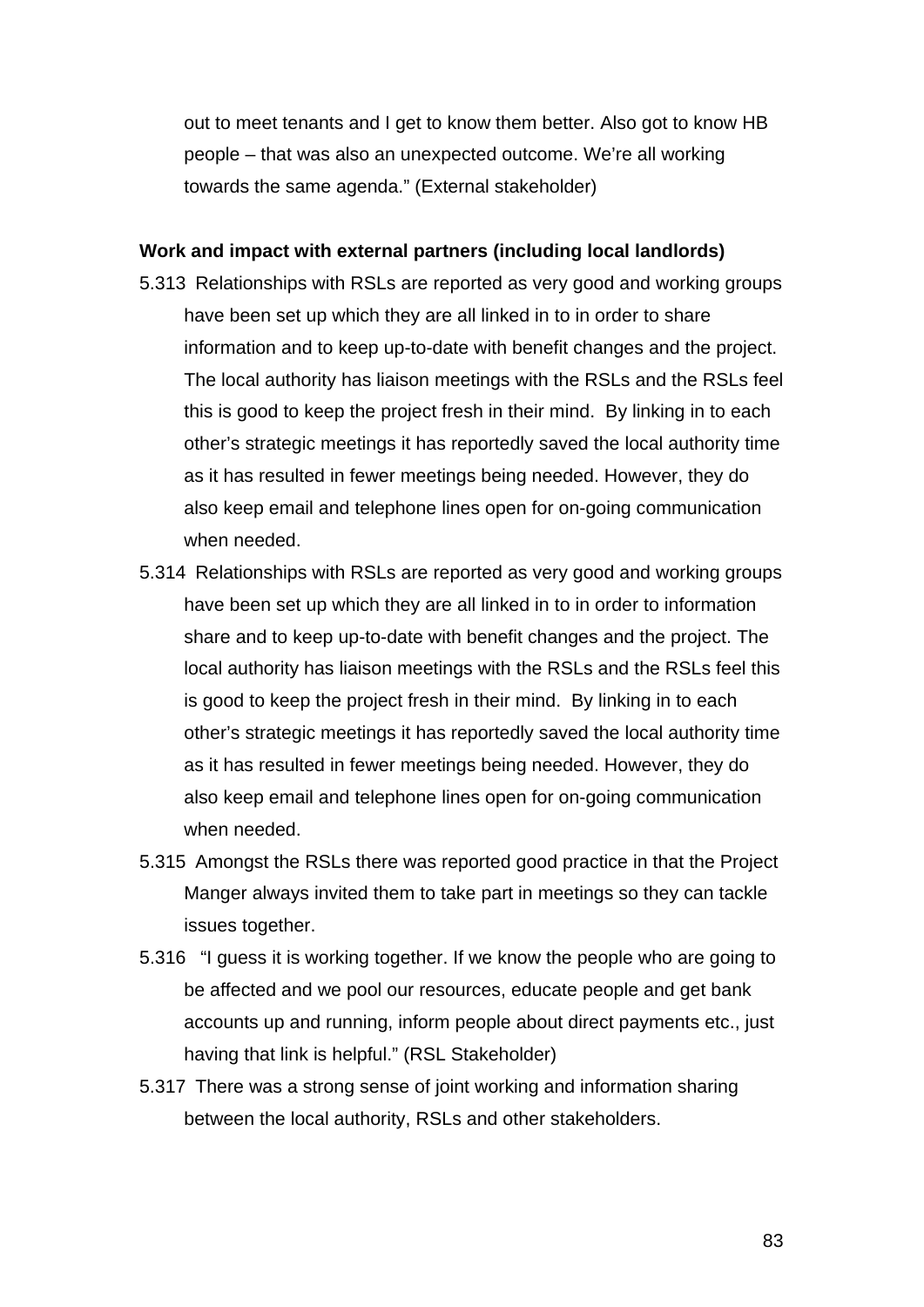- 5.318 A local private landlord we spoke to stated how getting in contact with the TSO meant he could keep a tenant that he was very fond of in the property as the TSO successfully helped the tenant to apply for a DHP.
- 5.319 Nevertheless, some stakeholders requested that they would like a greater level of communication.
- 5.320 "I keep myself up to date with what's going on via the internet etc. but had no communication from the [project worker] whatsoever." (Stakeholder)
- 5.321 It was reported that the changes implemented by the DWP have been a huge culture shock for some private landlords and it has affected their investments. We were told by a stakeholder that they know of two local landlords that have handed several properties back to the mortgage companies as the changes in benefits have had a detrimental financial impact on their investments.
- 5.322 Some landlords stated that they were unable to reduce their rents in line with the LHA.
- 5.323 "From our point of view our business plan is based on the rents as they are plus a percentage increase. I mean we have lenders who gave us money at a certain rate because of that; we can't turn around and change the conditions of that." (RSL stakeholder)
- 5.324 A local landlord we spoke to said he tries to get quality properties that he would get some pay back on. It would not be an option to lower his rents but he felt tenants would be forced into sub-standard properties where landlords don't do repairs or improvements etc.
- 5.325 It is vital for private landlords to engage more and to get more private landlords on board. It was explained that the 'good' landlords are always willing to engage; however the 'bad' landlords are becoming apparent within the system as they do not reply or engage with the project. A system is currently being developed within the team to get more landlords on board.
- 5.326 There was further discussion about credit unions and using them for rent payments. A stakeholder explained that this is currently under review. The local authority is very keen for credit unions to be used; however, the credit unions will deduct £10 per month. The credit union in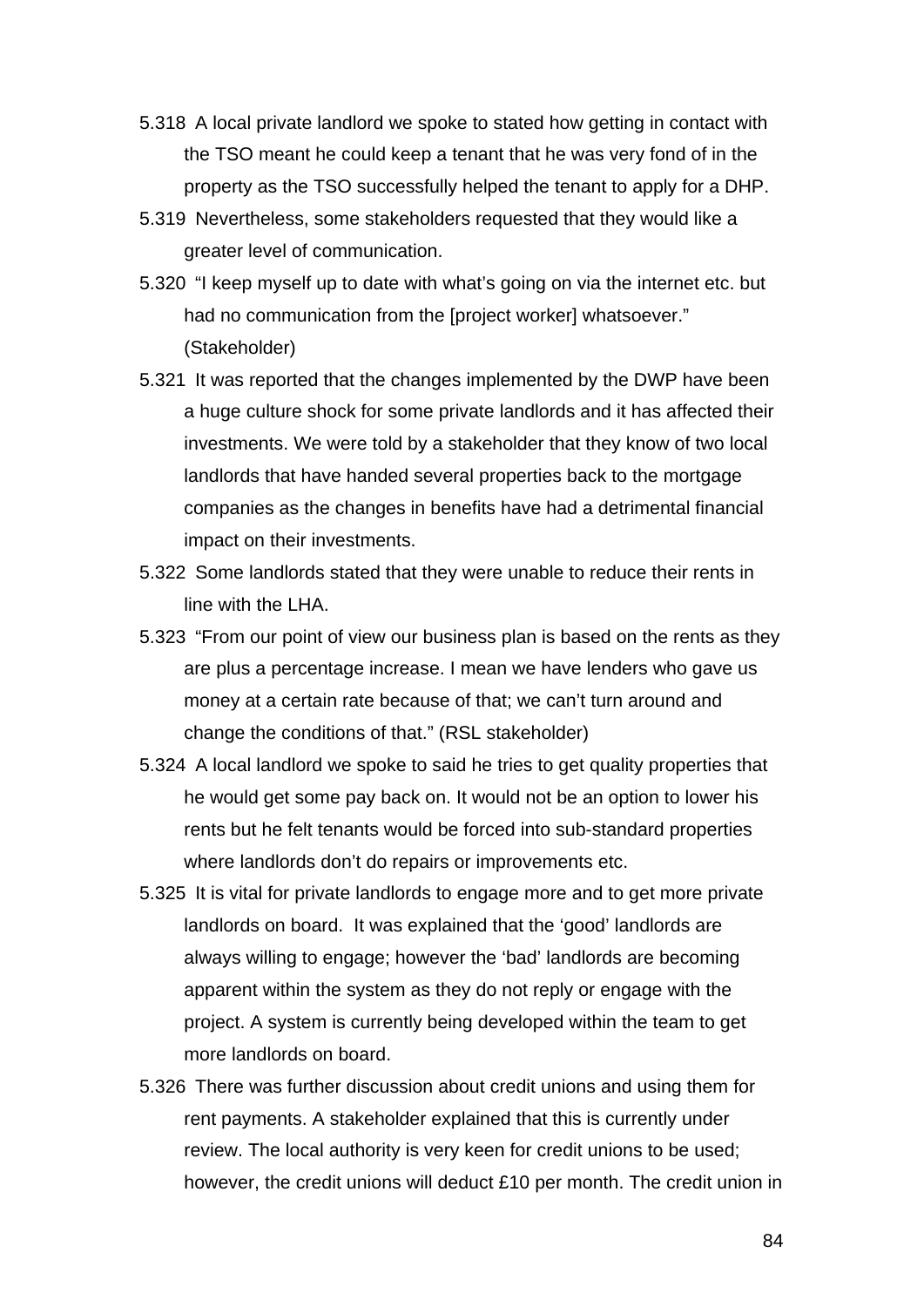question are reviewing the charge as there are concerns amongst stakeholders that landlords would be unwilling to accept the charge.

5.327 "We have had a private landlord session where someone from the Credit Union spoke – it was more of an awareness thing. The big deterrent is the actual cost of each transaction so our private landlords weren't that enamoured – it costs £10 per transaction. The CU is doing a pilot of 20 customers and paid their benefits into an account then directly to the landlord. The pilot is on-going so the outcome is not clear." (Project administrator)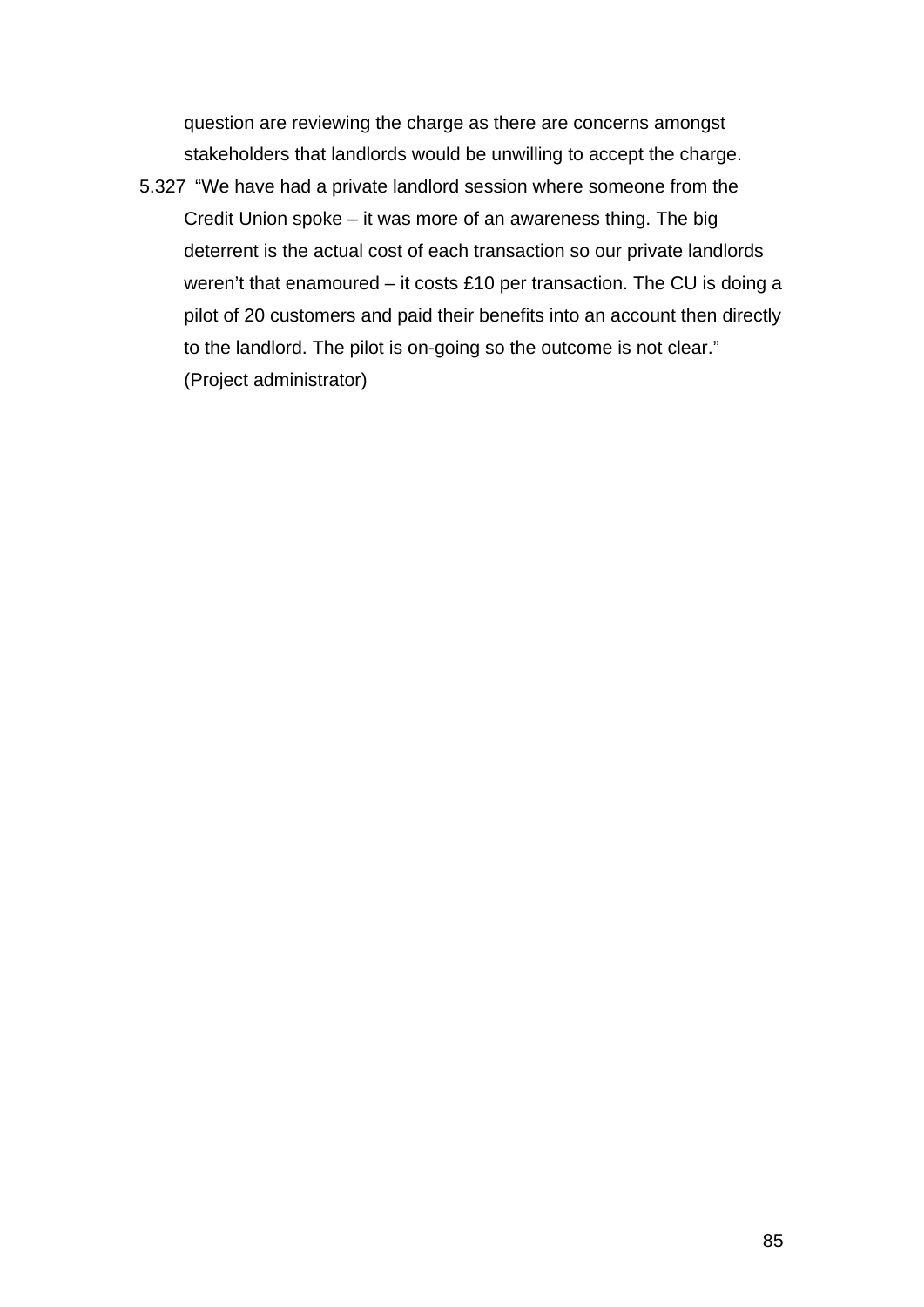# **6 Project impact**

6.1 This section summarises differences and common themes across the case study approaches and discusses the relative strengths and weaknesses of the projects.

## **Main strengths and weaknesses of the various approaches**

- 6.2 The project approach tends to focus on :
	- (i) a primarily a face-to-face advice and case-hold role;
	- (ii) an information dissemination role or
	- (iii) an empty homes role<sup>[7](#page-86-0)</sup>.

There are overall strengths and weaknesses of any of the adopted approaches.

- *Face-to-face advice and assistance for landlords and tenants (case holding.* The main strength of this approach is that is maximises the 'personal touch' – cited in the research as the 'effective element' of a number of the projects. However, the main weakness of such an approach is that, given limited resources, it is unlikely that such a front-facing role can target all of the tenants affected by the Housing Benefit changes.
- *Cascading information*. The main strength of this approach is that it is more likely to be able to target more people impacted by the changes to Housing Benefit. However, a weakness is that there is an increased chance of information not reaching its intended audience (i.e. tenants) compared to more case-holding projects. A too 'hands off' co-ordinating and training role could also leave the contact with tenants to non-specialists who will not be able to assist effectively at all levels.
- *Bringing empty homes back into use*. The main strength of this approach is that it is a practical and effective way of increasing the pool of affordable local housing for those affected by Housing

<span id="page-86-0"></span> 7 Although most incorporate a mixture of all approaches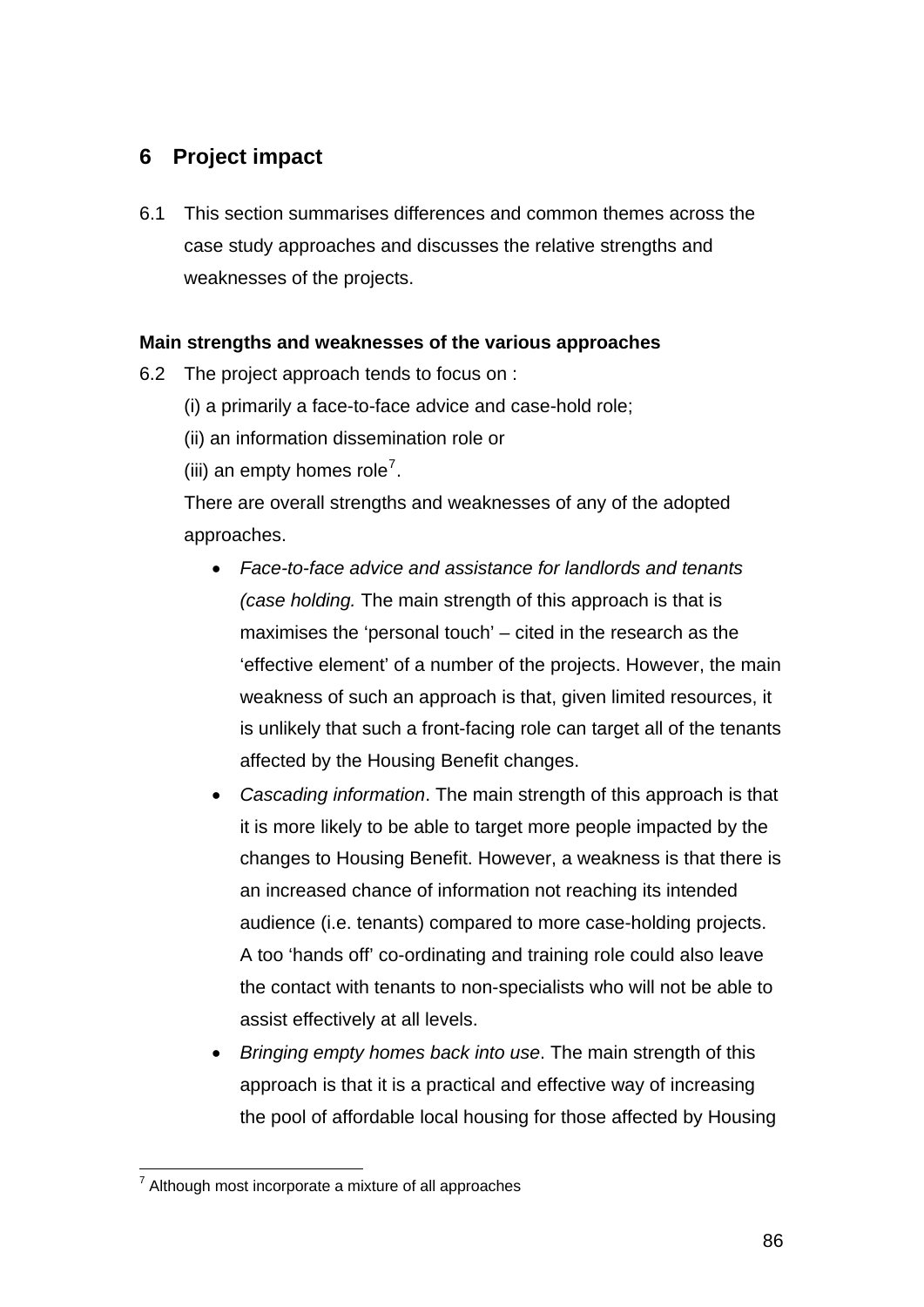Benefit changes. This approach also has potential to generate income and become self-sustaining. The main weakness of the approach is that such an approach cannot be expected to assist every person affected by the Housing Benefit changes. In addition, the case study project success was facilitated by the existence of the already established SLA. Thus the successes of the current project cannot be extrapolated to other areas. The Carmarthenshire project should also be seen in the wider context of the Welsh Government's 'Houses into Homes' programme, which commenced in April 2012 and is the subject of a separate evaluation.

# **Common process and impact obstacles and facilitators to s180 project success**

- 6.3 There were a number of themes across the projects in terms of facilitators and barriers to the project process and impact.
- 6.4 At least four out of the six case study areas told us that a major facilitator of the project process was to ensure that preparatory work was undertaken in advance to ensure that once the project was set up then the staff could 'hit the ground running'. This proactive work was in the form of preparation work with Housing Benefit teams or building on existing work and relationships both within the local authority departments and with wider stakeholders. It was reported that this led to a time and cost effective process that offered service users a seamless and efficient service.
- 6.5 A facilitator of the process for the majority of the case study projects was cited as the recruitment of 'expert' staff i.e. people who had extensive experience of housing, Housing Benefit and homelessness. Hence the project workers were highly knowledgeable and this improved the speed, accuracy and efficiency of the service. Although only three case study areas talked of this as a particular facilitator of the process, it is obvious from the data collected that other case study areas had also employed knowledgeable workers for the project posts.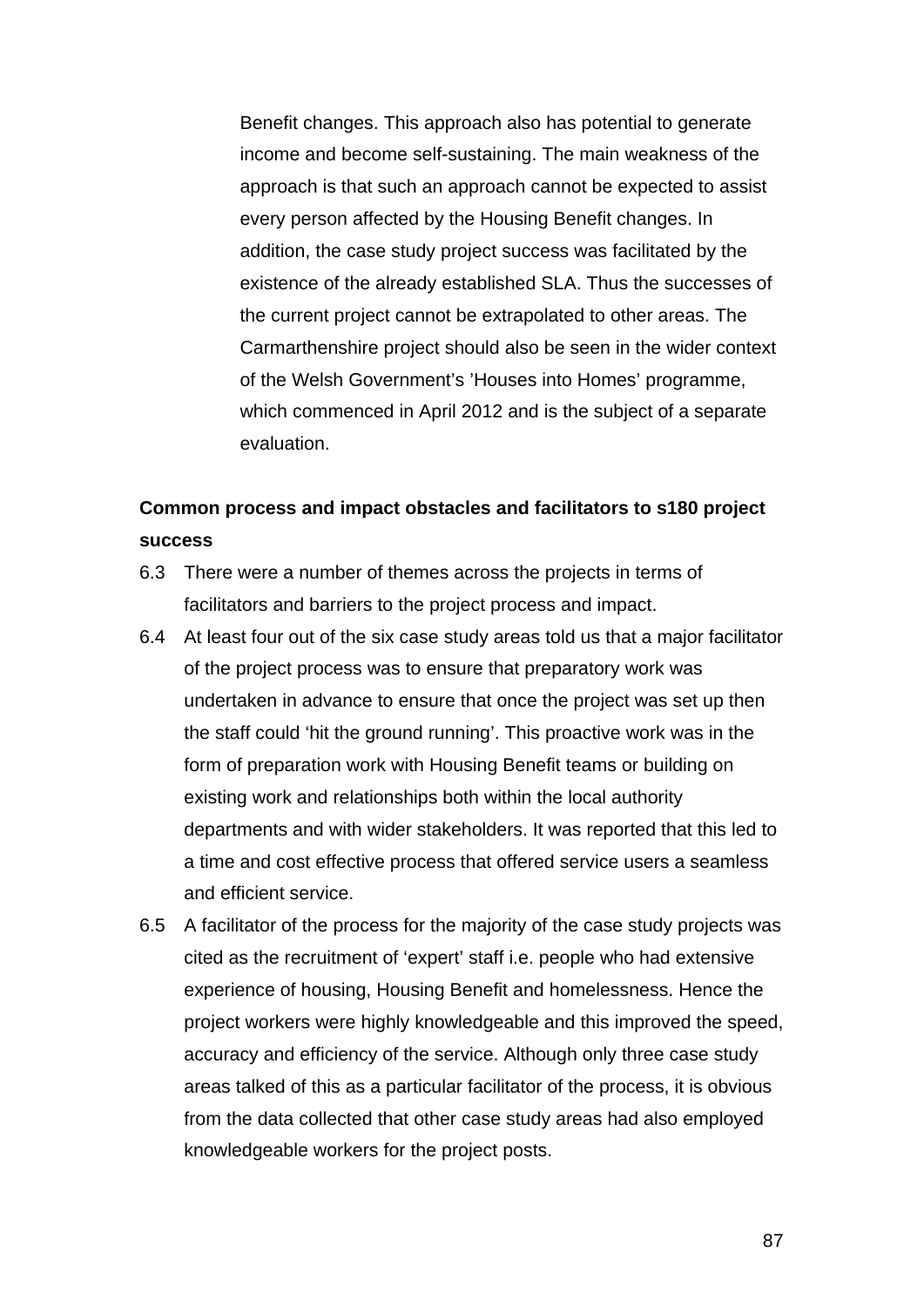- 6.6 At least two of the case study areas were specific in their claim to addressing the Housing Benefit changes holistically with tenants<sup>[8](#page-88-0)</sup>. This was either in the form of looking at the Housing Benefit changes in conjunction with other changes, for example changes to other welfare benefits, or in the form of looking at the other support needs of the individual tenants to see whether homelessness risk could be reduced overall.
- 6.7 Addressing the changes holistically is important, as Shelter Cymru's Benefits expert notes:
- 6.8 "There is an occlusion of disability benefit changes (introduction of Personal Independence Payment and abolishing of Disability Living Allowance) and Housing Benefit changes that, in combination, will have a massive impact upon maintaining tenancies. All of the local authority areas will be affected by change but it is likely that Blaenau Gwent, RCT and Caerphilly will be pre-eminent"
- 6.9 In addition, as almost all tenants in the social housing sector will, from October 2013, have to follow PRS tenants in receiving payment of their housing benefit and making rent payments, money management skills are going to be critical. Many social housing tenants will choose not to move and to suffer financially instead from their under-occupancy. They may need help with realistic budgeting and debt advice. It is imperative that the projects look at homelessness prevention holistically.
- 6.10 A facilitator of the project process was cited as the partnership approach by two case study areas. This was either in the form of the North Wales partnership joint working across three local authority areas, or in the form of the local authority and voluntary sector partnership in Swansea. The main benefits of partnership working were cited as:

 (i) the ability to bring different experiences and strengths to the project, and

- (ii) the ability to support each other and share good practice.
- 6.11 An unexpected obstacle cited by 50% of the case study projects was that the role was more time intensive than first envisioned. This has

 $\overline{a}$ 

<span id="page-88-0"></span><sup>&</sup>lt;sup>8</sup> Although it is expected that more case study areas were doing this.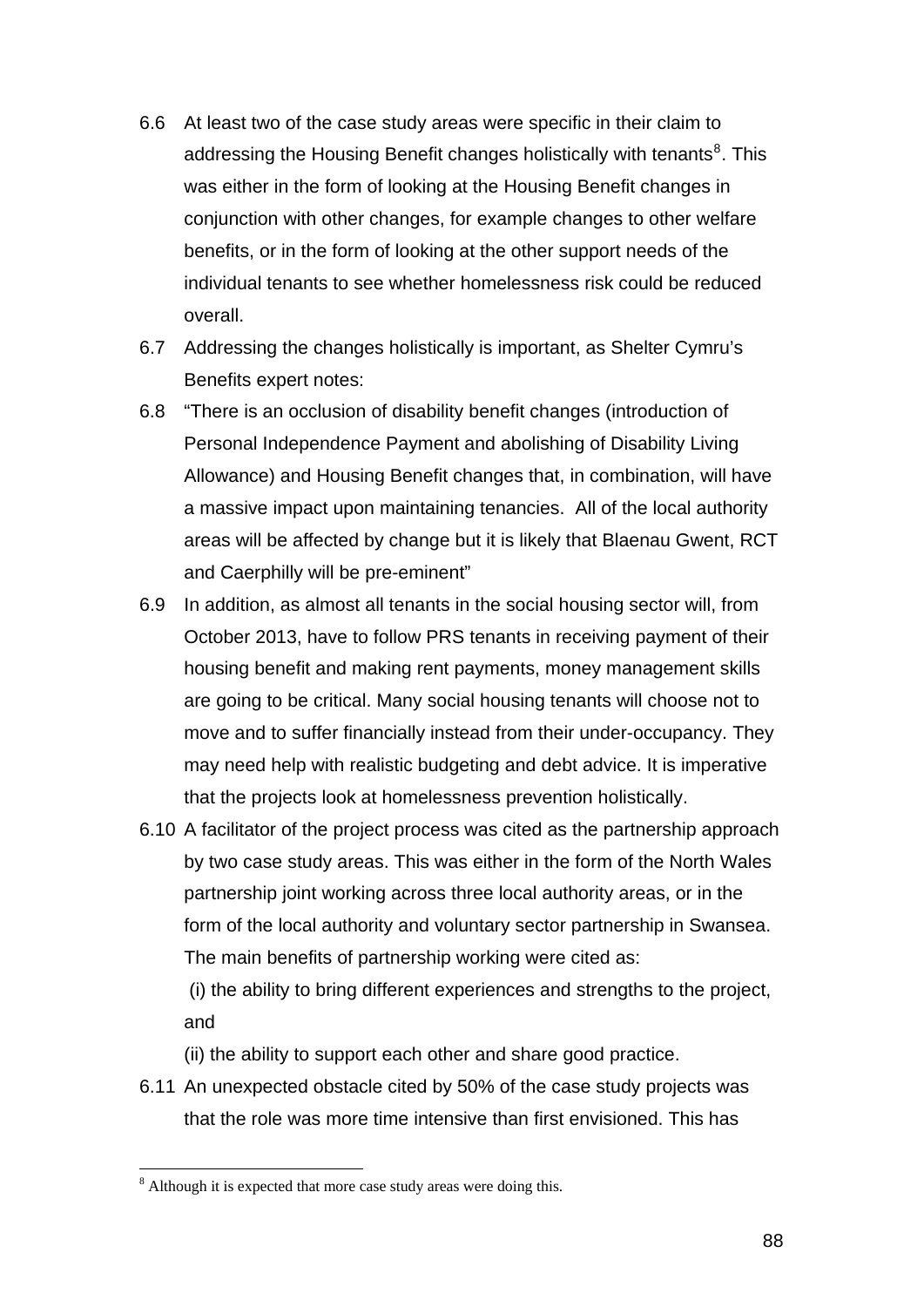resulted in a decreased ability to see as many tenants as they would have liked. It was noted that tenant and landlord engagement was taking a lot longer than hoped and this had an impact on the resource available.

- 6.12 It is noted that there has been excellent use of DHP funding, however, there needs to also be a focus on long-term solutions to the issues of affordability. In at least four of the six project areas there is an emphasis on advice and increasing access/the uptake of DHPs. While this is valuable work and will all help to reduce homelessness it is a very short term solution for individuals.
- 6.13 The majority of the case study areas state that a lack of single person or appropriate accommodation is a major barrier to the success of the project. Thus a project can have a highly successful model of delivery but if there is a lack of affordable accommodation then the projects cannot succeed in preventing homelessness long-term.
- 6.14 All of the case study areas cited that landlord engagement is a barrier to project success. The crux of the issue is that local authorities have a lack of appropriate stock for tenants impacted by the changes to Housing Benefit. Therefore, it is imperative to increase the availability of appropriate and accessible stock in Wales via private landlords being willing rent to Housing Benefit claimants in order to prevent homelessness. Nevertheless, landlords are not engaging in the volumes that the projects had envisioned.
- 6.15 Evidence suggests that landlords are reluctant to engage in the projects due to two primary reasons:

(i) the low rent levels at LHA rate. Low rents at LHA level are not attractive to many landlords, either because the landlord cannot afford to drop their rent or because the local context means that there is no incentive for landlords to drop their rent when they can have tenants willing to pay higher, and

(ii) concern about direct payments to benefit claimants and a preference to rent to those not in receipt of benefits. There was some qualitative evidence of landlords reducing their rent, but the vast majority of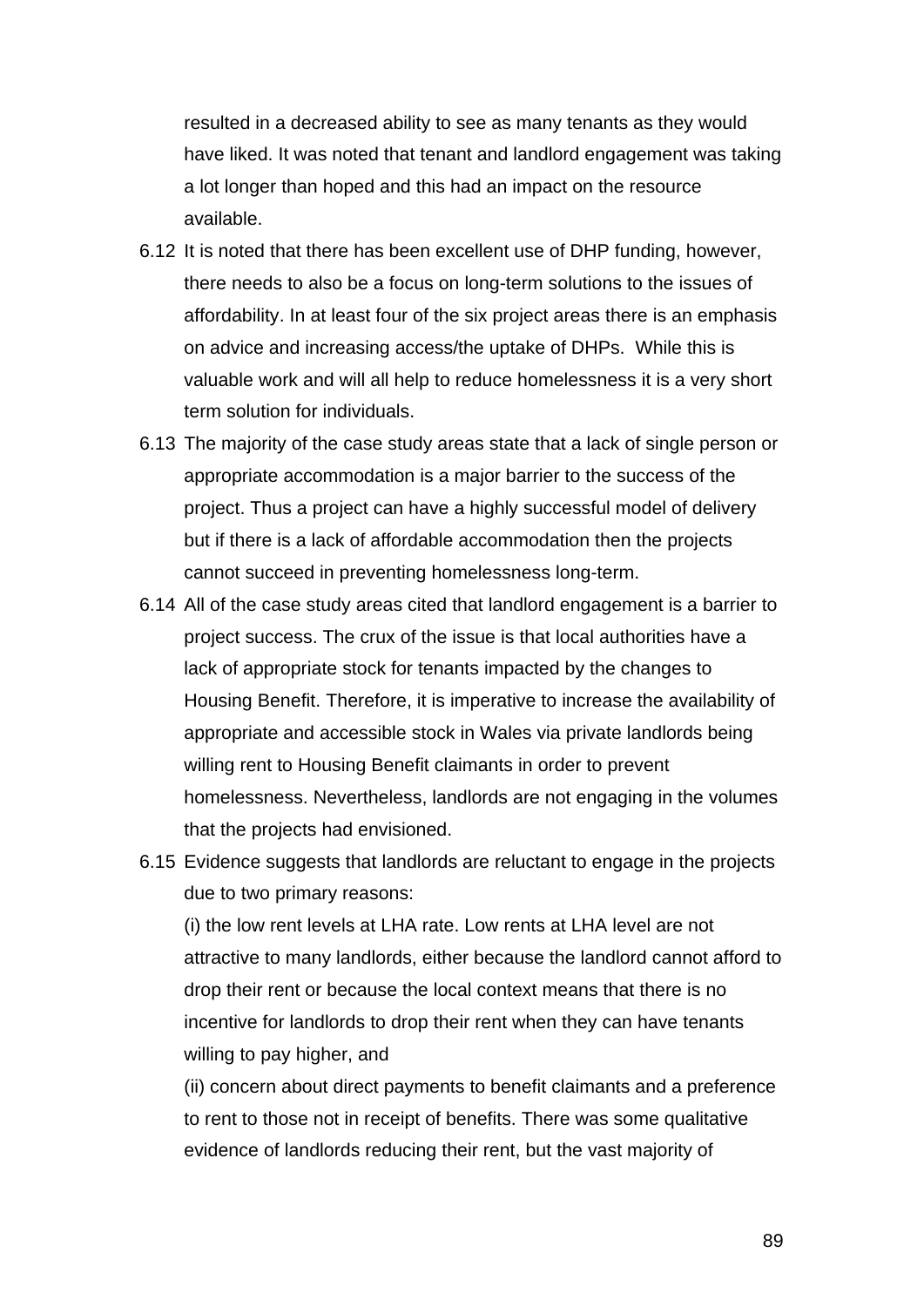qualitative evidence suggested that landlords have not, and will not be, reducing their rents in line with LHA rates despite the projects.

- 6.16 An example of good practice that Blaenau Gwent are intending to implement to increase landlord engagement is as follows:
- 6.17 They wish to target a portfolio landlord (with the biggest amount of housing benefit properties) and work with them and each of their tenants looking at the 'bigger picture' with regards to their finances. For example, are they on the correct tariffs for gas / electricity, budgeting advice, debt advice (if required), encouraging the landlord to work with the credit union or work with each tenant to open basic bank accounts if the credit union was not an option.
- 6.18 They also hope to look at digital exclusion and see if they could progress with enabling tenants to access things online so that they would benefit from opportunities such as price comparison websites to get the best deals. This would help to maximise a tenant's income and potentially secure their tenancy and prevent homelessness.
- 6.19 Once completed, the hope is that the landlord would attend the Landlord Forum and speak about their experience to promote working with the local authority to mitigate the impact of housing benefit changes.
- 6.20 Four out of the six case study areas stated that tenant engagement was a major barrier to the impact of the project. The main theme was that stakeholders feel that tenants are 'burying their heads in the sand' when it comes to benefit changes. Project workers feel that until the changes actually affect the tenant then there will be a reluctance to engage with the project. Project workers also feel that there are a lot of short-term measures in place such as transitional protection, DHP support and the insidious incremental roll out of the changes that is resulting in many tenants yet to feel the real impact of the housing benefit changes.
- 6.21 Four out of six case study areas stated that a major obstacle to the success of the projects is whether the s180 project resource is sufficient to target and assist all of the tenants expected to be impacted by the changes. Many stakeholders feel that the changes to housing benefit have yet to be felt fully, and that projects are likely to become very busy once the full impact hits tenants. Thus a project could have a successful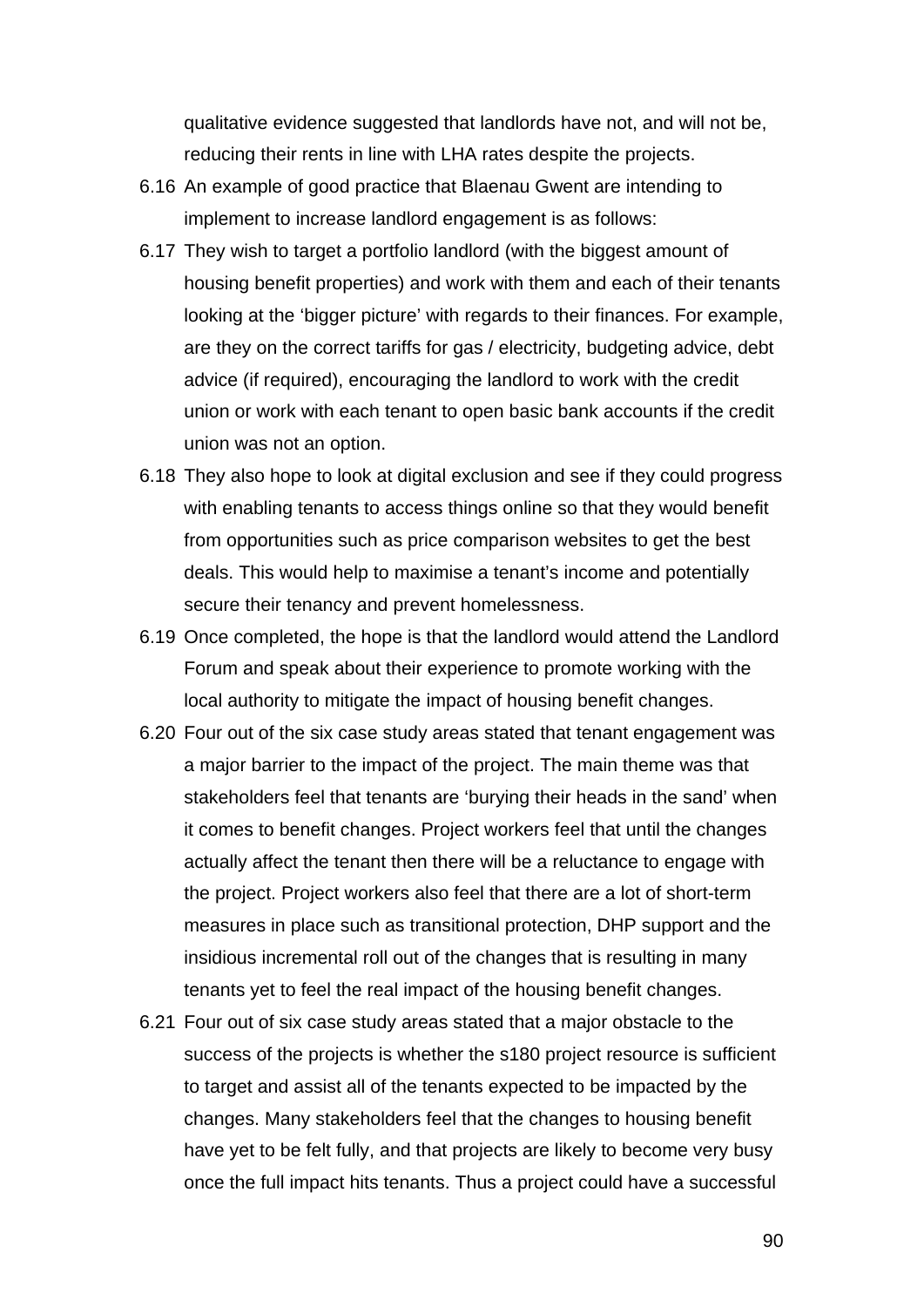model of delivery but it might never reach its intended aim due to a lack of staff resource to fully tackle the issue. Hence an increased urgency to work in partnership locally in order to pool resources, eradicate duplication and ensure that as many tenants can be targeted as possible.

### **The impact of case study projects**

- 6.22 All of the case study areas displayed evidence that the s180 projects are meeting (or at least working towards) their aim of preventing homelessness due to changes in Housing Benefit.
- 6.23 The case study projects displayed a number of similarities in how impact on homelessness prevention is achieved. The key elements of success are:

(i) early proactive work and identification of vulnerable tenants in order for solutions to be sought at the earliest opportunity and/or; (ii) the increase of affordable housing stock via landlord negotiation to lower rents or by bringing empty homes back into use.

- 6.24 Each of the case studies shows that the level of support which the individual projects are able to provide to households, tenants and landlords has increased as the projects have become more established. However, delays in recruitment to posts may be a brake on the potential for delivery, as may the capacity of officers associated with individual projects, particularly if demands from service users and other stakeholders increase.
- 6.25 There is a small body of published evidence which shows that preventing homelessness is both cost effective and value for money, as well as contributing to positive outcomes for individual households and communities (NAO, 2005; Pawson et al, 2007; Pleace et al, 2008). The savings are based on the assumption that the cost to the public purse of providing temporary or permanent rehousing are significantly greater than the costs of different preventative interventions such as those we have seen in each of the case studies. The research done by Heriot Watt University for the Department of Communities and Local Government (Pawson et al, 2007) concluded that preventing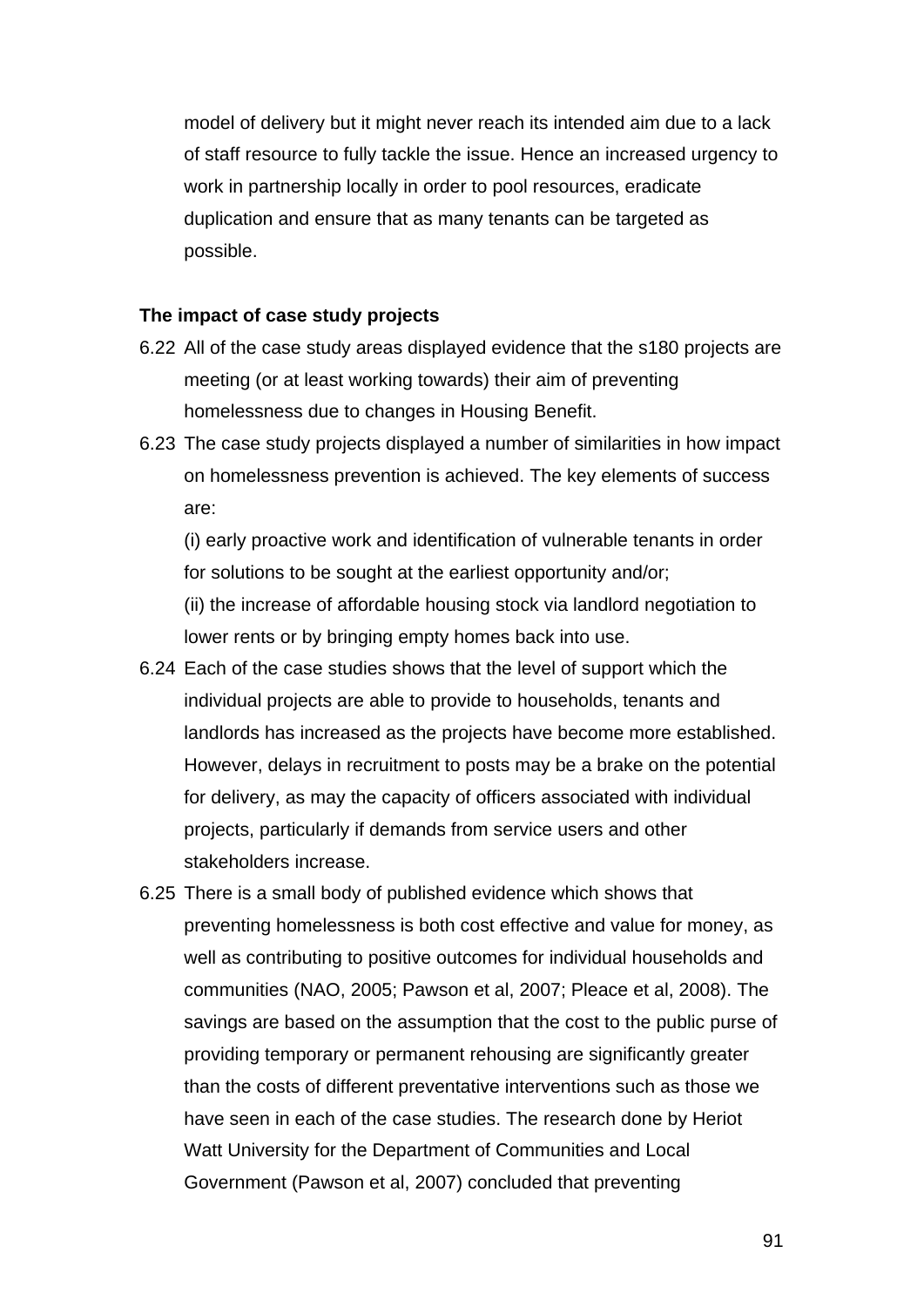homelessness avoids substantial social disruption and resettlement costs and that different preventative measures provide avenues to alternative settled accommodation, often in the private sector. This research also showed that different preventative measures could be between 3.5 and nine times less expensive than the costs of meeting their own homelessness duties directly.

- 6.26 Almost 10 years ago, other research (Kenway and Palmer, 2003) estimated that the individual cost of single homelessness could be as much as £24,000 per annum, in terms not only of providing temporary accommodation but also of associated health costs, resettlement, tenancy failure, support services and potential costs to the police and criminal justice system.
- 6.27 Given the nature of the data available, and the different local contexts and approaches taken in each area to prevent homelessness, it is difficult to assess the relative cost effectiveness of the different interventions. The majority of the project costs incurred, with the exception of the Carmarthenshire project, have been revenue expenditure, and in particular salary costs. However, the quantifiable impacts of the individual projects have varied considerably.
- 6.28 By way of example, in Blaenau Gwent in the period October 2011 September 2012 the average cost of advice to tenant was £70. A similar figure (£65 per tenant) was reported in Denbighshire (the North Wales project) over the life of the initiative up until December 2012. Although the average cost per tenant was higher in Flintshire, this no doubt reflects that the project did not begin until later and the numbers of tenants provided with advice has been, as yet, significantly less.
- 6.29 What is less clear is the extent to which individual projects have actually sustained tenancies. One project reported in the quantitative return for this research that 130 tenants were able to remain in their current homes over the period April - December 2012, which suggests an average cost of £236 per household/tenancy (though the project also provided advice to more households than this, as well as to landlords/letting agents). Over a similar period in a different local authority the number of reported current tenancies actually sustained was much lower (21), and therefore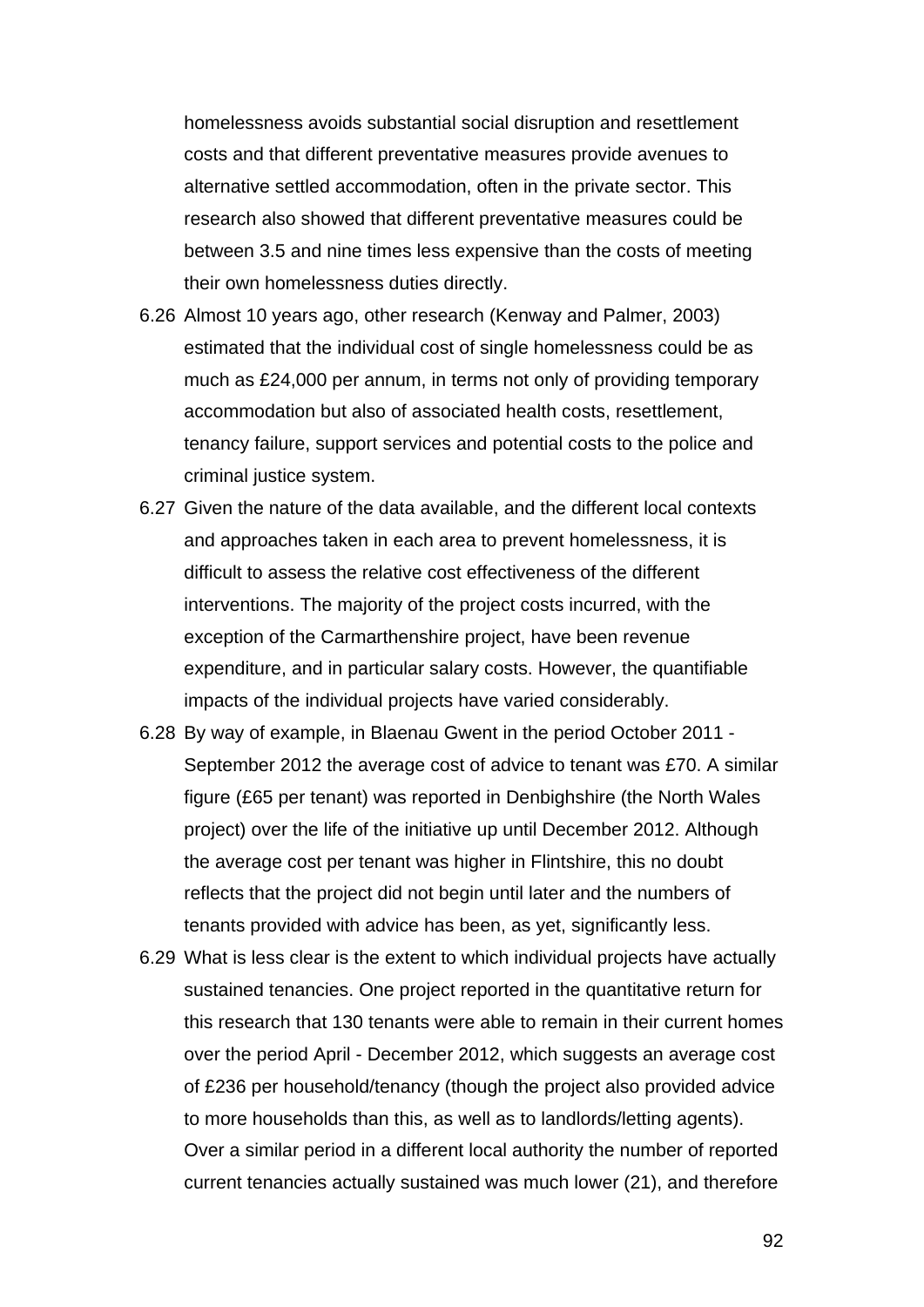the average costs significantly higher (£1285 per tenancy), but again the project provided advice to a wider group of tenants and landlords, which makes direct comparison very difficult. However, what is clear is that, in aggregate, the case study projects, which have varied quite considerably in their aims, have been cost effective as part of wider strategies to prevent homelessness and provide additional sources of affordable accommodation.

- 6.30 The success of the projects has been achieved via effective joint working both within the local authority, especially with the Housing Benefit department, and also with wider stakeholders including some landlords and tenants.
- 6.31 Overall, the projects have enabled the local authority to go 'one step further' in order to assist clients and prevent homelessness.
- 6.32 Stakeholders now feel that rather than just advising tenants they now have someone they can refer the client on to for additional assistance. Thus, it is generally thought that the project workers can bring added value to what existing local authority workers can currently undertake.
- 6.33 Overall, the projects have assisted tenants in the following ways: (i) practical help to sustain their tenancy or find a suitable alternative and (ii) peace of mind in a time of worrying change and upheaval.
- 6.34 Overall, the projects have assisted stakeholders in the following ways: (i) reducing the load on other local authority departments such as housing options and homelessness;

(ii) some landlords have been facilitated to bring their empty homes back into use or assisted to rent (or continue to rent) to tenants in receipt of benefits and

(iii) increased knowledge of benefit changes and the potential impact due to the dissemination of information.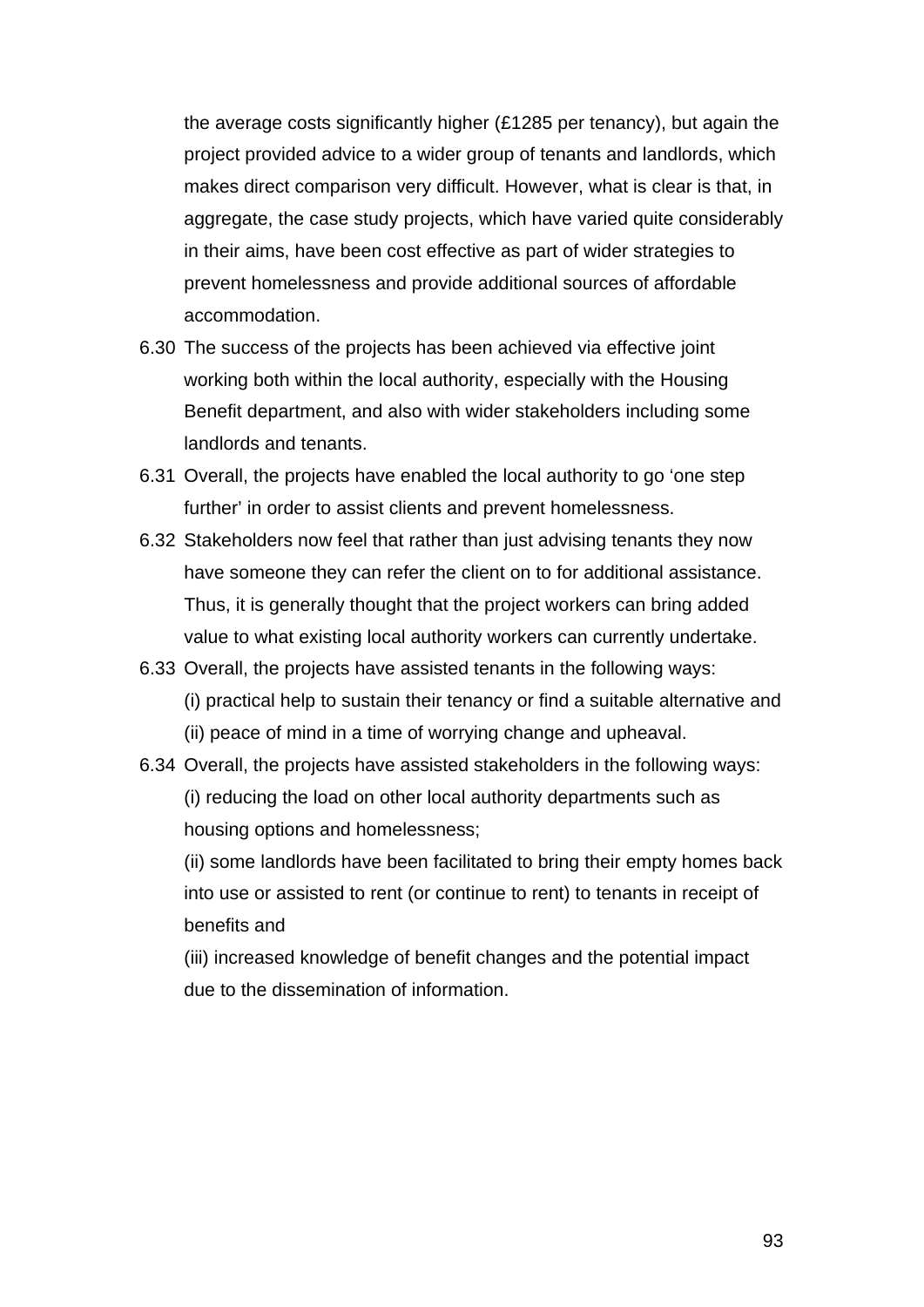## **7 Conclusion and key lessons for projects moving forward**

- 7.1 This brief conclusion section discusses how the projects can work with other local authority departments and wider stakeholders to maximise the effectiveness of their efforts to prevent homelessness as a result of changes to Housing Benefit. It concludes with some caveats of the current study.
- 7.2 The s180 posts are evolving in line with Housing Benefit changes and local need. We accrued evidence in this research that the projects are meeting their aim to prevent homelessness due to changes in housing benefits. However, we have also identified the relative strengths and weaknesses of each approach and where improvements can be made.
- 7.3 To ensure that the s180 projects are most appropriate to the area, each local authority should ensure that the following work is being undertaken locally so that the s180 posts can complement, rather than duplicate, these existing roles.
- 7.4 It is imperative that the local authority undertake a local service map in the area to establish what local authority departments, other social landlords, private landlords and wider stakeholders are doing already in their roles to help mitigate the impact of Housing Benefit changes. The research established that there is currently duplication of roles in some local authorities and this is not the best use of limited resources  $9$ .
- 7.5 As evidenced in the case study research, we presented some evidence that other local authority departments and external stakeholders are also undertaking homelessness prevention (as a result of the changes to Housing Benefit) work. Further joint working and communication is required to link in with other work being undertaken locally.
- 7.6 Close working with local authority Housing Benefit teams can lead to the early identification of tenants affected by the housing benefit changes.

<span id="page-94-0"></span> $\overline{a}$  $9$  The Research Team went further and made an attempt to start mapping local services and projects. However, the team found that the information was patchy and not easy to obtain. Therefore, given the time and budget constraints, and with a risk of the omission of important projects and work, the research team did not attempt to demonstrate all of the local work being undertaken to mitigate the impact of Housing Benefit changes. We did, however, report on work or projects that were brought to our attention during the research process.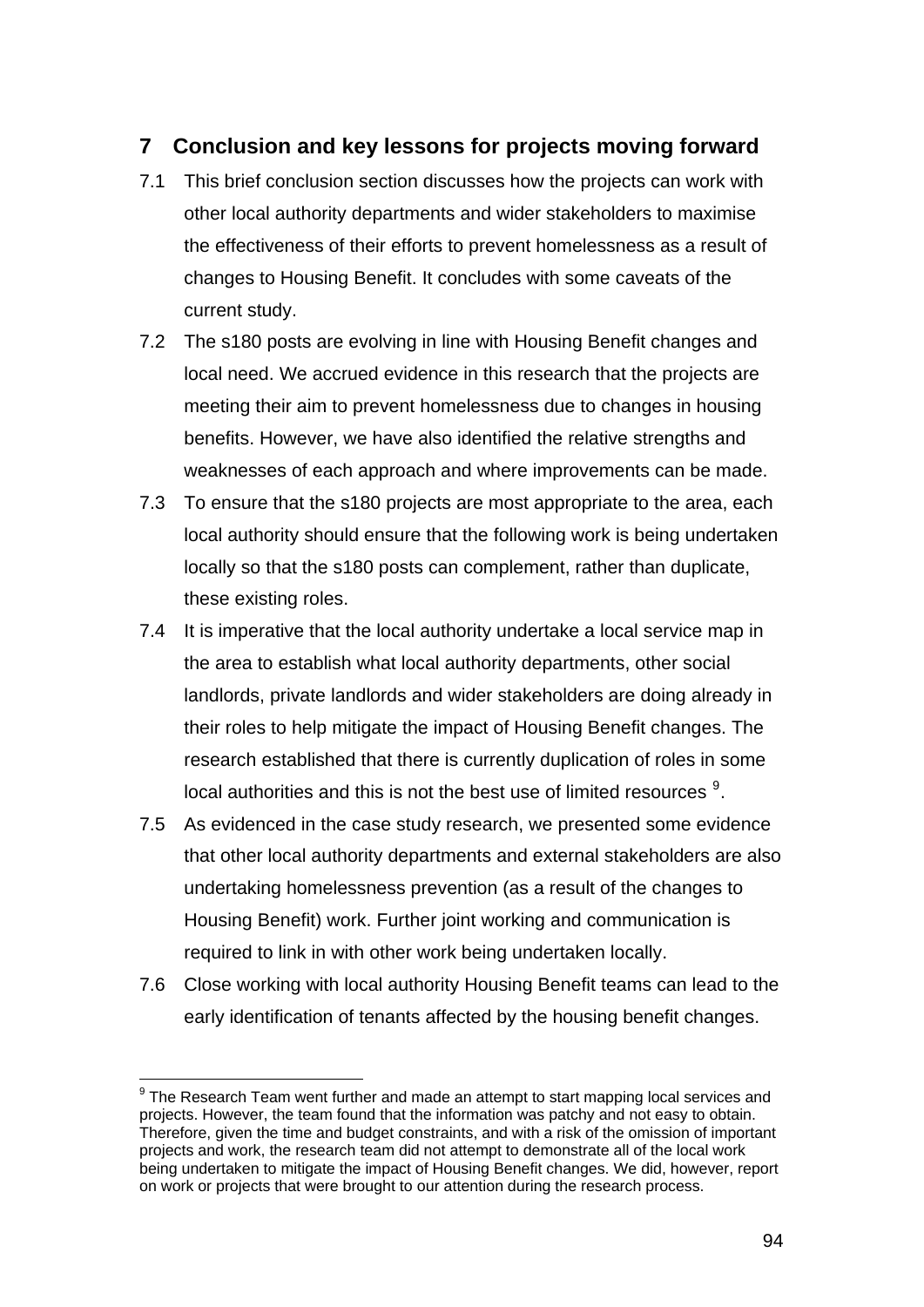- 7.7 In order to ensure the time and cost efficiency of the s180 roles, sharing Housing Benefit changes via a generic information template (which can be amended for each local authority) and dissemination of good practice between areas is likely to increase performance of the projects.
- 7.8 Whilst the monitoring of standardised data across local authority projects supported through Welsh Government Homelessness Grant is a valuable recent development, in seeking to measure the outcomes of individual projects it would be useful if arrangements could be put in place to agree project specific performance information (for example, the number and profile of households supported by a particular project, costs of temporary accommodation for a statutory homeless household, number of tenancies sustained for more than a given period, cost saving per homelessness prevention etc.) at the outset of a project, against which organisations would be expected to monitor and report progress. There is a clear need for better and more consistent evidence of the costs and benefits of different schemes (and the local costs associated with different forms of temporary accommodation), which would help develop a clearer picture of the cost savings which could be achieved through different schemes and enable costs and benefits to be compared (and potentially benchmarked) across local authorities in **Wales**
- 7.9 There is also a need for a local 'beacon' of good practice to help coordinate, disseminate and train other stakeholders and frontline staff in the Housing Benefit changes and provide clear signposting to supporting officers.
- 7.10 Due to the importance of landlord engagement, there needs to be a person in the local authority who deals with landlords directly – such as a Tenancy Support Officer or a Landlord Liaison Officer. Existing landlord relationships need to be built upon and ways sought to incentivise private landlords to rent at LHA rates and engage with the projects. The main issues of concern for landlords are low rent and direct payments to benefit recipients.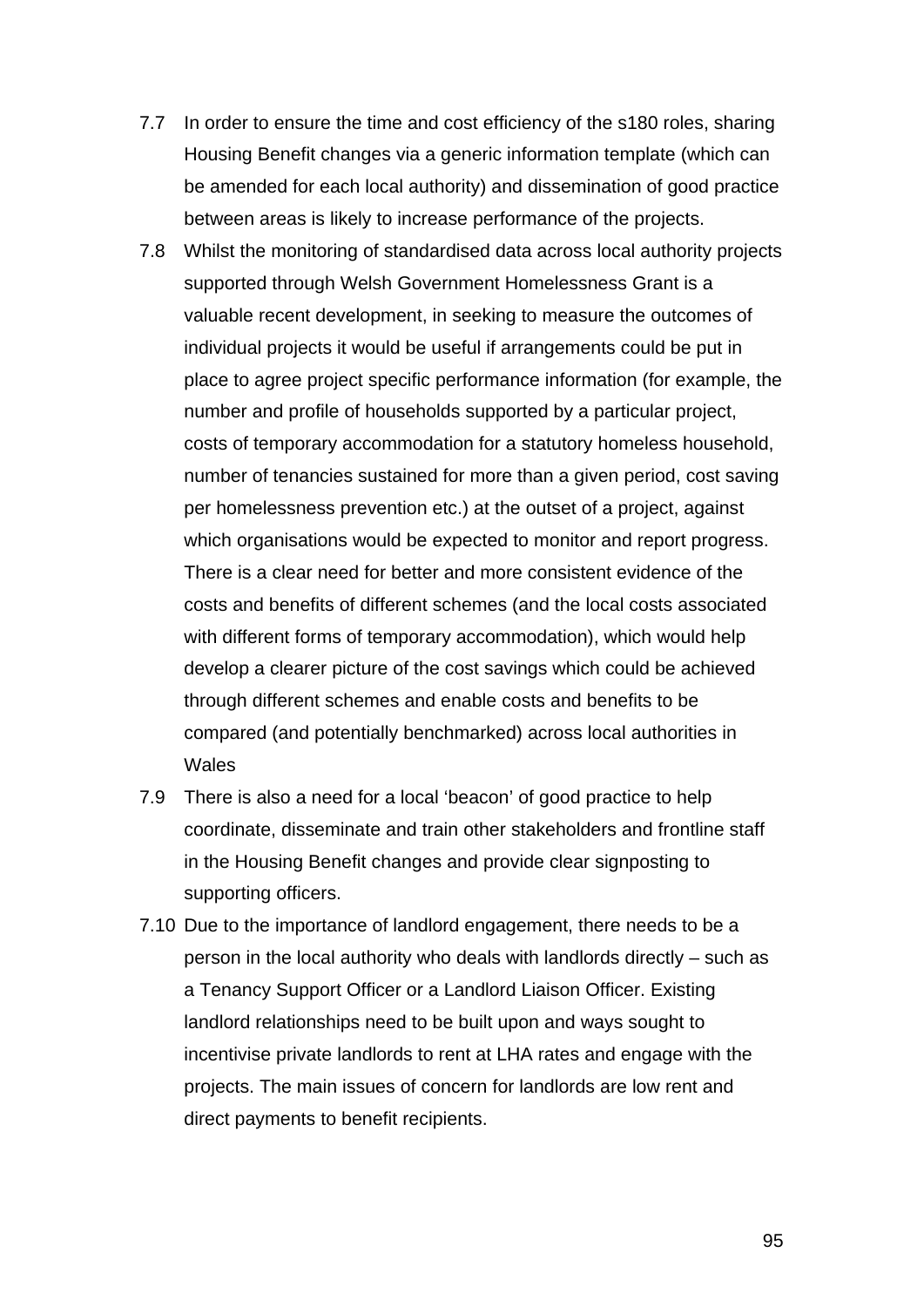- 7.11 As well as maximising the use of private rented stock, it is imperative that other means of increasing the affordable housing stock are utilised – namely bringing empty homes back into use.
- 7.12 It is imperative that there is an element of face-to-face tenant working in each authority. This could be a s180post, frontline local authority staff, other social landlords or wider stakeholders. Examples of good practice and innovative ways of engaging with tenants need to be sought. Working in partnership is the best and, given the size of the changes, the only way to ensure that each tenant has the opportunity of assistance.
- 7.13 Shelter Cymru's Welfare Benefits Adviser noted that there will be a paucity of provision following Legal Services Commission changes. The Tenancy Support Officer approach appears attractive but is likely to be under resourced and ill equipped or indeed not designed to engage in tribunal work for which there will an ever increasing demand. This issue is something that local authorities should prepare for and consider in the future direction of the project posts.

#### **Caveat of the research**

- 7.14 There are a number of potential confounding variables of the current study that need to be acknowledged when interpreting the results of this research.
- 7.15 The difficulties of assessing the projects in a changing climate need to be acknowledged. For example, the changes to Housing Benefit were being introduced whilst the team were undertaking the evaluation, leading to a changing context and some temporal differences in how the project was being run during the process evaluation compared to the impact evaluation. Projects were 'evolving' somewhat continuously, not only because the project workers were refining their methods as they went along, but also because the context in which the projects were set was changing.
- 7.16 Our ability to generalise the findings to other case study areas in Wales warrants caution. There was evidence of successful impact in each of the case study areas we examined. Nevertheless, that is not to say that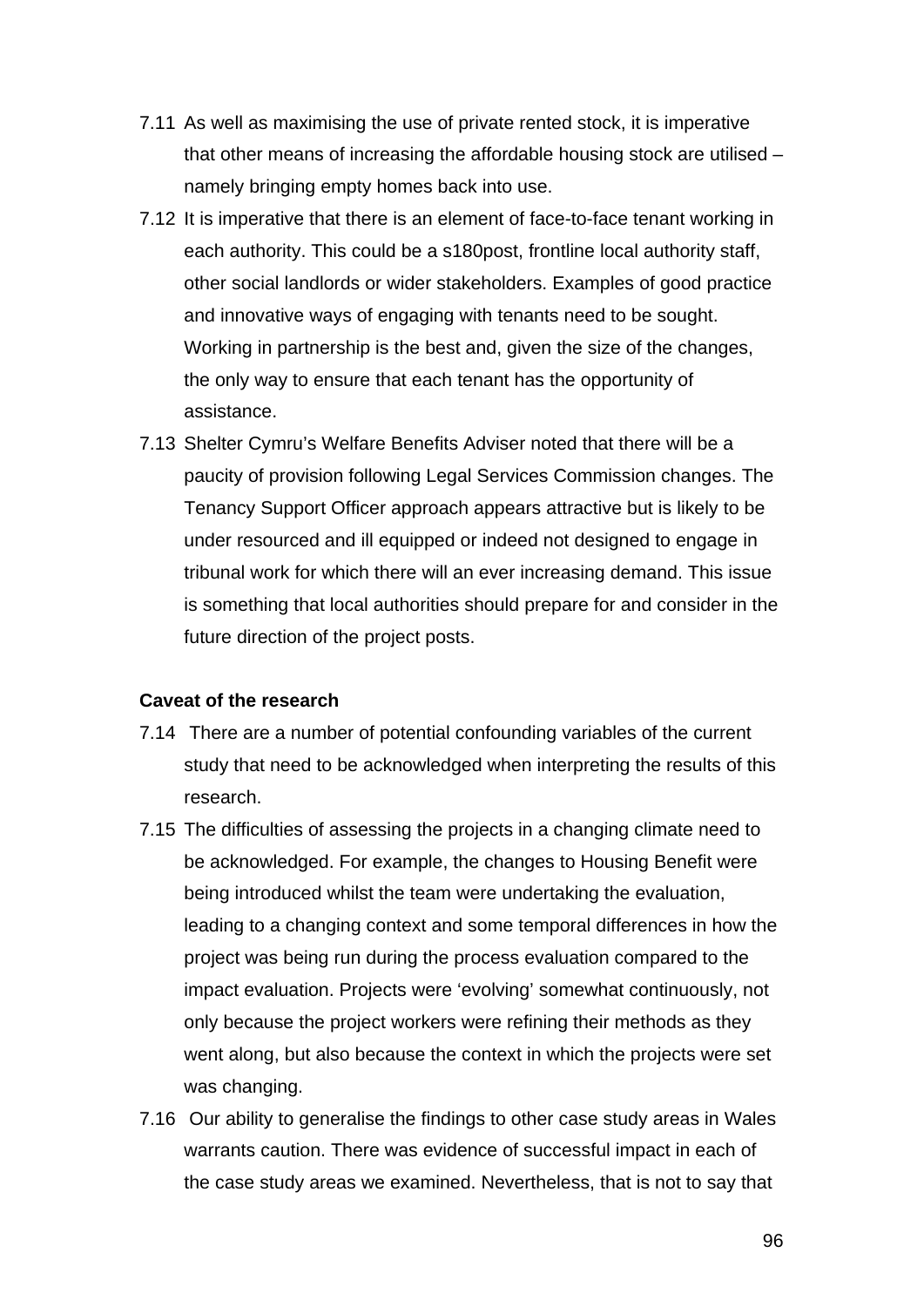we could assume a similar success if the particular approach was adopted elsewhere due to

(i) the varying context between local authorities and how suited each approach is to local requirements and

(ii) the chance that the case study areas 'over performed' due to increased attention on them over the evaluation period.

- 7.17 The projects have evolved considerably since the grant application, therefore the original targets they set for themselves were less applicable at the time of evaluation.
- 7.18 It is also imperative to remember that there is a lot of homelessness prevention work currently being undertaken in local authorities. Therefore, it is difficult to ascertain that the findings are a direct result of the projects alone and not a combination of all of the local work being done to mitigate the impact of Housing Benefit changes.
- 7.19 It is unlikely that the long-term aim of 'sustainable homelessness prevention due to changes in Housing Benefit' could be measured accurately at this point – hence we have examined the interim sequence of events that could indicate that homelessness has been prevented in a meaningful way.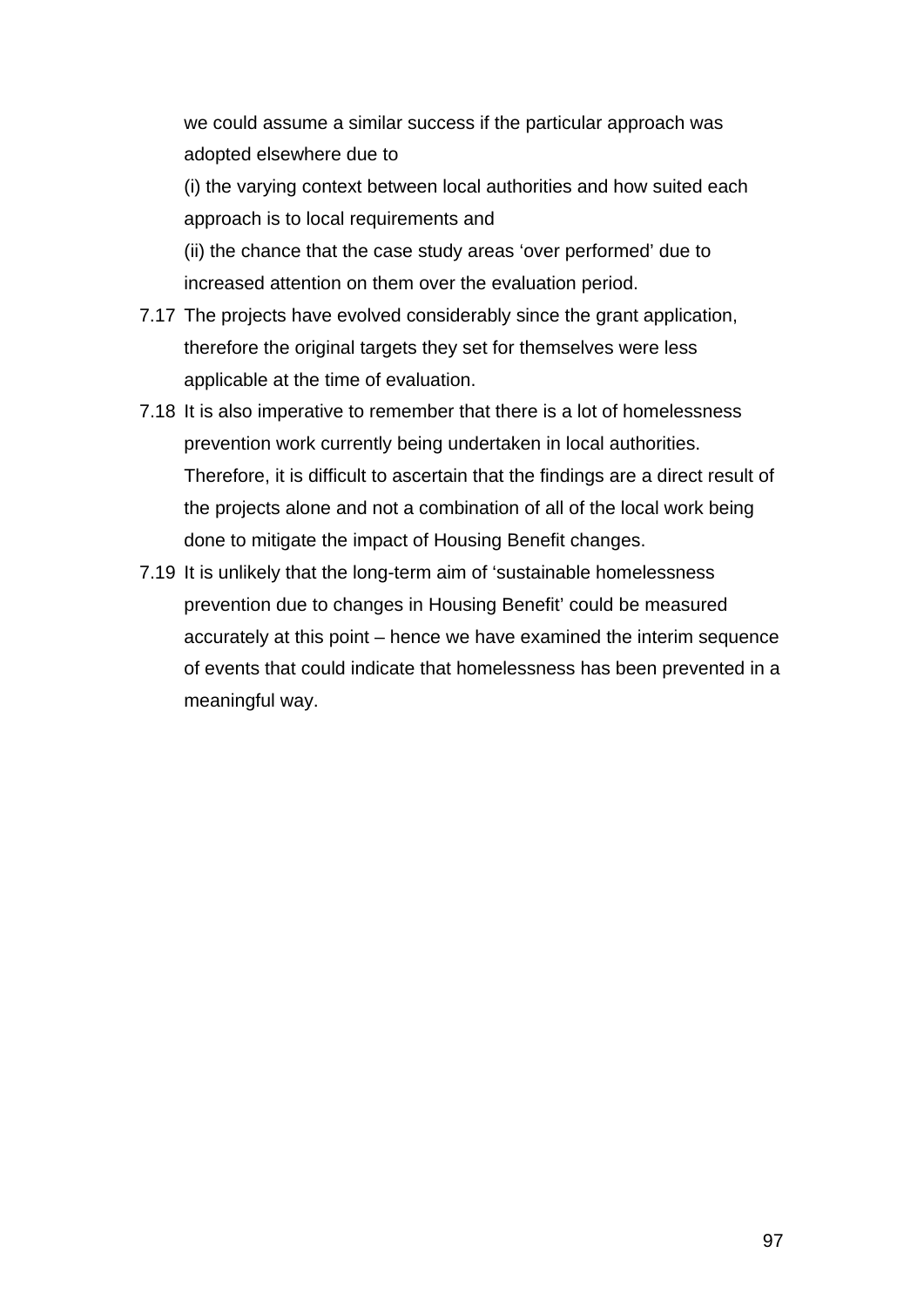#### **References**

Beatty, C., Cole, I., Kemp, P., Marshal, B., Powell, R. and Wilson, I. (2012) Monitoring the impact of the changes to the Local Housing Allowance system of Housing Benefit: Summary of early findings, London, Department of Work and Pensions, Research Report 798

Chartered Institute of Housing (2012) making Work Pay: Universal Credit and Low Income Working households. Coventry, CIH

- Department of Work and Pensions (2012) Direct Payment Demonstration Projects: Findings from a baseline survey of tenants in five project areas in England and Wales, London, DWP, Research Report 822
- Institute for Fiscal Studies (2011) The impact of tax and benefit reforms by sex: some simple analysis, London, IFS
- Joseph Rowntree Foundation (2012) Universal Credit will the reforms improve the service for service users?, York, JRF
- Kenway, P. and Palmer, G. (2003) Single homelessness and the question of numbers and cost, London, New Policy Institute
- National Audit Office (2005) More than a Roof: Progress in Tackling Homelessness, London, NAO
- National Audit Office (2012) managing the Impact of housing Benefit Reform, London, NAO
- Pawson, H., Netto, G., Jones, C., Wager, F., Fancy, C. and Lomax, D. (2007) Evaluating Homeless Prevention, London, Department of Communities and Local Government
- Pleace, N., Fitzpatrick, S., Johnson, S., Quilgars, D. and Sanderson, D. (2008) Statutory Homelessness in England: The Experiences of Families and 16-17 year olds, London, Department of Communities and Local **Government**
- Social Market Foundation (2012) Sink or swim? The Impact of the Universal Credit, London, Social Market Foundation
- Welsh Government (2012a) Analysing the impact of the UK Government's welfare reforms in Wales- Stage 1 analysis, Cardiff, Welsh Government
- Welsh Government (2012b) Homelessness, July to September 2012, Cardiff, Welsh Government, SDR 219/2012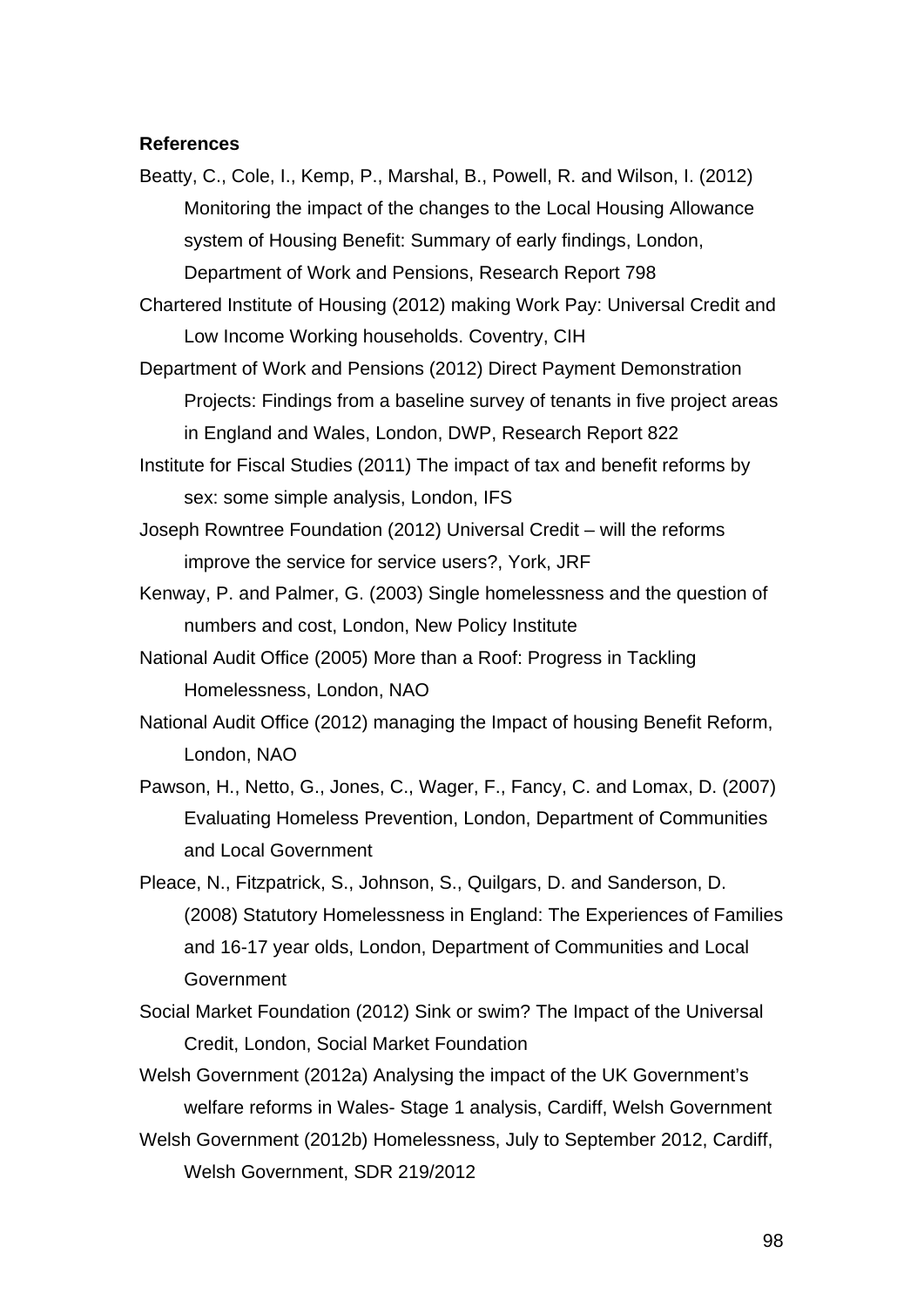- Welsh Government (2013) Local authority projects to minimise the impact of housing benefit reform, using Homelessness grant funding: Monitoring report, October 2011-September 2012 (periods 1 and 2), Cardiff, Welsh **Government**
- Welsh Tenants (2012) The bedroom tax project: final report, Merthyr Tydfil, Welsh Tenants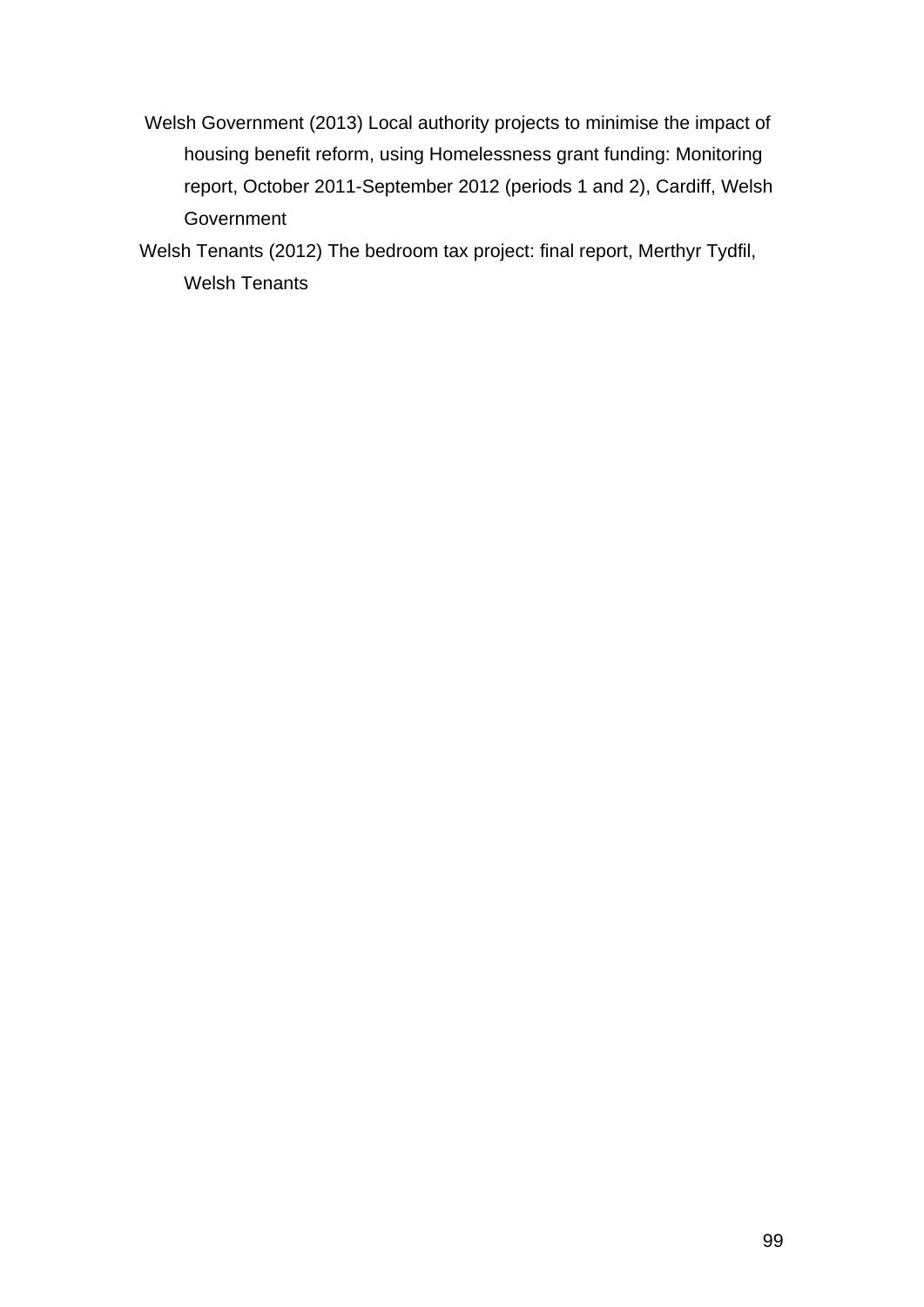## **Appendix 1: Project descriptions**

### **Carmarthenshire**

The Carmarthenshire project comprises the project manager, who is employed as a Development Officer with specific responsibilities for developing projects, and one other member of staff. In addition to other responsibilities that they have, a key project that they have set up and are responsible for running is a Social Lettings Agency (SLA) the objective of which is to provide good, affordable accommodation (i.e. below LHA rates) in Carmarthenshire.

The SLA has developed over a four year period and now has 150 properties (100 landlords) on its books. Of those properties, broadly speaking 70% are in Llanelli, 25% in Ammanford and five per cent in Carmarthen.

The grant has been used to provide financial assistance and loans to landlords in order to bring their empty properties into the rented sector. This is turn links into the existing SLA project as the SLA is the vehicle that enables the local authority to get the properties into the social lettings market. Some of the grant has also been spent on mail shots which have been sent out targeting owners of empty properties in specific areas - this is still on-going.

We were told that each mail shot generates of a lot of telephone enquiries and these then have to be worked through by the project staff. Once the empty property owners make contact the project manager goes out to the property to make an initial assessment of the scale of renovations and the demand for properties in that area. Large/costly projects are usually referred on to the Empty Homes Officer.

Properties that the project takes on may just need cosmetic improvements, together with Gas and Electrical Certificates and a Gas Contract etc., or they may need more significant improvements, for example to the kitchen, bathroom, wiring or plumbing.

As part of the project, the owner can receive up to £1,000 financial assistance towards the costs of improvements. If needed, they can receive a loan from the SLA (usually up to a maximum of about £10K) to cover the remaining costs which are then repaid as a deduction from rental income over an agreed period of time.

The owners then enter into a five year management agreement with the SLA; although if for some reason they do need the property back (for example to live in it themselves) then they can give six months notice to terminate the agreement. In addition, the project can arrange for contractors to do all the work for the owners, thus ensuring it is done to an acceptable standard.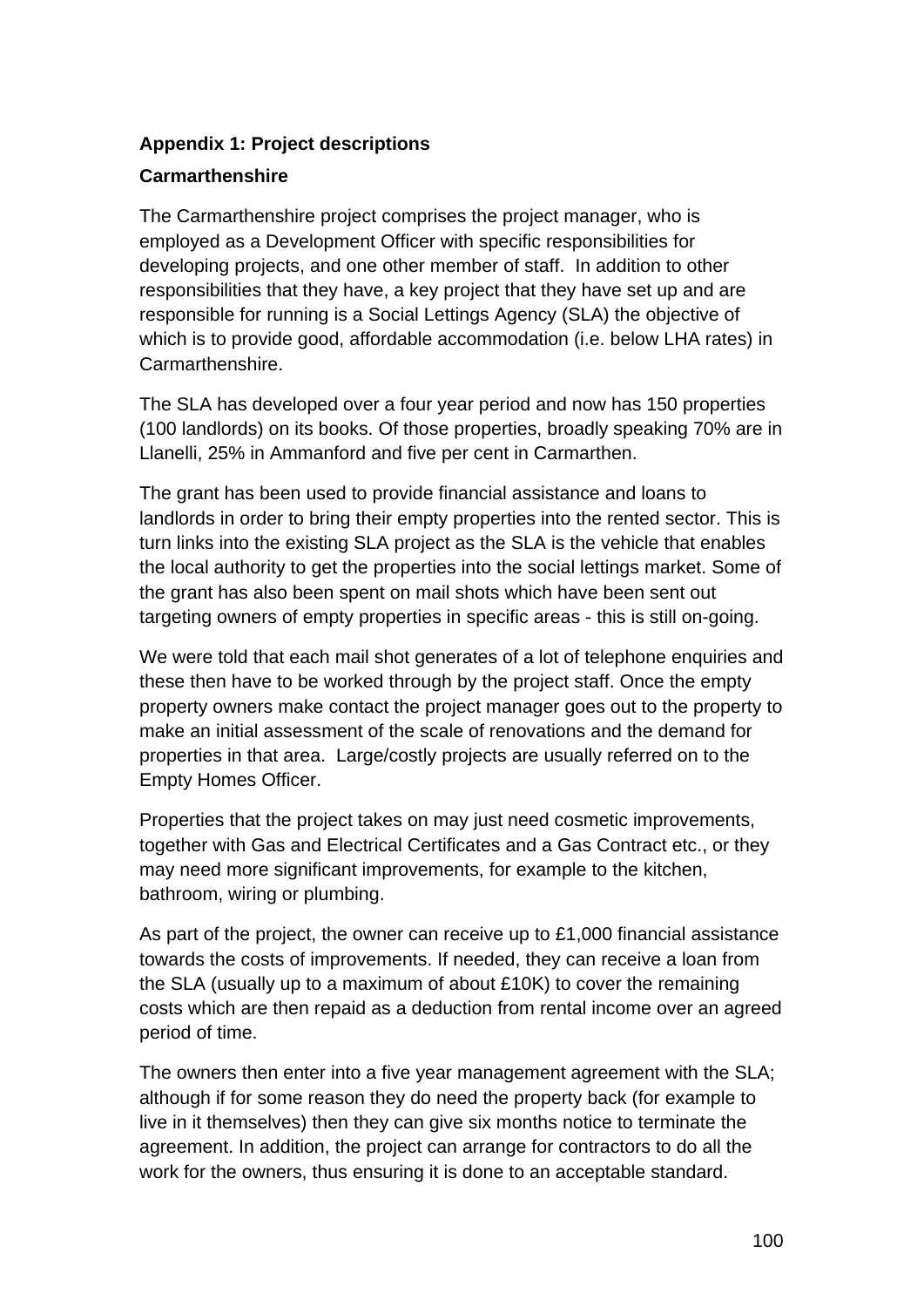In order to qualify for the programme the property in question must have been empty for a minimum of six months (in reality some have been empty for much longer).Those who subsequently move into the properties are identified by the Housing Options Advisers, they may be at risk of homelessness, they may be in temporary accommodation, or it might be preventative work.

The project is now also getting direct enquiries from tenants, although they would only normally deal directly with them if they were potentially interested in a property that the local authority were finding difficult to let – for example in a rural area.

As well as tenants, those benefitting also include empty homeowners, buy to let investors, landlords and in some cases the neighbourhood, when they are able to improve and let a property that may have been empty for some time.

The project manager told us that the reintroduction/introduction of empty properties into the social lettings market helps to address the lack of housing stock in the county borough.

### **Swansea**

The project is a partnership between the City and County of Swansea Council and The Wallich that works with households struggling to maintain private sector tenancies as a result of the welfare reforms. The post was created to deliver the service which is about managing the process of change for tenants and liaising with landlords. The project provides a new service that did not exist previously.

The project focuses on homelessness prevention. The main aim of the post is to identify and assist individuals before the homelessness stage and prevent homelessness happening. Where people cannot remain in their homes, the project aims to assist them to successfully move to an affordable home in the private sector without the need to present as homeless to the local authority.

There is a specific focus on the most severely affected families, i.e. single under-35 and families in receipt of the five-bed rate. With four months of transitional protection remaining, of the 72 clients where an assessment has been made, the project officer has undertaken some level of direct work with 40 of the 262 single under-35s and four of the seven families formerly in receipt of the five-bed rate.

The project concentrates on contacting claimants and making them aware of what housing benefit changes may affect them and what they can do to mitigate them. The project also aims to identify local landlords who will accept clients if the existing rent cannot be reduced - specifically landlords willing to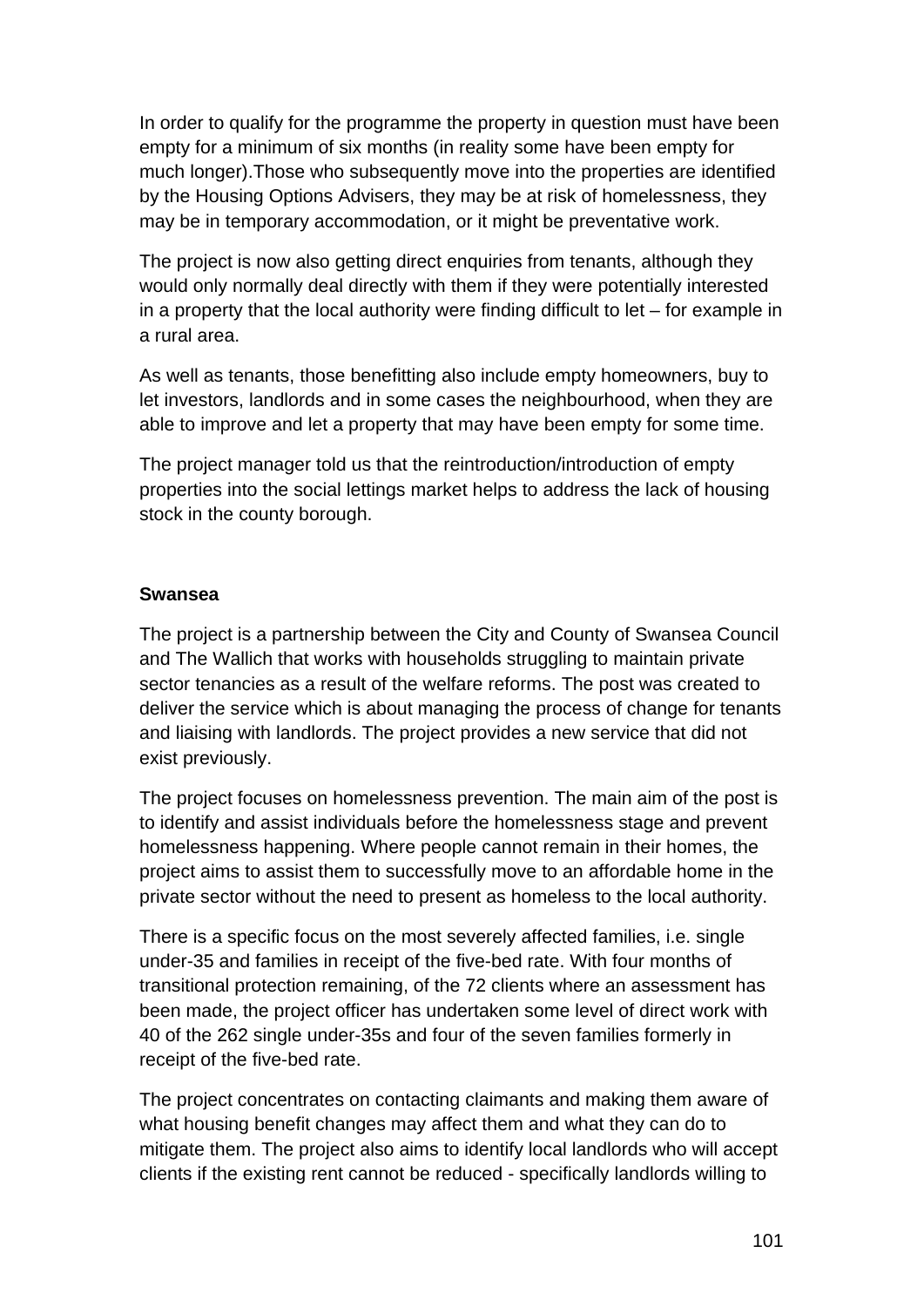accept tenants on benefits. The project also negotiates terms for new tenancies in existing properties based upon sharing or subletting so moving home has not been required.

The process very much depends on the needs of the client. The process could be very brief and result in a quick resolution; for example, a short client interview with advice and signposting. Or it could be a longer-term process, for example, help with budgeting, landlord negotiation, application for DHPs etc.

The project aims to offer a holistic approach and they make referrals to other agencies such as tenancy support and health professionals when needed. Initial assessments are generally undertaken by telephone and then the project manager usually states that face-to- face interviews are essential to get a general picture and obtain detailed information to be able to fully assist the client.

There is one member of staff on the project who is managed by The Wallich but based at Housing Options at the local authority. This location means that the project worker is in the same place where individuals come for housing advice and allows the project worker to access all the local authority databases and information systems.

## **Rhondda Cynon Taff**

In RCT, the grant was used to fund a Tenancy Sustainability Officer (TSO) to work with people affected, or due to be affected, by the welfare benefit reforms. The TSO has been in place since May 2012. This start date is somewhat later than other case study area projects.

Like other case study areas, the TSO adopts a proactive approach that aims to prevent homelessness and loss of accommodation wherever possible. If needed, the TSO will assist the tenant to find alternative suitable accommodation and, if required, apply for DHP until alternative accommodation can be found.

"For us it has been about starting with the under-35s and then working with partners in respect of the other client groups that will be affected as of next year. We want to work with them in advance of the changes, raising awareness, making sure the tenants/clients are aware of the impact that it will have on them and they know then where to go for help." (Stakeholder)

The funding was directly used for the salary of the TSO. Due to delays in recruitment, the project manager had to ensure that the TSO had the correct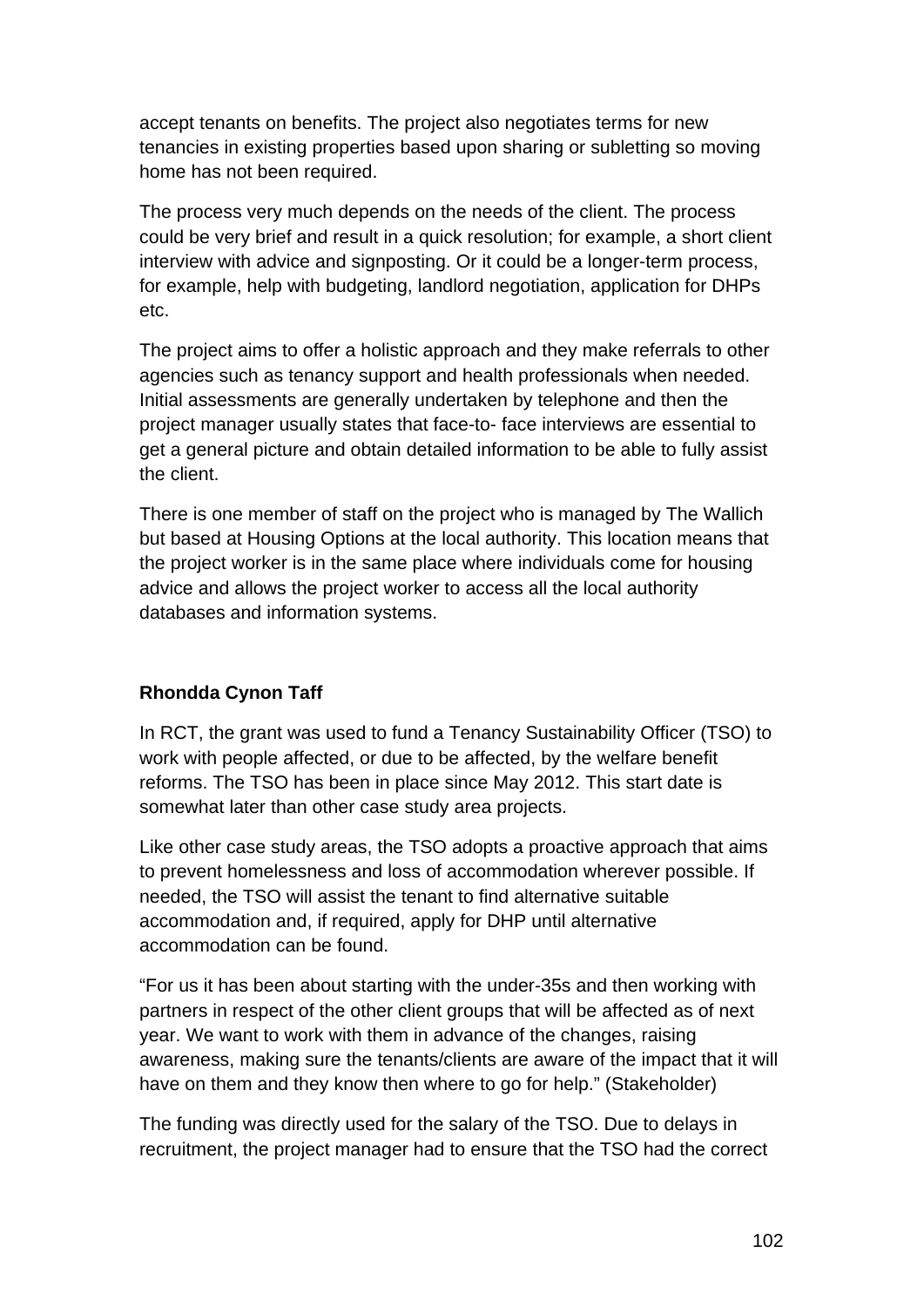skillset for the role. The process involves the TSO approaching tenants, rather than waiting for tenants to contact the authority.

The Housing Benefit department sends information through to the project on those tenants that meet the criteria (i.e. people in a certain age bracket on benefits), then the TSO telephones the tenants and goes out to 'knock on doors'. The Housing Benefit team is able to identify those people affected by other changes such as under-occupancy etc., which the project has found very helpful. Tenants are also able to self-refer through housing advice and via the homelessness prevention officers.

The project also works to engage with landlords to update them on the changes and the potential impact of housing benefit reform.

## **The partnership approach between Wrexham, Flintshire and Denbighshire**

The partnership model was considered to have attractive elements in terms of being able to be more influential / persuasive both within the local authority structure and externally to other stakeholders. The approach also allows the team to standardise good practice across all three local authorities. It was recognised that the three local authorities had within their structures good practice and expertise in diverse areas which could be shared to produce a cohesive whole.

The project has evolved throughout the process from what was described as 'too frontline focussed' at the beginning to now being more about coordinating and cascading information.

The grant funding was used to put into place Housing Benefit and Housing Options Liaison Officers (HBHOLOs) in the local authority areas. The funding was deployed in accordance with financial project plan, but there was an under-spend identified and utilised to upgrade the housing website (there is a common format for all of the local authorities). This involved incorporating more facilities specifically for private rental tenants and landlords and includes vacancy advertising.

The HBHOLOs do not see their job as case holders – they state there would be too many customers for them to approach in that way - but more of a coordinator role. Their main work is to inform, educate and support all stakeholders by publicising the changes and training local authority staff and service providers. The training and presentations they deliver are not just covering what the changes will be but also to give advice on what organisations could / should be doing in response. The training and advice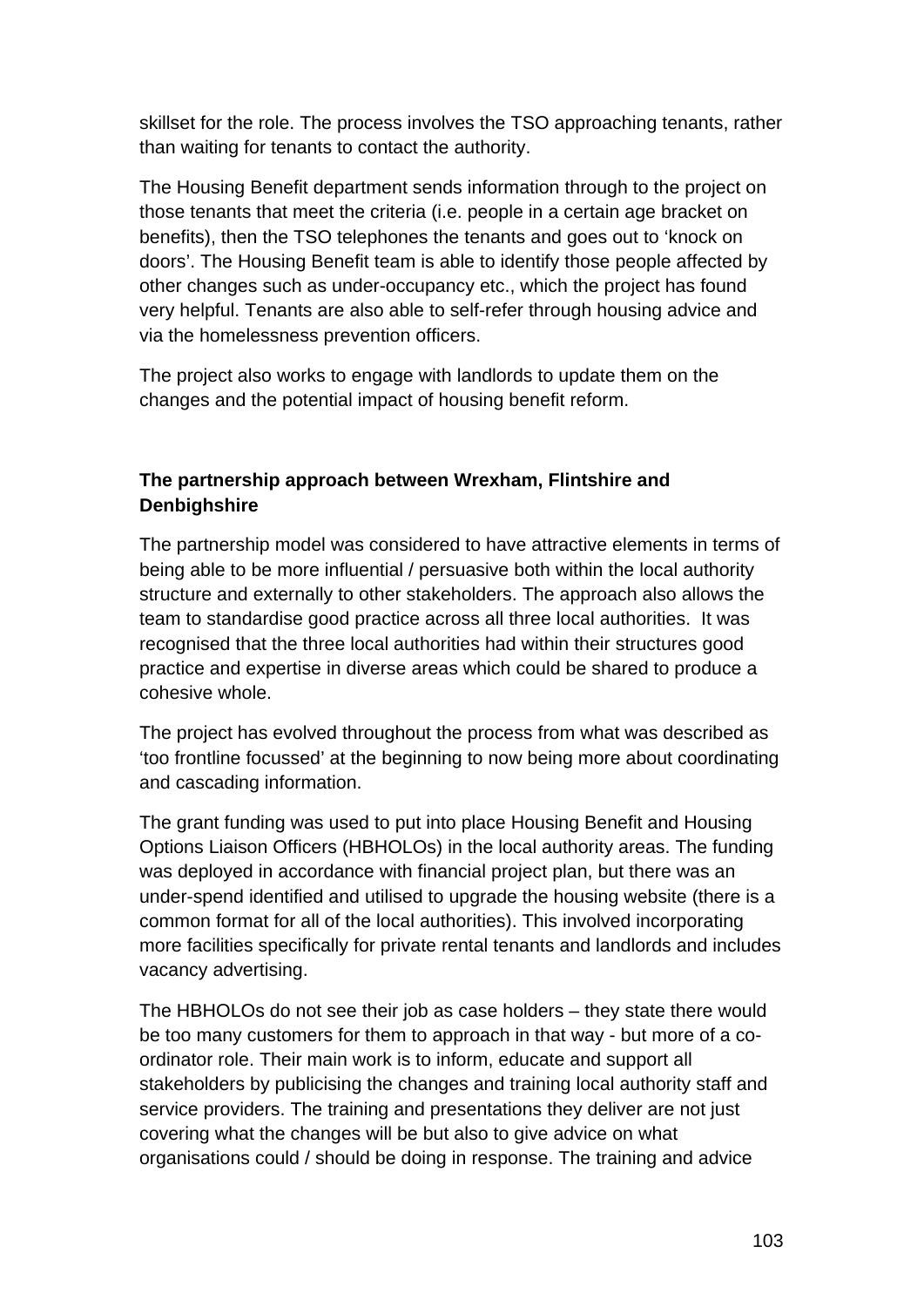goes beyond the Housing Benefit changes and covers all welfare benefit changes which is a much wider remit.

The team have also been looking at what external agencies already exist and what they are doing. They are looking at where the gaps in service are and how they can be filled internally or externally. The HBHOLO posts are only temporary so some of the changes may need to be internal, operational changes or looking at what the Citizen Advice Bureau (CAB) or Shelter Cymru, etc. is doing so that they can be part of a long term solution.

The work the partnership approach undertake involves the following four points:

(i) Landlord liaison in the Private Rented Sector: Landlords are offered incentives such as direct payment of Housing Benefit in exchange for decreasing rent to Local Housing Allowance levels or half price House of Multiple Accommodation licences in exchange for landlords undertaking accreditation.

(ii) Targeting vulnerable groups: i.e. those potentially being made homeless by the Universal Credit / Housing Benefit changes. They work mainly with Housing Benefit to identify these groups.

(iii) Training service providers on the changes so they can help their own clients.

(iv) Raising the profile amongst frontline staff; housing officers, Housing Benefit staff, support services, mental health workers, schools, local councillors etc.

A selection of options is developing, in conjunction with other s180 projects currently funded from s180 underspend. For example, lodger packs, credit union savings/loans, pooled budgets and innovative use of DHPs to provide a 'kick start' or a 'temporary respite' for tenants whilst work is on-going to resolve either a short-term or longer term problem.

There has been a great deal of advertising using various media, website, adverts in the local community, special events with refreshments provided, small localised delivery of information to stakeholders and attendance at landlord forums and National Landlord Association events etc.

There were all-Wales projects last year that developed websites across Wales for the PRS (DenbighshireHousing.co.uk and the equivalents Flintshire housing and Wrexham housing.) The Denbighshire HBHOLO has tied into this scheme and worked again on its website so that landlords are now directed to three options: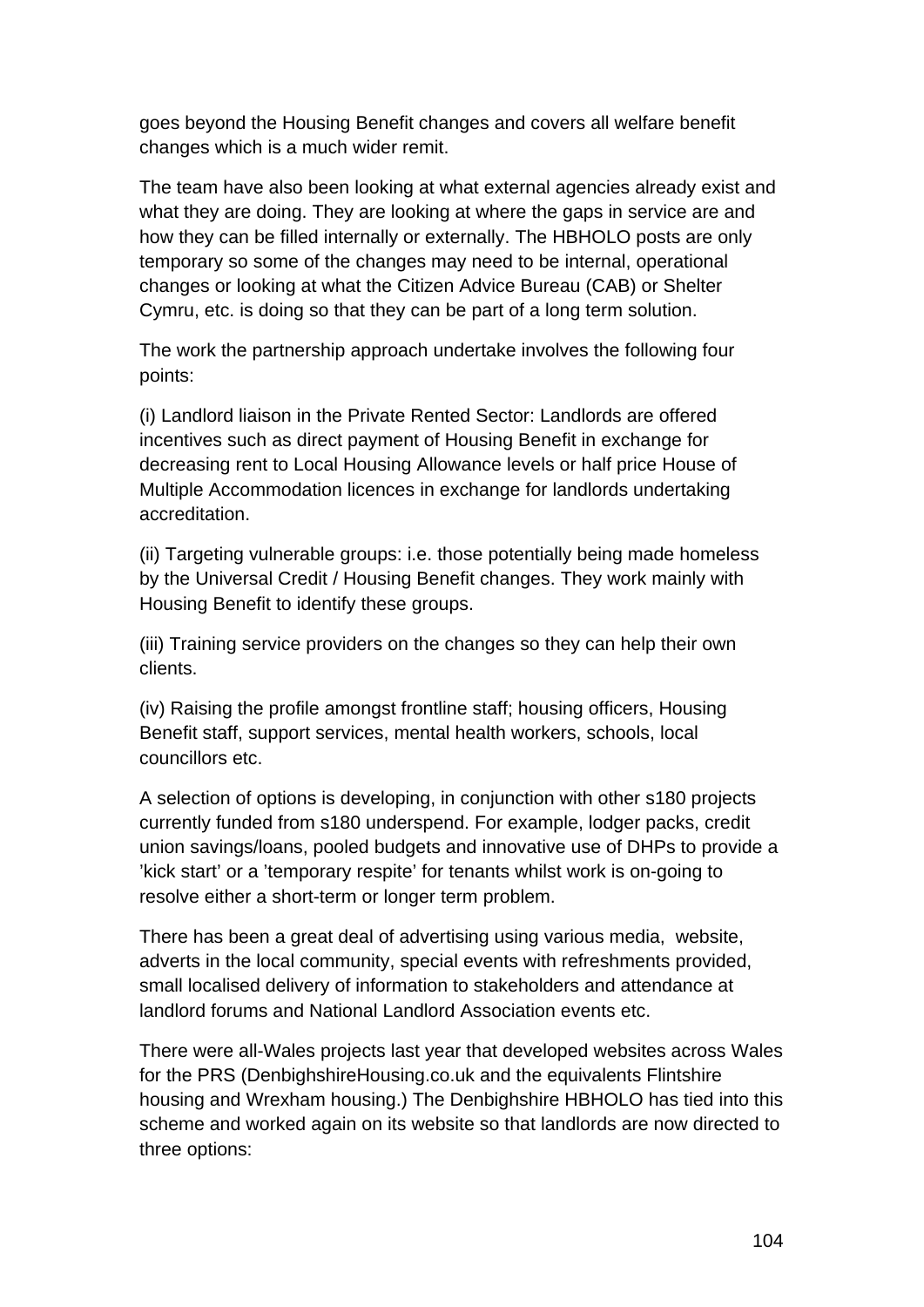(i) they can put their property on the website themselves and the local authority adopts a hands-off approach,

(ii) they offer a light touch management service provided by their housing officers (take photos, put in any support a tenant might need, etc) and the only thing the landlord needs to do for that is to rent at LHA rates, or

(iii) the local authority will offer a full managed letting service via Cefni or Offa letting services. The HBHOLOs co-ordinate this work rather than dealing with it directly.

Flintshire is still more face to face in the support provided but this is not the case in DCC and WCBC. They have been moulded by their local authority working structures, who has bought in to the scheme, which directorate has had most input to the scheme, initiatives running in individual authorities such as the Bond Scheme and how willing staff are to work with the S180 project.

## **Caerphilly**

The project is based around the appointment of a Private Rented Sector Access and Advice Coordinator (PRSAAC). Although some of the work was already in progress when the project started, the PRSAAC works with private landlords to explore opportunities for tenancies within the private rented sector and assists and supports tenants impacted by the Housing Benefit changes.

The PRSAAC looks after the day to day operation of the project to develop partnerships that have already been established. The aim of the project is to lead to a more coordinated approach and improved linked up services based on good relationships with the benefits section of the local authority and the Housing Options Service.

The PRSAAC helps tenants to look at their options and, if required, apply for a DHP. The PRSAAC also looks into more long-term options for the tenants affected by the Housing Benefit changes.

The PRSAAC works closely with the Housing Benefit management (and works in the benefits section for one morning each week and administers the DHP applications).

The DHP is provided for a short term only to maintain the existing tenancy, then the PRSAAC signposts to more affordable accommodation options and explores the various financial assistance options such as Transitional Funding to facilitate the physical move, pay agency fees, assist with deposit etc.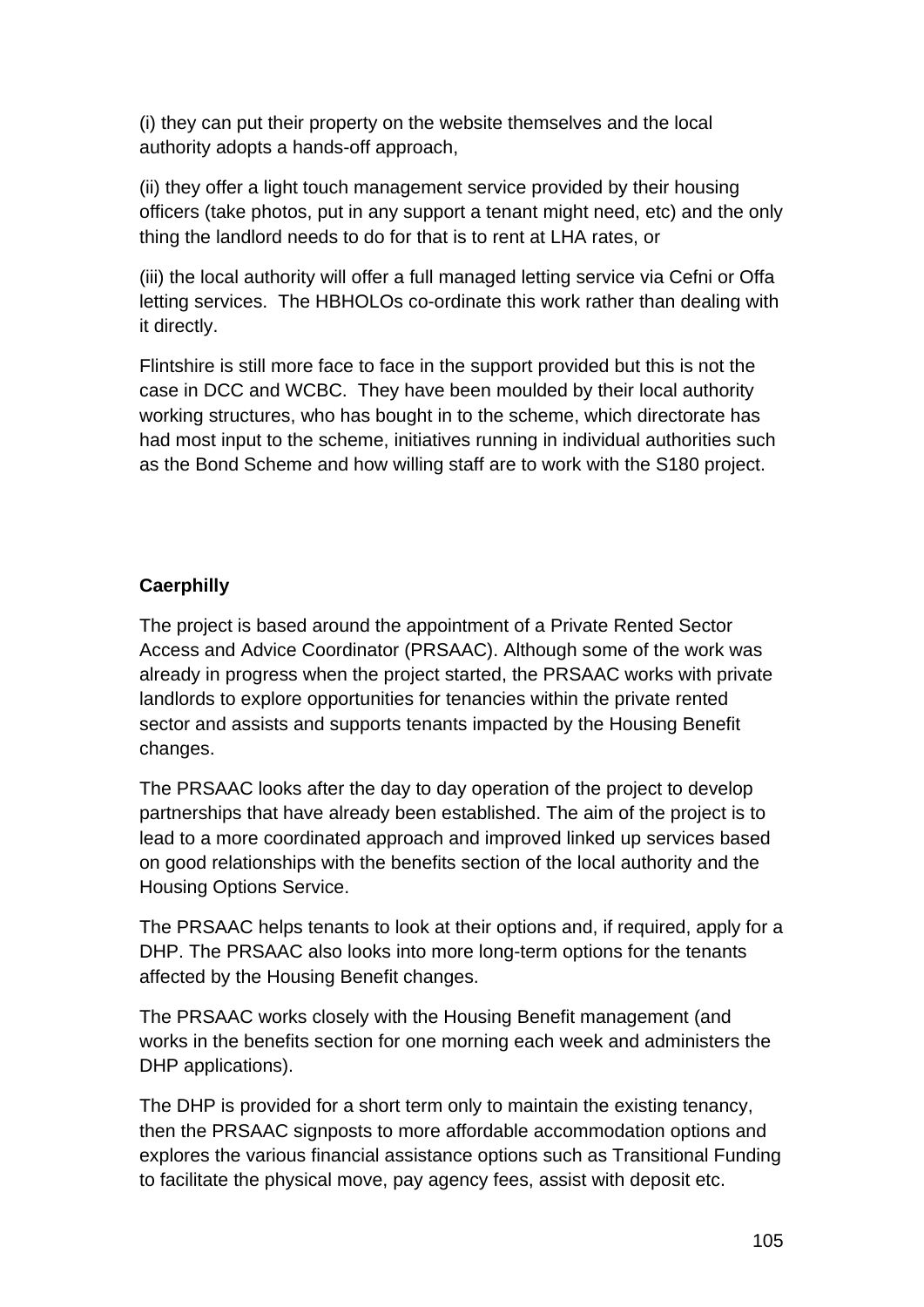The PRSAAC, having worked with the tenant, also promotes the use of the credit union, CAB and makes referrals to Supporting People where required. It is reported that Caerphilly are on track to spend its full DHP allocation for the first time ever through this coordinated approach.

There are numerous ways that the project is communicated and promoted to tenants and landlords. For example, through housing advice, support providers, social services, housing associations, and mortgage rescue.

Channels of communication also include the local authority website, the DHP route, the benefits team, and the distribution of leaflets. The project worker reports a very successful DHP working group involving staff in the benefit section.

There is also a lot of in-house work to address under-occupancy and the department works with the voluntary sector to adopt a proactive approach. They also report that there is a regional property officers group in order to increase joint working.

## **Blaenau Gwent**

The grant funding was used to fund a Tenancy Sustainment Officer (TSO). A TSO was first appointed in July 2011 with a change of personnel in January 2012.

At present the TSO works four days in Housing Benefit and one day in Housing although this is a flexible arrangement and is under review as the issue of Housing Benefit and welfare reform is growing.

The TSO primarily targets tenants who are Housing Benefit and Council Tax Benefit claimants; however referrals are made to the TSO from external bodies for customers who are not in receipt of HB/CTB also. The TSO works with clients to ensure they are receiving their full entitlement to benefits and to address other relevant issues.

The TSO also helps with DHPs for people and this has been particularly successful in assisting those affected by the welfare reform changes, this is currently being seen by those affected by the under-35 Shared Accommodation Rate. The emphasis of the project is on homelessness prevention by liaising with tenants and landlords.

The project is communicated internally from benefit advisers and externally from RSLs and support providers such as the CAB, the Wallich, and Speakeasy.